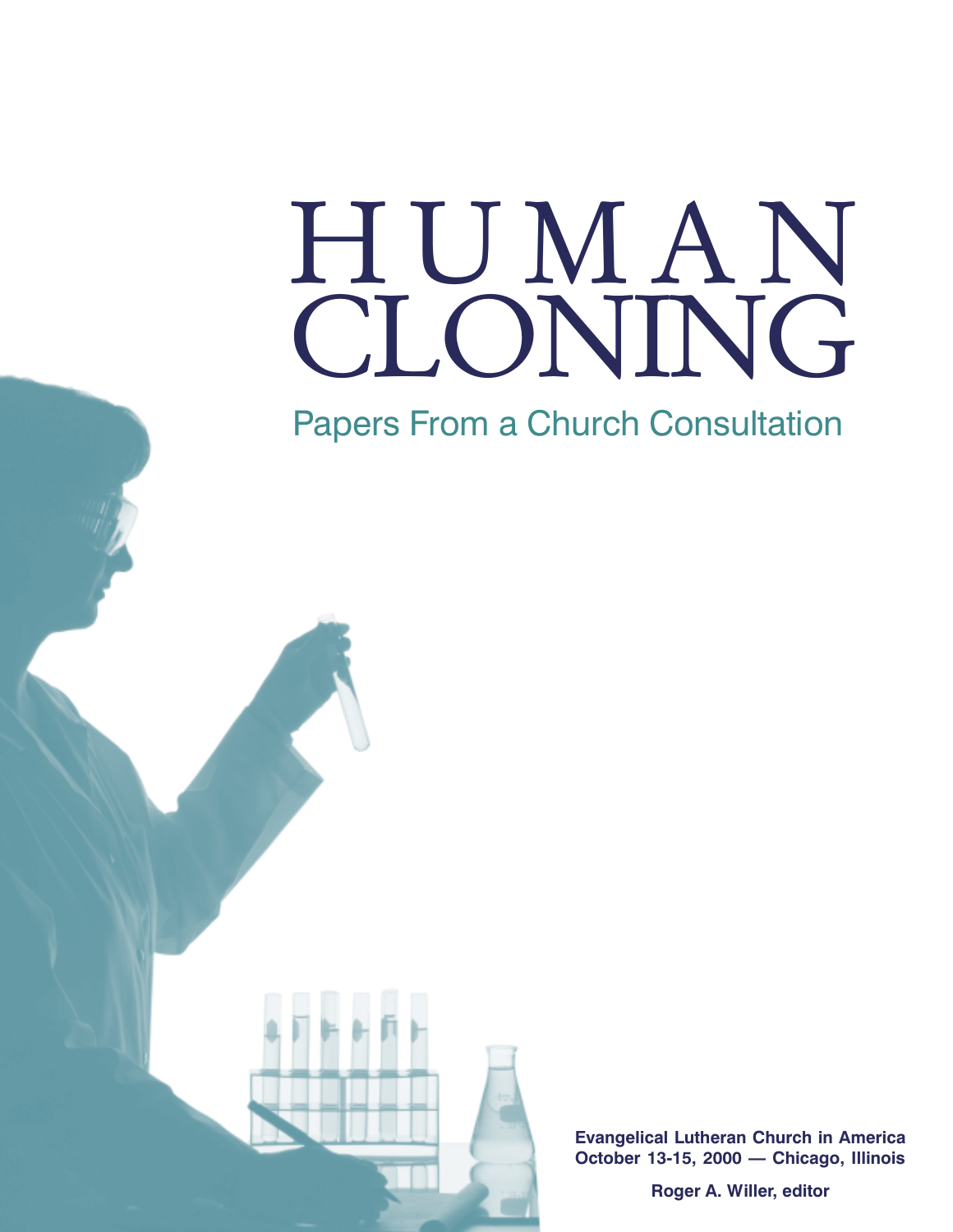

## Papers From a Church Consultation Roger A. Willer, editor

Copyright © 2001 Evangelical Lutheran Church in America. Produced by the Department for Studies of the Division for Church in Society, 8765 W. Higgins Rd., Chicago, Illinois, 60631-4190. Permission is granted to reproduce this document as needed provided each copy carries the copyright notice printed above.

Scripture quotations from the New Standard Revised Version of the Bible are copyright <sup>®</sup> 1989 by the Division of Christian Education of the National Council of Churches of Christ in the United States of America and are used by permission.

Cover image © copyright 1999 PhotoDisc, Inc.

The figure found on page nine is adapted from the National Institute of Health, "Stem Cells: A Primer" at  $\lt$ www.nih.gov/ news/stemcell/primer.htm>.

ISBN 6-0001-3165-8.

Distributed on behalf of the Division for Church in Society of the Evangelical Lutheran Church in America by Augsburg Fortress, Publishers. Augsburg Fortress order code 69-1550.

This publication may be found online in its entirety as a downloadable PDF (portable document file) at  $\langle www.$ elca.org/ dcs/humancloning.html>.

Printed on recycled paper with soy-based inks.



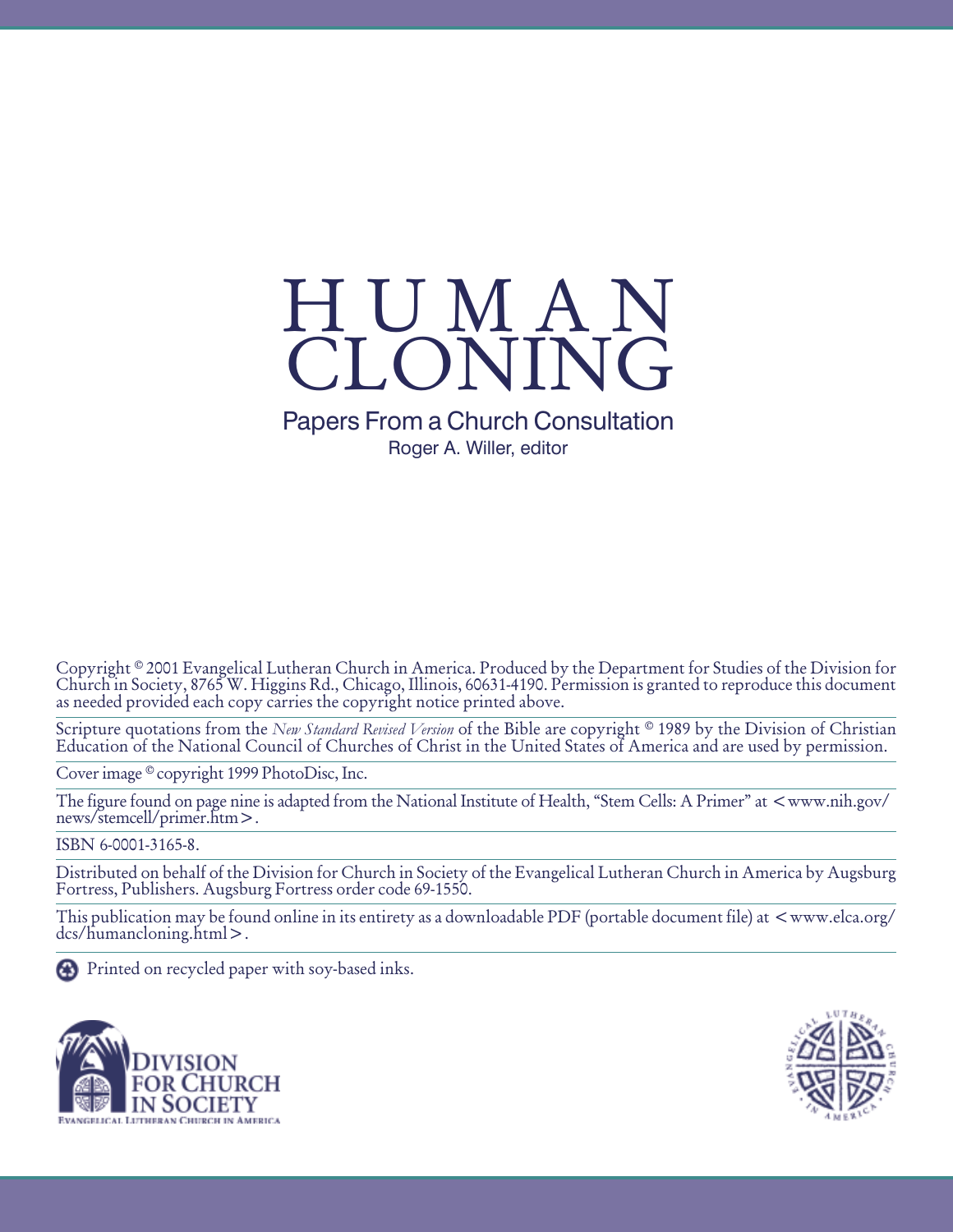| <b>Contributors</b>                                                                             | 3  |
|-------------------------------------------------------------------------------------------------|----|
| <b>Preface</b>                                                                                  | 4  |
| <b>Introduction</b>                                                                             | 5  |
| <b>Section One, The Science and the Public Debate</b>                                           |    |
| Kevin Fitzgerald — Cloning: Can it be Good for Us?                                              | 8  |
| Margaret R. McLean - Table Talk and Public Policy Formation in the Clone Age                    | 14 |
| Richard Perry - Broadening the Church's Conversation                                            | 23 |
| <b>Section Two, Theological Resources</b>                                                       |    |
| Philip Hefner - Cloning: The Destiny and Dangers of Being Human                                 | 27 |
| Richard C. Crossman – Cloning and Genetic Engineering: Human Mandate and its Context            | 32 |
| Duane H. Larson — Lutheran Theological Foundations for an Ethics of Cloning                     | 35 |
| George L. Murphy - Improving the Species: A Sermon                                              | 42 |
| <b>Section Three, Specific Questions</b>                                                        |    |
| Should We Clone for Procreative Purposes?                                                       |    |
| Hans O. Tiefel - In Our Image: Procreative Cloning and Faith                                    | 45 |
| Tom D. Kennedy - Let the Church First be the Church:                                            |    |
| Thinking Theologically and Speaking Clearly about Reproductive Cloning                          | 52 |
| Robert Roger Lebel - Reproductive Cloning                                                       | 55 |
| Should We Clone for Therapeutic Purposes?                                                       |    |
| Mark J. Hanson — Cloning for Therapeutic Purposes: Ethical and Religious Considerations         | 58 |
| Cynthia B. Cohen – Ethical Questions about the Uses of Embryos and Women in Therapeutic Cloning | 66 |
| Nancy L. Reinsmoen - Reflections from the Lab on Cloning for Therapeutic Purposes               | 70 |
| What Are the Legal Implications?                                                                |    |
| Susan R. Martyn - Human Cloning: Law and Ethics                                                 | 74 |
| <b>Section Four, Table Talk</b>                                                                 |    |
| Roger A. Willer - Threads from the Conversation                                                 | 83 |
| <b>Consultation Participants</b>                                                                | 87 |
| <b>Index</b>                                                                                    | 88 |
| <b>Additional Resources</b>                                                                     | 94 |

**Contents**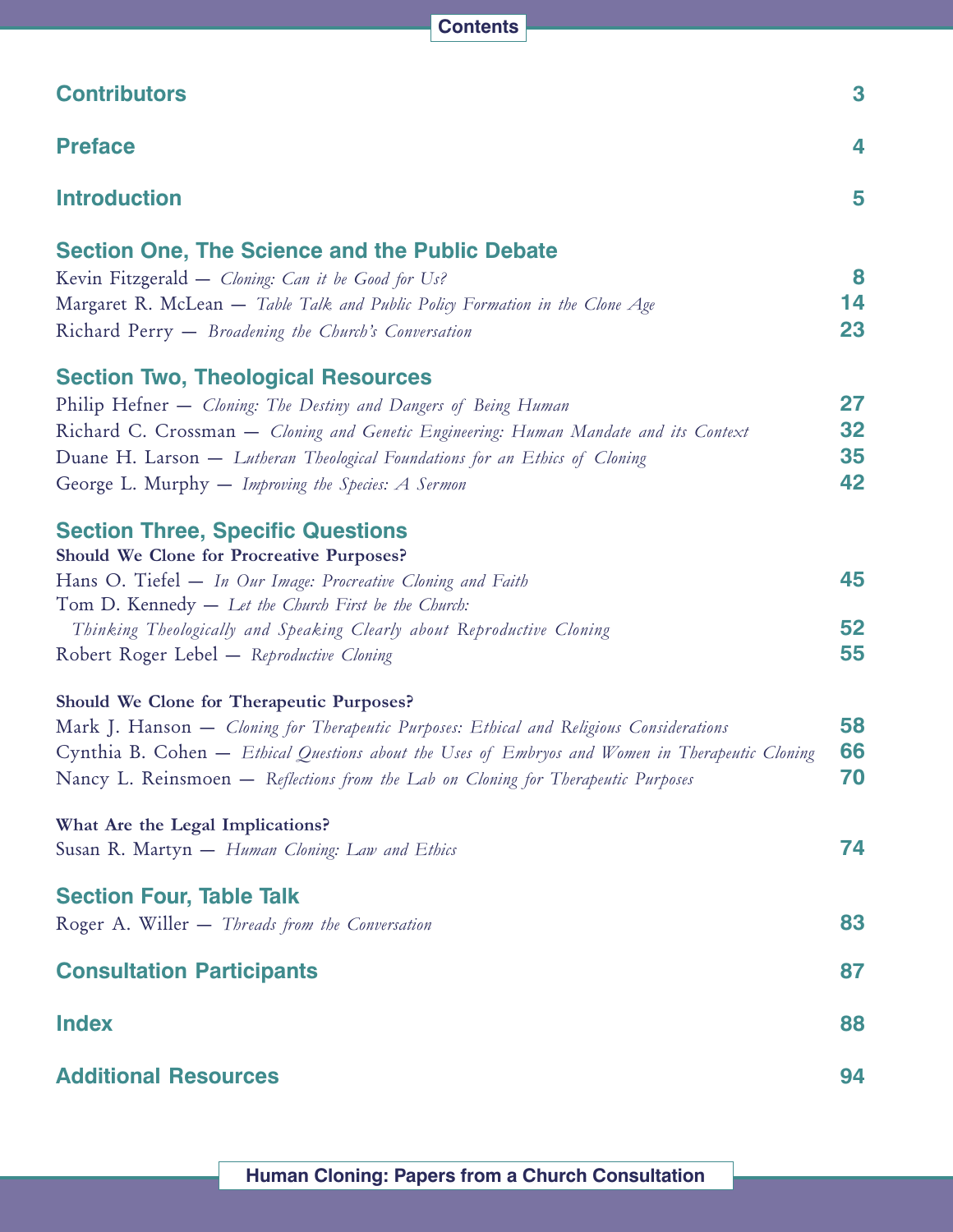## **Contributors**

Dr. Cynthia B. Cohen is a Senior Research Fellow at the Kennedy Institute for Ethics. She has written widely on bioethical issues related to the beginning and end of life. She serves on the Committee on Science, Technology, and Faith of The General Convention of the Episcopal Church, U.S.A.

Dr. Richard C. Crossman of Waterloo Lutheran Seminary was formerly president and now teaches theology there. He has written for the Canadian church on theological and ethical aspects of agricultural biotechnology.

Dr. Kevin Fitzgerald, S.J., Loyola University Medical Center, Chicago, holds degrees in moral theology and genetics and is a Research Associate in Loyola's department of hematology and oncology.

Dr. Mark J. Hanson is the Executive Director of the Missoula Demonstration Project, Missoula, Montana as well as a research professor at the University of Montana's Practical Ethics Center. He has published frequently on the moral and religious implications of the new genetics in his previous work for the Hastings Center in New York.

Dr. Philip Hefner is Professor of Systematic Theology, Lutheran School of Theology at Chicago and has written widely on various aspects of theology and science. Hefner is also Editor of Zygon: Journal of Religion and Science and director of the Zygon Center for Religion and Science, Chicago.

Dr. Tom D. Kennedy is Chair and Associate Professor of Philosophy at Valparaiso University in Indiana. He has taught courses, lectured, and written on various aspects of bioethics for a number of years.

Dr. Duane H. Larson is President of Wartburg Theological Seminary, Dubuque, Iowa where he also teaches courses in theology. Larson has pursued dialogue between theologians and natural scientists throughout his teaching and publishing career.

Dr. Robert Roger Lebel is a community-based Clinical Geneticist with Genetics Services, S.C. in the western Chicago area. He holds masters degrees in zoology, theology, ethics, and medical genetics as well as a M.D. from the University of Wisconsin Medical School, Madison, Wisconsin.

Dr. Margaret R. McLean is the Director for Biotechnology and Health Care Ethics at the Markkula Center for Applied Ethics, Santa Clara University, Santa Clara, California. She serves on the California State Advisory Committee on Human Cloning and holds doctorates in both clinical pathology and ethics.

Susan R. Martyn is Professor of Law at the University of Toledo in Toledo, Ohio. She has written widely on bioethics and law as well as consulting on several briefs on behalf of the ELCA.

Rev. George L. Murphy holds a doctorate in physics and has written frequently on concerns related to science and theology. He currently serves as Pastoral Associate at St. Paul Episcopal Church in Akron, Ohio.

Dr. Richard Perry is Assistant Professor of Church and Society and Urban Ministry at the Lutheran School of Theology at Chicago. He has written on various social justice topics and authored a chapter in the volume, The Promise of Lutheran Ethics.

Dr. Nancy L. Reinsmoen is a Professor in the Department of Pathology at Duke University Medical Center where she serves as the Director of the Clinical Transplantation Immunology Laboratory. Her Ph.D. is in pathobiology and she has published numerous manuscripts and presented on related issues at many professional associations.

Dr. Hans O. Tiefel is Professor of Religion and Ethics at the College of William and Mary, Williamsburg, Virginia. His work includes several contributions on bioethics for the ELCA and its predecessor bodies.

Rev. Roger A. Willer is an Associate for Studies with the Division for Church and Society and also a Ph.D. candidate in theology at the University of Chicago.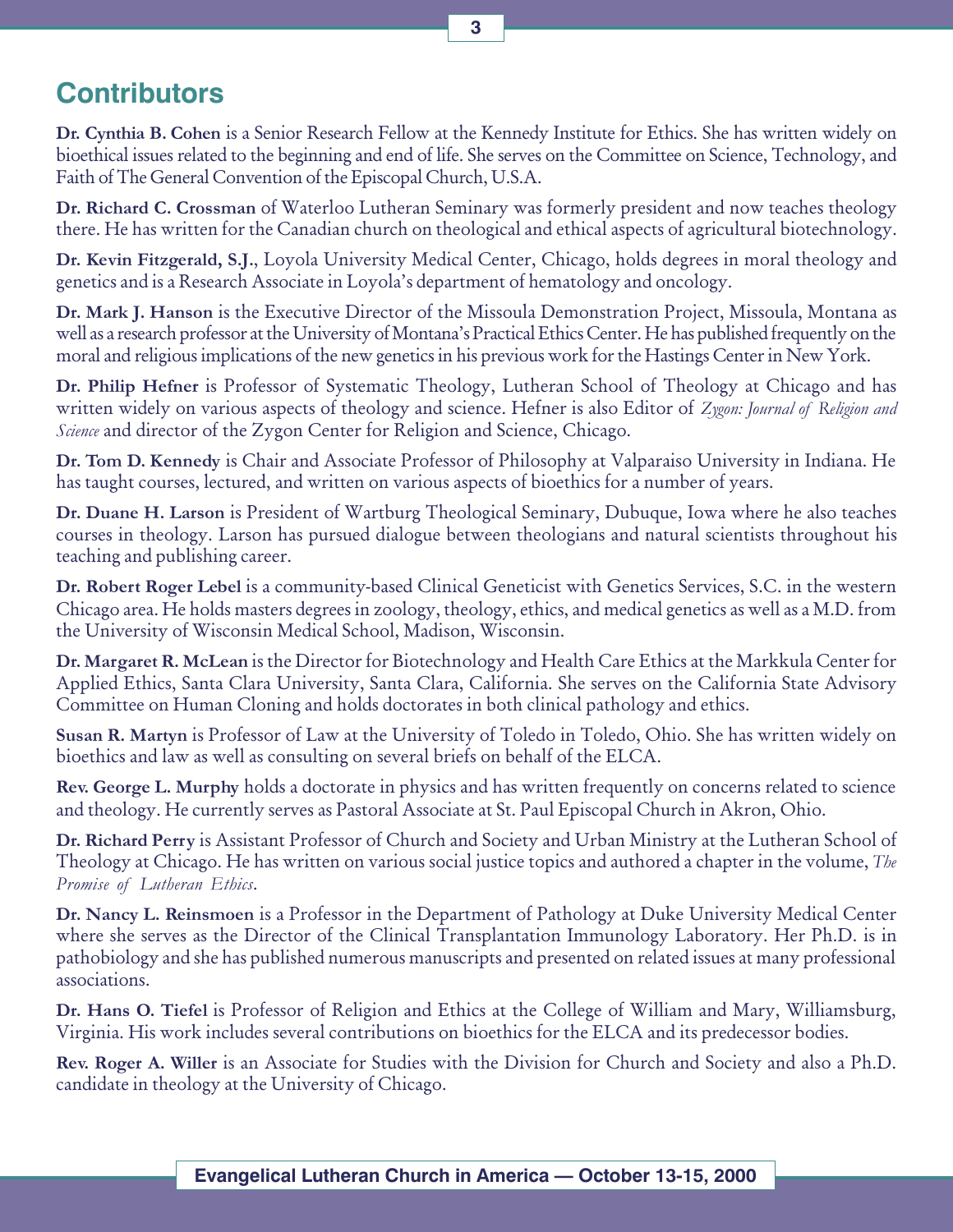## Preface

The possibility of human cloning fascinates, bewilders, and repulses people in church and society today. Jokes and cartoons voice our unease about what recent breakthroughs in cloning science and technology mean for the human future. Something new is happening, and we are not sure what to make of it. In the middle of our uncertainty, where might Lutheran Christians and others look for guidance?

The present book is an excellent place to turn. It introduces readers to the science of cloning, draws upon Christian beliefs to frame the topic, and confronts the important ethical issues human cloning raises. The book takes a very complex aspect of science and makes it accessible to those of us with a layperson's grasp of scientific topics. It encourages and prepares readers to think carefully and to enter into meaningful deliberation on human cloning. It is a book suitable for individual study and for educational purposes in congregations and other settings. Human Cloning: Papers from a Church Consultation offers an initial contribution from the Evangelical<br>Lutheran Church in America (ELCA) on human cloning to the church ecumenical and to the wider society.

This book contains papers given at a consultation on human cloning convened by the Division for Church in Society of the ELCA. It comes in response to a resolution from the Delaware—Maryland Synod that called upon the ELCA "to explore and assess all facets of human cloning." The consultation, held in October, 2000, brought together persons working in genetics, theology, ethics, and the law to think through the issues surrounding human cloning with the understanding that their contributions would be published for use in and beyond the ELCA. They came together as Christians, united in faith, but from diverse disciplines, backgrounds, and settings and with sometimes different perspectives on how human cloning should be approached.

On behalf of the Division, I thank the Rev. Roger A. Willer, Associate of the Department for Studies, for organizing the consultation, editing this book, and providing a overview of the lively discussion among the consultation participants. I thank also all those who prepared papers and took part in the consultation. Their generous giving of their time, expertise, and insight is bound to bear fruit throughout our church and beyond.

Please note that the authors of these papers are expressing their own views. The book is not an official statement of the ELCA but is meant to promote deliberation within and beyond the ELCA.

Human Cloning: Papers from a Church Consultation is one of three ELCA publications in the area of genetics.<br>Readers of this book may also be interested in *Genetics! Where Do We Stand as Christians?* (2001) written by<br>Will on ordering these publications may be found on page 94.

The Rev. Charles Miller Executive Director, Division for Church in Society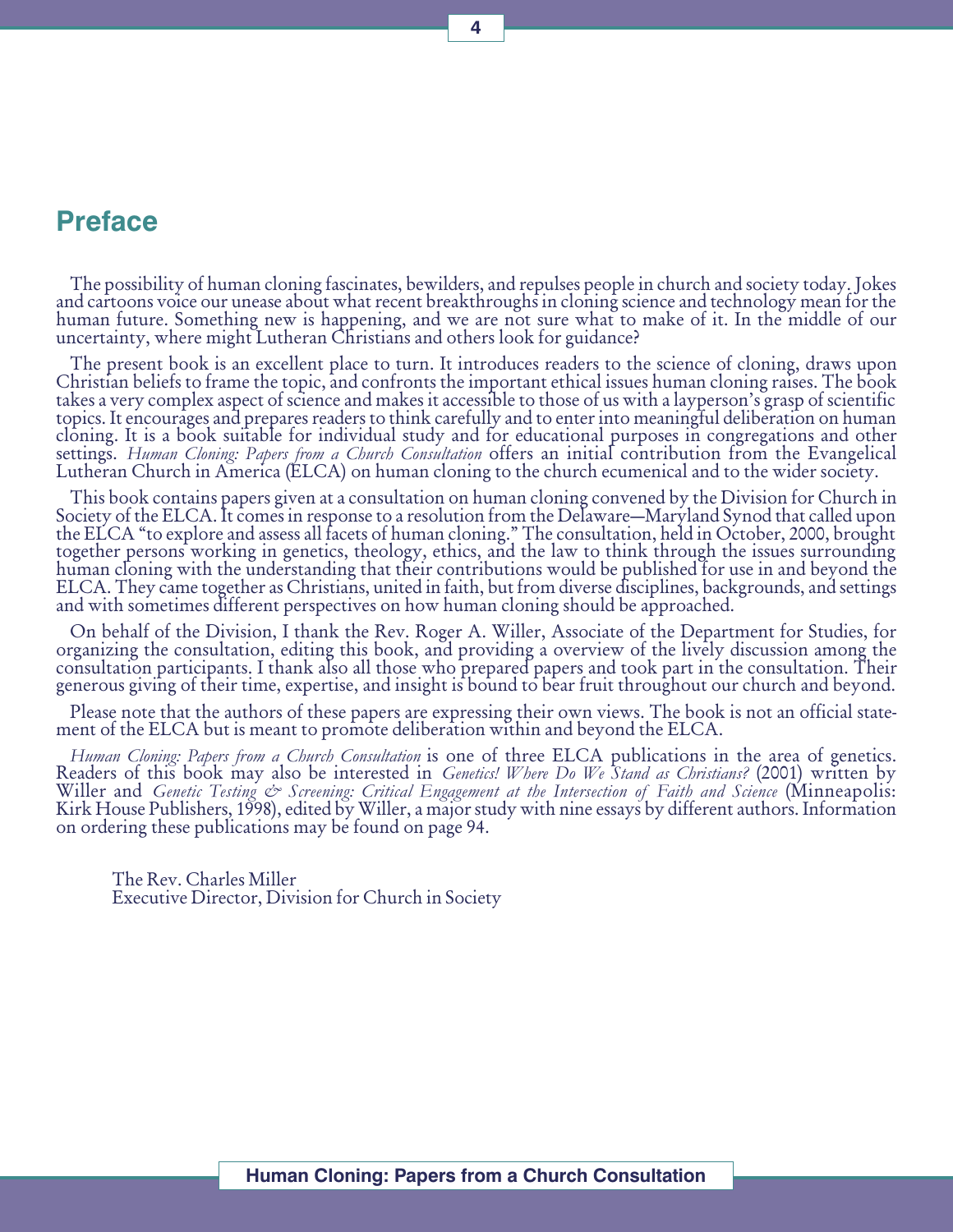## Introduction

The announcement of Dolly's birth in February of 1997 ("the sheep heard round the world," as it is sometimes called) represents the milestone in public awareness of the challenges posed by the dawning of the age of biological control. This event created a *critical mass* in public awareness about the revolutionary impact of the new genetics. The term revolution is appropriate because the challenges are as broad as the transformation of medicine and agriculture, and as deep as fundamental questions about human identity and God's loving intention for nature. These challenges beckon the church's involvement. So do its members' questions.

What does the Evangelical Lutheran Church in America (ELCA) think about cloning? That question was asked in 1997 by thoughtful church members and their requests prompted the Delaware Maryland Synod to call upon the ELCA to provide guidance. Its Division for Church in Society (DCS) responded by authorizing a one-time consultation to "explore and assess all facets of human cloning in relation to Lutheran understandings." A broad exploration was ensured by the designation of several topics as explained below. It was also aided by inviting a range of participants working in genetic science, business, medicine, theology, or ethics. (The participants' roster may be found on page 87.)

The consultation took place October 13 to 15, 2000, in Chicago when twenty-five individuals (mostly ELCA members, but with some intentionally invited ecumenical partners) spent seven sessions discussing the issues from a variety of perspectives. In each session a primary paper, prepared during the previous summer, kindled response in the form of short written reflections and periods of dialog. (Strangely, the conversation never failed to outlast the allotted time.) The papers (edited and sometimes revised) from this weekend of consultation are collected here. This publication is the first ELCA resource on human cloning and is intended to promote learning and moral deliberation throughout our church.

The terms "clone" and "cloning" are often used in overlapping and confusing ways, especially in the public domain. A specific definition of "human cloning," then, can serve as the natural way to begin detailing

the scope and structure of this publication. Cloning, in general, denotes various technological processes such as embryo splitting, nuclear transfer (Dolly), or others used to create copies of biological material. The biological material involved could be sequences of DNA, molecules, cells, or whole organisms. (Whole organisms range from bacteria to primates.) In this general sense, the replication of a molecule or a cell is an instance of cloning, but these are not the focus of this publication. Human cloning here designates the social, ethical, and theological issues related to cloning whole organisms, whether that involves the technological procreation of a human clone or of animals for immune compatible organs.

Within this general concern for human cloning, we must make further distinctions, distinctions used both in the literature about human cloning and here. The cloning of human cells might serve either of two distinct goals—reproductive or therapeutic. Reproductive goals include the desire for genetically related or genetically selected (for example, selecting a movie star's genome) children. Therapeutic goals include the creation of immune compatible cells, tissues, and organs for transplant as well as the production of human proteins in transgenic animals. The coupling of cloning technology with the rapid development of stem cell research also falls under our purvey for obvious reasons. The promise represented by the combined use of these two technologies for treating everything from Alzheimer's to Parkinson's disease lays a responsibility on us to consider carefully the issues of extensive medical use of human stem cells that cloning might make possible.

These distinctions provide the rationale for the scope and structure of this publication. In Section One Kevin Fitzgerald provides an introduction to scientific information about cloning, emphasizing especially the somatic nuclear transfer cloning (SNTC) breakthrough that produced Dolly and which could be the engine of widespread human cloning. This introduction aims to provide a working knowledge of the key aspects of what is the potential of and the obstacles to human cloning. However, as both Margaret McLean and Richard Perry are quick to point, out human cloning does not exist in a vacuum. Rather the "fact set" about cloning must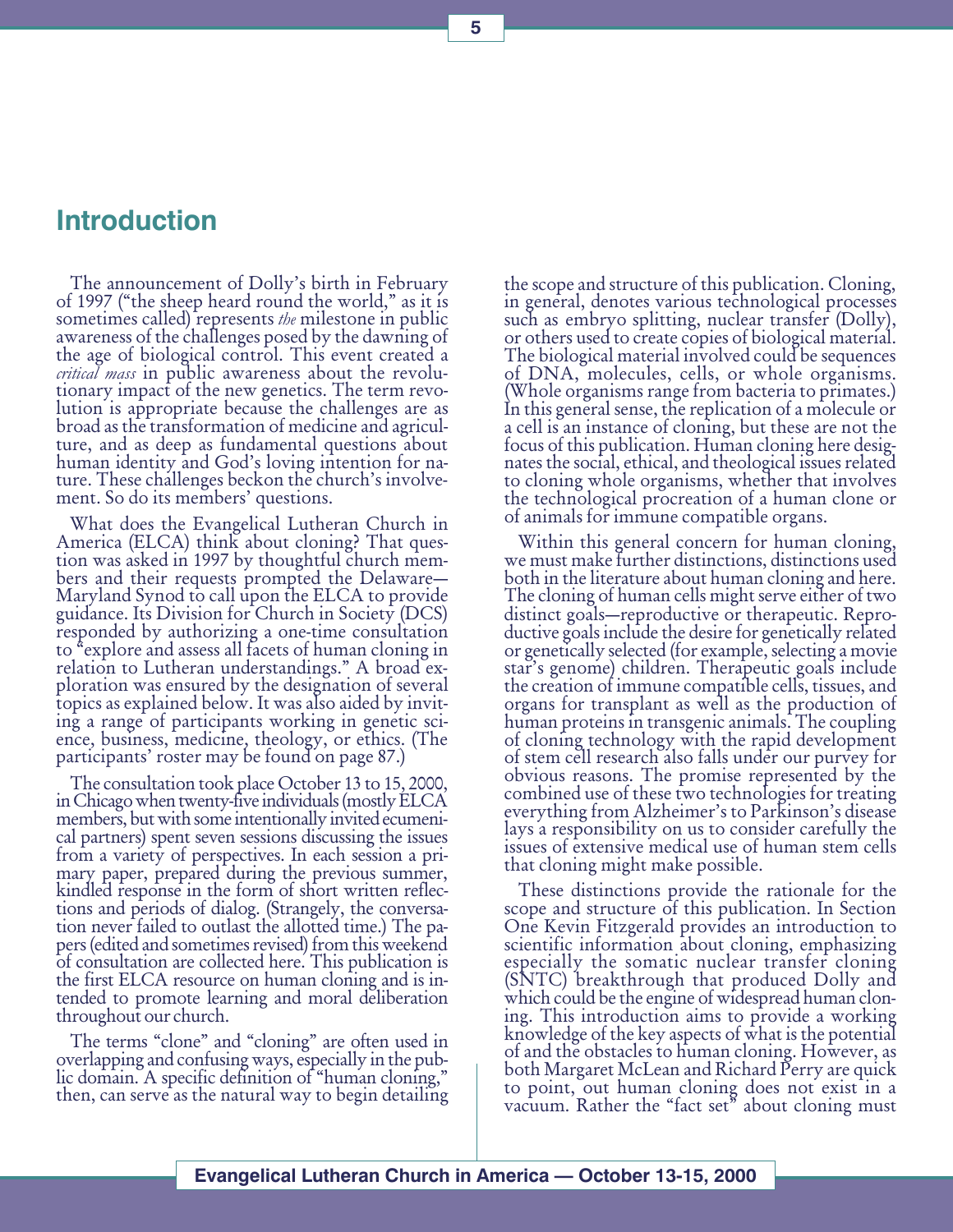include assessment of cloning's impact on all segments of society, from that of people of color to the farm community. These two thinkers also raise social questions about justice and explore what might characterize adequate public debate.

The writers in Section Two explore the questions and challenges that cloning brings to Christian Lutheran theology. Philip Hefner sketches the questions and resources that classical theological themes bring to this discussion. Richard Crossman responds with additional reflections, emphasizing practical moral principles. Duane Larson offers an intriguing constructive proposal for Lutheran ethical categories by grounding them in a renewed understanding of the Trinity. George Murphy's sermon, given at the consultation, is included as an illustration of how one might preach on this topic in a thought-provoking way.

Section Three clusters together specific moral questions that serve as helpful locations for ethical, theological, and practical reflection. The first topic is procreative (reproductive) cloning, that is the "cloning" everyday conversations usually have in mind. Hans Tiefel reflects on whether Christians could ever consider procreative cloning as the loving thing to do. In their responses, Tom Kennedy challenges the church to claim its distinctive message in this issue, while Robert Roger Lebel, a clinical geneticist, shares questions and reflections from his front line perspective.

The second set of papers specifically probe the issues of cloning for research and therapeutic purposes. Mark Hanson considers several of these in his paper, but properly devotes much of his thinking toward concerns around stem cell research. Cynthia Cohen and Nancy Reinsmoen engage Hanson's work with pertinent questions informed by sharp analysis, women's concerns, and researchers' hopes.

Susan Martyn addresses the final topic from her vantage point as a professor of law. Since activities of human cloning necessarily intersect with legal issues, her systematic review offers important insights into an area sometimes neglected in conversations about cloning. It is important to point out that each writer of the primary papers here has concluded with specific recommendations for church policy that is based on their normative work. They did so at the request of the convener in order to facilitate tangible deliberation within the church. The presence of these recommendations in this document should be understood in this light and do not represent any attempt to speak for the church.

A critical moment in any consultation is the dialog that follows the presentation of each paper. In the last section of this publication, Roger Willer as convener, shares observations about that conversation

with the reader. His observations attempt to designate threads of the conversation that deserve further attention. Some of these pointings simply lift up insights offered around the discussion table. Others suggest disagreement or where further dialog is clearly needed. Finally, some of these suggest "agreements" culled from the *tenor* of the conversation. In this sense Willer shares a report about the direction and character of the conversation that should spark further reflection.

It is important to append the note here that the October 2000 consultation was structured differently than this publication. Further, the nature of papers for a consultation deviates somewhat from the nature of papers designed for written publication. These facts help explain some anomalies of this volume, such as the disparity between the number of papers in each section or the informal character of some of the writing.

What does the ELCA think about cloning? This set of papers and materials only begin to chart that answer. However, if such questions are ever to be answered in a definitive way, church members, congregations, and the church as an institution must be equipped to think through the issues. That is the point of this publication. It does not attempt to stipulate a position on human cloning, but it does intend to aid education, catalyze thinking, stimulate deliberation, and encourage active participation in the needed public debate. Surely these goals are critical to pursue as we enter the age of biological control represented so unquestionably by a sheep from Scotland.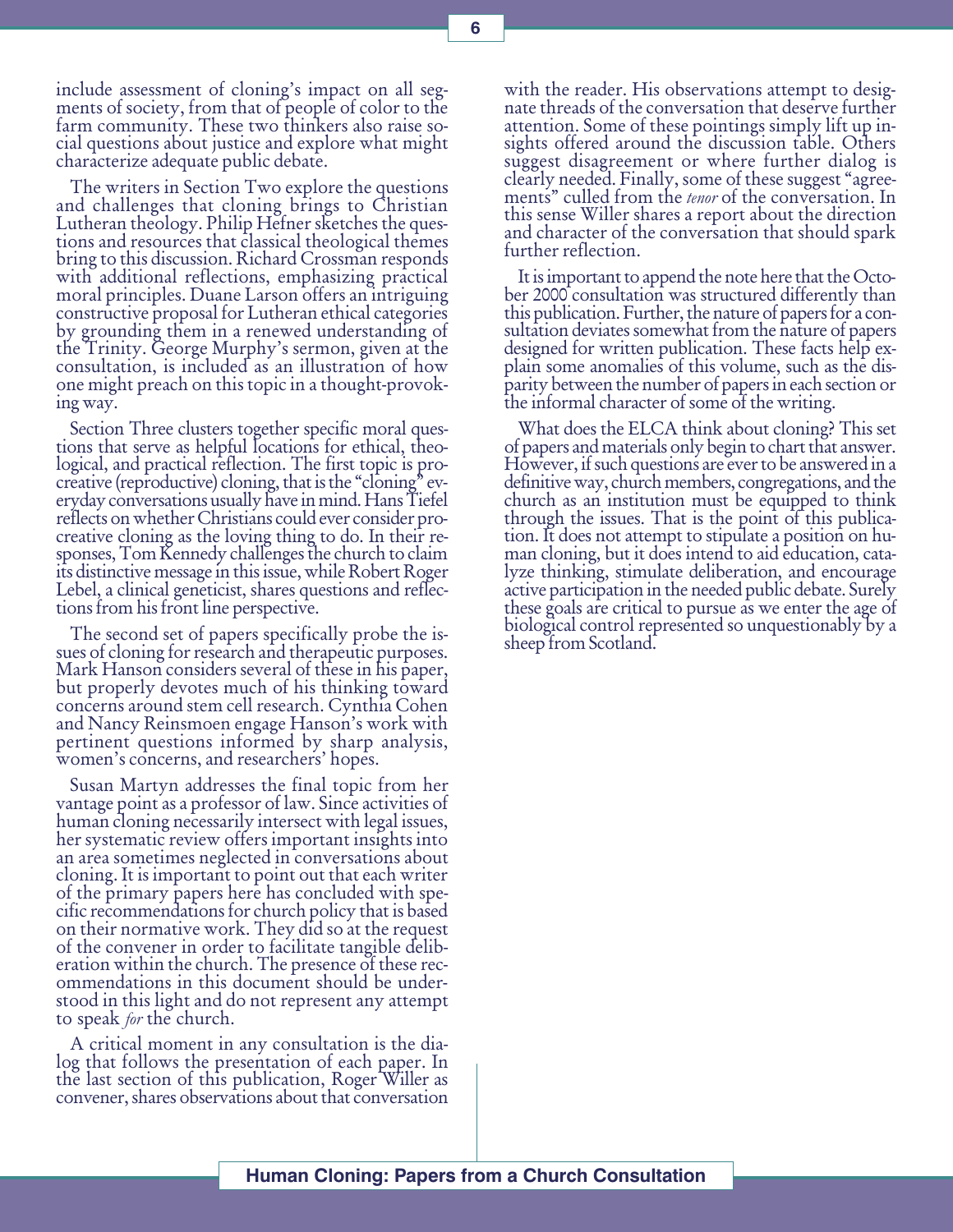# Section One The Science and the Public Debate

7

Evangelical Lutheran Church in America - October 13-15, 2000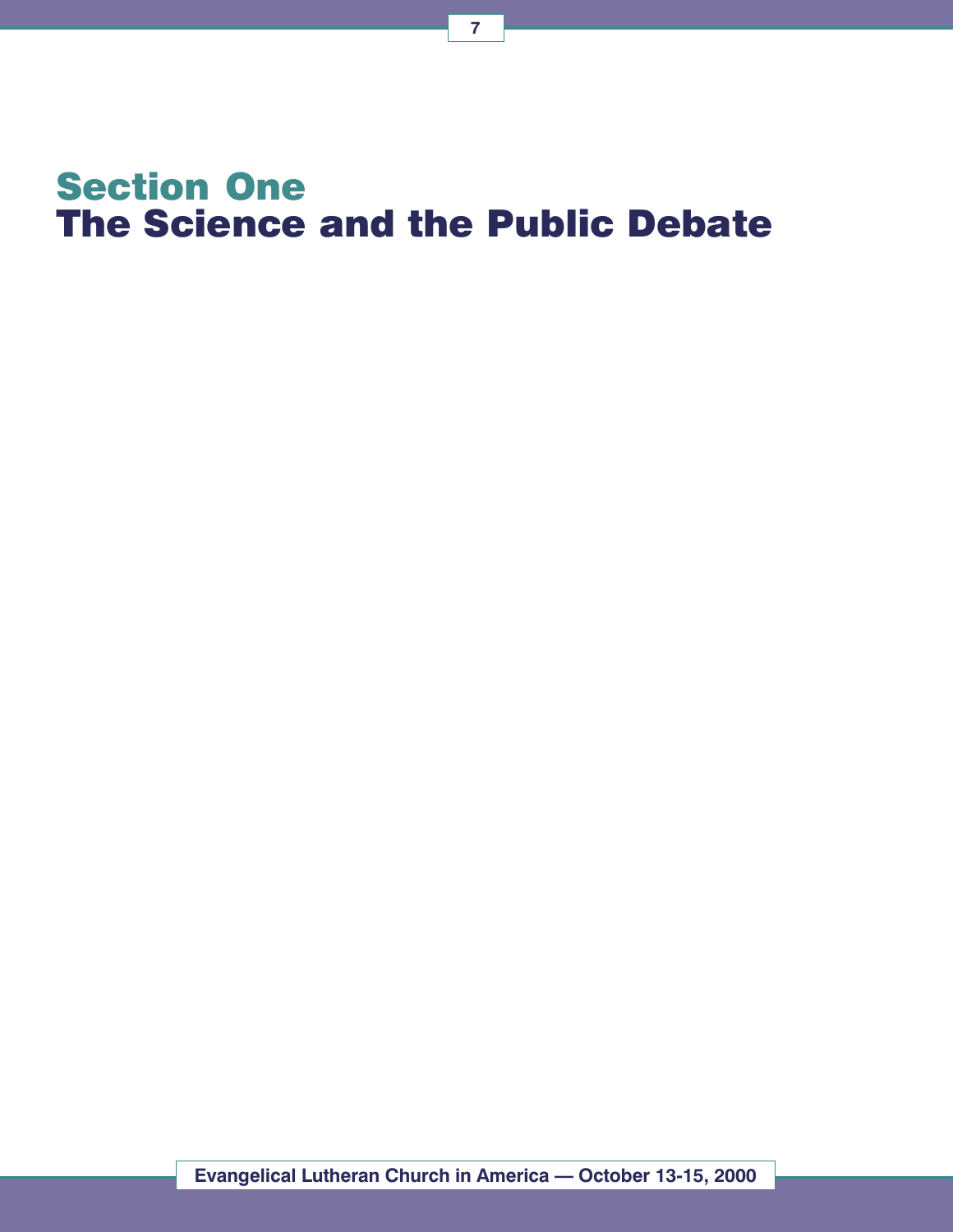## Cloning: Can it be Good for Us?

#### Kevin Fitzgerald

#### Abstract

Adequate answers to moral questions about cloning require a working knowledge of the science and technology involved, both present and anticipated. This paper presents an overview of the current state of somatic cell nuclear transfer technology (SCNT), the type of cloning that now permits whole organism reproduction from adult DNA. This essay explains the basic science and technology and explores potential uses. It then notes remaining scientific obstacles and unanswered moral questions that must be resolved before SCNT could be used for human reproduction. Attention is also given to aspects related to cloning for therapeutic and research purposes.

#### The Importance of Understanding the Science

In April of 1997, shortly after the announcement of the cloning of Dolly the sheep, the journal Nature Genetics reported that Dr. Brigitte Boisselier, scien-<br>tific director of Clonaid in the Bahamas, planned to offer human cloning for \$200,000.1 Dr. Boisselier defended this offer on the grounds that parents have the right to clone themselves. Since the Clonaid offer, others, such as physicist Richard Seed of Chicago, have also made announcements in the media about their intent to clone human beings. Such declarations immediately bring to mind two questions: Can human beings be cloned? How should we use this new technology?

In order to answer well the second question of what should or should not be done with this burgeoning new technology, it is crucial to answer thoroughly the first question concerning what can be done both now and in the near future. One reason this thorough answer is crucial is to provide a solid foundation for the analysis of the proposed benefits and harms of applying this new technology to the needs and desires of human beings.

Many potential benefits of cloning have been proposed. They range from the possibility of simply providing new scientific insights into mammalian embryonic development through many new types of medical treatments, to new options in reproductive technologies for endangered species or for human beings. Similarly, the claims of potential harm also range widely. These claims move from concerns for individual human beings that might be used as mere objects of research to social concerns focusing on the exacerbation of the health care inequalities already plaguing our communities and nations.

The extent to which any of these postulated benefits and harms may actually occur will depend significantly upon the real capacities of the cloning technology itself. This paper will present an overview of the current state of this cloning technology, and a subsequent evaluation of the likelihood of several of the suggested benefits and harms cloning will bring to humankind.

#### Understanding SCNT

When the new technology of cloning is mentioned, it is not always clear what is meant. After all, in some sense, cloning technology has been around for hundreds of years. Gardeners and botanists have long been cloning plants by transplanting cuttings. Even animals as complex as amphibians have been cloned for several decades. What, then, is the new cloning technology that was ushered in by the advent of the lamb named Dolly?

To be precise, the stunning scientific breakthrough achieved in the cloning of Dolly was the application of a technique called "somatic cell nuclear transfer" (SCNT) to cells taken from an adult mammal. In order to understand the significant nature of this breakthrough, one must place it within the context of the natural development of a mammal.

A new individual mammal usually begins with the fertilization of an egg by a sperm. Both sperm and egg each supply half of the new mammal's genome (the DNA that makes up the genes which are packaged into chromosomes). When the sperm penetrates the outer protective layers of the egg, it triggers an activation process in the egg. This process makes the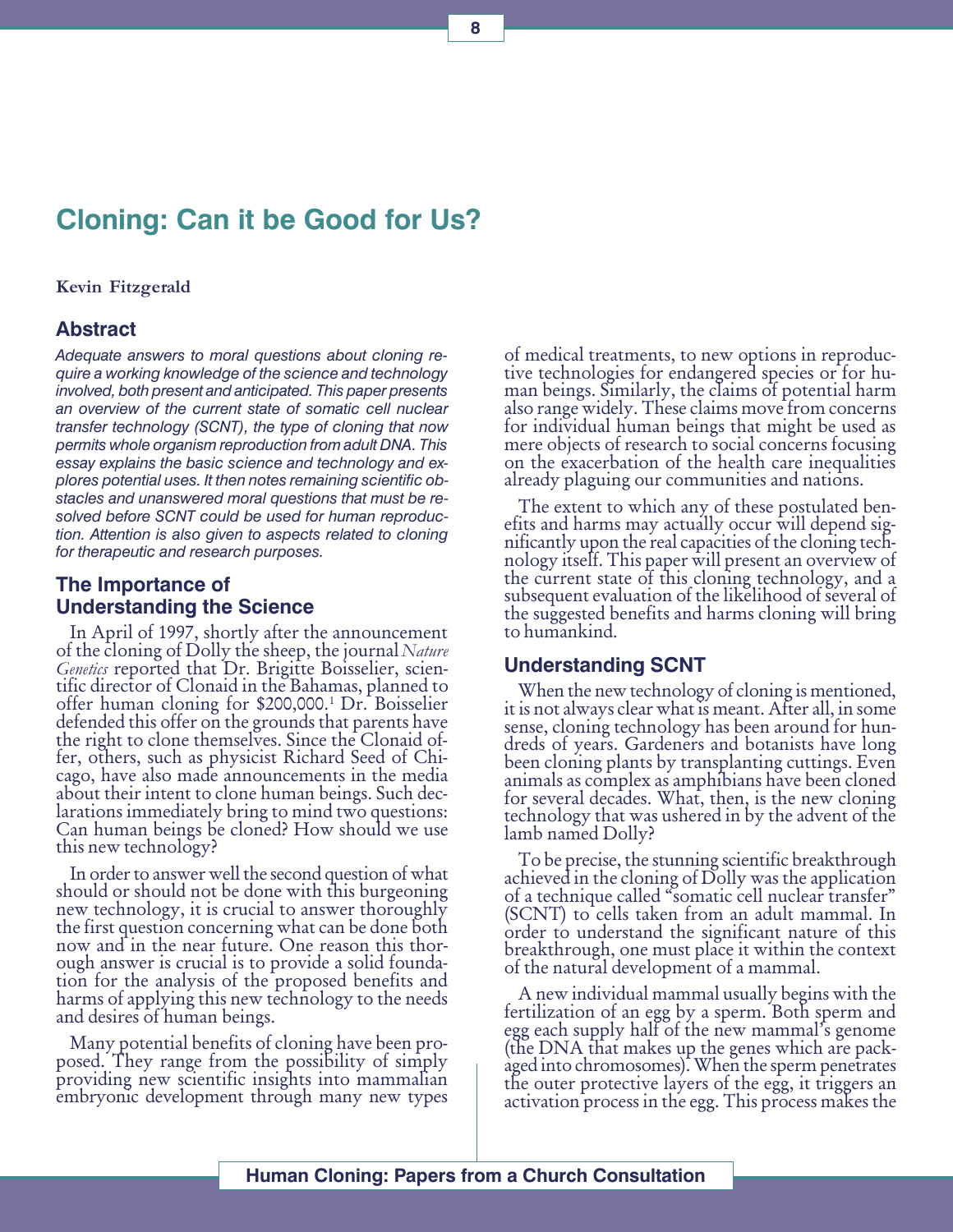9

egg impermeable to further penetration by other sperm (in order to avoid too much male DNA entering the egg) and sets up the egg to begin dividing. Early on in the process of cell division (when the embryo is only two, four, eight, or perhaps sixteen cells) the functions of the cells are controlled primarily by the materials that were stored up in the egg. At this time, the cells are capable of being separated from each other and each developing into a new embryo. This ability of each cell to grow into a full organism is called "totipotency." Such a separation of the cells in an embryo is often the reason for the birth of identical twins, triplets, etc. These genetically identical siblings are natural clones of one another.

Being relatively minuscule as compared to the egg, the sperm contributes very little to the egg cell other than the DNA it brings. The sperm DNA is packaged very tightly in order to remain safe and secure within its tiny cell. Consequently, it appears to take some time before the DNA from the sperm is completely unpacked and functional. In addition, the egg DNA has been stuck in an inactive state in the egg since before the female mammal that produced the egg was born. Hence, perhaps due to these conditions and other activation safeguards built into the egg, the DNA from the sperm and egg that comprise the genome of the newly developing mammal does not control the activities of the cell immediately after fertilization. Instead, it can take several cell divisions before the entire genome becomes active and begins directing the functions of the cells in the developing embryo. Among mammals, mice achieve a fully functioning genome at the early stage of a two-cell embryo. Sheep, pigs, cattle and humans appear not to have fully active genomes directing cellular function until around the four-to-eight cell stage, at least.2

Once the mammalian genomes become fully functional, they begin to direct the development of the embryo. As the number of cells increases and the embryo grows, the cells of the embryo begin to take on different characteristics and functions. They evenwill no longer need in order to perform their specific functions. Heart cells do not need the brain genes and vice versa. In all, it is an amazing process when one considers how the DNA from an egg and a sperm comes together, continuously copies itself in order to make new cells, turns on all the genes needed to make an entire new organism, and then selectively turns off the genes that are not needed as the new cells become the different cells and tissues that make up the body.

The idea behind SCNT is to bypass the normal reproduction process of combining DNA from a mother and a father, via egg and sperm, to create a new individual. Instead, one intends to create a clone of another individual (similar to a delayed identical twin) by using a cell other than sperm or egg. The non-reproductive cells of the body are called "somatic" cells" (from the Greek word for body, "soma."). Two major obstacles must be overcome in order for SCNT to work. After early embryo development, most of the cells of the developing individual become differentiated and no longer have all the genes required to activate development of a full organism. Hence, the first obstacle is to get all the required genes turned on again (dedifferentiation). The second obstacle is somehow to trigger the dedifferentiated genome into acting like it is in a newly activated egg and begin the process of growth and development.

Overcoming the second obstacle is fairly straightforward. If the genome to be cloned needs to act like it is in a newly activated egg, then put it in a newly activated egg. This step is the "nuclear transfer" part of SCNT [see figure below]. As techniques have improved for the harvesting, culturing, and micro manipulation of eggs and donor somatic cells, this part of the SCNT process has become much less troublesome than the first obstacle (dedifferentiation).

As the failure to produce clones from differentiated mammalian cells continued during the past few decades, many scientists began to think that in mammals the process of differentiation moved only in one direction

tually become the different cells and tissues of the mammalian body (heart, lung, intestine, skin, brain and so forth). This process of developing specific characteristics and functions is called differentiation. During differentiation, the genomes of cells selectively turn off the various genes they

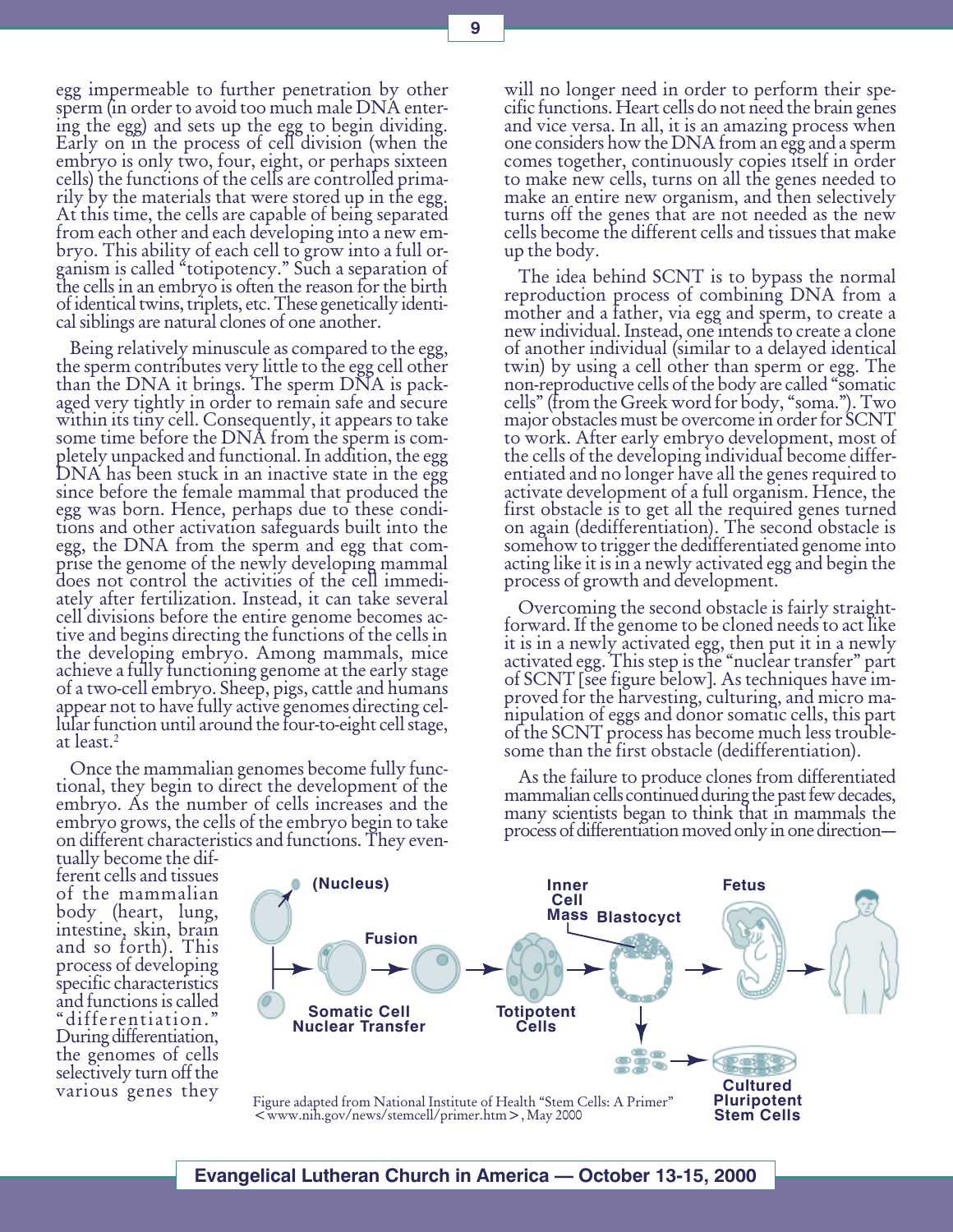from more generalized cells to cells of more specific and narrow function. It was this entrenched conclusion that Dolly shattered when she arrived on the scene. Now that mice, pigs, cattle, rabbits, goats and dogs have also been cloned from differentiated somatic cells, the idea of producing dedifferentiation in cells from adult mammals is widely accepted. Two questions need to be answered with respect to our investigation of SCNT: How far have we presently run with this technology? Where are we going with SCNT?

The scientific excitement and media coverage are based on the fact that we can run at all with SCNT, even the few steps so far. The fact that some mammalian species have been successfully cloned from fetal or adult animals is still electrifying. However, there are several problems with the technology that do not receive as much public attention. A brief review of some of the different approaches presently used to produce cloned animals will help make clear these present difficulties.

The first obstacle one recognizes when reviewing SCNT protocols is making the process efficient. Dolly was the single successful birth from 277 enucleated eggs. These eggs were fused with starved adult sheep mammary cells (starved to stop normal cell division which may inhibit the dedifferentiation process accomplished by egg proteins) by multiple mild electric shocks. If the electric shocks successfully fused the cells and activated the eggs, then the healthy embryos were implanted in surrogate mother sheep.<sup>3</sup>

In an attempt to increase the efficiency of SCNT procedures, other groups have tried varying the protocol with different species of mammals. Instead of fusing cells, some have injected the somatic cell nucleus (or just the somatic cell chromosomes) into the enucleated egg. The reasoning behind these variations is based on the above-mentioned fact that the contents of the egg direct the early development of the embryo. Hence, contents from the somatic cell and nucleus may disrupt normal development when mixed with the egg and reduce the efficiency of the SCNT process.<sup>4</sup>

Other variations applied to the procedure include varying the conditions under which both the eggs and somatic cells are prepared, as well as varying the kind of stimulus the egg is given in order to activate the growth and development process. Though these variations have produced some increases in the efficiency of the SCNT protocol (i.e. more animals born per the same amount of eggs used), problems persist with the SCNT procedure. Even after successful implantation, the cloned animals die at a much higher rate *in utero* than is normal. In addition, even if the cloned animals live to be born, significantly more of them will have serious health problems than is seen normally.5 When taken together, these problems with

the SCNT process may indicate that it often does not adequately mimic the process of sexual reproduction in resetting the genomes for full and proper activation in the early embryo, and subsequent correct development and differentiation. Therefore, in determining the appropriateness of this technology for any suggested purpose one must consider the levels of safety, efficacy, and effectiveness desired.

#### Possible Uses

These proposals for the use of human cloning spread out along a spectrum from responding to psychological grief at the loss of a loved one to the possibility of medical interventions intended to prevent the passage of disease from one generation to the next. A brief review of some of these suggestions in light of what is technically feasible will provide an opportunity to evaluate their scientific and medical merit. This evaluation will lay the foundation for the answer to the second question, posed at the beginning of this article, concerning how we should or should not use SCNT.

One proposal for using SCNT to prevent the transmission of disease from parent to child involves genetic diseases which do not arise from mutations or abnormalities affecting the genes located in the nucleus of a cell. Human cells contain many small structures outside the nucleus, called mitochondria, which are crucial to cell function and which contain their own genes. Egg cells have many mitochondria, and even though sperm also have them, sperm mitochondria generally do not get into the egg when fertilization occurs. Therefore, only the mother has to be concerned about passing on a mitochondrial disease to her children.

SCNT technology could then be used to remove the nucleus or the chromosomes from an embryo which has inherited diseased mitochondria. This nucleus would be placed into an enucleated egg cell which has healthy mitochondria. Hence, the genetic characteristics inherited from both parents' chromosomes would remain and the diseased mitochondria would be eliminated. Since this procedure would be done in order to treat a disease which could be severely detrimental to the health of the offspring, it is proposed as conforming with the accepted medical practice of taking some risks with the health of the patient (in this case the embryo) so that a significant health benefit can be achieved.

It is an important part of medical practice to consider whether or not alternative methods might provide the same benefits with much less risk. Such an alternative to the above proposal is presently being researched. This option involves transferring the nucleus of the mother's egg to the enucleated egg cell with the healthy mitochondria. If the transfer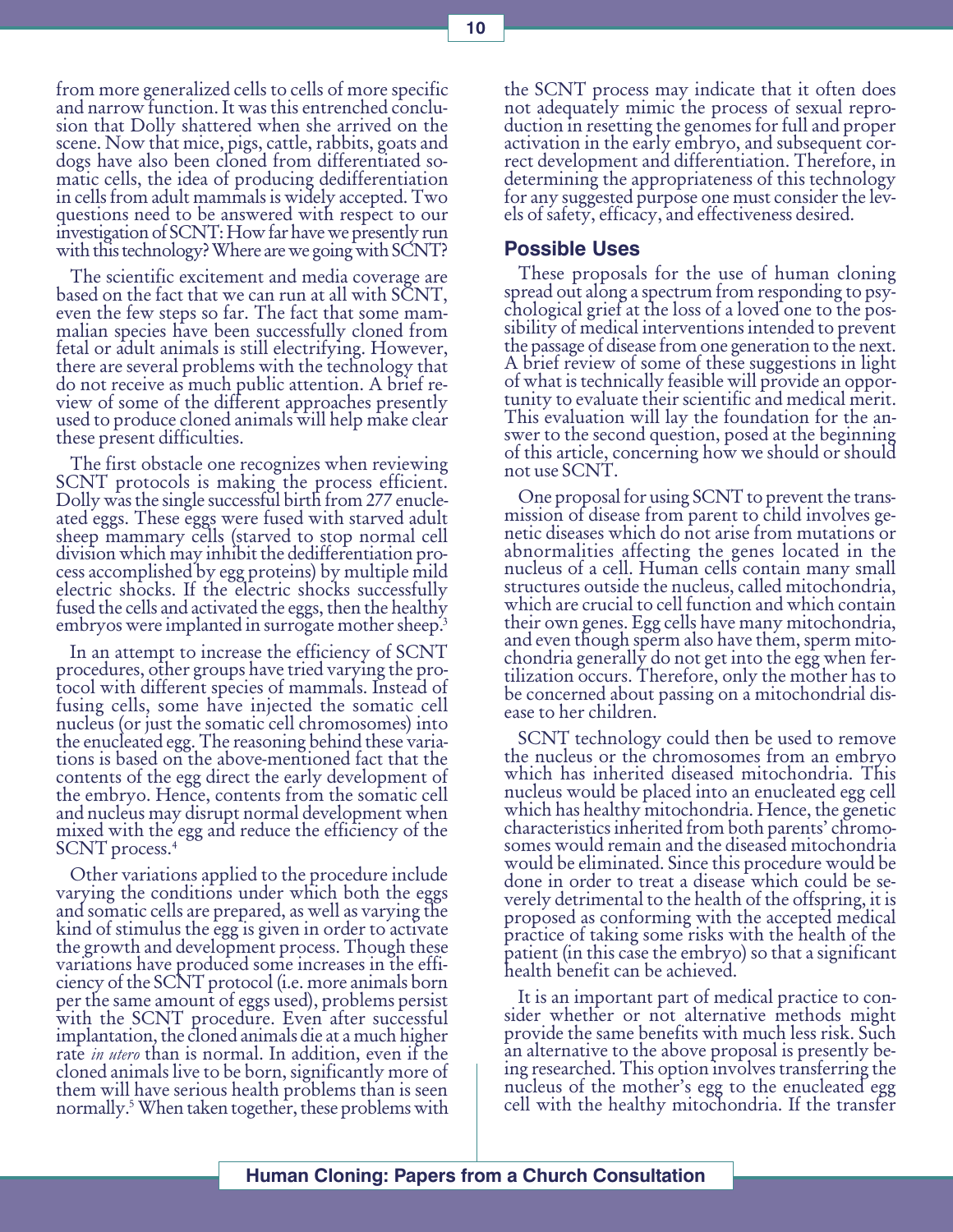works, the new egg can be returned to the Fallopian tubes or uterus of the mother and, it is hoped, be fertilized. The significant differences here are that the SCNT procedure involves the problems mentioned above concerning egg activation and somatic cell genome dedifferentiation, while the nuclear transfer, when only eggs are used, does not. Looking ahead to an ethical evaluation of these two procedures, it would appear that the procedure of using eggs alone has the advantage since the loss of eggs in a failed procedure would be of less significance than the problems with embryos that are incurred with a SCNT procedure.

Moving away from inherited diseases, another one of the first suggested uses for human cloning was to supply needed tissues and organs for transplantation. In its most heart-rending form, this proposal seeks to address the situation where a child or infant requires a transplantation in order to live. The parents, it is proposed, could clone the child to produce a sibling who would provide a perfect transplant match. Presuming that the older child's disease does not have a genetic basis, the clone could donate an organ or tissue to save the life of the sick sibling.

Again, present research may provide better alternatives. Studies are ongoing into the possibility of transplanting the special cells (called stem cells) which generate and regenerate the various tissues of the human body. These stem cells can be considered partially differentiated so that they can become many, but not all, of the types of cells required by a tissue or organ. They can be acquired from tissue and organ donors, both living and dead, or, often preferably, from the patient. When using one's own cells, the problem of the body rejecting foreign cells is avoided. Hence, an optimal therapy might be removing, treating, and reimplanting a patient's own stem cells to combat a disease. In addition, cloning technology itself is providing the possibility that animals, genetically engineered to have tissues and organs compatible with humans, could be cloned in order to provide their tissues and organs for transplantation into people. Both of these approaches would make the cloning of a new person medically unnecessary.

#### Potential Obstacles

However, these alternatives also have potential problems. Even if animals can be genetically engineered to provide tissues and organs compatible for transplant, it is not clear that they can be engineered to be completely safe for transfer into humans. Each species of mammal can harbor within its genome virus-like DNA which is either harmless or only mildly problematic to animals within that species. Over the course of evolution, a relatively safe balance has been achieved between the animal genome and the DNA from the virus. What happens, though, if

these virus-like pieces of DNA are suddenly transplanted into a human genome? The human genome has not had a long period of time to evolve a balance with these virus-like segments of DNA and so they may acquire a dangerously pathogenic relationship to their new human environment. There are arguments proposed that this type of transfer of viruslike DNA, elements may have been the start of the Human Immunodeficiency Virus (HIV) scourge as human contact with chimpanzees may have allowed the relatively benign Simian Immunodeficiency Virus to enter human beings and become the HIV.<sup>6</sup>

As for the problems with stem cells, their state of partial differentiation may be a significant limitation. It is not yet known whether or not adequate supplies of stem cells can be found in the human body to treat every form of disease that might require cellular replacement. Diseases resulting from cell and tissue loss or malfunction span a wide spectrum from Alzheimer's and Parkinson's to diabetes or cardiac muscle damage. Stem cells have not yet been found for some of these specific tissues (such as cardiac muscle).

In response to this possible limitation of stem cells, some proponents of SCNT have suggested that it can be used to make tissues and organs for patients without having to reproduce a clone of the patient. This type of SCNT is often called "therapeutic" cloning in contrast to the idea of reproductive cloning. The proposal is to use SCNT to produce embryo clones of the patient and then destroy the embryos early in their development (at the blastocyst stage, see figure 1) when their stem cells have only just begun to differentiate. These embryonic stem cells  $($ <sup> $^{\alpha}$ ES $^{\alpha}$  cells</sup> from the inner cell mass) seemingly have the capacity to form any and all tissue types because that is what they do naturally. Researchers need to isolate and culture these cells so that they can learn how to direct their development to produce whatever type of cell or tissue is desired. Such ES cell research has already been ongoing in mice for years, and now these proponents suggest it be done in humans.

Several obstacles confront this approach. First and foremost are the problems already encountered by SCNT in animals. Just because the procedure is creating only cells and tissues rather than infants does not mean that incorrect dedifferentiation will create no significant troubles down the line. The questions surrounding adequate activation and dedifferentiation of the human genome must still be answered, regardless of whether they are on the cellular or organismal level.

Another obstacle for human ES cell/SCNT is the acquisition of human eggs for the research and patient's cloned embryos. The procedure of removing eggs from a woman is not without its dangers, discomforts and expense. A proposed alternative is to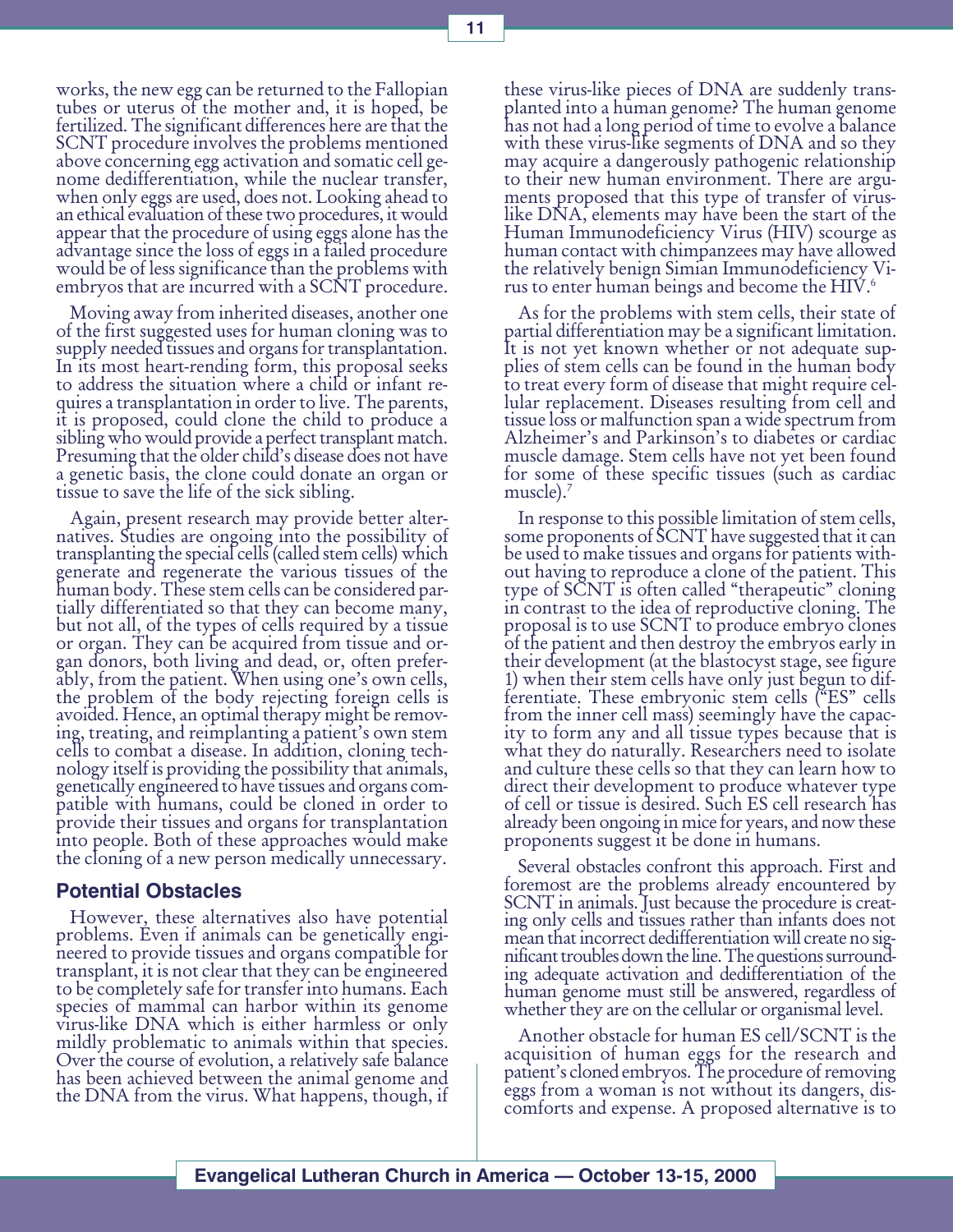use non-human eggs as recipients of the patient's genome. An attempt at this procedure was the source of the cow egg/human hybrid stories in the media that raised somewhat outrageous fears of chimeric animal/human creations. The more realistic scientific concerns center around the likely incompatibilities between species, especially on the level of bovine egg contents providing proper dedifferentiation and activation for human genomes.

In addition to these more scientific concerns, there are social and ethical obstacles for the human ES cell and SCNT approach. Though prenatal loss and deformed infants will be avoided, the technique does require the creation, manipulation, and destruction of human embryos. Justification for this creation and destruction of human embryos is presently a source of significant contention and controversy in our society. Therefore, on both a scientific and ethical plane one is impelled to ask about alternatives.

One alternative is to return to the uncertainty surrounding the actual potential of non-embryonic stem cells, those stem cells that are found in all our bodies, regardless of our age. Recent research has indicated that these partially differentiated stem cells may actually be much more versatile than was first suspected. Stem cells from one type of tissue or organ (e.g. blood) have been used to create cells of other tissue types (e.g. nerve, liver, muscle). In fact, use of some of these partially differentiated stem cells has already moved into clinical trials, whereas the research on human ES cells has only just begun. The question is therefore raised as to whether or not we should presently pursue the more ethically controversial and scientifically difficult human ES cell/SCNT approach because we do not yet know if the other stem cells will provide all the treatments people desire.

Moving on from the debate over the therapeutic cloning alternative, what if someone desires to have a person cloned just so that the clone could be loved? Such proposals are often placed in the context of a couple wanting to replace a dying child with a clone of that child, or a spouse having a clone of the dying spouse. In these cases, it is crucial that the fact that there would be significant differences between clones and the people from whom they were cloned, as mentioned above, be kept clearly in mind. No human being is replaceable—not even physiologically. We are all unique. The desire to clone a loved child or spouse to replace the lost loved one may well indicate a retreat to a biological solution from the ageold problem of dealing with the grief and trauma of death. Even if the psychological struggle with the loss of a loved one is eventually dealt with successfully, the cloned child will always have to live with the reality of having been cloned to replace another.

There could be other difficult social and psychological realities with which a clone might have to live. It is not clear whether the experiences of children conceived by means of artificial reproductive technologies could be used to extrapolate what clones might experience growing up. Whichever is the case, these issues will require attention because some physicians in the field of reproductive technology will want to offer cloning as an option to their patients, as Clonaid and others intend to do.

This last proposal for the use of human cloning to help solve reproductive problems—brings up the question of who has the right to try to be cloned. Discussions about people's rights can be complex and convoluted. Considering the fact that reproductive technology clinics already employ a panel of techniques to combat fertility problems, the medical need to use cloning to solve a particular reproductive problem may be quite limited, if the need exists at all. Hence, in the ethical evaluation of whether or not cloning should be offered, the burden of proof is on those who want to use cloning to treat patients. They must demonstrate clearly what benefits it would provide and how the potential risks to offspring would be all but eliminated.

On a societal level, this desire to produce children of predicted types could also cause great harm. If children do not behave as expected, or fit in as expected then it could be surmised that they were not produced properly. The struggles of growing, developing, and living would be reduced to mere technical problems to be solved through technology. If this sounds too futuristic and far-fetched, consider the present clamor in medicine for drugs and treatments to take care of all the large and small problems people encounter in life, especially suffering, dying, and even death itself.

#### Conclusion

Scientific advancements and medical technology have contributed greatly to the quality of life people can have. Our God-given abilities allow us to achieve and accomplish so much for which we should be thankful. The temptation humankind faces continually is to look to our own achievements for salvation from whatever ails us. Advancements in mammalian cloning could be one of those accomplishments which provides great benefit to many who are in need. It could also be used to provide a way for us to run from who we are by attempting to make ourselves into that which we are not—mere products of our genes and biochemical reactions.

It is our moral obligation as Christians to seek to use our abilities and accomplishments to care for one another and creation as best we can. It is our moral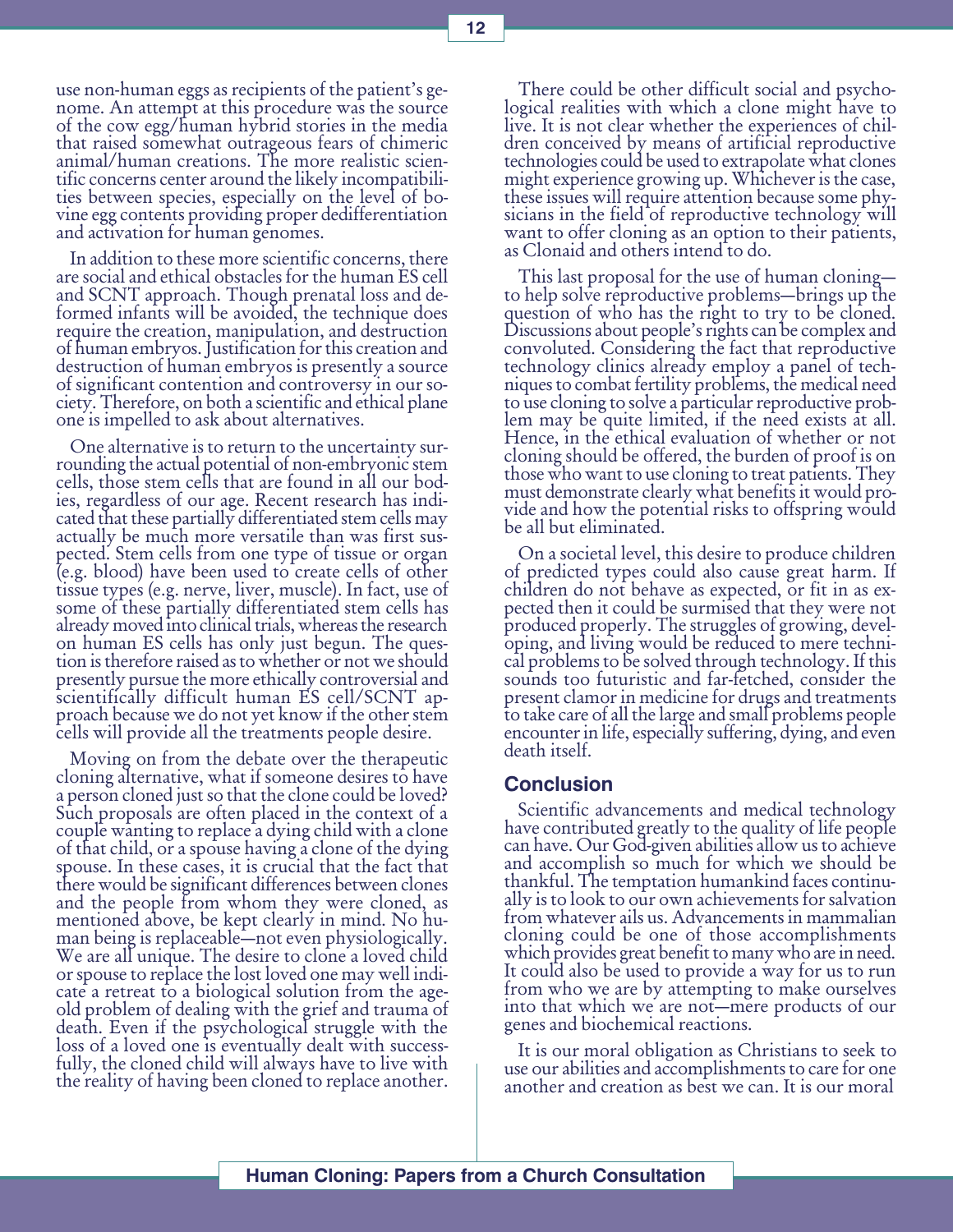obligation. Currently, the cloning of human beings offers calamity, not care; individual restriction, not freedom. Our moral obligation, then, is to exercise our right not to employ this new technology to produce tailor-made children for whatever reason, but to continue to be open to the benefits it may provide in medical research.

#### **Endnotes**

1. "News and views," Nature Genetics 15 (April 1997) 336.

2. National Bioethics Advisory Commission, Cloning Human Beings: Report and Recommendations of the National Bioethics Advisory Commission Vol. 1 (Rockville, MD: The Commission, 1997), 22.

3. Ian Wilmut et al., Viable offspring derived from fetal and adult mammalian cells," *Nature* 385 (February 27, 1997) 810-3.

4. Randall S. Prather, "Pigs Is Pigs," Science 289 (15 September 2000) 1886-7.

5. Alan Dove, "Milking the genome for profit," Nature Biotechnology 18 (October 2000) 1047.

6. David M. Hillis, "Origins of HIV," Science 288 (June 9, 2000) 1757-9.

7. For a listing of the most recent articles on adult stem cell research see  $\leq$  www.stemcellresearch.org  $\geq$ .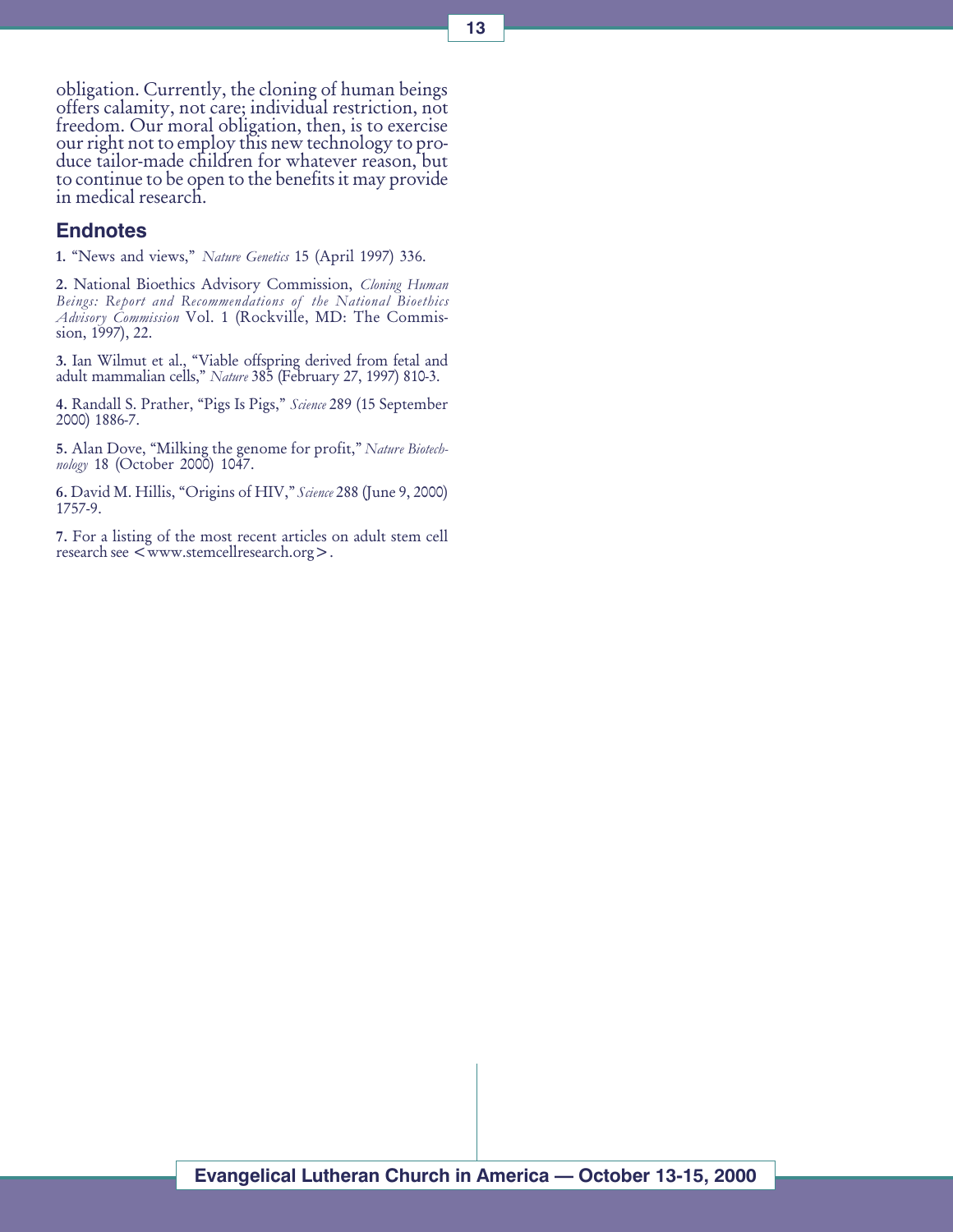## Table Talk and Public Policy Formation in the Clone Age

#### Margaret R. McLean

#### Abstract

The dawning of the age of human cloning and genetics is shaping our lives, relationships, ideologies, and social structures. How will we as people of faith and as citizens respond to the changes and challenges of the clone age? This essay invites us to engage in communal moral deliberation and broadening conversations about serious matters, including human cloning. A framework that includes important moral markers for significant "table talk" is offered. The role of religious voices in the public square is also considered.

Events that alter our very notion of what it means to be human are few and scattered over the centuries. The birth of Dolly is one of them. . . . The world is a different place now that she is born. Gina Kolata, The New York Times

Our work completes the biotechnological trio: genetic engineering, genomics, cloning. It also provides an extraordinarily powerful scientific model for studying the interactions of the genes and their surroundings—interactions that account for so much of development and disease. Taken together, the new biotechnologies and the pending scientific insights will be tremendously powerful. Truly they will take human-<br>ity into the age of biological control.

Ian Wilmut and Keith Campbell, Roslin Institute

In a shed in rural Scotland on a summer's eve in 1996<sup>1</sup>, the cottony Dolly was born and with her surprise birth, "the clone age"<sup>2</sup> dawned. Already this new age of molecular biology and medicine is beginning to deeply shape lives, relationships, ideologies and social structures. Biotechnological innovation,<sup>3</sup> in general, changes the ways we interact, organize our lives, and think about what ought or ought not<br>be done. The specter of the cloning of an existing human genome, in particular, heralds transformation of our thinking about human uniqueness, the limits of human ingenuity, and human longevity. Science questions "how?" The dawning clone age implores us to ask "why?" and "for what purpose?" and "for whom?"<sup>4</sup>

Such questions of ethics and justice are not easily resolved in the public realm. Unlike earlier "big science" projects—such as the moon shot and the atomic bomb—modern technology, both info tech and biotech,<sup>5</sup> does not depend on wide-ranging, bureau-<br>cratic structures and public funding, but on decentralized, isolated, often privately financed systems.6 A private company in Menlo Park, California, holds the patent on the cloning process that gave rise to the most famous sheep since Mary's little lamb.<sup>7</sup> In addition, the past two decades have seen the marrying of scientific research to Wall Street. Dolly's spectacular birth announcement did not take place at an academic meeting or on the dense pages of Nature but was tucked into Britain's The Observer and splashed across the front page of *The Sunday Times* on February 23, 1997.<sup>8</sup>

Public policy challenges—e.g., the balance between publicly and privately supported science, the extent of regulatory oversight, the access to information, and the dispersal of risk and benefit—arise from the very nature of biotechnology itself. How will we as people of faith and as citizens respond to such challenges of the clone age?

In this essay, I urge that we answer the call to develop rational and ethical public policy regarding human cloning by appealing to communal moral deliberation, and I suggest several basic ethical principles that could guide policy formation. The discussion opens with a working definition of "human" cloning" and the intent and goals of the use of cloning technology. Reflections on my experience as the "religious voice" on the California Advisory Committee on Human Cloning serve as the entrée into the consideration of the role of religious views in the public square.<sup>9</sup> A few frequently encountered misconceptions about human cloning are addressed prior to a discussion of ethics and public policy. My goal is to sketch a framework for serious table talk that offers important moral markers and to offer a mode of integrating scientifically informed, sound ethical reasoning into the public arena.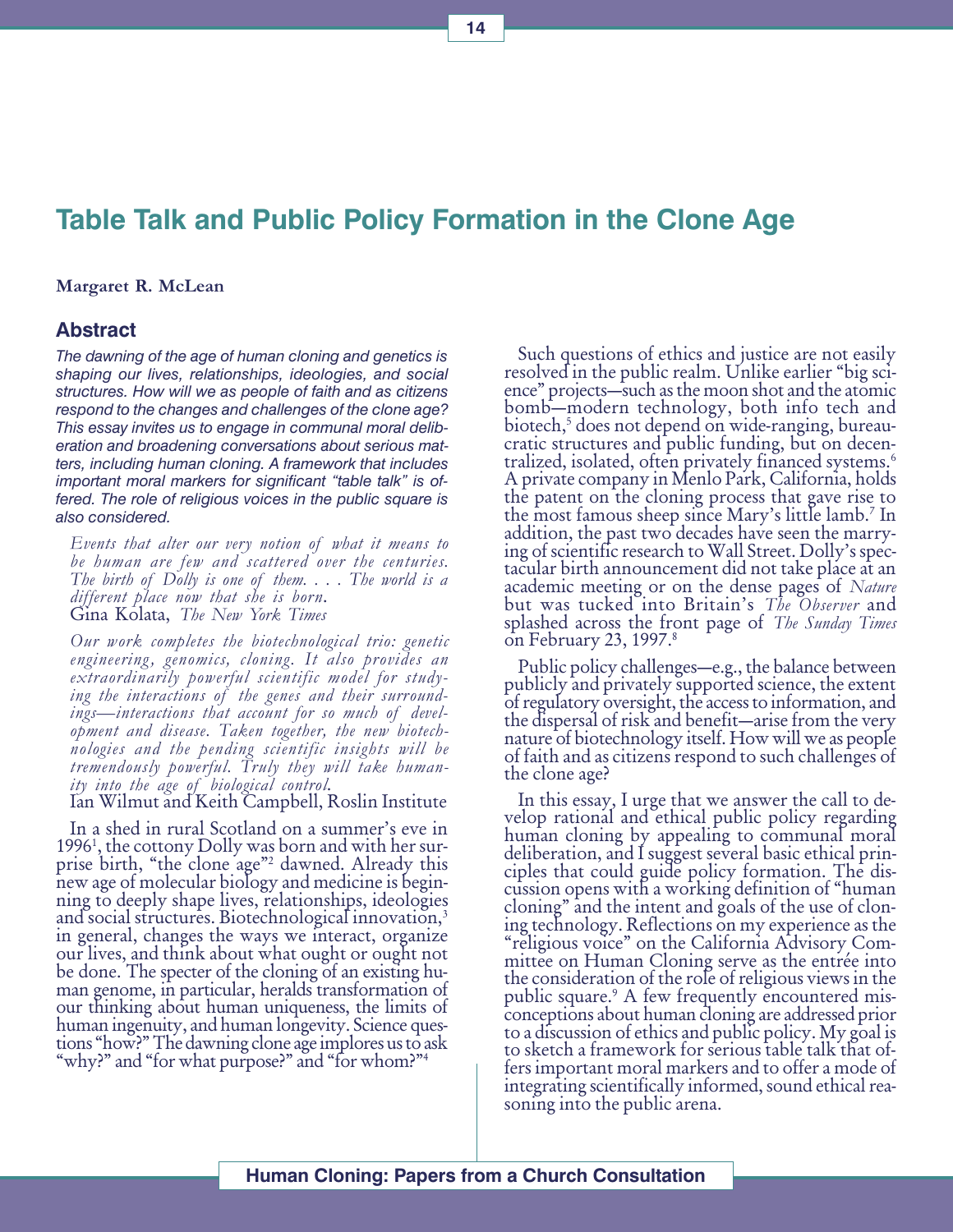#### A Clone by Any Other Name

One of the cloudiest aspects on the horizon of the clone age is the inability to settle on a commonly understood definition of "cloning" and "clone." Scientists mean one thing; journalists another; talk show hosts yet one more. In general, the term "cloning" describes various processes employed to copy biological material. Making multiple copies of molecules or cells is an instance of "cloning" in this general sense, although there is no (re)production of individual organisms. In other instances, new organisms —either plant or animal—are produced. Sheep, cattle, and human cloning are examples of this second form. For the purposes of this discussion, the phrase "cloning" denotes the copying of the nuclear genome of a human being who currently exists or who has existed in the past, irrespective of how it is done; for example, by embryo splitting or nuclear transfer.<sup>10</sup> Notice that this definition says nothing about the intended use or outcome of cloning—it only specifies the replication of a particular, *already-expressed* human genome.

Yet, it is intentions and goals that trouble us most. Are there any justifiable reasons to engage in human cloning? In the clinical context, human cloning might serve two distinct goals—reproductive or therapeutic.11 Reproductive goals include having genetically related children and, when coupled with stem cell technology, the genetic engineering of the germ line. Therapeutic goals include the creation of immune compatible cells and tissues for transplant, the production of human proteins in transgenic animals, and the prevention of mitochondrial diseases.<sup>12</sup>

Adding to the linguistic confusion is the rapid development of stem cell technology.13 This can be coupled with nuclear transfer cloning for therapeutic purposes. The convergence of these two technologies with their promise for treating everything from Alzheimer's to Parkinson's disease imposes a responsibility on us to consider carefully the individual and societal impact of the medical use of human stem cells, even as we mull over the question of human cloning.

#### Merry Christmas

Although I was an engrossed observer of these technologies from the outset, my engagement with the ethical and social implications of cloning and stem cells received a boost as I sorted through my mail in December 1998.

The envelope was plain-government issue-and arrived with my Christmas cards.

"Dear Dr. McLean," the stark white enclosure read. "I am pleased to appoint you to serve on the newly established Advisory Committee on Human Cloning<sup>14</sup> . . . " which is " . . . charged with review of the scientific and social implications and impacts of human cloning, and making policy recommendations to the Legislature and the Governor by December 31, 2001. The letter specified that each of us on the committee represented a particular discipline or constituency—that is, law, ethics, medicine, and "the public." I was designated the sole "religious voice" and wondered if I was destined to be the voice crying in the wilderness in this most religiously diverse of states.

The atmosphere in which the Advisory Committee works is heavy with uncertainty, fear, and an inevitable—if uneasy—sense of humor. From chorus lines of lookalikes singing "Bring in the Clones" to the storefront "Savings and Clone" cell bank, cloning has tickled our collective funny bone and ensnared our imaginations. From Mary Shelley to Aldous Huxley, this is the stuff of science fiction. True enough, but this is also the stuff of life, stuff which demands serious consideration and conversation along with a modicum of humor.15

Thus far, the Advisory Committee has listened to days of testimony by experts in medicine, law, and theology, and to pleas by citizens. We have read, conversed, considered, and logged frequent flier miles. Each time we meet, we hear from people who are afraid of what awaits us in the clone age—photo-reproduced automatons, commodified children, overpopulation, and a general disregard for the limits of human tinkering. We also take notice of those who cling to the potent promises of genetically related children, avoidance of mitochondrial disease, and the generation of transplantable organs and tissues not subject to rejection. Honesty demands that I admit to being truly conflicted in these deliberations. The voice of caution chastises about market forces, boutique children, and run-away hubris. The whisper of hope exalts health and well-being, sheaves of transplantable cells, and a deeper knowledge of what it means to be created human. Doing our best requires asking the right questions, listening attentively, challenging misconceptions about the science, pondering alternatives, and remaining unpresumptuous about the results of our deliberations.

Doing my best requires paying attention to religious points of view and inviting testimony from people of faith. To some, this might seem odd, but the Advisory Committee is well aware that being responsive to citizens requires an understanding of what the religious traditions of the citizenry conclude about the morality of human cloning. As new technologies move toward the scientific mainstream and the marketplace, religious views are important for discerning moral positions and shaping public policy. Although informed by faith, the views of religious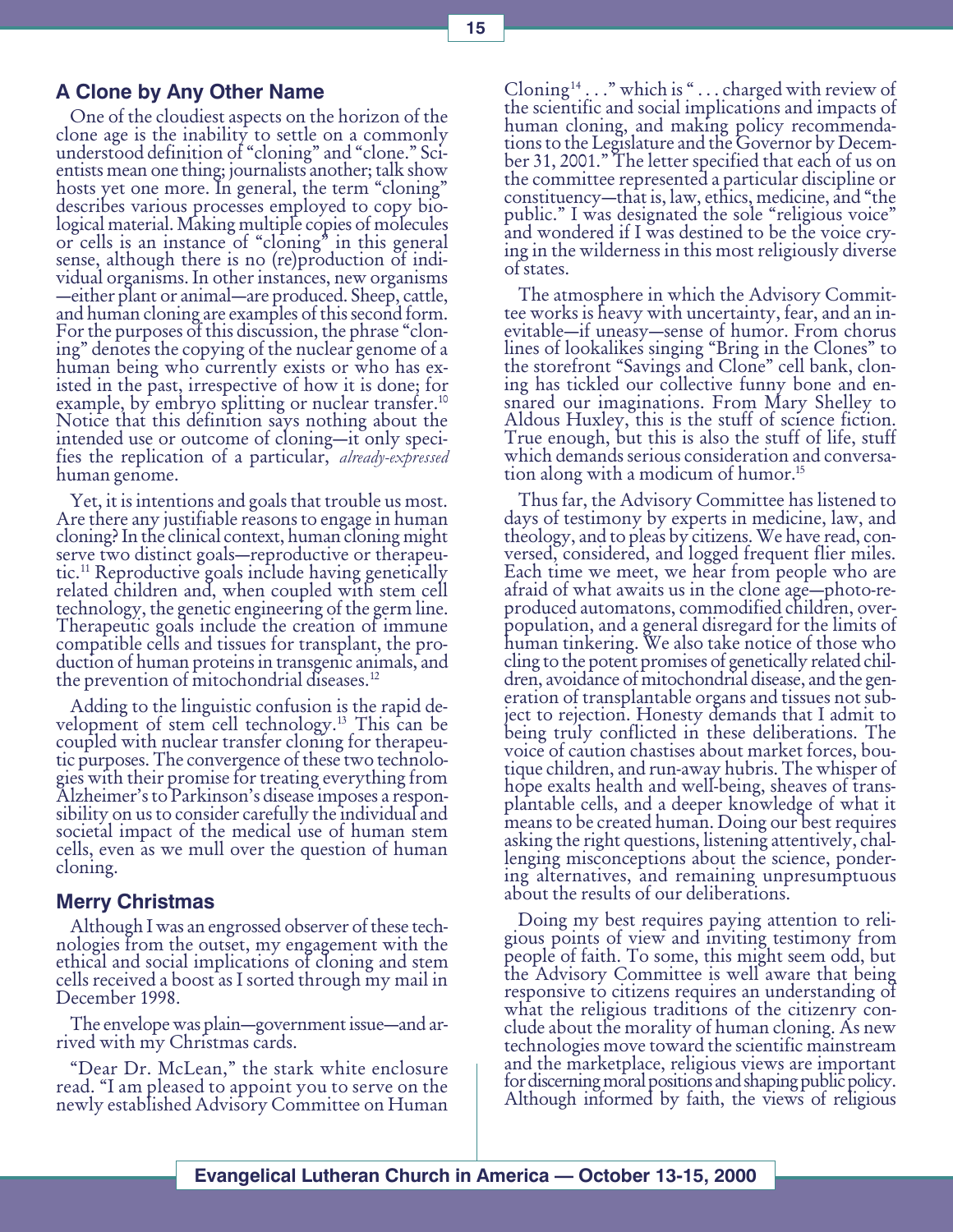communities are not solely religious in nature. As Cynthia Cohen indicates, "[W]hen religious spokespersons express concerns about treating humans as ends in themselves, about the potential for the abuse of power, or about the need to treat the poor and marginalized in a just manner, they are enunciating values that are not solely faith based. They are invoking values integral to the common life of the larger community, values shared by many persons of different or no religious commitment."<sup>16</sup>

Representatives of religious traditions prompt the community to remember that even in the context of religious pluralism, there may be a set of basic core values that can provide common ground for moral deliberation and assessment. Religious points of view broaden ethical vision by posing questions of meaning and purpose oft times ignored by so-called secular ethics. Religious ways of knowing and reasoning enlighten, energize and deepen public discourse and can offer broad conceptual frameworks of understanding and responsibility so necessary to our reasoning about cloning. In stark contrast to unfettered individualism, many religious perspectives champion the common good, the self-in-relationship, and a vision of humanity as interdependent and responsible.<sup>17</sup> There is something far worse than theological disagreement, and that is theological silence," writes Ronald Cole-Turner in the preface to Human Cloning: Religious Responses. "For our society to make its way blithely into the practice of human cloning without having heard the concerns of Christians would be a great failure on the part of the church." $18$  And, I would add, on the part of society as well.

The 1997 report from the National Bioethics Advisory Commission (NBAC) on cloning understood that religiously-based moral concerns were important components of the discourse. NBAC acknowledged that several different religious communities share concerns about "... responsible dominion over nature, human dignity and destiny, procreation, and family life" even in the absence of a singular conclusion regarding the moral justification of human cloning.<sup>19</sup> NBAC recognized, as does the California State Advisory Committee, that "... moral arguments in various religious traditions rest on premises accessible to others outside those traditions," including categories such as "'nature,' 'reason,' 'basic human values' and 'family values.'"<sup>20</sup> This commitment to the role of religious voices in the public debate was reiterated by NBAC during their deliberations on human stem cells. The NBAC summary of religious presentations about stem cell research notes that: Although it would be inappropriate for religious views to determine public policy in our country, such views are the products of long traditions of ethical reflection, and they often overlap with secular views. Thus, the

Commission believed that testimony from scholars of religious ethics was crucial to its goal of informing itself about the range, content and rationale of various ethical positions regarding research in this area.<sup>21</sup>

This national recognition that religious themes can offer imaginative responses to ethical questions and that religious voices ought to be heard by a secular society provides the imperative for communities of faith to engage in education about and deliberation on the ethical edges of biotechnology.

As Cole-Turner keenly recognizes, the clone age requires a faith context. As Lutherans, we can sit on our theological traditions and let others draw the boundaries of what is desirable and valuable in human health, or we can ponder and engage the dilemmas raised by human cloning.<sup>22</sup> There is profound danger in sitting idly by. It will take an educated and emboldened public and religious community to begin to address all that cloning is about to unleash.

#### The Dolly Effect

One early lesson from Dolly's sudden appearance is that it is best to avoid attempting to close the ethical-legal door only after the lamb has scurried away from barn. Dolly's unanticipated arrival left us scrambling for a way to think critically and speak helpfully<sup>23</sup> about the ethical and policy issues of nuclear transfer technology and human cloning. The current federal moratorium presents an opportunity to engage in meaningful public dialogue on essential ethical and social issues.<sup>24</sup> "Meaningful dialogue" means<br>conversations that are mutually informative, honest, thoughtful, broadening, and potentially transformative.

But time, like Dolly's telomeres, is growing short.<sup>25</sup> The post-Dolly moratorium on federal funding has confined cloning research to privately funded labs. This privatization has left scientists and the general public without a clear set of ethical or regulatory guidelines. Remembering the sense of uneasy surprise and dread which accompanied Dolly's arrival ought to provoke questions about the desirability of cloning research remaining cornered in private, commercial laboratories alone. As there was neither public debate nor public oversight of cloning prior to Dolly's birth, the imperative for public deliberation now is intensely persuasive. Meaningful dialogue in the public arena simply cannot occur in the context of "trade" secrets."<sup>26</sup> It is critical to move cloning and stem cell research and their attendant concerns into the public spotlight where they can be broadly debated and the research and its application supervised. This is perhaps the strongest argument for government funding hinged to public oversight and debate.

In addition, it seems prudent to circumvent another aspect of the "Dolly effect;" that is, the rhetoric of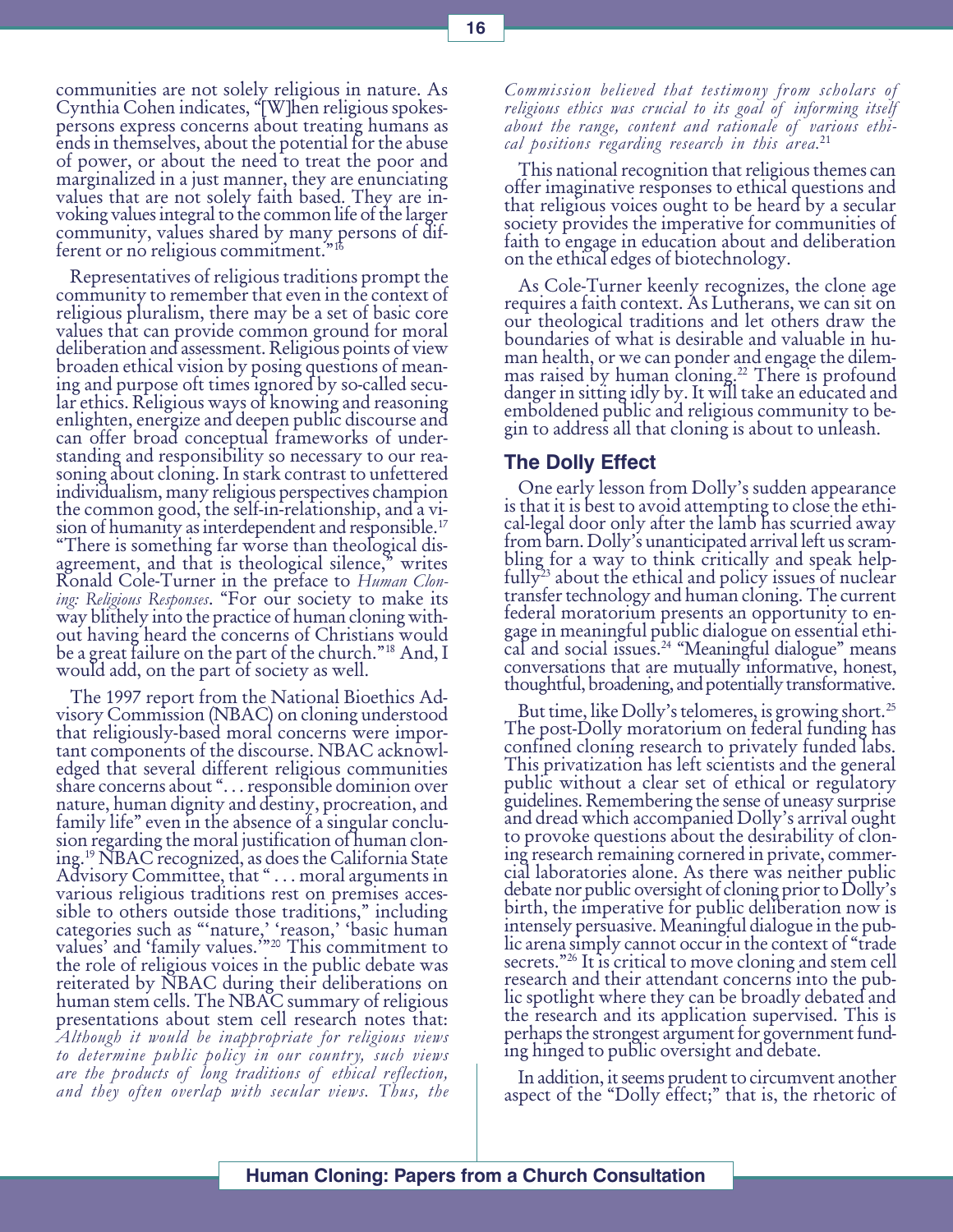the technological imperative. Often, scientists and the general public characterize technological advances as "inevitable." For example, shortly after Dolly's media debut, Nancey Murphy, associate professor of philosophy at Fuller Theological Seminary, expressed the hope that religious ethicists would ".... .concentrate their efforts on saying what we should do with [cloning], rather than saying it shouldn't be done, because people have rightly said it cannot be prevented."<sup>27</sup> It is appropriate—even necessary—to reject the argument that since human cloning is feasible and difficult to ban altogether, it is "inevitable" and immune to ethical consideration and legal constraint. Such a sense of blind fate profoundly limits our thinking about new technologies and how we imagine their use in society. Conversations about human cloning are often located at one of two extremes-either uncritical acceptance or uncritical condemnation of the inevitable. Such positioning leaves scant room for critical thinking and responsible choice. "If we can, we will  $\dots$  and, soon" is a bankrupt ethic for the clone age and a particularly destitute ethic for Christians who take responsibility for the future of creation.

Finally, we need to challenge "the *Multiplicity* myth," that is, the assumption that reproductive cloning will produce an exact copy of a person.28 In the 1996 comedy, Multiplicity, Michael Keaton's character, Doug, eases the demands of his hectic life by creating three clones. Predictably, humorous disaster results, causing Doug to quip, Sometimes you make a copy of a copy and it's not as sharp as the original." But, there is a serious problem lurking here. Because of the widespread inattention to science in the kindergarten through 12<sup>th</sup> grade curriculum, the Ameri-<br>can public relies on the entertainment industry for "science" education despite the fact that the cinema is not a bastion of scientific accuracy.<sup>29</sup> What has got-<br>ten lost in the laugh track is that a cloned infant would<br>be a copy of a person's nuclear genome, *not* a copy of the person. The child created by cloning would develop in different uterine, family and community environments, and would have a vastly different life experience from the adult from whom he or she was cloned. Magazine covers and newspaper headlines lead us to believe that genes are the sole determinants of our individual personality, temperament and choices. Genes are important, but so is the environment. A child of cloning would develop her own personality, likes and loves. People of faith ought to react strongly against the reductionist thinking inherent in so much of our public discussion about human cloning.

#### Ethics and Public Policy

Every meeting of California's Advisory Committee underscores NBAC's observation that "... [c]onscientious individuals have come to different conclusions regarding both public policy and private actions in the area of stem cell research<sup>30</sup> and human cloning. Clearly, differing—often opposing—perspectives cannot be easily bridged by a single policy decision. Taking a rainbow of moral commitments and beliefs seriously is a frequent challenge to policy development in a pluralistic society.<sup>31</sup> We need intense civic conversation about points of accord and discord in order to develop policy that adequately accounts for shared visions of human flourishing, upholds society's best interest, and forcefully pursues justice.

In considering public policy, three observations are important.<sup>32</sup> The first is that there is general uncertainty regarding which competing moral points of view ought to mold public policies. The second is that responsible public policy strives to be the least offensive to the most persons. The last is that the current collection of "optimal ethical views" which produce the best outcomes is likely to change in the near term. Now more than ever, "the only certainty is that nothing is certain."<sup>33</sup>

Responsible public policy is critical of claims of inevitability and inevitable benefit, and acknowledges unintended consequences. In most decisions in our lives, we do not expect to predict accurately all the effects of what we do—choosing a career or spouse turns into a surprising adventure. But our fascination with innovation—with technological breakthrough and inevitable progress—can hinder our ability to examine carefully either context or consequences. We must acknowledge that, even as we seek to reduce uncertainty and risk, we decide and act without knowing fully the consequences of what we do. As Lutherans, we ought to be somewhat accustomed to such uncertainty and tension—to the ambiguity of being saint and sinner, of straddling of "the already and the not-yet." We are uniquely comfortable in the territory of uncertainty that technological innovation portends. Such uncertainty ought not be seen as indecisiveness, but as humility, not as equivocation, but as an invitation to discussion.

#### "Table Talk": Broadening Conversations and Moral Imagination

Congregations are uniquely positioned as communities of moral deliberation. Such deliberation must begin with fact seeking. If we do not understand the science behind innovations, we have no framework for interpretation. Our first step is to gain reliable knowledge of sufficient depth about human cloning and stem cells so that our questions regarding the use and abuse of these technologies can be helpfully engaged. Both our ethical and faith-filled thinking are only as good as the fact set and understanding we bring to the table.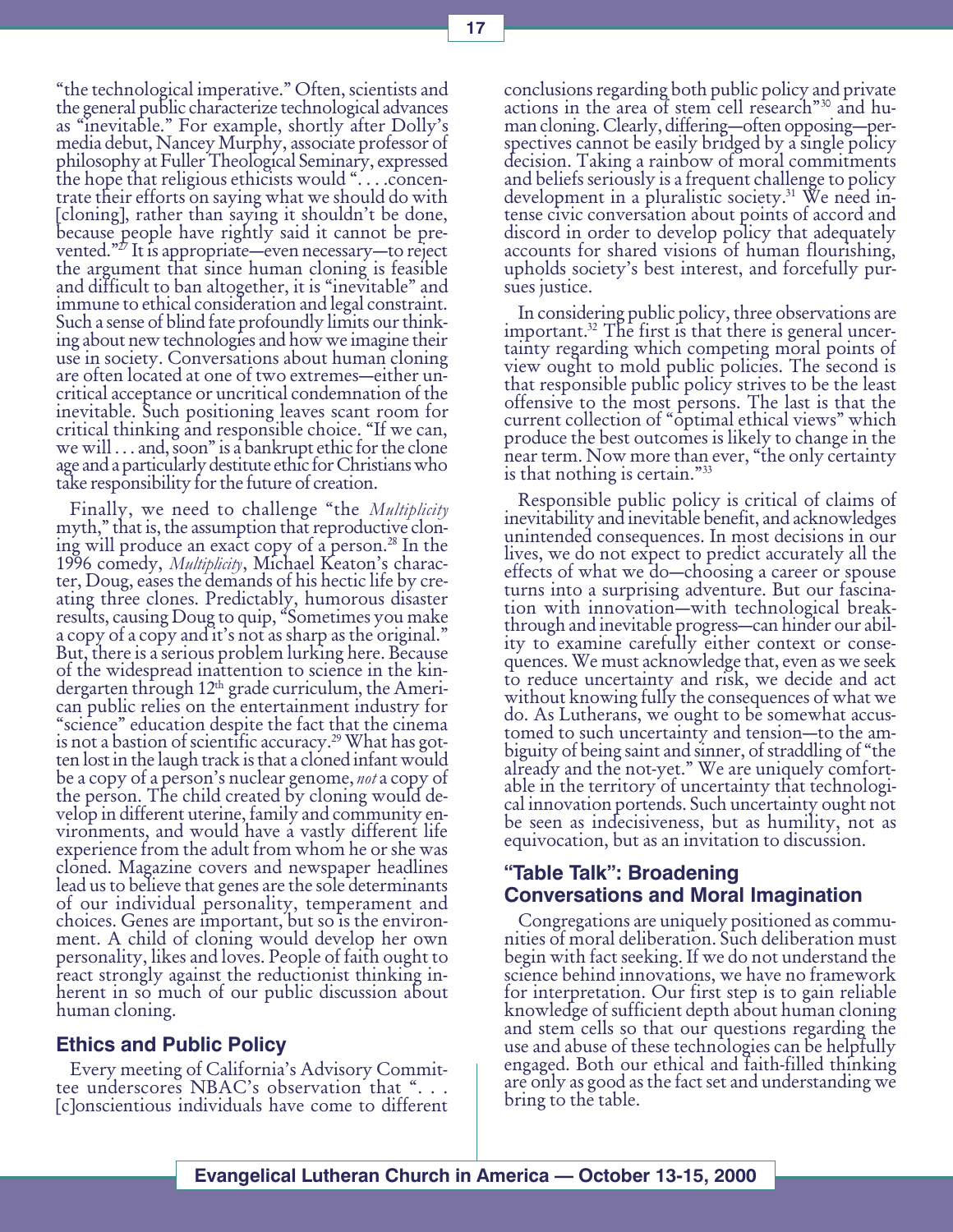Congregations can provide the ideal settings for such education and conversation. At 5 o'clock every evening, Martin Luther's Wittenberg dinner table became the scene of intense, open conversation and occasionally raucous conversation about . . . everything that touches the nerves of life."<sup>34</sup> Gathered around were university professors, exiled clergy, escaped nuns, government officials, travelers, family and friends. Nightly, Luther would pose one simple question, "What's new?" and a spirited "table talk" would commence. Imagine what would be said if the response to the doctor's good question was, "human cloning."

Lutheran congregations ought to take a page from Luther's "Table Talk," asking members "What's new?" and enabling them to answer fully and unashamedly. We all need the opportunity to engage in broadening conversations about life in the clone age—to share our wisdom, our experience, our hopes, our fears. What better place to engage in such risky talk than around "Luther's table."

Broadening table talk explores differences and allows participants to enter into diverse ways of thinking and to perceive imaginatively new opportunities for action.35 The goal of such broadening conversa- tions is not to provide answers but to expand horizons, to have each of us imaginatively enter into perspectives that are not our own and dare to be challenged and stretched by them. Such conversations are an important first—and often neglected—step to genuinely exploring points of convergence and divergence in our viewpoints. They open up the possibility of reconciliation, based on mutual understanding and our willingness to expose cherished presuppositions to the critical light of another point of view. Broadening conversations shy away from both rhetoric (a weapon for winning an argument, not understanding a position) and logic (based on prior assumptions) to focus on building a basis for mutual understanding and respect. Engaging in broadening table talk opens the door to my changing my position, not on the basis of capitulation or consensus building, but on the basis of new understanding and conversion.

Talking through tough issues—such as human cloning—as Lutherans, as Christians, as church, means respectful, yet zealous dialogue rooted in shared faith. God is active in all realms of life—the scientific, the social, the political. God cares for creation, orders society, seeks justice, and draws us out of our individual lives to engage the world. An important goal of broadening conversations in congregations is to discern how God is acting and bidding us to act in the world without the expectation that we will all agree.36 Because we so often make choices about right and wrong as individuals, we forget that morality is rooted in community. Moral discernment is a

community activity—one in which we engage together as we trust the Spirit to work through Scripture, tradition, reason and experience to speak to our concerns and guide our conversations. We draw connections between questions about human cloning and our faith. We search for biblical themes and images that can guide our thinking.<sup>37</sup> We look at our own Lutheran tradition for guidance. What, for example, does the image of saint and sinner tell us about the limits of human endeavor? How does human cloning propel us to think about our relationship with God and with each other? How does the vision of Scripture enable us to imagine new possibilities for action? Through such conversations, we can find broadening areas of agreement despite our points of conflict on such issues as:

- What is going on in human cloning both scientifically and culturally?
- What are my (our) presuppositions and assumptions about the facts, the stakeholders and the outcome?
- What are the issues behind the cloning debate?
- What are the impediments to understanding the context and the questions?
- What is going on from the perspective of each person engaged in the conversation? What can I learn from entering into the perspective of another?
- What are the consequences—intended and unintended—of each possible choice?
- Who is not engaged in such table talk and what might their voices say?
- What are the racial-ethnic, class, and cultural aspects of human cloning?
- Are there genuine obstacles to doing the right thing?

As we address these difficult questions, we trust that we will come to understand what God would have us do and that the Spirit will provide the measure of courage to do it.

The story of the Tower of Babel reminds us of the dangers of living life without limits—of thinking that we are "right" whatever we do. No matter how good our goals, how noble our causes, they do not justify any means to reach them. We must remain ever mindful of being saint and sinner as we reflect on what we ought to do and why.

#### Public Policy and Shaping the Future

Although Lutherans may disagree on the answers to these questions, we do have guidance in the form of certain basic values identified in Living the Faith: A Lutheran Perspective on Ethics.<sup>38</sup> These include agape<br>(love that seeks the welfare of the neighbor), mercy,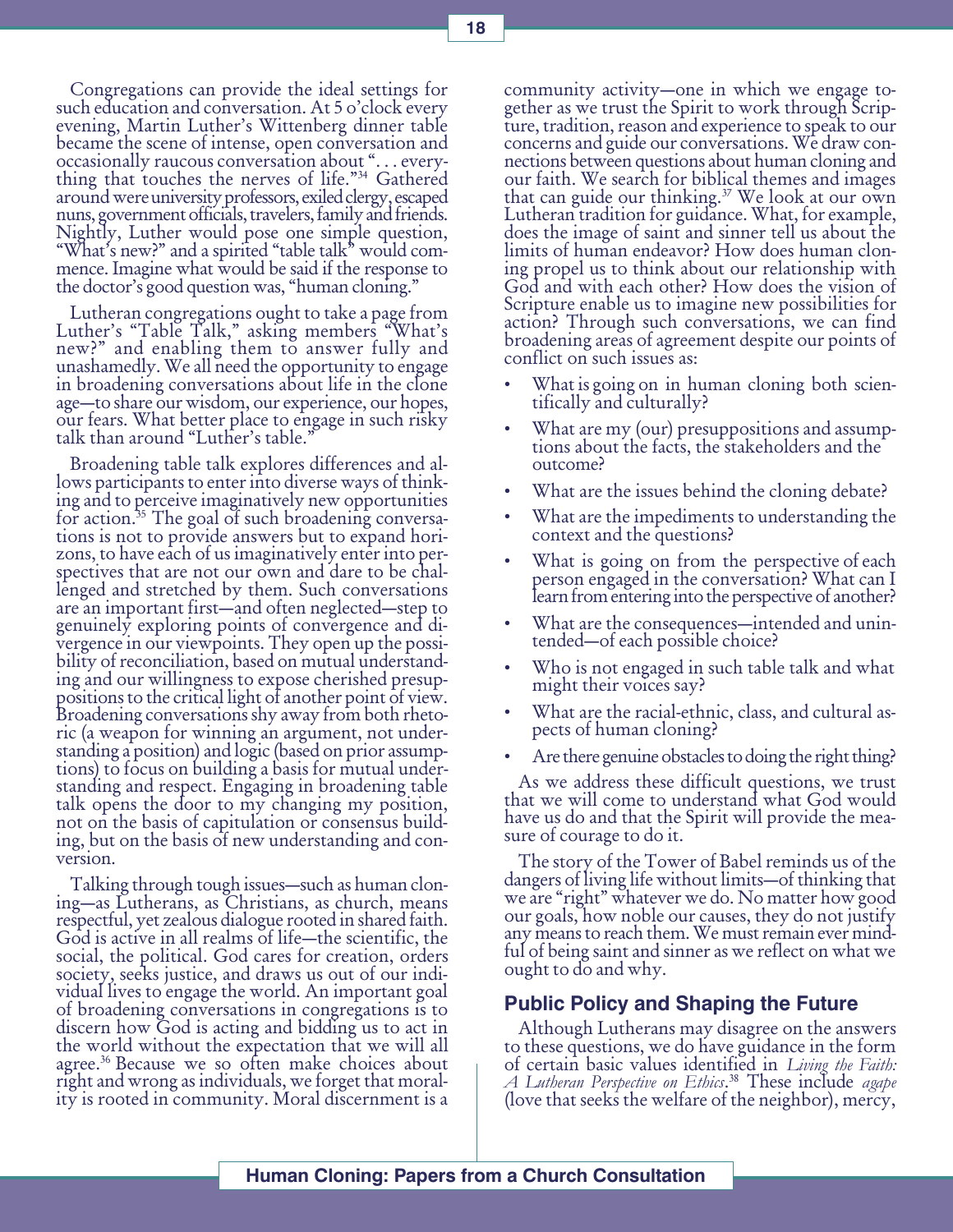compassion, and justice. For Lutherans, participation in the public square demands justice. "In a world that emphasizes power and the ability to gain both wealth and control, justice becomes a primary goal."<sup>39</sup> God has called us "to do justice, to love kindness, and to walk humbly with God" (Micah 6:8). God's acting in creation and through Jesus the Christ compels us to work for justice—not for a justice of compromise and convenience, but for a radical justice in which<br>the basic needs of all are met (sufficiency) without ieopardizing the quality of life for future generations (sustainability).

Reflections on justice and kindness begin with the lived reality of injustice. "Justice emerges as the cry of revolt against injustice. An approach to justice must therefore begin with injustice.<sup>340</sup> Thus, justice in the<br>clone age begins with recognition of

- 800 million people in the world who suffer from hunger and malnutrition;<sup>41</sup>
- 11 million children who die each year from preventable diseases;<sup>42</sup>
- 32.3 million Americans who live in poverty.<sup>43</sup>

Considerations of biotechnology in general and cloning in particular can never be dissected from the injustices of oppression, poverty, racism, classism, and sexism, among others. This "web of injustice"<sup>44</sup> encompasses all that we do and must be taken seriously by those who seek to walk humbly with their God.

Justice, compassion and respect for the dignity of the human person—a dignity imparted by creation in the image of God—imposes a communal obligation to treat disease and maintain individual and societal well being. Because human therapeutic cloning and stem cells promise profound human benefit, we ought to worry that the benefit will further privilege the powerful and well off and disvalue those on the socio-economic margins. The shaky platform of our current booming national economy includes 42.6 million uninsured Americans<sup>45</sup> without consistent access to the basics of health care, and 13 million children living in poverty.<sup>46</sup> Privatization of health care through for-profit health maintenance organizations widens the gap between the medically rich and the medically indigent, resulting in shamefully inadequate care for those without the tools to access the system. Given our country's growing economic divide and the fact that private companies are riding the leading edge of biotechnology, it seems likely that left undisturbed, new, beneficial medical technologies will be available to some but not to all.

In order to sustain human health, attention must be paid to the social lottery that leaves some without access and opportunity. Fairness of access<sup>47</sup> seeks to remove the socio-economic blockade imposed by the social lottery and level the playing field. Justice demands that our commitments and actions be determined by their effect on those who are the weaker members of society, especially children and those poor in body, mind and spirit. We are called to serve the neighbor. Consideration of our weaker neighbors around the world and around the block may limit what we do to that which tangibly benefits them as well as ourselves—or perhaps instead of ourselves.

### Responsibility for the Future

Cloning-broadly conceived-stretches human power so that present desires and duties mold the future in unprecedented ways. Justice must concern itself with taking responsibility for future generations as well as for those here presently. The seventh generation rule obtains; that is, we should consider the consequences of what is done today on each of the next seven generations.48

Success would be the development of public policy consistent with the principles of social justice and taking responsibility for the future. In view of the unprecedented and uncharted scientific and medical benefits that may result from research on human cloning and stem cells, basic policy components would include:

- A primary public understanding of the science behind cloning and stem cells, including the promises and perils.
- Opportunities for vigorous, honest broadening conversations both around the table and in the public square paying attention to local and global voices and concerns.
- Public funding of research including public review, oversight, and accountability. Privilege given to present and future justice for vulnerable persons and communities especially children.
- Development of workable regulations of biotechnology that account for the goals of human health, guarantee just access to biotech innovations, and control misuse and human exploitation.

Our informed and inspired religious voices need to be heard in the public square. We must provide opportunities to learn about human cloning and stem cells, and to hear the challenges of divergent perspectives on the issues. Churches are key sites for caring, fair, broadening table talk. Such conversations could serve as models for meaningful discourse in the public square.<sup>49</sup>

As Christians, we examine our desires, our sense of the good and of what it means to be human, created in the image of God. We go forward with resolve, courage, caution and a concern for justice for the marginalized. As community, we negotiate the slippery slope of human cloning that can slide us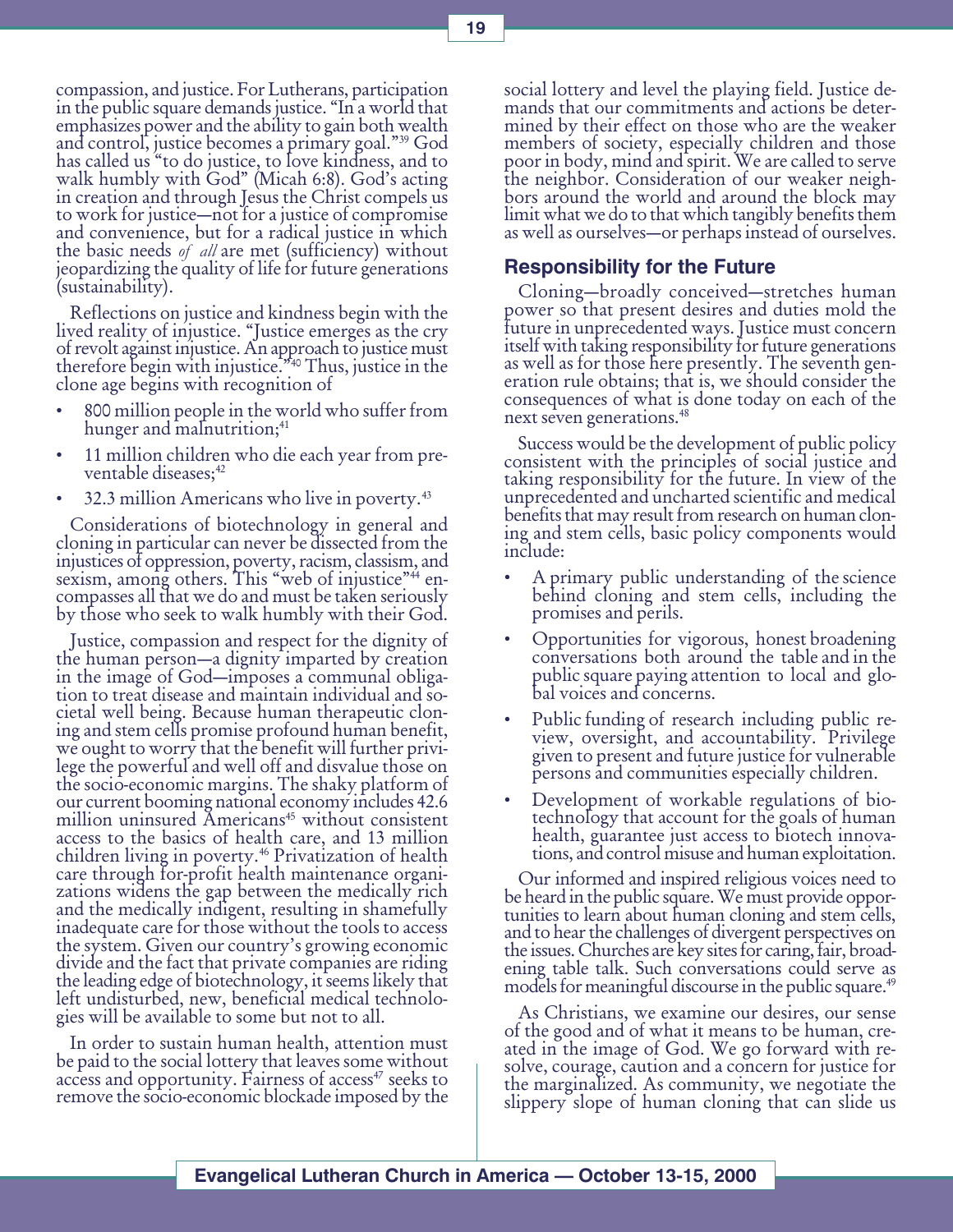into both right-making and wrong-making applications of new technologies. As church, we are "open" to learn from the experience, knowledge and imagination of all people" and seek "to discern what is the will of God what is good and acceptable and perfect" (Romans 12:2).<sup>50</sup> And we ask God to help us.

#### Endnotes

1. Although Dolly was born on July 5, 1996, the world did not know of her birth until the story broke in The Sunday Times on February 23, 1997. The scientific paper with the mundane title of Viable offspring derived from fetal and adult mammalian cells" appeared in the February 27, 1997 issue of Nature. By then, the lamb was out of the barn!

2. The phrase "clone age" is taken from the title of a memoir by Lori B. Andrews. See Lori B. Andrews, The Clone Age: Adventures in the New World of Reproductive Technology. ( $New$ York: Henry Holt and Company, 1999).

3. It is important to distinguish between science and biotechnology. Science is first and foremost about systematized knowledge gained through observation, identification and investigation of phenomena. Technology, in general, is the application of science in order to change things; specifically, to better and enhance the human condition. Biotechnology refers to the harnessing of living things to make products to benefit humanity. Biotechnology contributes to food production, oil spill cleanup, human reproduction, and drug development. Whereas the discussion here is confined to human cloning, the questions raised regarding use, access, moral deliberation, and policy formation are relevant across the spectrum of biotechnologies including pharmacogenomics, genetic testing and bioinformatics.

4. Distinguishing between "questions of science" and "questions of ethics" is not meant to imply that "questions of science" do not overlap, dovetail or give rise to "questions of ethics." Indeed, science poses questions for scientists and the general public about right-making and wrong-making uses of knowledge and technology. It is to say that the focus of science is on "the what" and "the how," and of ethics, on "the why" and "the who."

5. Today's innovations occur in a context in which technological development, especially in the field of information technology, is increasingly decentralized, globalized, and dependent on free market economies and private enterprise.

6. Examples include the pharmaceutical industry and the field of reproductive medicine in the United States.

7. Geron Corporation holds the patent on nuclear transfer cloning and the commercial license for stem cells.

8. For a fascinating description of Dolly's, birth including the scientific underpinnings, the ethical implications, and the culture of research, see Gina Kolata: Clone: The Road to Dolly and the Path Ahead. (New York: William Morrow and Company, Inc., 1998). For an account of the cloning of Dolly from the scientists involved, see Ian Wilmut, Keith Campbell and Colin Trudge, The Second Creation: Dolly and the Age of Biological Control. (New York: Farrar, Straus and Giroux, 2000).

9. Although beyond the scope of this discussion, the role of

religion in the public square is not without controversy even among theologians. For a cross section of views among scholars of religion and ethicists on the role of religion in bioethics and public policy formation, see essays by Campbell, Childress Engelhardt, and Zoloth in Dena S. Davis and Laurie Zoloth: Notes from a Narrow Ridge: Religion and Bioethics. (Hagerstown, Md.: University Publishing Group, 1999).

10. Although molecules, cells, plants, and animals can be and have been cloned, the discussion here is confined to "human" cloning" either in the reproductive or therapeutic sense.

11. For our purposes here, human reproductive cloning is the use of nuclear transfer or embryo splitting to produce a child for rearing. Human therapeutic cloning is transfer of a patient's nuclear genetic material into an enucleated egg in order to create pluripotent stem cells that can then be coaxed into developing into a particular tissue or cell line, e.g., insulin-producing pancreatic islet cells. See John A. Robertson, Two models of human cloning," Hofstra Law Review 27: pp. 609-638, 1999, for an extensive consideration of "therapeutic" and "reproductive cloning."

12. A proposed preventive intervention for mitochondrial disease involves gamete nuclear transfer (i.e., the transfer of an egg nucleus from the affected woman to an enucleated donor oocyte, which is subsequently fertilized). This procedure is not a case of human cloning per se, as it does not result in the replication of a pre-existing genome. Nonetheless, mitochondrial disease is often included in the list of cloning's potential medical benefits out of a concern that policy makers will fail to distinguish between the two procedures and ban or intrusively regulate gamete nuclear transfer along with somatic cell nuclear transfer.

13. Much of the debate regarding stem cells has centered on the use of donated human embryos as the primary source of plutipotential stem cells. There is reason to believe, however, that such embryonic sourcing may become unnecessary. Recent progress in the isolation and channeling of adult stem cells into particular cell types—for example, turning circulating bone marrow stem cells into liver cells-indicates that adult stem cells may serve as a source of tissues for transplant. Anticipating progress in the development of adult stem cell technology, the discussion here focuses not on the source of the stem cells, but on the question of access to the benefits of stem cell technology. See Diane Scarponi, "Study finds liver cells coming from bone marrow." < www.sfgate.com/cgibin/article.cgi?file =/news/archive/2000/06/27/national0805EDT0495.D TL&type=scie nce>, June 27, 2000.

14. Hereinafter designated "Advisory Committee."

15. In my weaker moments, I contemplate promoting cloning conversations within Lutheran congregations with the tag line, Cloning: A New Tool for Evangelism.

16. Cynthia B. Cohen, "Open possibilities, close concerns," The Park Ridge Center Bulletin 13: 12, 2000.

17. For example, the Judeo-Christian concept of covenant exemplifies the interconnectedness of creation and Creator leading to a consideration of self-in-community and concern for a just future.

18. Ronald Cole-Turner (ed.): Human Cloning: Religious Responses. (Louisville: Westminster John Knox Press, 1997).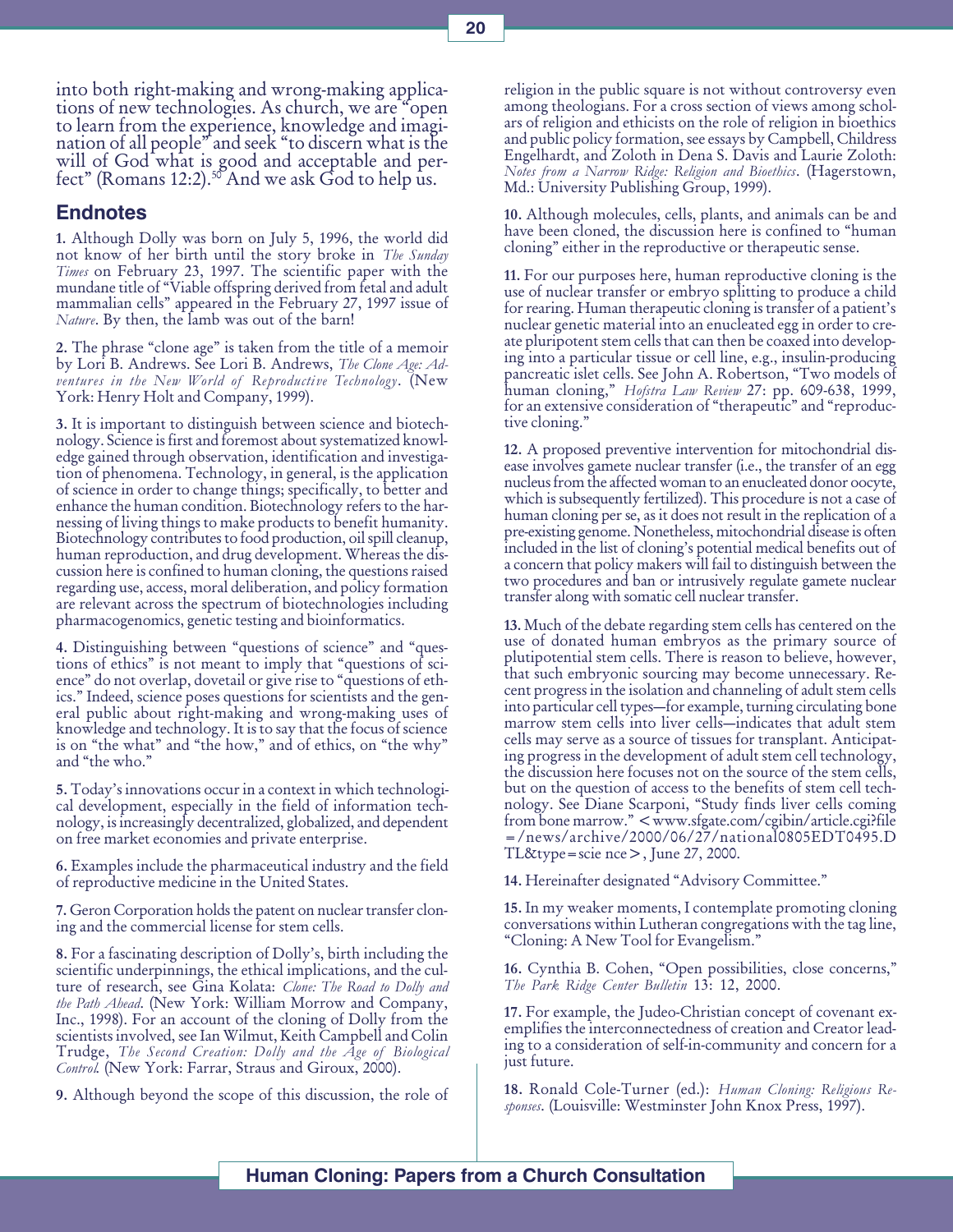19. National Bioethics Advisory Commission (NBAC), "Cloning Human Beings, Vol. I," June 1997, 37.

20. Ibid.

21. Idem, Ethical Issues in Human Stem Cell Research, Vol. I," September 1999, 99. For transcripts of the testimony on religious views of stem cell research, see Ethical Issues in Human Stem Cell Research, Vol. III," June 2000.

22. In response to many formal and informal requests, the Lutheran church has engaged questions of ethics and medical science. The ELCA predecessors (The American Lutheran Church, the Lutheran Church in America, and the Association of Evangelical Lutheran Churches) collaborated on a series of essays about "procreation ethics," published in 1985. With remarkable foresight, three of the seven essays dealt with ethics and genetics, specifically with genetic manipulation, prenatal diagnosis and genetic screening. See James H. Burtness, "Genetic Manipulation," James M. Childs, "Genetic Screening and Counseling," and Edmund N. Santurri, "The Ethics of Prenatal Diagnosis," pamphlet series (New York: Lutheran Church in America, 1986). In 1998, the ELCA sponsored the edited volume Genetic Testing and Screening: Critical Engagement at the Intersection of Faith and Science,  $\widetilde{R}$  oger A. Willer, ed. (Minneapolis: Kirk House Publishers, 1998).

23. The phrase "thinking critically and speaking helpfully" is borrowed from James H. Burtness, who uses it to describe the discipline of ethics as "thinking critically and speaking helpfully about moral matters." I heard it first in an ethics course taught by Burtness at Luther Seminary. Unashamedly, I have used it ever since.

24. Although the ban on human cloning remains in effect, the National Institutes of Health (NIH) lifted the ban on stem cell research on August 23, 2000. The new guidelines permit federally funded researchers to work on human embryonic stem cells, but not to derive these cells. Derivation must be done by private firms on donated post-IVF frozen embryos. A week earlier, on August 16, 2000, a scientific committee in Britain recommended to the government that both embryonic stem cell research and therapeutic cloning be allowed when using "cell nuclear replacement," in which a nucleus from a patient's body cell is inserted into a human egg whose own nucleus has been removed-be allowed. For therapeutic cloning, the egg would be grown in culture and exposed to chemical signals that would convert it into the particular tissue needed by the patient. The British report specifically forbids human reproductive cloning. Under the new NIH guidelines, therapeutic cloning is specifically prohibited for federally funded research, but could be undertaken if privately financed. See Department of Health and Human Services, "National Institutes of Health Guidelines for Research Using Human Pluripotent Stem Cells, <www.nih.gov/news/stemcell/stemcellquidelines.htm>, August 24, 2000, and the Chief Medical Officer's Expert Group on Therapeutic Cloning, "Stem Cell Research: Medical Progress with  $Responsibility, ", August I6,2000.$ 

25. On June 14, 1999, the Washington Post reported that two companies have begun trying to create the first batches of cloned human, or human-cow, embryos. Geron Corporation of Menlo Park, California, is attempting to clone embryos that can serve as sources of embryonic stem cells. Advanced Cell Technologies is creating cloned embryos that are part human and part

cow, also in hope of deriving a source of stem cells. Both companies have denied interest in the reproductive potential of the technology. See "American Researchers Hush-Hush in Work to Clone Human Embryos," <www.sfgate.com/cgi-bin/ article.cgi?file=/chronicle/archive/1999/06/14/ MN107553.DTL>, June 14, 1999.

26. It is important to recognize that Americans have never had a serious public deliberation as a prelude to policy formation regarding biotechnology. There was a brief flurry of activity in Congress shortly after Dolly's birth announcement that quickly burned itself out. The deliberations of NBAC about human cloning and stem cell research are the closest we have come to a public debate of the issues and policy. The California Advisory Committee is attempting to facilitate broad-based participatory public conversation, but without much success thus far. I, for one, lament our collective reluctance to deal with potentially divisive issues and to be more concerned with the political cost than the moral cost.

27. Gustav Niebuhr, "Cloned sheep stirs debate on its use on humans," New York Times,  $\langle w \rangle$  = www.nytimes.com/libraly>, March 1, 1997.

28. It is often noted that sheep are not noted for their individuality. While meant to be humorous, this is an important distinction between cloning a sheep and cloning a human; a human clone would retain individuality. One need only look at identical twins to realize how distinctive persons who share an identical set of genes can be.

29. Notably, Jurassic Park provides a plausible scientific explanation for the return of dinosaurs.

30. NBAC, Ethical Issues in Human Stem Cell Research, Executive Summary," September 1999, 3.

31. The existence of a public realm assumes the potential for discussion among citizens and sound public policy is rooted in such discourse. In a pluralistic public square, the shared language of justice may provide a form of Esperanto for responsible public debate.

32. Harold T. Shapiro, "Reflections on the interface of bioethics, public policy, and science," Kennedy Institute of Ethics Journal, 9: 210, 1999.

33. Pliny the Elder, "Historica Naturalis," bk. 2, ch. 7.

34. Dust jacket notes to Luther's Works, Vol..54: Table Talk. (Philadelphia: Fortress Press, 1967).

35. My appreciation is extended to Dr. Judith Berling of the Graduate Theological Union for helping me delineate the attributes of broadening conversations.

36. See Division for Church in Society, ELCA, Talking Together as Christians about Tough Social Issues, (Chicago: Evangelical Lutheran Church in America, 1999) for guidance in talking about tough issues in congregations.

37. One of the biblical images commonly associated with human cloning is the creation story in Genesis 1, in which Eve is created from Adam's rib.

38. Division for Church in Society, ELCA, Living the Faith: A Lutheran Perspective on Ethics, (Chicago: Evangelical Lutheran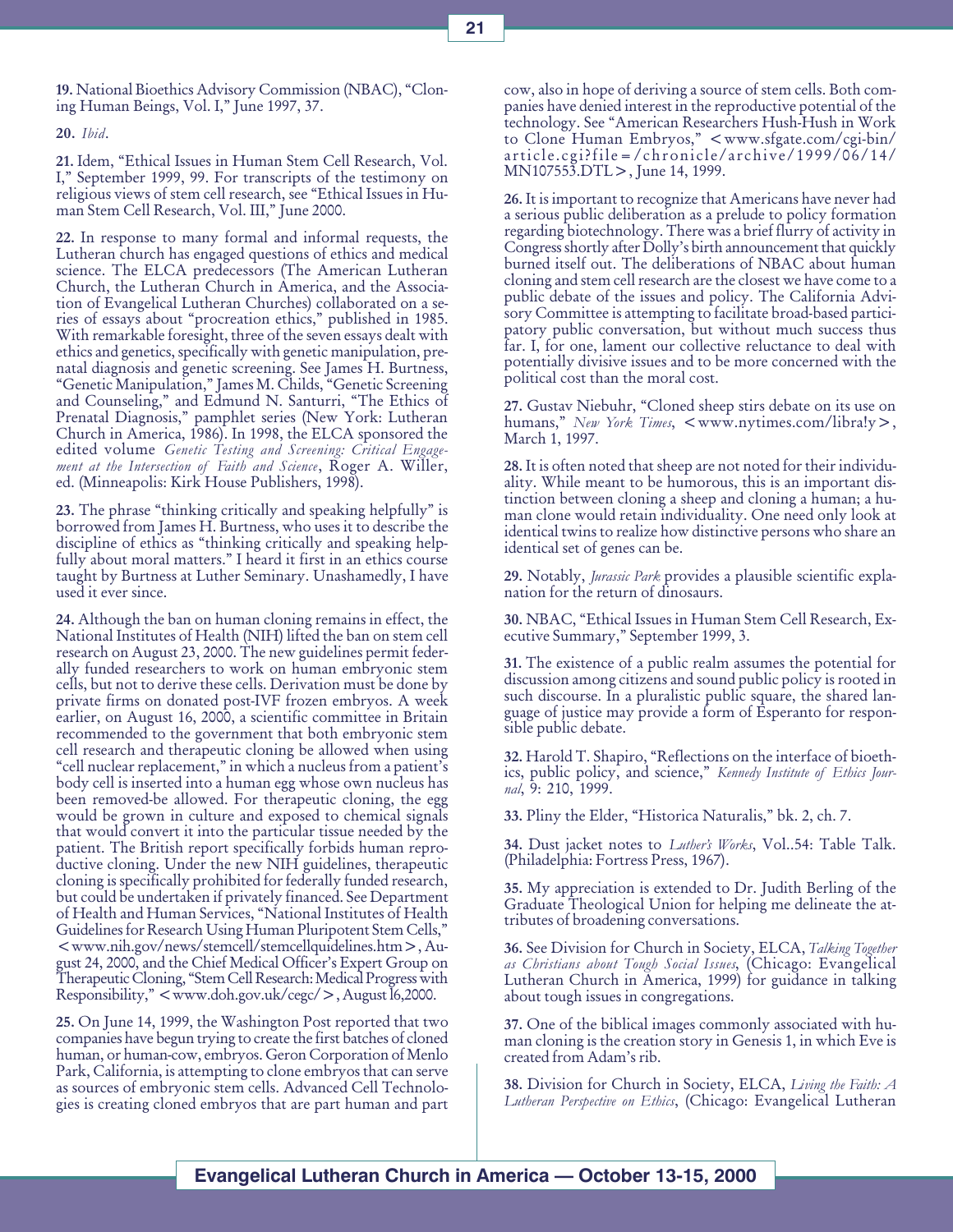Church in America, 1999).

39. Ibid., 20.

40. Karen Lebacqz, Justice in an Unjust World, (Minneapolis: Augsburg Publishing House, 1987), 10.

41. The Hunger Site, "Hunger Facts," <www.hungersite.org >.

42. The Child Survival Site, "Frequently Asked Questions," <www.thechildsurvivalsite.com>.

43. U.S. Bureau of the Census, "Current Population Survey," <www.census.gov>, September 26, 2000.

44. Lebacqz, 34.

45. Robert Pear, "Number of Insured Americans Is Up for First Time Since' 87," New York Times, <www.nytimes.com/2000/ 09/29/national/29INSU.html>, September 29, 2000.

46. U.S. Bureau of the Census at note 41.

47. For a further discussion of fairness of access, see Margaret R. McLean, "Stem Cells: Shaping the Future in Public Policy" in Suzanne Holland, Karen Lebacqz and Laurie Zoloth (eds.), The Human Embryonic Stem Cell Debate (Boston: MIT Press, Summer 2001).

48. This responsibility for seven generations was expressed by Canadian aboriginals in their testimony to the Canadian Royal Commission on New Reproductive Technologies. Patricia A. Baird, Testimony before the California Advisory Committee on Human Cloning," Oakland, Cal., January 20, 2000. In my usage, seven is to be seen for its symbolic meaning of completeness and totality.

49. For helpful suggestions on facilitating "civil conversation about serious disagreements," see James H. Burtness, Consequences: Morality, Ethics, and the Future (Minneapolis: Fortress Press, 1999), 157-158,

50. A Social Statement on The Church in Society: A Lutheran Perspective, (Chicago: Evangelical Lutheran Church in America, 1991), 6.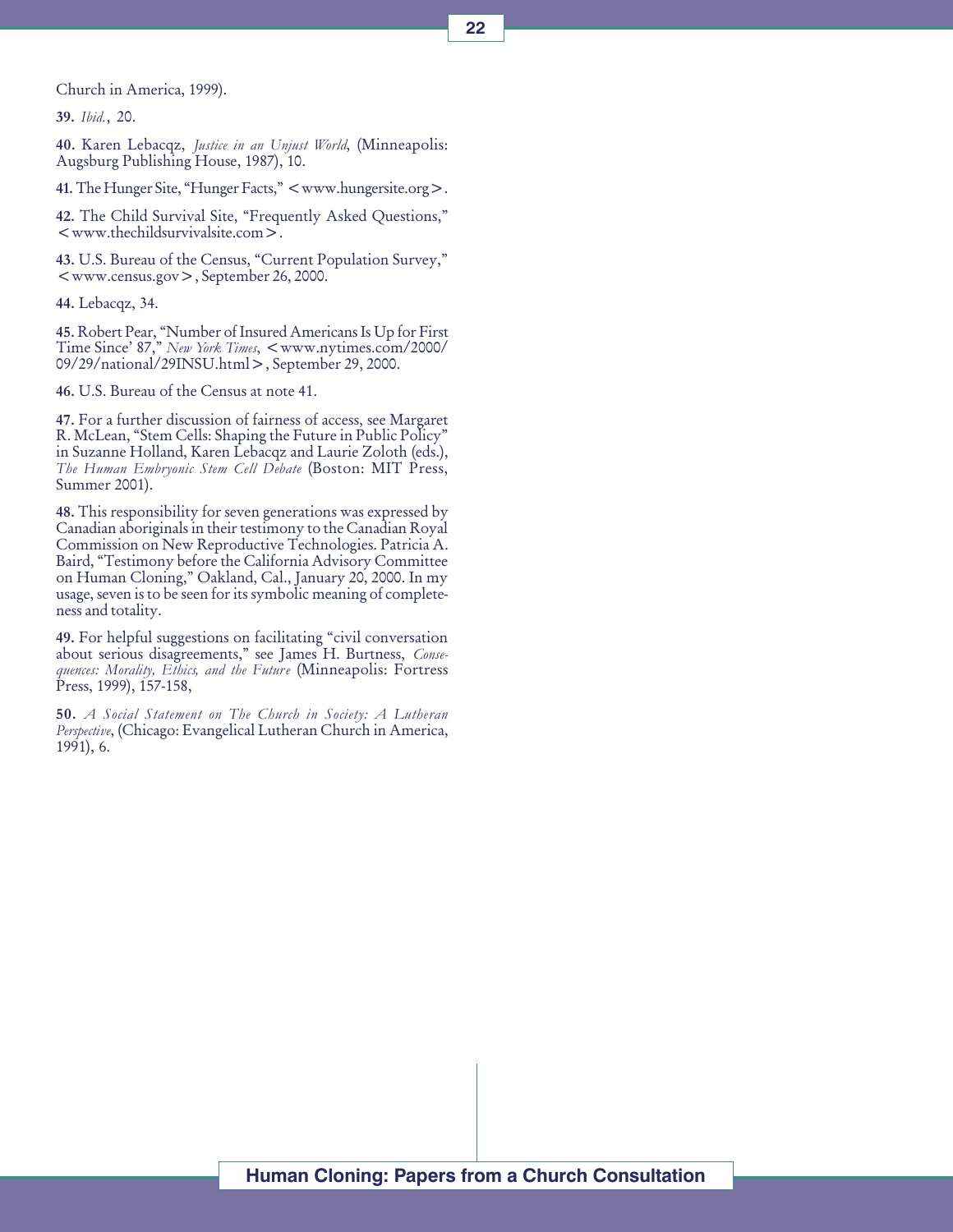## Broadening the Church's Conversation

(A Response to Margaret McLean)

Richard Perry

I want to respond to Professor Margaret McLean's paper in a manner that will broaden and deepen the church's conversation on human cloning. McLean moves us in this direction by 1) offering a definition of cloning, 2) sharing her experience as "the sole religious voice" on a California committee on human cloning, and 3) by calling the church to engage in moral deliberation. I want to focus my comments on McLean's call for engaging in moral deliberation.

#### Knowledge is Power

McLean suggests that a first step for broadening conversations begin with "reliable knowledge of sufficient depth about human cloning. . . . Both our ethical and faith-filled thinking are only as good as the *fact set* we bring to the table." [See McLean, page<br>17] One could not agree more with McLean.<sup>1</sup> For 17] One could not agree more with McLean.<sup>1</sup> For Christians to persuade "the public" and public policy we must understand the issue. Yet I have a sense of uneasiness about this first step.

What constitutes our "fact set?" I contend our "fact set" lacks sufficient depth when the long shadow of race is omitted from our moral and faith-filled thinking. Why should race be a factor in a conversation on human cloning? First, the *history* of the relationship between African Americans and science is far from positive. Science and scientific theory have contributed to the oppression of African people around the globe. Second, race should be a factor because it may assist society and the church in going beyond biological determinism to what *really* constitutes a human being.2 Third, race ought to be included be- cause it has a bearing on: the type of questions asked; who is asking the question; and what constitutes justice in biotechnological innovations.

#### The Importance of Race

One of the dilemmas facing our society is resolution of the race issue. Some of our difficulty in resolving this dilemma resides in our failure to remember. We seem to have developed, as religious people,

amnesia. It appears we have fallen down a slippery slope of denial into a pool of naïve perceptions about the history of the relationships between the races in this country and around the globe. For example, what has science and it's practitioners learned from the tragedy of the so-called "scientific" Tuskegee Syphilis Study and the Sickle Cell anemia experience that targeted African American people? How is science incorporating this knowledge of the past in its present work?

One cannot help but remember that science developed elaborate theories supporting the inferiority of African people.3 This alleged inferiority, grounded in a tragic form of biological determinism, persists today in new forms. African people were "scientifically" considererd to be inferior because of their skin color and thus treated as property. This attitude appears to have reappeared even within the Human Genome Project in a way that spawned the "African-American Diversity Project" at Howard University in Washington, D.C.4 The first step toward broad- ening any conversation on cloning must include the issue of race and knowledge of how science has abused African people and other communities of color.

#### Living the Paradox

African Americans may face an ethical paradox when confronted with biotechnological innovations such as cloning. There is, on one side of the paradox, a sense of suspicion based on the community's negative history with science and the medical profession. Science and those who practice it cannot be trusted because of the abuse and misuse of African people around the globe.

The words of Herman Shaw, a survivor of the Tuskegee Syphilis Study reflects the other side of the paradox. Shaw said at President Clinton's May 16, 1997 press conference: This ceremony is important because the damage done by the Tuskegee Study is much deeper than the wounds any of us may have suffered. It speaks to our faith in government and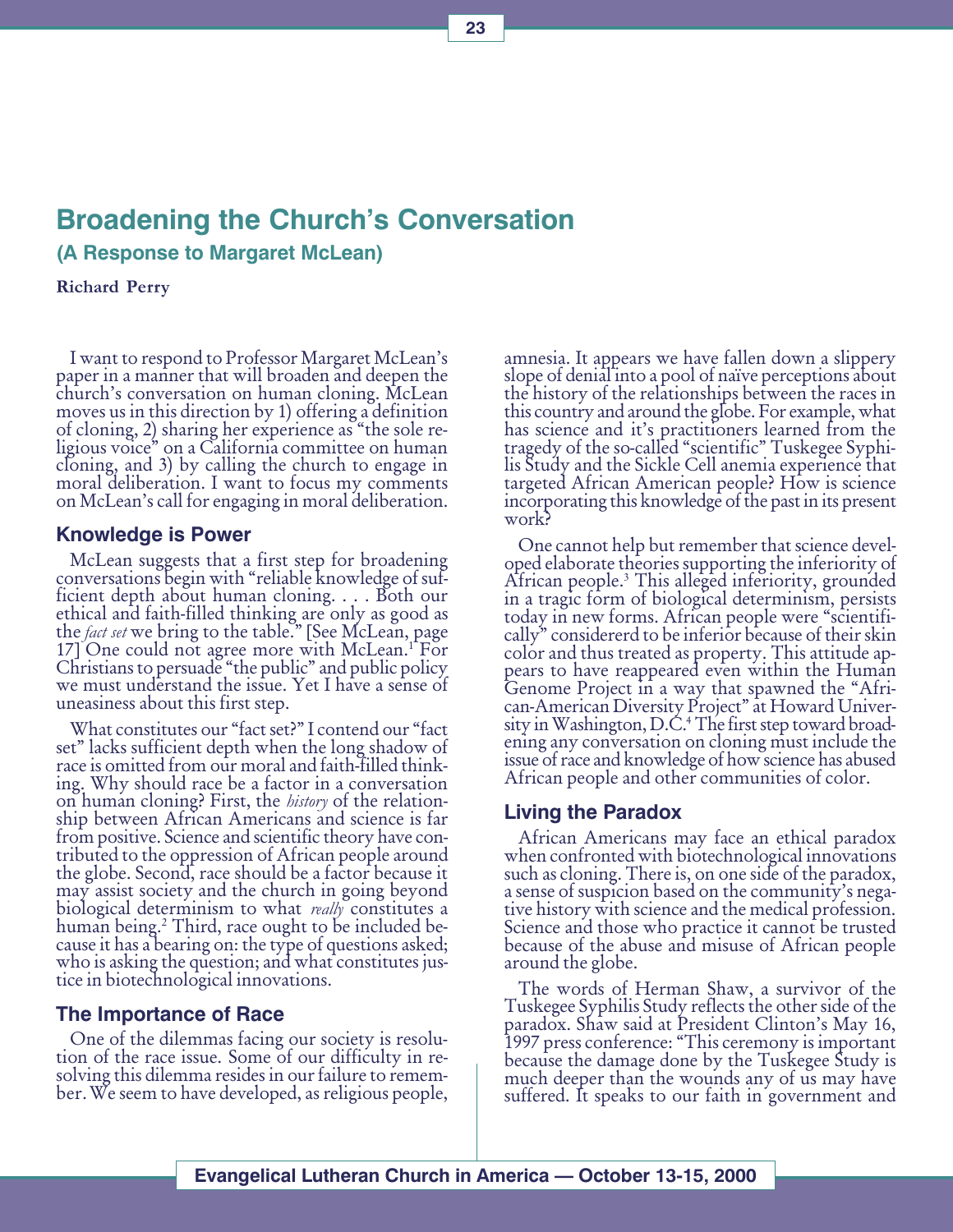the ability of medical science to serve as a force for good.5 These remarks reflect the African American community's sometimes intense loyalty to social institutions that do wrong yet because it deeply believes in the ability of those same social institutions to do good.

This ethical paradox yields a healthy hermeneutic of suspicion. What, really, are the intentions of science when it comes to cloning? Why now and for what purpose? Is biotechnological innovation another method for reasserting scientific support for a "pure" and "superior" race in the face of increased, visible racial and ethnic diversity in this country? Does this type of technology continue to expand the economic divide between the "haves" and the "have nots"? Viewed in this way, it is no wonder African Americans may be suspicious of "new" biotechnological innovations! Whether one can afford to have his or her nuclear genome copied falls far down on the list of priorities when one is concerned about food, shelter, clothing, and a decent job with health benefits!

#### Pursuing Justice in the Public Arena

Finally, let me offer some comments on the issue of justice. Justice, as I understand McLean, includes sufficiency, sustainability, compassion, respect, and treat[ing] disease and maintain[ing] individual and societal well being." Further, justice means having "just access" to cloning technology by removing "the socioeconomic blockade imposed by the societal lottery and leveling the playing field." [See McLean, page 19] I find McLean's concern about justice helpful and hopeful.

However, is "just access" enough for those who are routinely denied just plain access to health care generally? I would contend that biotechnological innovations like cloning cannot be understood apart from the health care system itself. McLean also accounts for this as Christians move into the public debate on policy. However, being concerned about the poor and marginalized in society is no guarantee that justice will prevail, now or in the future. Lutheran ethics would certainly suggest that we are to be concerned about our neighbor. What about transformation of the health care system that privileges the rich over the poor?

As I read McLean's paper, I was reminded of the African proverb, "I am because we are, we are because I am." Implicit in this proverb is a sense that humankind is related. The individual is as important as the community, and the community is as important as the individual. Individual needs and wants are understood in light of the needs and wants of the community. It may not be necessarily good for the individual to pursue cloning simply to satisfy, for

example, a need to have an heir or a more "perfect" child. The justice question is more than what serves the individual; it refers to just access to health care and biotechnological innovation. It is about all people participating in determining the values that are important in the community. The justice question is what serves the unity of the whole community. Justice, then, pushes for a re-ordering of priorities and values that emerge from a process in which the community engages in some type of moral deliberation. Individual freedom and choice is limited by what is good for the whole human family rather than those who can afford to fund their personal choices.

It seems to me that our call as Christians is to privilege the poor and marginalized people in society. Will the church's support of cloning, if it does so, reflect an egalitarian ethic; an ethic that pursues cloning because it is a social good that will benefit a large majority of the people in society who are economically able to participate? Biotechnological innovation is for all people, regardless of race, class, sex, or religious orientation. Accordingly, sheer profit motive or attention to costs have to be removed in order for "just access" to be a reality for poor people.

Where am I in this debate? I would oppose a ban on further research on human cloning because I believe there are health benefits. Applying the law would drive, I fear, scientific research and public dialogue underground. On the other hand, I recall Psalm 139: 13-14: For it was you who formed my inwards parts; you knit me together in my mother's womb. I praise you, for I am fearfully and wonderfully made. Wonderful are your works; that I know very well.

God created humankind, and I believe that is enough to know. While I have no hope that race will disappear as an implicit factor in public discussion of biotechnological innovation, I believe it must be explicit. I do think the church can create an atmosphere in society where it will be more difficult for racism, racial discrimination, and prejudice to have a chance to survive. In addition, it may mean the church first taking the log of race out of its eye.

#### Endnotes

1. Genetics and human cloning are new subjects on my intellectual screen. I have spent many hours preparing for this consultation by reading some of the literature just to become familiar with the language and concepts associated with genetics and cloning. I want to emphasize that many poor people do not have this opportunity and thus have to trust the information shared with them by experts. In fact, this may be a form of elitism which may lead to a deeper chasm between the poor and the rich.

2. African Americans have long protested being defined in biological terms. While I believe African Americans would argue that genes are important, they would equally argue that the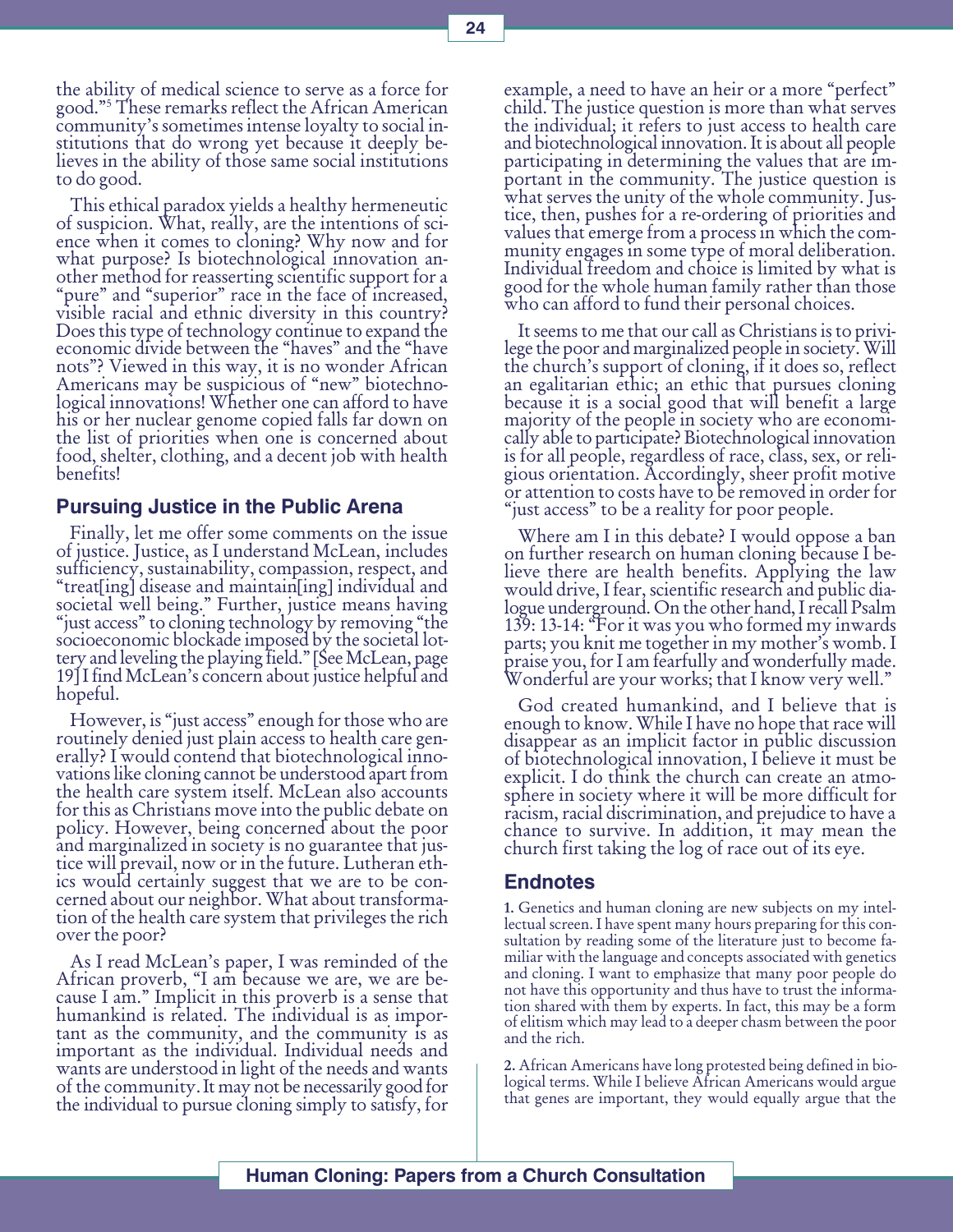"content of our character," or in biblical language "the fruits of the Spirit" is what constitutes being a human being. Of course my reference here is to Dr. Martin Luther King, Jr., who was the most ardent spokesperson of this view in the twentieth century.

3. See Cornel West, Prophecy Deliverance: An Afro American Revolutionary Christianity (Philadelphia: Westminster Press, 1982), especially Chapter 2, "The Genealogy of Modern Racism."

4. See Harriet A. Washington, "Piece of the Genetic Puzzle Is Left Out," Emerge (September 1999), 30. Although Washington agrees with the mapping of genes, she identifies a problem which I believe contributes to suspicion of science. She writes, These technological achievements, however, pale before a serious scientific misstep: All 67 families studied are Caucasian, which means project scientists have severed the African branch of the human family tree.

5. "Herman Shaw's Remarks," Friday, May 16, 1997, The White House, Washington, D.C. in Tuskegee's Truths: Rethinking The Tuskegee Syphilis Study. Edited by Susan M. Reverby (Chapel Hill and London: The University of North Carolina Press, 2000), 572. At this press conference, President Clinton issued an apology for the government's complicity in the Tuskegee Syphilis Study.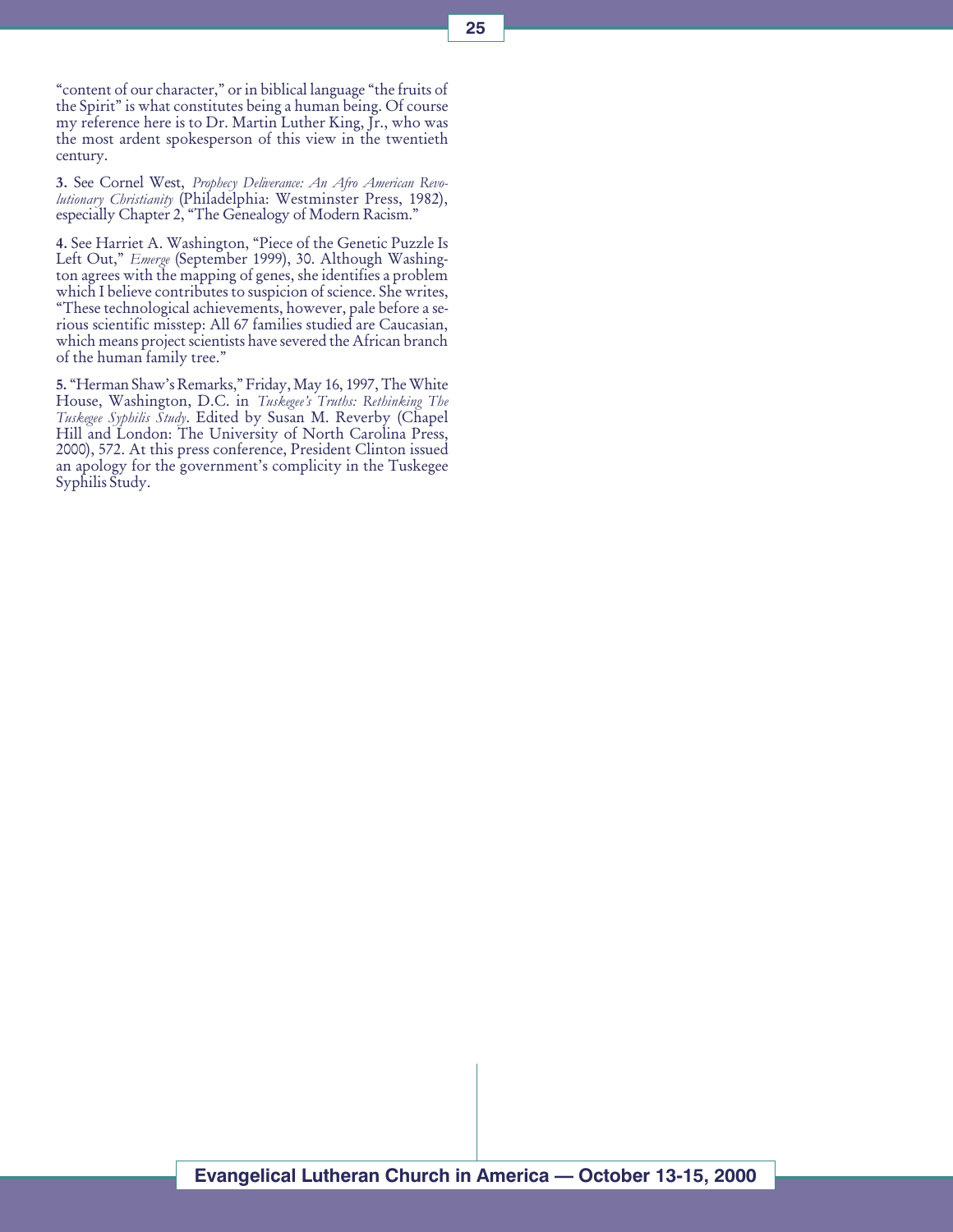## Section Two Theological Resources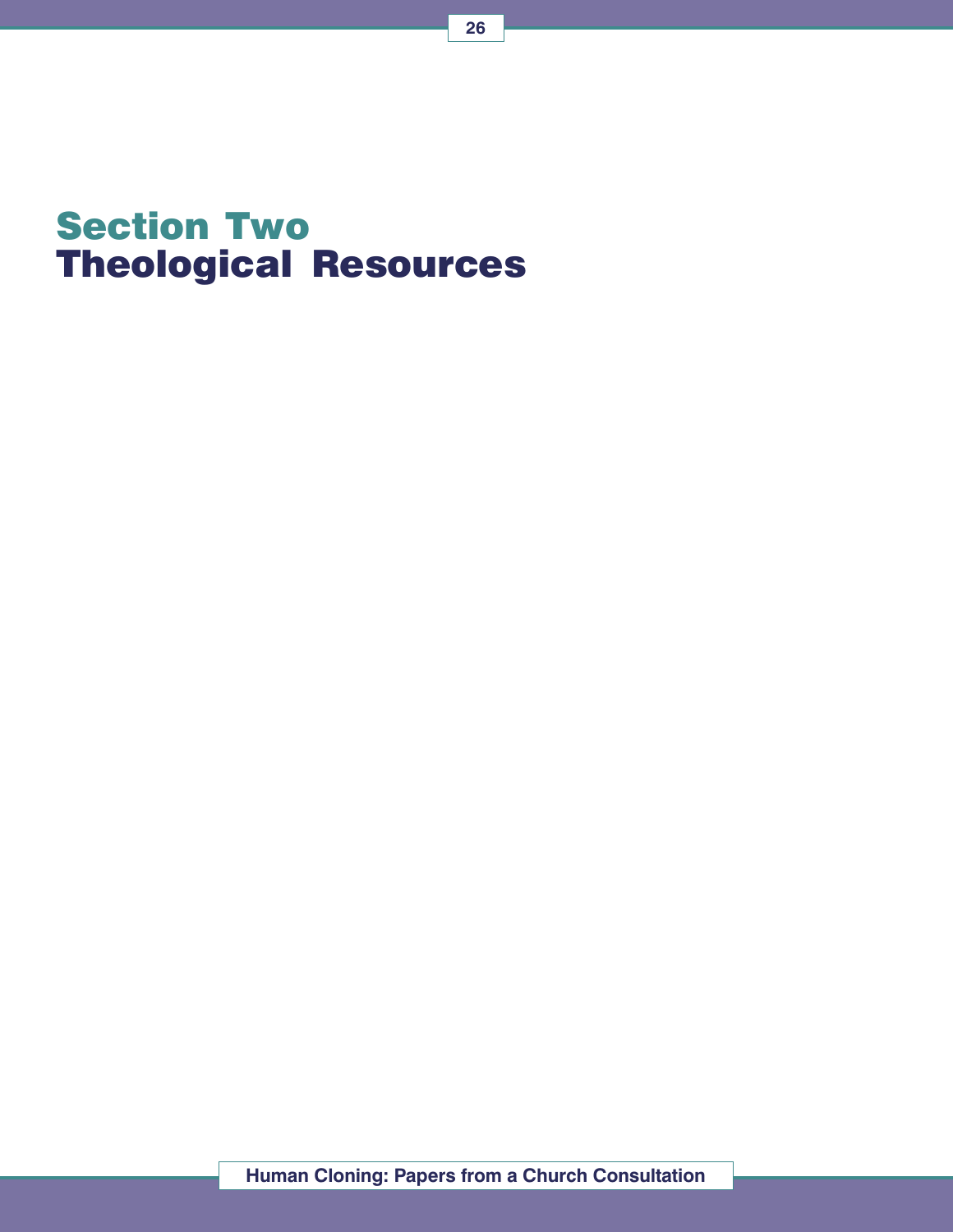## Cloning: The Destiny and Dangers of Being Human

#### Philip Hefner

#### Abstract

These reflections are governed by an attempt to understand the agenda that cloning and the enterprise of genetic medicine present to United States culture and to Christians who are trying to fashion their discipleship in that culture. They seek to frame the questions and issues in terms of theological themes that must be engaged if answers are to be forthcoming. The questions include those of motivation and appropriate criteria as well as a delineation of key problem areas that prompt reflection. The traditional theological themes marshaled in response include creation, the imago dei (image of God), sin, Christ's selfgiving love, and eschatology (God's future).

#### An Overview of the Terrain

#### The fundamental issue

Cloning in its various forms (cells, tissues, whole organisms) should be considered in tandem with (1) the mapping of the human genome, (2) the entire range of genetic interventions and "engineering," (3) all that goes under the rubric of "genetic medicine", (4) the agricultural sector, in which we alter genetically both plants and animals. In these activities, we seem to be engaged in processes refashioning or remaking the human person and the species we are most dependent upon. This refashioning of the human is the fundamental issue posed in cloning. Up to now we have sought to refashion the non-human portion of the ecosystem, but we have turned our efforts to ourselves. The exciting promise of this refashioning is that the conditions of life may be rendered new and liberating; the moral dubiousness lies in the unworthy motives, the outright mistakes that may attend our cloning efforts, and the possibility of reducing human life to an object of manipulation.

The following questions are representative of those that arise as we engage cloning and genetic engineering:

- What criteria govern our re-fashioning of ourselves?
- Why do we engage in such efforts? What are our motives?

To allow human flourishing?

To correct or heal what is defective or undesirable, i.e., to improve human life?

To be entrepreneurial—and achieve self-determination and profit?

- Does every person have an inalienable right to have defects corrected?
- Does society have the right to impede any person's seeking to correct their defects?
- Since our efforts to refashion ourselves inevitably involve other species, both plants and animals, can we assume that the entire biosphere exists as a resource for human improvement?

#### Four problem areas that arise on this terrain

These questions point to four major areas for analysis, each of which deserves fuller attention than is possible here.

#### Our relationship to other species

To speak only of other animals (and we should by no means overlook plants), we note four kinds of relationship and dependence, all of which are relevant to the cloning issues. 1) We are predators in the sense that we depend on other animals for our food. This involves genetic engineering of plants and animals, and cloning. The cloning of "Dolly" was carried out in an agricultural laboratory, and nutritional possibilities were among the motives for the cloning. 2) We use other animals for the testing of procedures that will be used in humans, including the processes of cloning and transplantation. 3) We apply knowledge learned from other animals to understand humans and the processes of our bodies and minds. It is generally not recognized how much of our knowledge of human biological and social processes is gleaned from, and even based on, models first developed in the study of other animals. 4) By the process of cloning in other animals (pigs, for example), we develop people-friendly organs for transplantation into humans.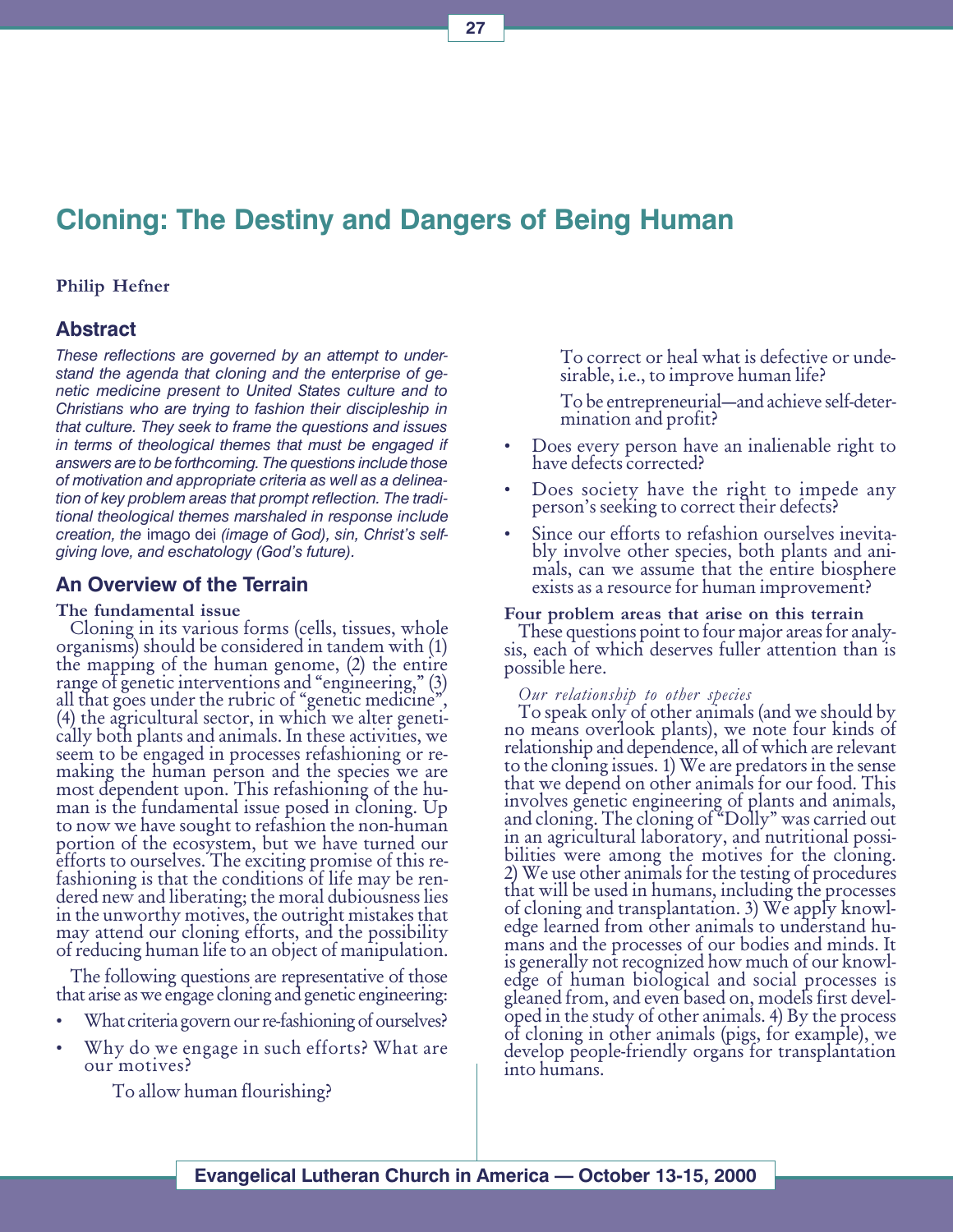The questions that arise here are: What is our relationship to other animals? Where do we fit into the commonwealth of creatures in God's creation? Do the creatures of the biosphere exist primarily as a resource for the enhancement of humans? Do we humans have a responsibility to other species? Should we be concerned to "improve" other creatures, as well as ourselves? How would the term "improve" be defined? What contribution are we called to make to the creation and to its other inhabitants, comparable to the contribution we exact from creatures for our own benefit?

The significance of ideas

Philosophers like Alfred North Whitehead nearly a century ago reminded us what Immanuel Kant (b. 1724) had already pointed out in the eighteenth century: the word "nature" refers to all that is "out there" and also to our concepts and definitions of what is out there. Nature is unknowable apart from our ideas or concepts of nature even as much as it is an objective reality independent of humans.

Cloning and all of the other elements of the genetic-medical-agricultural complex that I designated at the outset are fully conditioned by human ideas and our construction of those ideas. A few examples: We construct the ideas of defect and even illness that are made the subject and object of genetic intervention and in which cloning is brought to bear. We define, in effect, what normative *human being* is, and proceed with our definitions as criteria for our engineering. Is deafness a defect, for example? Perhaps most hearing persons consider deafness to be a handicap. A large segment of the deaf community challenges that definition. Is Down's syndrome a tragic flaw or an occasion of grace? It depends on which set of parents we consult. Is trans-species organ transplantation desirable or a blasphemy? Should we genetically engineer embryos so as to eliminate short people, to eliminate the common cold or influenza? The answers to all of these questions depend on how humans construct their ideas and definitions.

The questions we must deal with from these reflections are: How do we distinguish between more and less adequate ideas of what is human, what is ethical, and what is given to us through divine revelation? How do we maintain our obedience to God in Jesus Christ when we recognize that we ourselves construct our ideas of what Christ means to us and how we should be obedient? Indeed, the New Testament itself intentionally presents us with a plurality of ideas of Jesus. How do we claim authority for any ideas of human integrity and Christian ethics in our churches where there is a plurality of ideas on these topics, each of which is considered by someone to be of divine origin?

How correction and error are inextricably related

Even though we may believe that our actions are correcting and improving what nature has given us, we are inevitably introducing error into the natural processes, the consequences of which are not known to us. By hindsight, we can see the error, as well as the corrections, entailed in our interventions in natural processes. Nuclear energy, building dams, biological manipulating of farm animals, Thalidomide, the use of X-rays. We can see both correction and error in these efforts.

This dialectic of correction and error may be a practical expression of what we Lutherans mean when we say that all of us are saints and sinners at the same time. It is a reality for us to acknowledge. It is an element to be factored into our genetic and cloning interventions.

#### Inter-relating co-creating, entrepreneurialism and selfimprovement

The genetics and cloning activities that we are reflecting on occur in the context of our culture as a whole. Our practice of medicine and the healing arts is embedded in the fabric of our United States society and culture. There is no pure practice of medicine, just as there is no pure practice of religion or of government or of business. This fact must have a prominent place in our thinking as suggested by several writers in this consultation.

The idea of re-fashioning our human lives occurs only in this cultural ambience, and indeed, the idea of co-creating becomes rather dangerous in this American context. Two facets of the American culture are particularly noteworthy in this connection: entrepreneurialism and self-help or self-improvement.

Certainly one could argue that the most pervasive and powerful philosophy in the United States today centers in the idea of free market entrepeneurialism. This idea governs nearly every facet of our public life. All of life is perceived as the Market, and the good things of life emerge when as many entrepreneurs as desire are given unregulated freedom to design their wares, market them, and compete for consumers. Some scholars would argue that this is what meant by the phrase, "life, liberty, and the pursuit of happiness" in the Declaration of Independence. The result is that the public cannot be sure whether the benefits of cloning and related practices proceed from responsible reflection on human life and its well-being, or from someone's idea of what is marketable and profitable. Given the realities of American culture and the exigencies of maintaining our health care system, the benefits of these practices will never exist in a pure state, untouched by the free market philosophy.

The United States is perhaps the greatest self-help culture in the history. The "seven habits of highly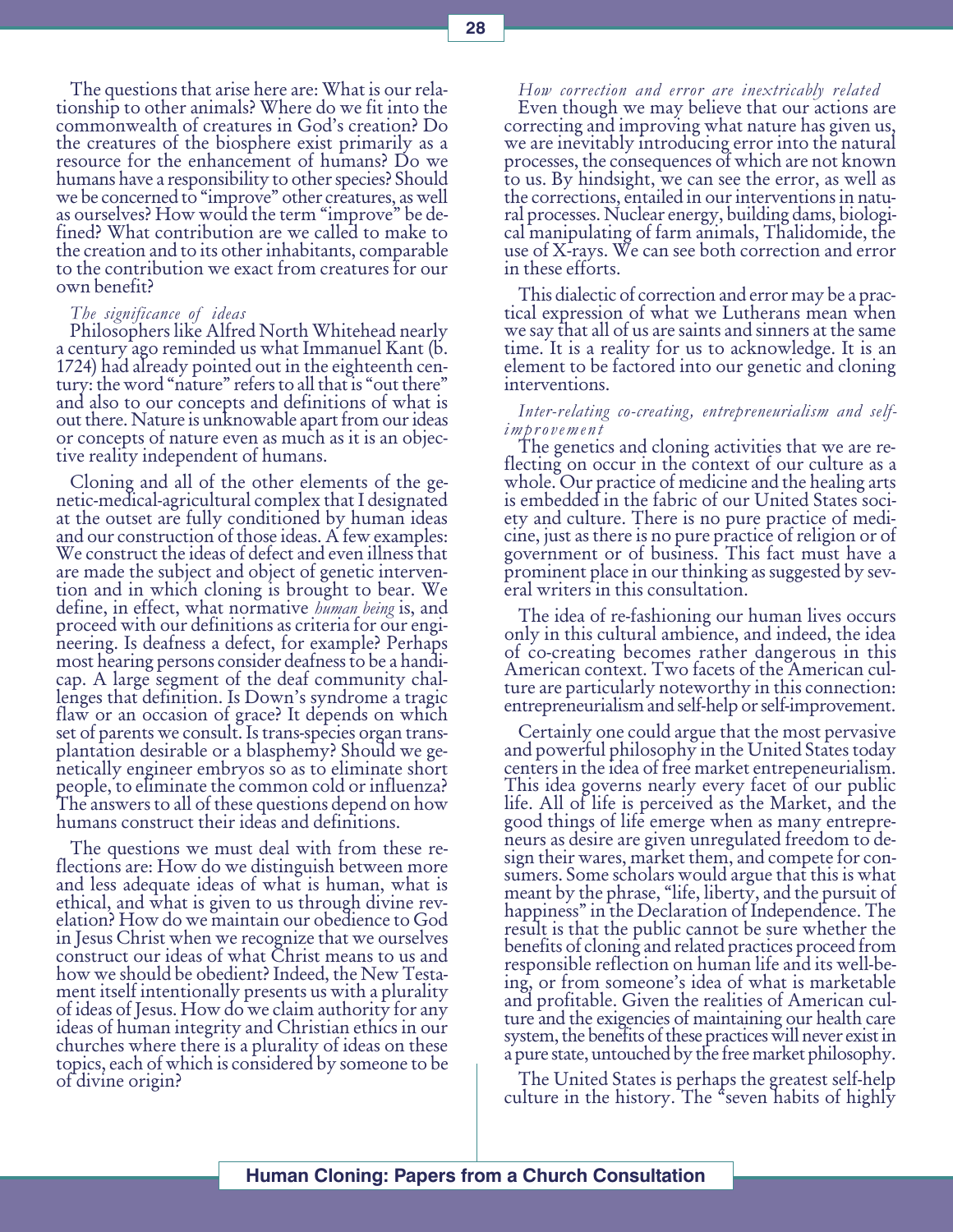successful persons" is a watchword for us, along with twelve-step programs for every imaginable human problem. But there is a difference between struggling to overcome alcoholism and sculpting one's personality so as to fulfill a kind of psychic greed that enables one to "make friends and influence people," as one Dale Carnegie advertised when I was growing up in the 1940s.

What challenge faces us in this domain? Obviously, science, medicine, healing, beneficial interventions and the businesses that carry them out are vulnerable, and they need to be protected and defended. Few figures in our society are more vulnerable than business entrepreneurs, scientists and doctors because they are fair game for the basest, most selfish desires of those who would be consumers of science and medicine. At times, we can protect and defend science and medicine effectively only if we, at the same time, subject the public presentation, exercise and consumption of medicine and healing to the sharpest, most penetrating criticism. But this must never be carried on as if it were a rejection or condemnation of science and medicine and their "business."

#### Bringing Christian Faith and Theology to Bear

The basic questions that are posed by cloning are, as such, perennial for Christian theology. The major challenge to theology is not that it has no repertoire of ideas pertaining to these questions, but rather that: (a) when these questions are asked today, they often grow out of experiences that are new to our era, which our traditional ideas did not envision, and  $(b)$  the theological ideas are, for the most part, formal and therefore very general, so that their specific application to concrete experiences and problems requires enormous in-<br>tellectual and moral effort. To speak of the first challenge, previous experience has never dealt with the situation of a mother knowing that the fetus she is carrying is genetically damaged and therefore having to decide whether to abort it. Nor have persons in prior eras had to decide whether it is good to receive an organ transplant from another species, or whether to manipulate an embryo genetically to produce a baby who can contribute biologically to the healing of a sibling who is genetically handicapped.

With respect to the second challenge, the Christian faith is clear in defining human beings as creatures in the "image of God" and who are intended to glorify and enjoy God forever. But it is a rather torturous path from those emphatic assertions to the question of whether cloning a sheep glorifies God. We know well that a common problem facing Christian ethical thinking is that it may, on the one hand, echo so strongly the theological principles that it seems out of touch with the daily practice of the lab or hospital. On the other hand, it can speak so practically that it seems to be based more on common rationality than on distinctive Christian faith. Technically, this is sometimes referred to as the problem of middle axioms." It is not clear that Christian medical ethics has ever been able to resolve this dilemma.

The following themes of classic Christian faith seem to me to be particularly important for our Christian reflection on the terrain, not only as I have sketched it, but also as other contributors to this consultation have described it.

#### Theology of Creation

Our affirmation of God the Creator tells us that, in the final analysis, the nature we have been given is God's work of creation. We affirm the doctrine of creation out of nothing, which asserts, finally, that God is the only creator, the source of our natural world. We also affirm "continuing creation," which says that God has not left the creation, but continues to be the ongoing sustainer of the world. The "nature we have been given" includes the nature that we consider to be in need of correction, improvement, and healing, and it also includes the human nature that is capable of assessing defect and correction, as well as acting on that assessment to make interventions in nature, including human nature. This nature also includes our reflective capacity to decide how to respond to the situation in which God has placed—us ranging from encouraging cloning to banning it outright. We have been given a situation, and we have also been created as persons who can react to that situation and take responsibility for our actions—all of this is our created nature from God. In this sense, human destiny in our time is to be tied up with our action of refashioning, because it is our nature to do such. We believe that the ultimate source of this nature is God's work of creation. This theological understanding of creation does not resolve practical difficulties in the lab or hospital, but it does predispose us to recognize that in our practice of medicine, genetics, cloning, and agricultural engineering, we are never not in the presence of God and never not dealing with what God has created.

I believe that this sensibility is central to Lutheran theology, and it is expressed in our doctrines of the two kingdoms, law and gospel, the finite is capable of the infinite, the hidden and revealed God, and in our sacramental theology of the real presence. These are often interpreted as if they are dualisms. On the contrary, I believe they abolish dualism. Each of these theological doctrines, in its own way, insists that there is no segment of the world or of human experience from which God is absent.

Several difficulties arise for us in these doctrines. For example, we find it difficult to account for evil, genetic defect or illness because these seem to be contrary to the will of a good and loving God, as is revealed to us in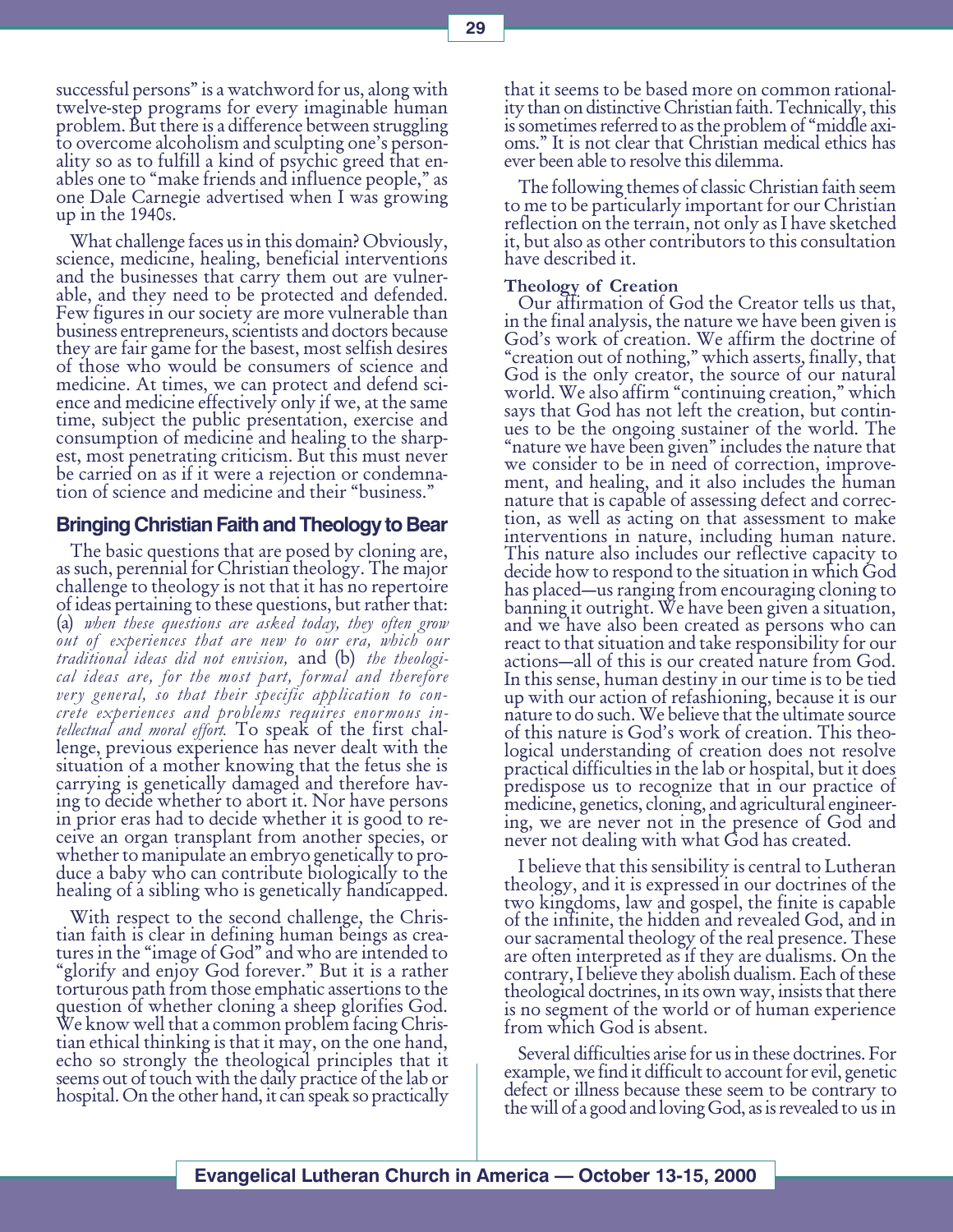the New Testament. Further, we may conclude that God has created us as creatures who can decide that the creation requires correction and healing. For some, this is an empowering conviction that suggests that the sky is the limit for human ingenuity, while for others it is blasphemous because it gives license for humans to tread on God's territory and tamper with what the Creator has made. The affirmation of Creation does not resolve these ambiguities and disputes; that is left for the struggle of faith and imaginative theological construction. But the affirmation of the faith tradition will not let us rest with the idea that any aspect of nature, including human nature, is somehow absent of God or outside God's work of creation. Nature in the lab or hospital or farmland, no matter what its external appearance, is God's. And so are the human agents in those areas. Psalm 139 can in no way be discarded as a text that is relevant to our theme: "O Lord, you have searched me and known me. . . . For it was you who formed my inward parts; you knit me together in my mother's womb." It may be difficult to understand how these words apply to the genetic alteration of embryos, but our faith tradition invites us to discern how this is true.

There was a time in human history, more than 10,000 years ago, when nature, as people experienced it, did not include farms and agriculture. There was a time when it did not include cities or telephones or electronic communications. Today, nature comes under the forms of farms, cities, and computers. A recent survey indicates that children and teenagers do not call computers "technology," but rather see them as part of their natural world. We are rapidly coming to understand that nature includes what humans do to nature, how they transform it. Nature comes to us today under the forms of human co-creating activity under the forms of what humans can make of nature, the forms of genetic engineering and cloning. This means that God's creation comes to us under these forms as well.

#### Created in the Image of God

Many historians and theologians have said that this affirmation is the single most important statement that our tradition makes about humans. There is no consensus in the tradition as to exactly what this assertion means—it has been interpreted in a multitude of ways. It is safe to say, however, that in the light of the "image of God" affirmation, we have not fully understood what it means to be human if we omit our relationship to God or fail to acknowledge that in some important way, the nature of God is normative for human nature. Christians find the nature of God set forth in Jesus Christ. (Hebrews 1:2-3; Colossians 1:15) Christ reveals God, Christ is redeemer, and Christ is also a statement about what humans, most fundamentally, are called to become.

Genetic engineering and cloning may be carried out in blasphemous and perverse ways, but they are rooted in our deep down desire to fulfill the image of God within us and our fellow human beings. How that truth can be clarified is the task of Christian reflection, devotion, and action.

#### Sin

The first word of Scripture is that we are created by the good God and in the image of that God. The second word is that we are out of sync with our own created nature; we are alienated from what we are intended to be. It is important what comes first and what comes second. It is also difficult to understand, even though its existential actuality is very clear. I believe that this is rendered by one of the meanings of the traditional Lutheran axiom, "saint and sinner at the same time" (*simul justus et peccator*). The assertion of original sin says this—that sin is what we do in sinful acts, but it also says that sinful acts flow from our created nature. The creatures who have been made in the image of God are also sinners.

For our topic, we may say both that the capability for genetic engineering and cloning are good, since they flow from the distinctive human nature that God has created, and that they are never without sin, however, because the engineers and the cloners are never without sin. Our cloners are saints and sinners at the same time, and so also our ethical precepts concerning cloning will be both saintly and sinful at the same time. There will never be a perfect code of ethical guidelines for cloning. The question is how this insight can be rendered effective in the actual practice of genetic engineering and cloning.

#### Christ's Self-Giving Love for the World

In his diaries, Philip Berrigan (Jesuit priest and activist) went to the heart of what Christians believe about Jesus Christ when he said, "I always believed that Jesus died for the sake of the world, and we are supposed to do the same." That states the Christian understanding of what we are here for. Consequently, it follows that our practice of genetic engineering, in medicine and in agriculture, and our efforts at cloning must somehow be placed in the service of our giving ourselves for the sake of the creation, including its people and its other species.

What could this possibly mean in practice? I have met doctors, some of them Christians and Jews, some of them neither, who have said emphatically, "I will do whatever is in my power to meet the needs of the people who come to me. This argument is difficult to disagree with, even though it may be quite sentimental and problematic at times. In the case of "embryo reduction" in the wombs of women who carry multiple conceptions, I have heard doctors say, "It is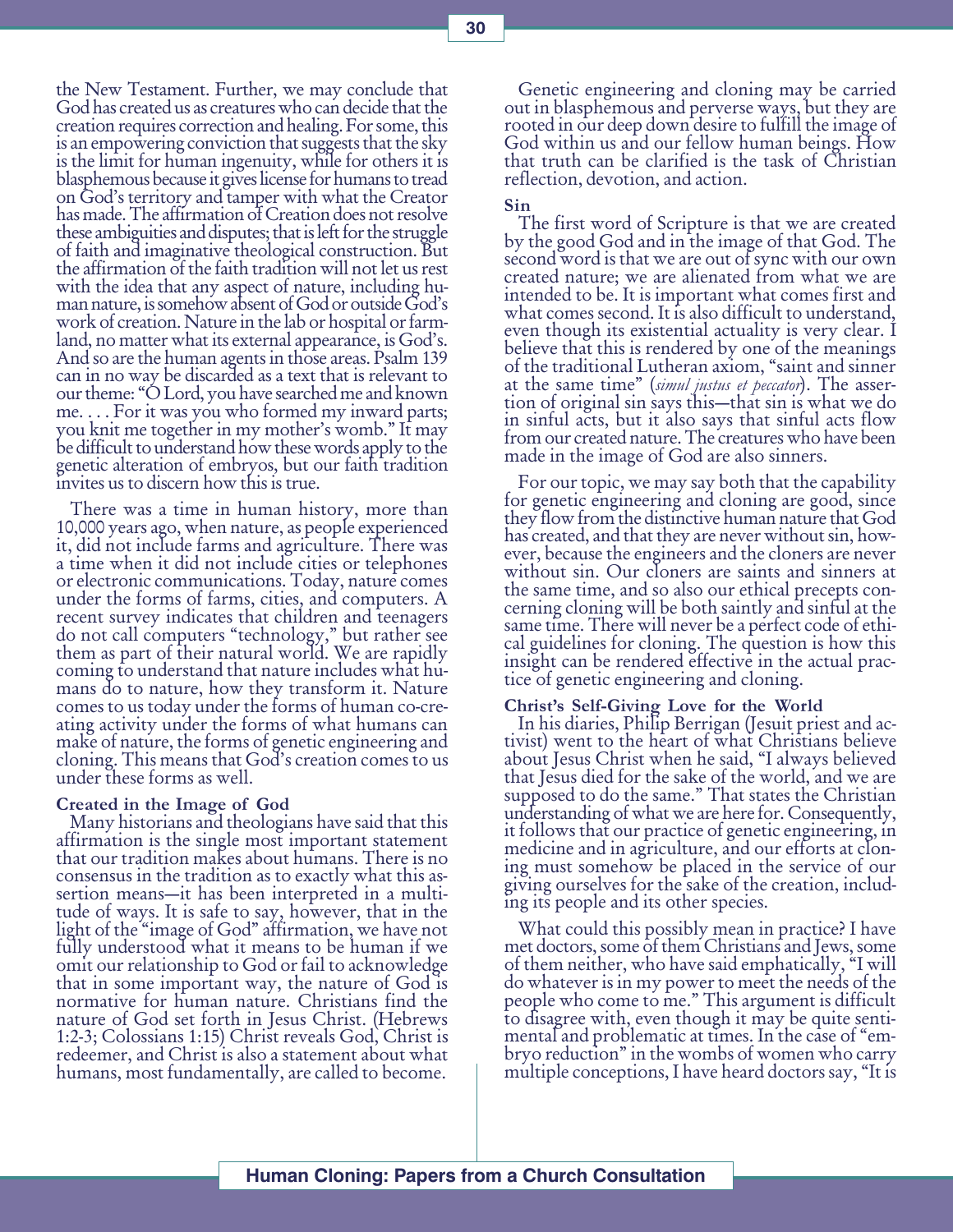evil to kill a fetus, but it will be even more evil for that woman and her family if I do nothing and all her fetuses die." I cite this example intentionally, because it will seem abhorrent to many people. The doctor who said this, however, meant also that he would make himself vulnerable to the criticism and even the possibility of doing evil because it was necessary to help a woman out of an even more difficult eventuality. Could we say that this doctor (who, by the way, is devoutly religious) was expressing Philip Berrigan's truth? If we answer "no," how would we imagine that Berrigan's Christological faith could be acted out in this realm?

#### God's Future

The future is determinative for the creation—the future God envisions and is bringing about in God's own mysterious ways. This conviction is fundamental to Christian faith. In technical jargon, theologians call this the "eschatological" character of our faith and of God's creation. The theological foundation for entrepreneurialism and self-improvement-even when they are thoroughly perverted-lies in this eschatological character of the nature God has created. This conviction has enormous implications for genetic engineering and cloning. It suggests that we must be clear that cloning and genetic intervention is undertaken on behalf of the future-the future of the persons involved, the future of the creation. How can this eschatological perspective be brought to bear upon our genetic and cloning medicine? That is a major task of Christian discipleship to accomplish.

#### Coda

Genetic engineering, in medicine and agriculture, as well as various forms of cloning and related activities are not far-off possibilities. They are present realities. In the next generation, they may be as much a part of fabric of life in the United States as internal combustion engines and computers have become. The question is how these activities will be implemented in our common medical practice, and in what<br>ways Christians can be disciples in their vocations under the conditions of genetic, cloning culture. This consultation is a welcome effort by the Evangelical Lutheran Church in America to engage these questions.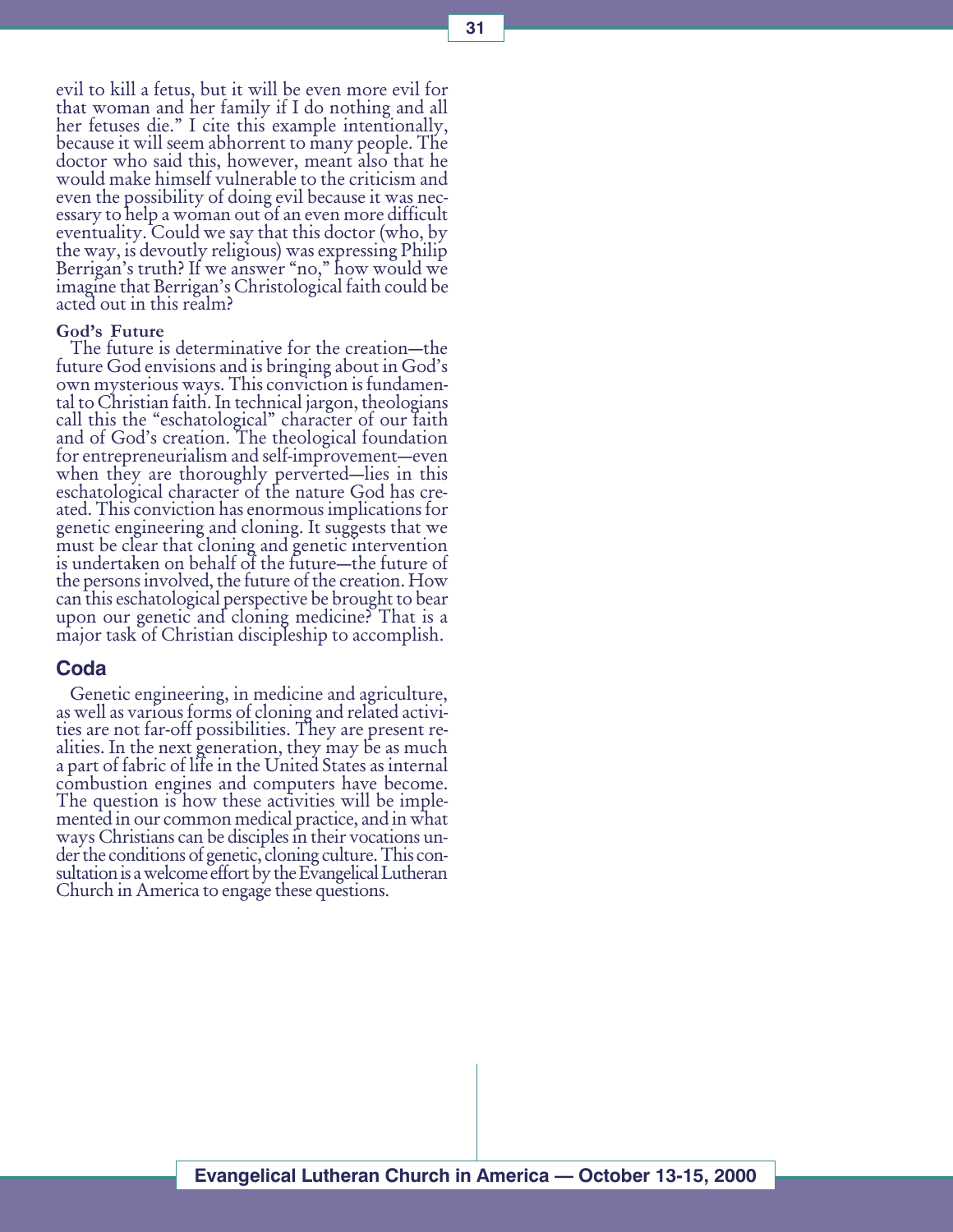## Cloning and Genetic Engineering: Human Mandate and its Context (A Response to Philip Hefner)

#### Richard C. Crossman

On August 17 of this year, it was reported in the Toronto Star newspaper<sup>1</sup> that two separate research<br>teams, one in England and the other in Japan, had successfully cloned piglets. While sheep, cattle, goats, mice, and monkeys have been previously cloned, the cloning of these piglets was viewed as especially significant because it involves the combination of human and animal genes in a manner that could facilitate tissue and organ transplants to humans without employing immune defeating drugs. On the same day, it was also reported on the same page of that paper that British doctors and researchers were calling for expanded human embryo cloning.2 Clearly, the age of cloning and genetic engineering is not a future reality, it is upon us, and it is most timely to consider the theological and ethical implications of this emerging technology. On a more personal note, I feel especially close to this issue of cloning and genetic engineering because one of the leading Canadian centers of research in this field is twenty minutes from my seminary and is part of a consortium with the university with which my seminary is federated.

Hefner's paper takes up this task in a well-thoughtout way, rightly suggesting that before we can craft adequate answers, we must first be aware of the questions and issues that need to be addressed. To this end, he astutely identifies and describes in his paper such questions and issues. He relates these questions to the observation that "re-fashioning of the human is the fundamental issue posed in cloning. Further, he contends, this is to be properly understood only within the context of all creation, namely, both plants and animals. As he suggests in this paper and has explored in print elsewhere, he finds "created co-creativity" for humanity to be a hallmark of what it means to be human, and he is concerned that such creativity not be unduly stifled. In principle, the creative work of cloning and genetic engineering he views to be as natural for humanity as honey-making is for bees and milk-making is for cows. Nevertheless, he also quite rightly acknowledges that human creativity can and often does have a sinful side

to it. This happens when it becomes unduly influ-<br>enced by a press for unfettered *laissez faire* entrepreneurship or self-indulgent self improvement-factors he finds strongly present in United States culture.

Further, having made these points, the paper also rightly suggests that there are no unambiguous concepts or acts, and that our judgments, definitions and explanations are all provisional. This would include our very definition of nature, human nature, ethics and ethical value or defect. As a consequence, we are unavoidably left to choose the best among the less than perfect options we conceive. One might call this a dialectic of ever-correcting ambiguity. Nevertheless, we are not left alone in this dilemma. Our understanding of being created in the image of God<br>(despite varied descriptions of the *Imago Dei*) and our Lutheran tradition (despite those who would view such things as "two kingdoms", law and gospel, and hidden and revealed God in a dualistic fashion) assure us that God is ever present in all parts of life, bringing about the future God envisions in God's mysterious ways, wherever and however we find ourselves. The work of Christ and the theology of the cross (though not specifically identified as such by Hefner) are, of course, involved in all this.

I find what Hefner has said to be on the whole insightful and helpful. His aim in the paper; that is, to seek "to frame the questions and issues that must be engaged if answers are to be forthcoming," has been clearly fulfilled. I am sympathetic to his treatment of the theological side of the human endeavor, and I find his direct and indirect suggestion of ethical guidelines to be sound:

- 1. Don't treat persons solely as means to an end.
- 2. Act so as to affirm life and not destroy it.
- 3. Value others for their own intrinsic worth.
- 4. Work toward the well-being of all creation, as Christ did.
- 5. Pursue justice with unqualified zeal and commitment.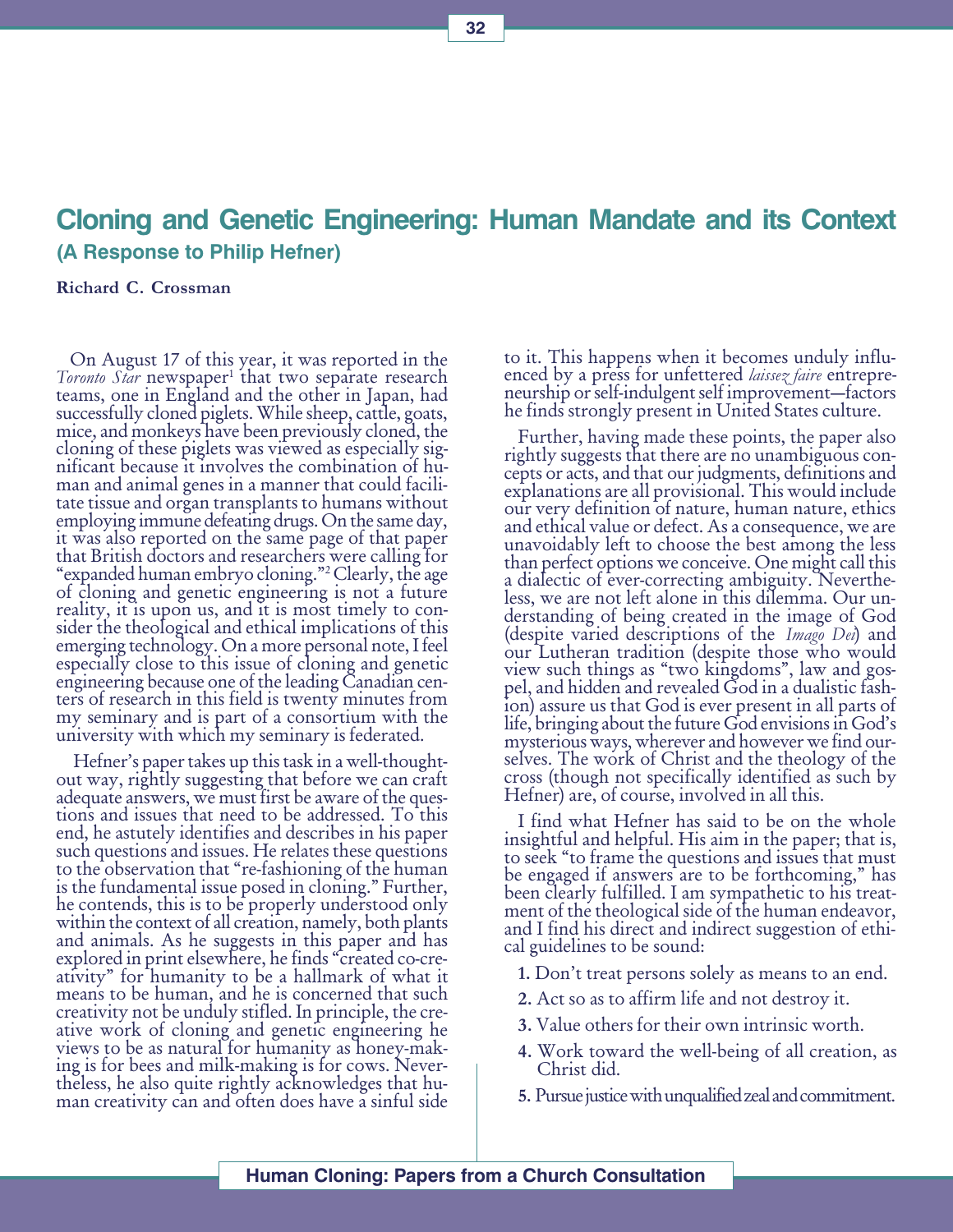6. Test the good against the future God envisions and is bringing about.

Nevertheless, in the interest of expanding and sharpening the conversation, I would raise three matters: 1) The Principle of Precaution, 2) Globalization, and 3) Boundaries.

#### The Principle of Precaution

In the 1992 United Nations Conference on Environment and Development, a principle for guiding research and activity was produced. This principle was known as Principle 15. It was subsequently reaffirmed "by a group of scientists, government officials, lawyers, and environmentalists at the 1998 Wingspread Conference."<sup>3</sup> This principle, as affirmed by<br>the Wingspread Conference, declares that "When an activity raises threats of harm to human health or the environment, precautionary measures should be undertaken even if some cause and effect relationships are not fully established scientifically. In this context the proponent of the activity, rather than the public should bear the burden of proof."<sup>4</sup> Given Hefner's observation that there is a high vulnerability of science, medicine, healing, beneficial interventions, and the businesses that carry them out" to the "basest, most selfish desires of those who would be consumers of science and medicine," it would seem to me quite prudent and appropriate that the burden of proof for risk-taking via cloning and genetic engineering activities should be undertaken by those proposing the activity before the risk is taken. This should be done rather than having the public react to and deal with any negative consequences after they arise. On the one hand, it must be acknowledged that such a more cautious approach is contrary to current business and research practice in the field and may slow down or temporarily halt some creative endeavors. Moreover, if my perception is correct, it might not be fully in accord with the emphasis on "creativity" that Hefner is suggesting. On the other hand, the public might in some cases be better served by this more accountable pacing. Of course, the standards proposed by Hefner could still be employed in establishing the burden of proof. The wisdom of this more cautious approach can be seen in the case of xenotransplantation (cross species genetic engineering), one of the issue areas Hefner identifies in his paper.

Presently, it is estimated that the demand for organ transplants is going to grow dramatically in the years ahead. Moreover, this demand will far outstrip future availability of human organs. Consequently, the potential profit to be made from successfully using animal organs (currently pigs are preferred) to meet this need is enormous (it has been estimated that there could be a 6 billion dollar market by 2010).<sup>5</sup> Research is growing in the use of animal organs in transplants, and drug companies are doing most of it.<sup>36</sup>

Recent successes in cloning piglets that carry human genes and can thereby bypass the difficulty of rejection by a recipient's immune system have heightened the press to use pig organs in transplantation. Clearly, it would appear many would benefit from this. However, it has also been established that retroviruses exist in pig cells which, while benign to pigs, could be potentially lethal to humans (in the long- or shortterm) because humans have not evolved a natural immune defence system for them. Moreover, in our highly mobile age such viruses could rapidly spread to whole populations before, or if ever, a cure is found. The risk is not just to the recipient of the pig organ transplant; it is to humanity as a whole. As a consequence, many ethicists conclude that further xenotransplant procedures ought to be severely restricted until the procedure can be demonstrated to be safe by those who will make a profit from it. Just because we can do it and it is in our nature to try, does not mean human creativity itself should be pursued with equal vigor in all domains possible.

#### Globalization

Hefner has cogently identified the negative influence in United States culture that unfettered entrepreneurialism and misplaced self-development can have on the work of "science, medicine, healing, beneficial interventions, and the businesses that carry them out." However, I would be quick to add that this not just a United States phenomenon. It is a global phenomenon. Its negative influence is becoming worldwide. The press among businesses for a friendly-to-business regulated global economy (e.g., North American Free Trade Agreement) and the desire of many governments to assist in that process has reached the level of missionary zeal (or for some, resignation) to a force that appears to be inevitable. Either way, it is undermining the confidence people have in their health systems, their politicians, their scientists and their business leaders, and it is undermining, in turn, the ability of those systems and people to serve the well-being of humanity and nature. In the area of cloning and genetic engineering this can be most easily seen in the European press for the labeling of genetically modified foods (given their experience of "mad cow disease" in Britain and France), the press for the patenting of life forms (e.g., the Harvard onco mouse and genetically modified seeds), and the press to have those patents promoted globally. As more and more life forms and genes (human and non-human) are patented and controlled by private corporations, and that have an over-riding need to be profitable for their stockholders in an increasingly competitive world, the interests of profit and control will unavoidably be given undue precedence over other ethical concerns for the well-being of the environment and the future of the creation. Moreover, it is a serious ethical concern that biomedical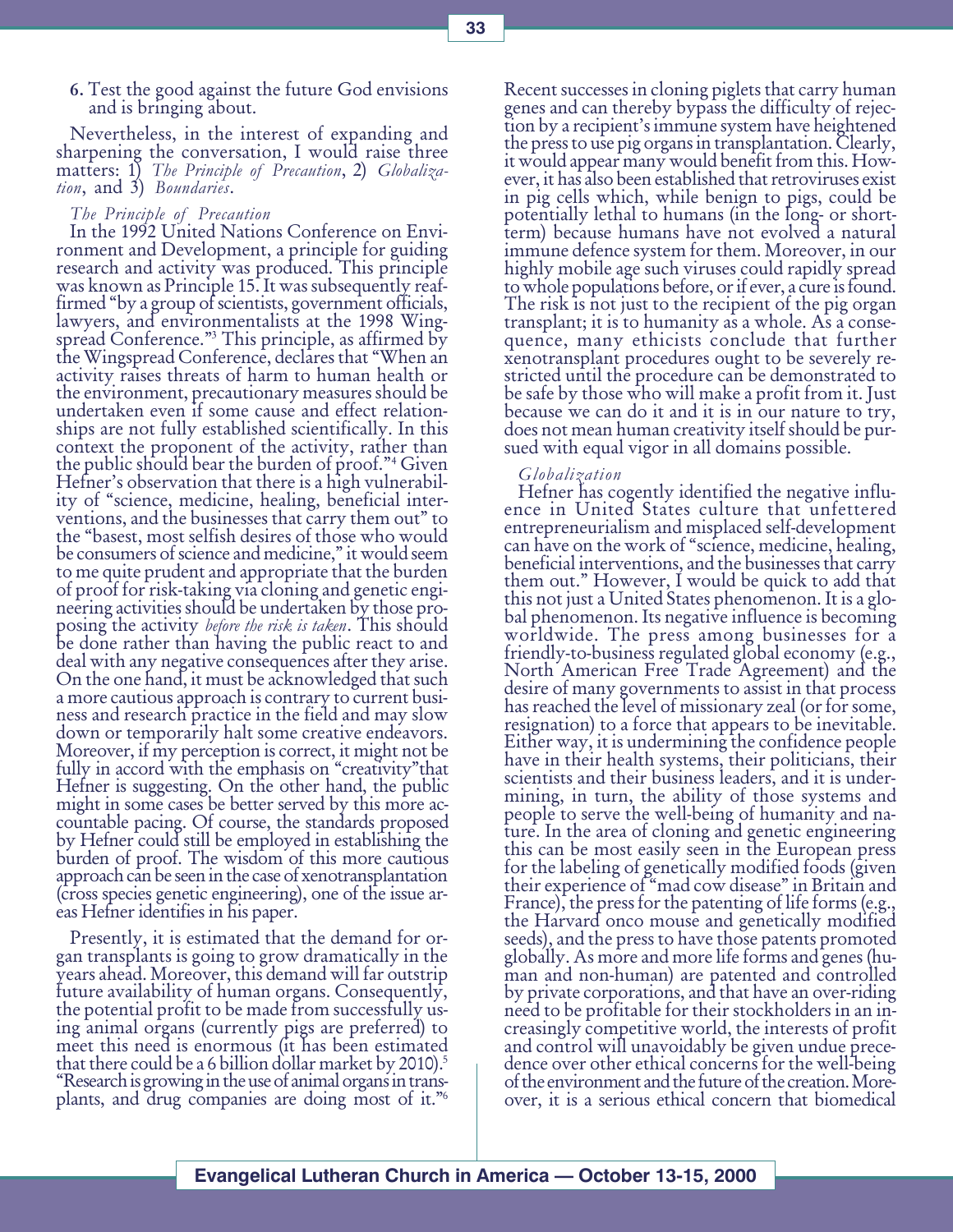matters that directly affect the health and well-being of the public (including those who are less powerful and marginalized) are increasingly being drawn under private control, which is not easily held accountable to the public for their decisions. I believe our ethical task in the area of cloning and genetic engineering needs to be viewed as a global, not just a national matter. My presence here at this conference, as one from the Canadian context, I believe, testifies in part to the Evangelical Lutheran Church in America's affirmation of this need.

#### Boundaries

One set of questions Hefner raises in his paper is, What is our relationship to other animals? Where do we fit into the commonwealth of creatures in God's creation? Do the creatures of the biosphere exist primarily as a resource for the enhancement of humans? What contribution are we called on to make to the creation and its other inhabitants, comparable to the contribution we exact from creatures for our own benefit?" These are good questions which call on us to do some serious reflecting. While Hefner doesn't develop a direct response to these questions (nor does he set that out as his task), he does suggest that the unique contribution humans make is related to their innate God-given capacity for co-creativity. Moreover, his questions also imply that the other creatures [plants and animals] of the biosphere have their own contribution to make to humanity and the well-being of creation. In light of this, I am prompted to raise two further questions.

First, does the contribution of other species or other humans ever set boundaries upon the co-creative activity of human beings? Is the creation basically a human-run show by more powerful, knowl-<br>edgeable humans *vis à vis* the other species present in the world? On the one hand, scientifically advanced humans might be led to view things that way, given our power to clone, genetically manipulate and, apparently, subjugate all other species. But I am also reminded of the observation of health professionals not long ago that the capacity of bacteria and viruses to adapt to new environments has rendered increasing numbers of antibiotics impotent. And there seem to be ongoing challenges—such as AIDS, cancer, and the common cold—that resist subjugation. Moreover, I don't believe it's insignificant that our creative ability in cloning and genetic engineering is made possible only through a collaborative effort with viruses. All of this suggests to me that the human capacity for co-creation must always be pursued in ways that enhance, rather than undermine, the capacity of other species to continue to contribute to the well-being of creation. Global warming and the loss of green space through urbanization remind us of the price we pay when we undermine the life-carrying capacities of

other species. Alternatively, humanity needs to embrace with humility its own limitations, including its capacity for co-creation, and celebrate the contributions of fellow species to the well-being of God's creation. Co-creation needs also to be approached as a collaborative activity with the rest of creation, rather than primarily a subjugating and controlling one.

Second, does human creativity escape the ambiguity of simultaneously providing things which benefit the well-being of creation and generating dynamics which will undermine that very well-being? Experience would lead me to believe it does not. A good example of this can be seen in the creation of atomic energy. The creation of atomic energy was not sinful, but it certainly was ambiguous. It gave us cheaper electricity, as well as radioactive waste that is very difficult to dispose of safely. In terms of cloning and genetic engineering, this observation points to the need to be just as sensitive to the suffering (human and non-human) as to the benefits which might be created as we pursue our creative activities to improve the well-being of creation. Such sensitivity may, of course, call on us to curb our creative efforts in a particular way or redirect those efforts so as to avoid the suffering that might otherwise be fostered. In either case, human creativity needs to recognize and be responsive to its boundaries as it seeks to be a positive force for the future of God's creation.

#### **Endnotes**

1. "Pig cloning stirs human transplant hopes," Toronto Star, August 17, 2000, sec. A, p. 20.

2. Ibid, "Expanded human embryo cloning urged. . . ."

3. Purdy, Laura, "Should we put the 'Xeno' in 'Transplant'?", University of Toronto, unpublished draft paper, February 6, 1999. (Dr. Purdy notes that her draft paper expresses her own opinions, and does not necessarily reflect the view of the institutions with which she is affiliated.)

4. Ibid.

6. Pannozzo, Linda, "This Little Piggy's Going to Market," This Magazine (Toronto) 33/1 (July/August 1999), 34-39.

<sup>5.</sup> Ibid., 10.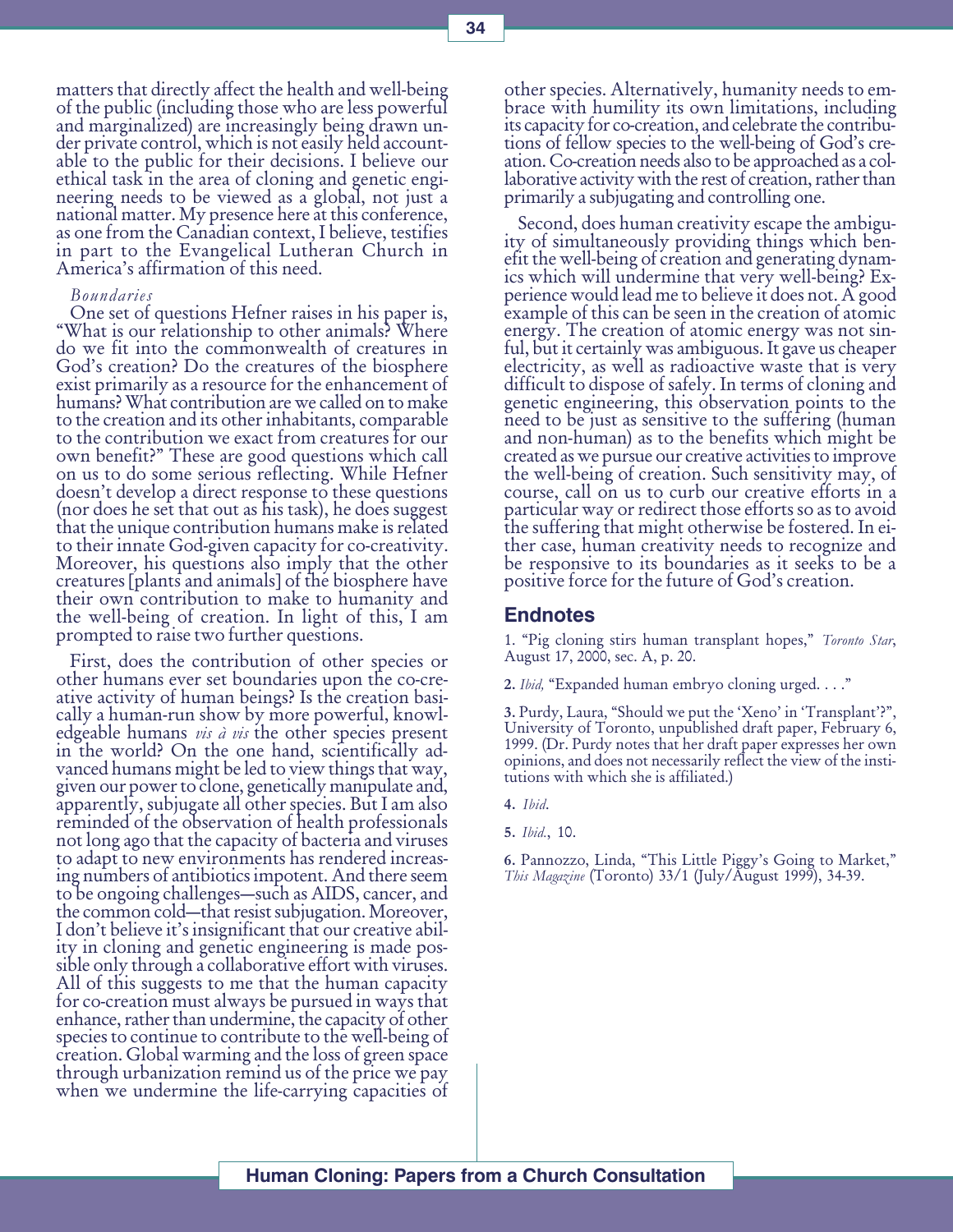## Lutheran Theological Foundations for An Ethics of Cloning

#### Duane H. Larson

#### Abstract

Lutheran theological themes that would form the basis for an ethics of human cloning must be based upon and fully governed by the dogma of the Trinity. This foundation drives toward an understanding of the human person as a person-in-community. A person-in-community is made both the more particular and communal while also the community is ever more communal in its diversity. Such a view of being personal has significant interpretive consequences for traditional and basic Lutheran doctrines; e.g., justification, political ethics of two kingdoms, natural law, and human vocation. The theology of the cross, finally, acts as both the special revelation of how God will be God and as the final corrective to hubris. The implication left by the essay is that an ethics of human cloning, if ever achievable, must maintain the communitarian identity and dignity of all human beings.

#### Introduction: The Challenge to Doing Theological Ethics

The discernment and adoption of a position on a given ethical issue from a Christian perspective requires, of course, prior thinking about the appropriate theological foundations. When one would search for a solid position from a specific confessional tradition within Christianity, one's task may appear to be simple at the outset: just name the relevant theological doctrines and dogmas and then use them as the points from which to vector into a single—and correct!—stance. More careful reflection shows the task to be not so simple, even if assuming, as we Lutherans do not, that the language of confessionalism is authoritative for us in the same way that biblical literalism is for more conservative Christians. On one hand, as has been the case with Lutheran ethics, only one theological theme or too few themes may have been used when many more are relevant. On the other, when many relevant theological themes are discerned within the confessional tradition, the careful discerner may find that their "vectors" may go in opposite directions; even more complicated, they may go in different directions and yet significantly overlap.

When one even asks the question of whether there are ethical approaches that are uniquely or distinctively Lutheran, one must recognize, with Paul Nelson,<sup>1</sup> that accounts of Lutheran ethics range from descriptive tasks to prescriptive projects. For example, a simple "description" of a Lutheran ethic may center upon the doctrine of justification by grace through faith. Its logic will be as follows: Because human beings are in the state called "sin," neither can we achieve salvation by our own effort, nor are we even able to achieve short of salvation what God's law demands with regard to our best ethical behavior. But the gospel of God in Jesus Christ proclaims to us that God in sheer grace gives us a share in the justice or righ- teousness of Christ. Thus at peace with God, forgiven sinners are freed to show our gratitude and use our talents by loving our neighbors as ourselves and committing ourselves to the needs of others and the world.

In the popular view, this summary may appear to be all that is necessary to impel the believer toward free and freed ethical reflection and action. But a sampling of diverse material will soon lead the reader to recognize that different philosophical predispositions and even competing interpretations of Martin Luther's theology in its original context—have driven Lutheran ethical reflection into quite different, even opposing, conclusions. For example, one sees that ethicists like William Lazareth, Knud Logstrup, and Helmut Thielicke in their early years understood the Lutheran accent on justification by way of existentialist philosophical interpretation.2 Middle axioms or other "casuistic" forms of ethical argument were mostly missing in such ethical perspectives. With these writers, Luther was understood to be one who with the doctrine of justification announced the human being's "freedom to be." So it was that midtwentieth century ethical reflection met "situation ethics"; here the would-be caregiver was called ultimately and only to care for the neighbor with the best exercise of love available, given the constraints of the particular context.3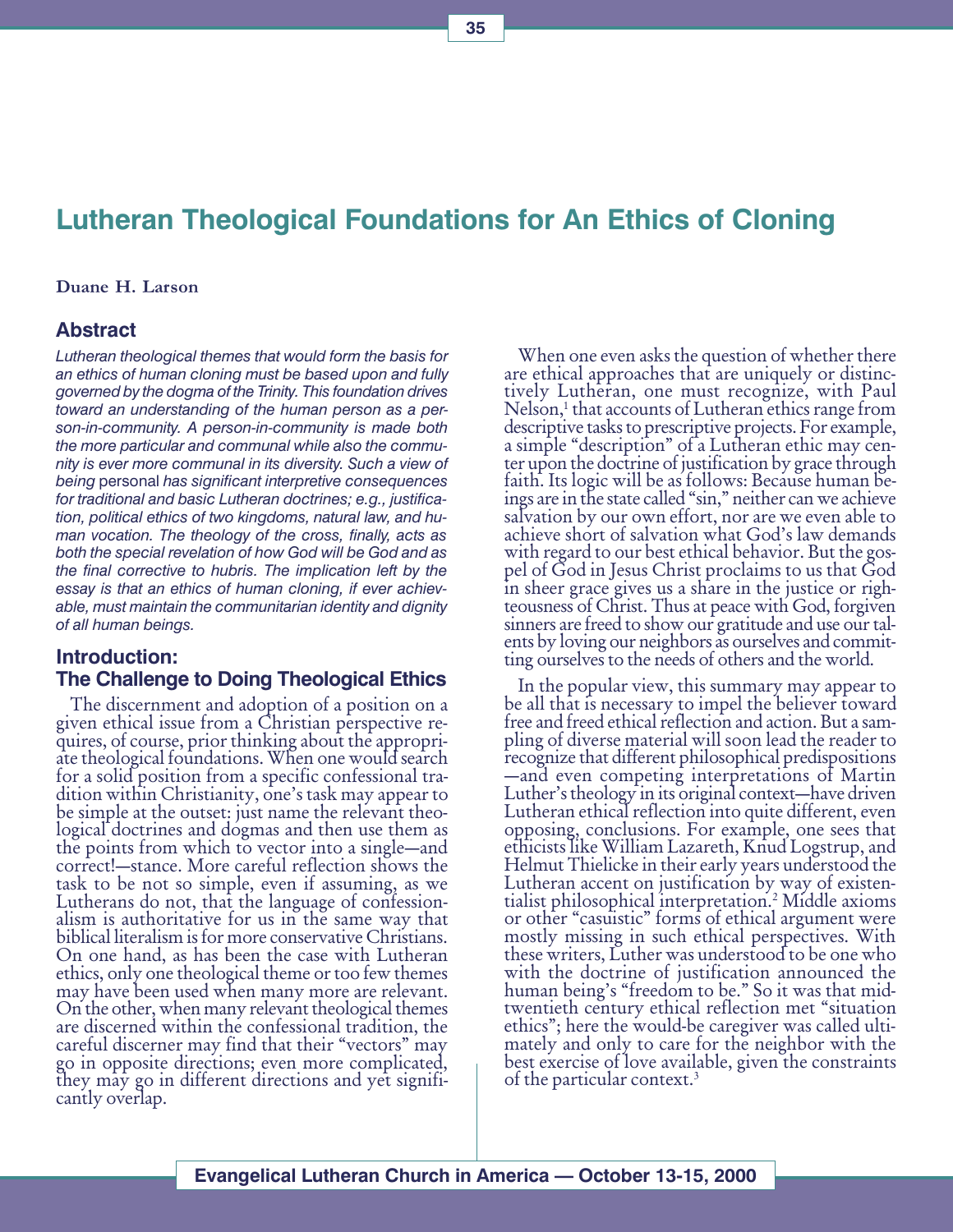Even with these well known theological ethicists, however, minds changed and they would eventually favor ethical foundations that were less oriented to human subjectivity and more qualified by evidently more objective criteria. For example, Logstrup's keen existentialist emphasis on individual conscience was later disavowed by Thielicke, who argued that more criteria were required for appropriate theological foundations for ethics, as well as reference to God's naturally intended laws. Similarly, Lazareth, like Robert Jenson, came more to affirm natural law as something that the freed will could now indeed and so should follow; thus a contemporary emphasis on and preference for the so-called third use of the Law and Lutheran affirmation of natural law.4 While Lazareth in a famous essay on nature, grace, and law was at one time more given to a fluidity in natural law, his stance has grown to be more prescriptive with an understanding of natural law that is universally and necessarily applicable (deontic) to all conceivable human behavior5 , consonant with the Roman Catholic position set forth in Veritatis Splendor.

While much contemporary Lutheran theology resonates more to these latter moves than to the preceding existentialist accents, it has been the case until recently, nevertheless, that the theme of justification itself was understood existentially and individualistically. Questions of salvation and of *human be*ing had more to do with a person individually construed than with humankind as a *community*. With Dietrich Bonhoeffer, <sup>6</sup> Lutherans began to understand human being itself as more ecclesial and communitarian. This would come to bear significantly on ethics. Additionally, the new flourishing of reflection on the doctrine of God the Trinity is especially consequential, as we shall see. In the examples I too briefly noted above, a revisiting of the presuppositions of the common understanding of the doctrine of justification has led to revisions and indeed—expansions of "Lutheran" ethics that require more carefully constructed middle axioms. This summary suggests that Lutheran ethics cannot simply be a gathering together of the "Lutheran" themes that might form finally a sieve through which ethical concerns might be flushed, or a set of parameters that would circumscribe ethical questions so to achieve a final prescriptive Lutheran ethic on a particular issue. Even more Lutheran themes than had heretofore been considered traditional are necessary for the doing of good "Lutheran" ethics.

The plot for this paper, then, is to uncover crucial presuppositions for Lutheran ethics that will necessarily complicate ethical decision making without compromising justification—the article of faith on which the church stands or falls. What is presupposed in the jargon of justification that must now be exposed, especially if the human subject in the question of cloning is not to be lost? At issue for any soundly Lutheran utterance of justification are the general classic themes of theological anthropology and the doctrine of creation. Both of these touchstones of Lutheran theology presume something even more fundamental, the dogma of the triune God. It is this "hard core" Christian claim of God as Trinity that I wish to recapture for this Lutheran argument toward ethics, with its implications for the human understanding of faith, reason, and vocation as fundamentally social and societal in the most wide ranging ecological sense.

### Foundations for an Applied Theology, Relative to the Ethics of Cloning, From a Lutheran Perspective

A distinctively *Lutheran* web of themes that would help to outline a subsequent Lutheran ethical foundation begins, of course, with Lutheranism's famous "solas"; i.e. sola scriptura, sola gratia, sola fides, solus Christus (Scripture alone, grace alone, faith alone, Christ alone). The unusual claim of many "alones" in Lutheranism should guard one from a theological reductionism whereby one "alone" is more normative than the others. The stringing together of "alones" should help the faithful ethicist to discern the web-like character or related theological themes that are necessary for a responsible theological foundation for ethics.

As far as these particular "alones" are concerned, of course, we have already noted the promise of grace. It is essentially Lutheran, too, to speak of Scripture alone and faith alone as baseline sources for thinking out an appropriately Christian response to issues of the day. This is also to say that Lutheran churches do not understand themselves to have formal teaching authority other than these "rules" for use by individual Christians *within* the church and under the guidance of the Holy Spirit. But it is important to recall also that Lutheranism has never understood scriptural authority to be so embracing as to deny revelation in the natural world. Luther abided by the Thomistic rule that nature does not contradict biblical revelation, or vice versa, though biblical revelation—particularly revelation of God in Christ on the cross—is always a necessary presupposition for understanding rightly the rest of revelation in Scripture or in nature.

With regard to the vocation of human being, the common summary inference from employing the "alones" is that Christianity highlights humankind's uniqueness, transcendence and humility as God's communal project. God as a "community" created humankind to be communal. Why might this be said? This is based upon the core revelation of God as Trinity and *human being* as the image of God the Trinity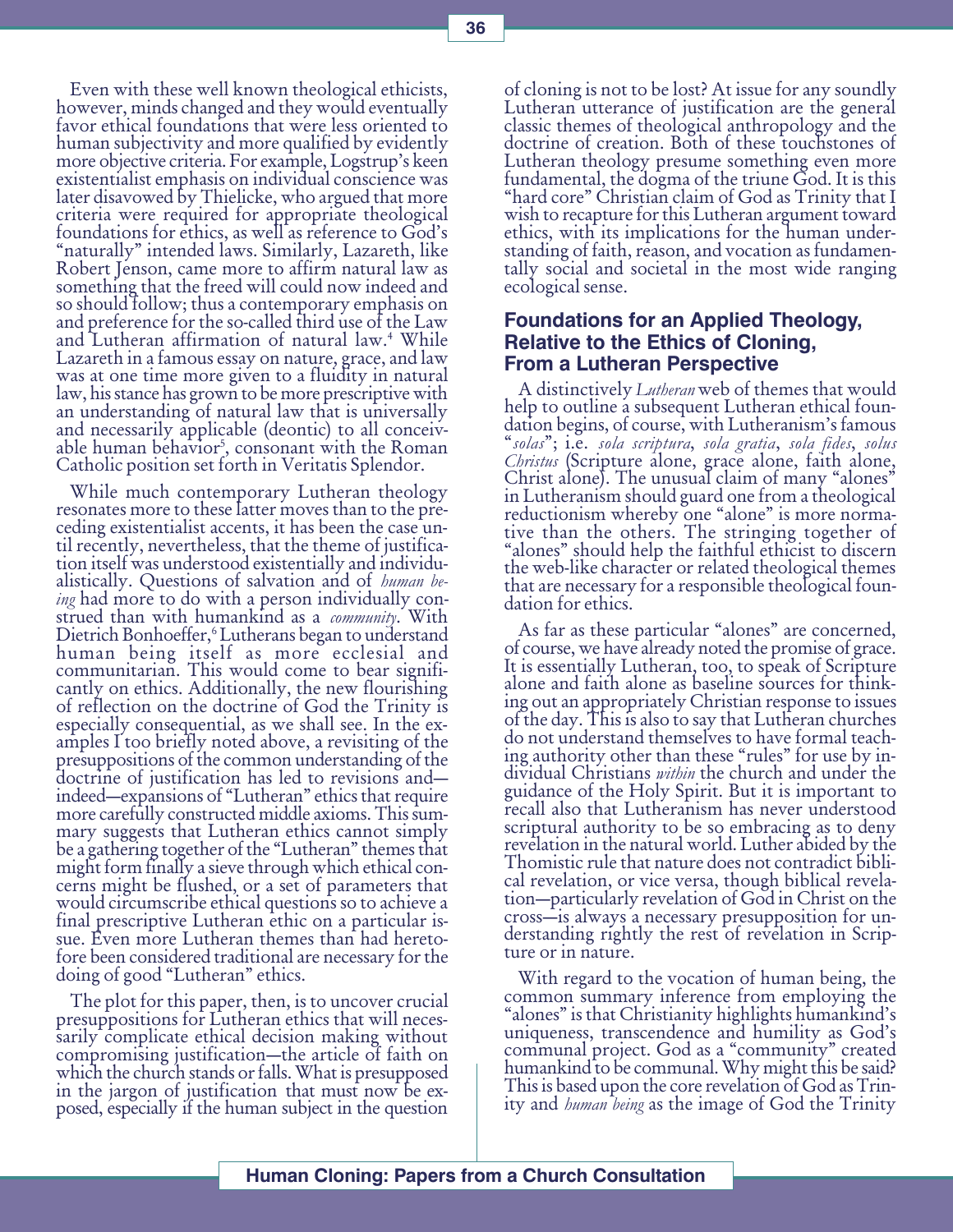(*imago dei trinitatis*). Though the doctrine of the Triune God is a necessary trajectory from scriptural revelation, in all subsequent Christian theology it must be worn as the lens for understanding the scrip-<br>tural vision for *human being* and contemporary human vocation. So it is that we must here endure a brief rehearsal of the doctrine of the Triune God.7

# The Foundation of the Foundations

The doctrine of the Trinity has been assumed as foundational throughout Lutheranism's career. Explicit consideration of Lutheran doctrine in light of the assumption, however, has not been carried through until the twentieth century, as has been the case with most ecumenical Protestant theology. Recent research recognizes that Luther's Augustinian and Thomistic heritage was basically unquestioned on the point of the dogma of the Trinity. Here the Lutheran Confessions claimed no new insights. Nor need they have done so, given that the very existence and identity of God, as well as the dogma of the Trinity itself, was rarely questioned until the Enlightenment. But under the critical gaze of enlightened, liberal rationalism (which accorded final authority to autonomous human thought), as well as the apparent irrelevance of trinitarian dogma to practical life (given the heightened esoteric and formulaic character of most trinitarian thinking that was conducted), the dogma came to be regarded popularly as irrelevant and quaint. The situation called for renewal of trinitarian thinking in the twentieth century, and this came mostly from Roman Catholic and Reformed quarters. In other words, under the influence of ecumenical theology today, Lutheranism has revisited its trinitarian claims and begun significantly to rehearse its doctrine in their light. The basic characteristics of contemporary Lutheran trinitarian theology follow, with some allusion to their impact upon other doctrinal/theological reconstruction.

First, the dogma of the Trinity concerns the identity of God. Because the dogma is a compact expression of Scripture's witness to God active in history, "who" God is precedes discussion on God's existence and nature. "Father, Son, and Holy Spirit" language, then, synthesizes—as well as gives proper signification to-the whole narrative of  $\text{God's ways with}$ creation. This narrative begins with Holy Scripture, focuses on the life, death, and resurrection of Jesus Christ, extends through the apostolic age with focus on the Holy Spirit and the early history of the church, and continues "beyond" the scriptural witness through the current life of the church until the last days.

There is a relational principle between God and the creation told by the Christian story, too, that speaks of God's experience of history as much as history's experience of God. This subverts much of

the western theological tradition about the Trinity. That tradition enjoyed distinguishing between God's "internal" triune character as wholly distinct and inaccessible from God's perceived work in history. Classic western philosophical abstraction about the oneness of God, or even an emphasis upon God's simple unity prior to God's threefoldedness, leads one to regard God as immune to change and allergic to time. These are the dire consequences of much of the western tradition's preference for God's unity before trinity, and so of the popular irrelevance of the dogma. But contemporary trinitarian theology prefers to regard scriptural revelation as aligned with God's "inner" character. Inasmuch as the scriptural witness is to God's activity in history—often called God's economy—that history reveals a threefoldedness (or plurality) to God's identity in history. Thus, as Wolfhart Pannenberg and Eberhard Jüngel<sup>8</sup> write, among other significant Lutheran theo-<br>logians of the twentieth century, God's identity as "one" must be understood in the light of the communitarian "three," rather than the three somehow derived or deduced from God's unity. In other words, trinitarian identifications denote God as communal and simple, as well as transcendent and immanent, and all of this simultaneously. As I like to put it, when the persons of the Trinity relate in perfect accord, being ever self-giving and other-receiving, "God happens." It is in the universe's interest that this is an eternal dynamic relationship. God, who is neither an addition to nor administrator of the persons, is the community of love, membered in the diversity of the three, constituted by the parts. This God is the ground and goal of the universe.

In other words, and secondly, the dogma of the Trinity is a complex of expressions, even a metadogma, which is concerned with no one doctrine (e.g., the doctrine of justification), but with the whole set of Christian claims. All Christian doctrine must be informed by and recur to the Trinity if such doctrine is authentically Christian. Thus, justification or atonement, for example, cannot end with an individual's being right with a solitary God; rather they include the whole community and ecology. This must be the case if God indeed is the communitarian and transcendent ground and goal of all life. Or, to pose another example of the dogma's normativity, a church cannot be merely a voluntary organization of individuals, but must be—in light of a church's trinitarian foundation—a local realization of a wholistic, catholic, body of Christ. One might venture even a more radical implication. Even the human person must be understood as a person-in-relation, a being-in-communion; otherwise, without being-in-relation or communality, a human is no person at all. When one would then consider the quality as well as the diverse breadth of relationships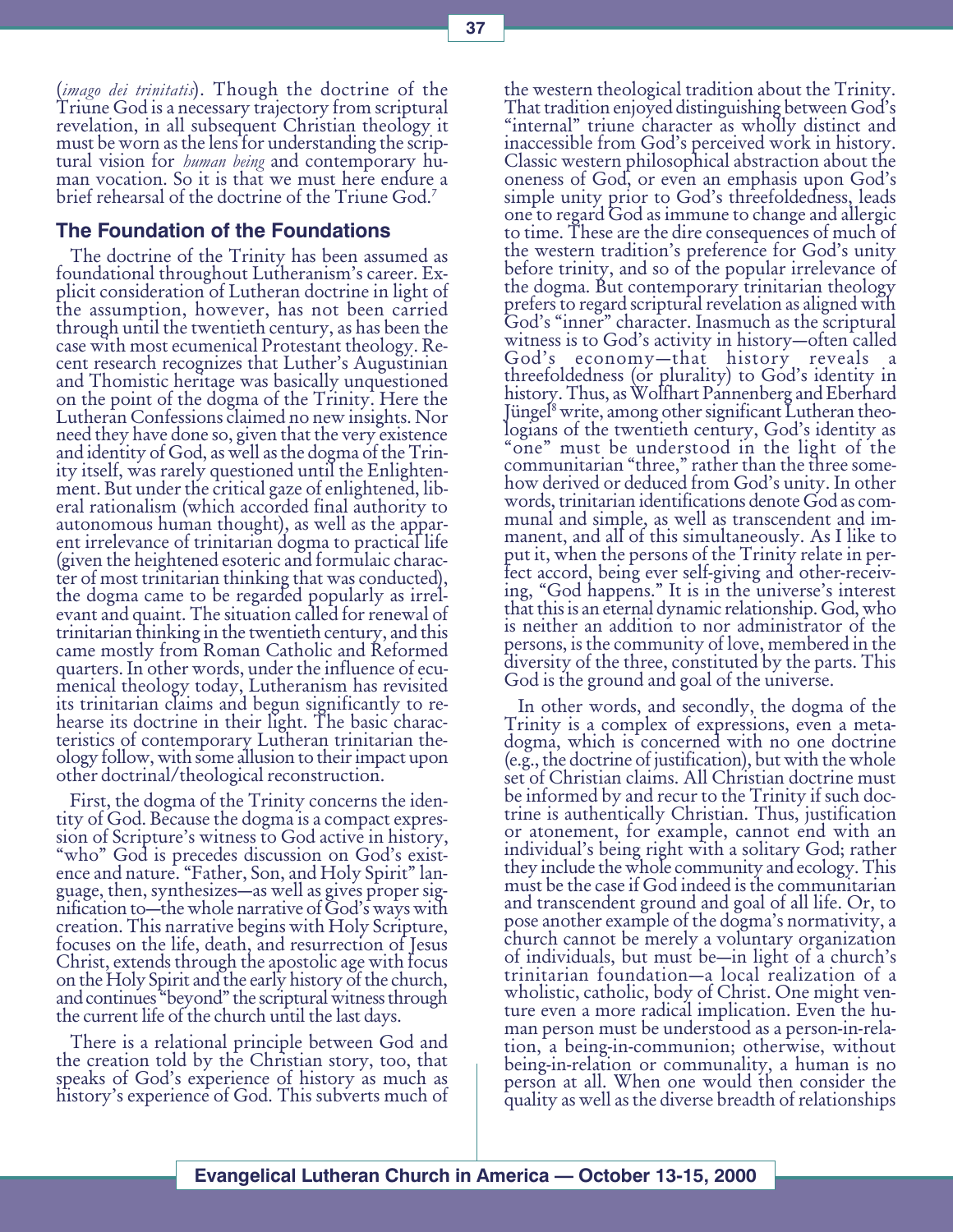in which a human is placed, one may come to see that becoming human persons is essentially an inseparable matter of God's creating, redeeming, and sanctifying human beings into a visible and harmonious communal expression in the history of God's own communal nature. Such are suggestive trajectories when theology is grounded thoroughly in the overarching dogma of the Trinity.

This leads, for our purposes, to a third and final point: the dogma of the Trinity functions as a metaphysical principle. It accounts for diversity while maintaining the unity and coherence of the cosmos. It solves, so to speak, the problem of the "one and the many" by revealing that the "many" are already grounded in and constitute together a wholistic "one." Thus, as Colin Gunton observes, the common and contradictory options for interpreting the Trinity are revealed indeed to be against the dogma altogether.<sup>9</sup> A simple, homogenous notion of unity in which the three are merely the same as one (suggested by classical, non-trinitarian theism) can only be totalitarian. A simplistic notion of diversity in which the three are fully different and merely join together as a club (based on mere tri-theism) can only be incoherent chaos. But where diversity relationally constitutes community through the reciprocity of selfless and self-giving love, and where love wholly grounds the community, one discovers indeed the truth and beauty of life in the Trinity. Here one discovers the life biblically known as the image of God (imago dei) itself.

#### The Vocation of Human Community

Now what has the doctrine of God the Trinity to<br>do with *human being*? If being created in the image of God means that human beings have a corporate or communal purpose, one in any ethics must regard sociality as absolutely fundamental. Sociality, as with any ecology, suggests that there is never a final state or form—or even some perfect state or form to which we must return—that makes for a "proper" human being." Human being, in other words, is always becoming. It is constituted by relations rather than "substance." Human beings are indeed "made up" by relations and so cannot be understood apart from the whole of the human community, even while as individual parts, humans have their integrity and dignity. Does the part come first? The whole first? If we are to understand this in a trinitarian or communitarian way, neither question is appropriate. We understand *human being* as both part and whole, a simul in which whole and part must always inform and reference each other; such is the paramount importance of being as relation and from relation.

This communal understanding of the human vocation is implicit where Luther most explicitly affirms something like natural law in his language of

the "orders of creation." It is noteworthy that these orders or "estates," even when affected by sin, are social: the priestly office, temporal authority (government), marriage/family, and all not necessarily in this order or in any hierarchical relation. Bernhard Lohse summarizes: "To the priestly estate belong not only pastors but also those responsible for the communuity chest, including sextons, messengers, and servants active on behalf of the spiritual estate. To the marriage estate belongs not only married persons but also children, servants, and even widows and virgins. Finally, to civil government belong city counselors, judges or officials, chancellors and scribes, in addition to princes; likewise servants and maids who work for the government."<sup>10</sup>

Whether pre- or post-fall, divine "law"-whether generally understood or concretely posed, as with the orders of creation—is not in original intent an alien law imposed from outside on human beings. It is rather a divinely ordered creation wherein the justified life finds both freedom and purpose without compulsion, and this mandate becomes concrete precisely in the midst of one's place and calling as a social being.<sup>11</sup> Luther's interpretation of Genesis 2 cap-<br>tures this insight in a winsome way. "And so when Adam had been created in such a way that he was, as it were, intoxicated with rejoicing toward God and was delighted also with the other creatures. . . . Luther writes of the before-fall state in a way that resonates with the contemporary emphasis on the communitarian character of creation. What is also most notable, and more to the point with regard to natural law, is that Luther follows this happy language with the observation of how God provided humankind a concrete way (with the law of which fruit to eat) so to exercise that life in and with God and all creation. As David Yeago observes, this law is not alien to human vocation in its original and proper condition, but to feel or regard the law as alien is indeed a major characteristic of sin. Luther's understanding of the doctrine of justification by grace through faith, on the other hand, is precisely the replacement of the person once in bondage to idolatry and distorted vocation into faith, which is indeed to be "in union with Christ." So Luther has often put christologically what we are here putting in trinitarian terms.12

In other words, redemption is re-creation into God's intended community. Justification is not merely a pronouncement of moral righteousness; it is the restoration to life in the body—the community—of Christ. This language, for being in relation with all God's creation, accords with the concrete social practices that God intends in concrete creaturely ways for believers to embody in communion. In other words, God's commandments, which must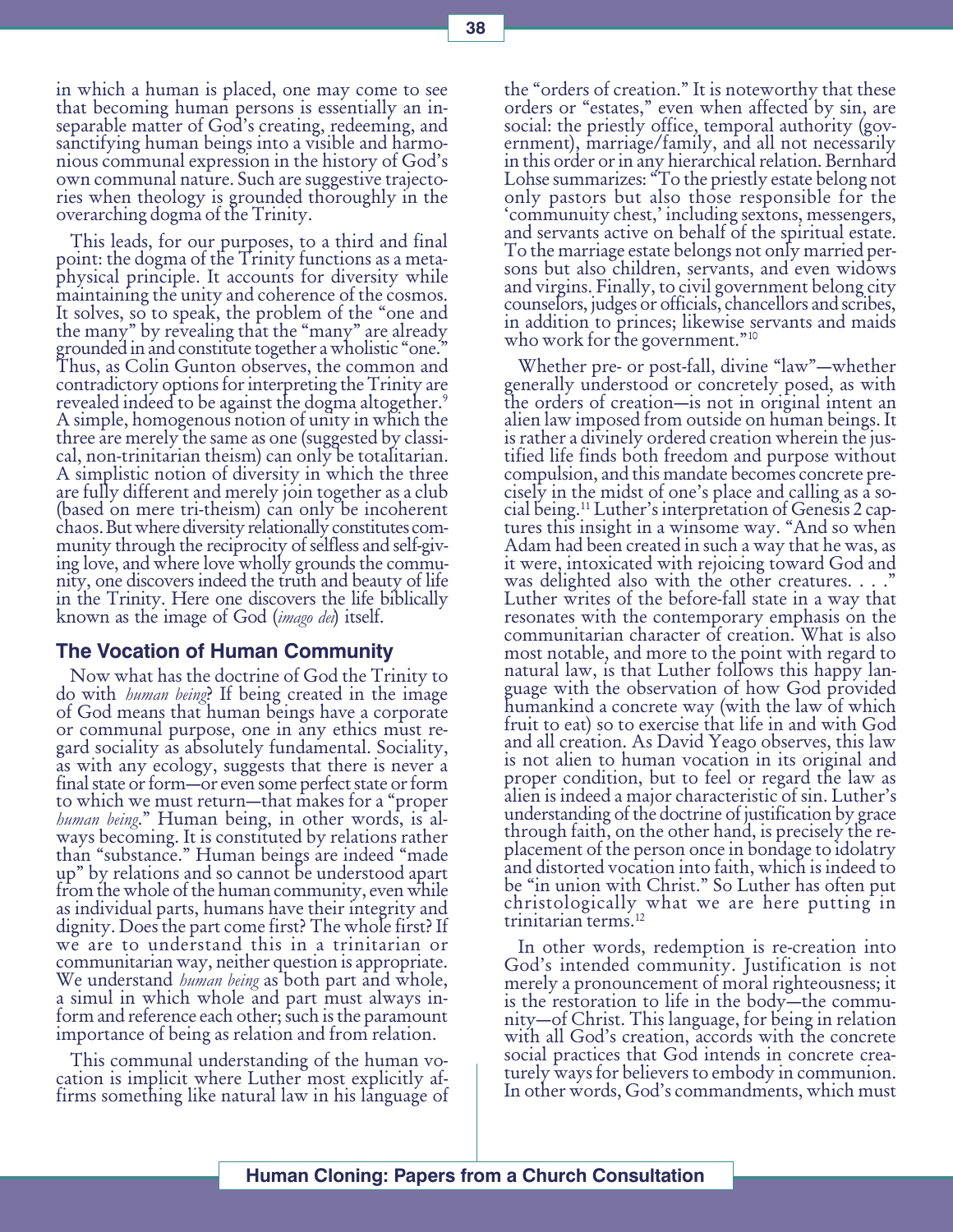be construed as the divinely intended role of natural law, enable and guide "that way of life for which human beings, created in the image of God the Trinity, are destined."<sup>13</sup> Thus trinitarian reality, here put in terms of justification, naturally leads to Christian ethics, and there can be no *Christian ethics* which are not at base trinitarian.

It is important at this point to reassert that a fulsome trinitarian pre-understanding to classic Lutheran themes does not accent the "social" to the annihilation of the individual. It is the personal individual, after all, who is saved by Christ and who appropriates Christ's benefits, as Luther emphasizes again and again throughout the *Small Catechism*. In the divinely intended life of community, justification serves as the axis binding the person and sociality in between the times of original blessedness and the coming kingdom. The over-accent on the individual, on the other hand, is of course what is most often understood as sin. Luther did not differ much from traditional views of sin and original (inherited) sin, though he did, as a good preacher must, provide new and varied characterizations of sin's concreteness. In sum, though, Luther saw sin as self-love that raised the self above God and neighbor. When Luther spoke of people's orientation to the "flesh," it was this sense of self-love beyond divinely intended sociality that he had in mind.

It would be helpful to note here that Luther's idea of inherited sin, as well, is necessarily social (perhaps ironically), as sin affects and distorts institutions, including the church, by underscoring the individual above the rest. Though beyond the compass of this paper, this suggests that an individualist notion of a community that is merely the contractual aggregation of individuals falls no less under the condemnation of sin as does the individualist per se. Thus certain social structures that are characterized by the modernist impulse of individualism are questionable. It may be that an overly extended notion of human unto individual rights might be questionable, too, and would have import for a conversation on cloning. What is envisaged in a trinitarian theological anthropology, however, is that persons are distinguishable from individuals, and persons are such with dignity by nature of being in relation in community. This also implies that a community which holds itself over and against the individual, especially when that community adheres to an ideology of homogeneity, is also sinful and indeed no real community at all (insofar as community requires mutually accountable diversity). In this latter case, what we see is not genuine community, but the notion of individualism writ large, as the literature of contemporary postmodern thought rightly observes.

Even a christological ecclesiology will be seen differently when viewed in this trinitarian way as compared to modernist individualism. Though better than merely understood as a voluntary gathering of like-minded individuals (so extending Rousseau, Locke, and social-contract theory), a church that is understood as a gathering of individuals whose center is Christ likely is still deficient. Luther saw the trinitarian-christological consequences, too, of the scriptural understanding of *body of Christ* in terms of ubiquity, such that Christ is even in and with "the least of my brothers and sisters" (1 Corinthians 12). In other words, while Christ is of course the center, Christ is also at the margins, such that justified human beings encounter Christ and are woven together through each other, thus relating far more profoundly and proximately than might spokes on a wheel relate to each other through a hierarchalizing and distantly mediating center.<sup>14</sup>

Justification, thus, is the material basis for Luther's ecclesiology.15 In practical terms, this also means that the members of the church are freed by justification to practice the Golden Rule outside as well as within the church. Further, in a *communio* understanding<br>of the church—the intent for all creation—the consequences of the Golden Rule are indeed heightened, too, as sacrifice for the neighbor will always recur through the same neighbor and the extended community back to the increased particularity of the person who first employs the rule.16 But since the rule is universal in its audience and application, the question rises as to whether other criteria are invoked dependent upon whether the audience is ecclesial or worldly, sacred or secular. Here the Lutheran doctrine of the "two realms" or "two kingdoms" is pertinent, while also in need of its own redemption.

#### "Two-Dimensional" Doctrine

The doctrine of the two kingdoms is neither an allowance for passivity on the part of the Christian in civil government (the temporal order) nor for privatization of religion. It is certainly not a metaphysical or ontological claim that separates life into dual and incoherent realities. One comes closer to understanding the point of two kingdoms theory if one would construe it as a unique mode of seeing that discerns different dimensions in reality, like seeing the Russian egg within the larger Russian egg. In other words, when a Lutheran Christian is freed to see rightly, she will see more than what the materialist or even the "common sense" person sees, though she will certainly see what they see, too. The further difference is that she will see that God has ordered, too, what others will call merely historical or natural. She will understand that Christians are not to divorce the realities, or cede one to one authority and the other to "God," but that Christians are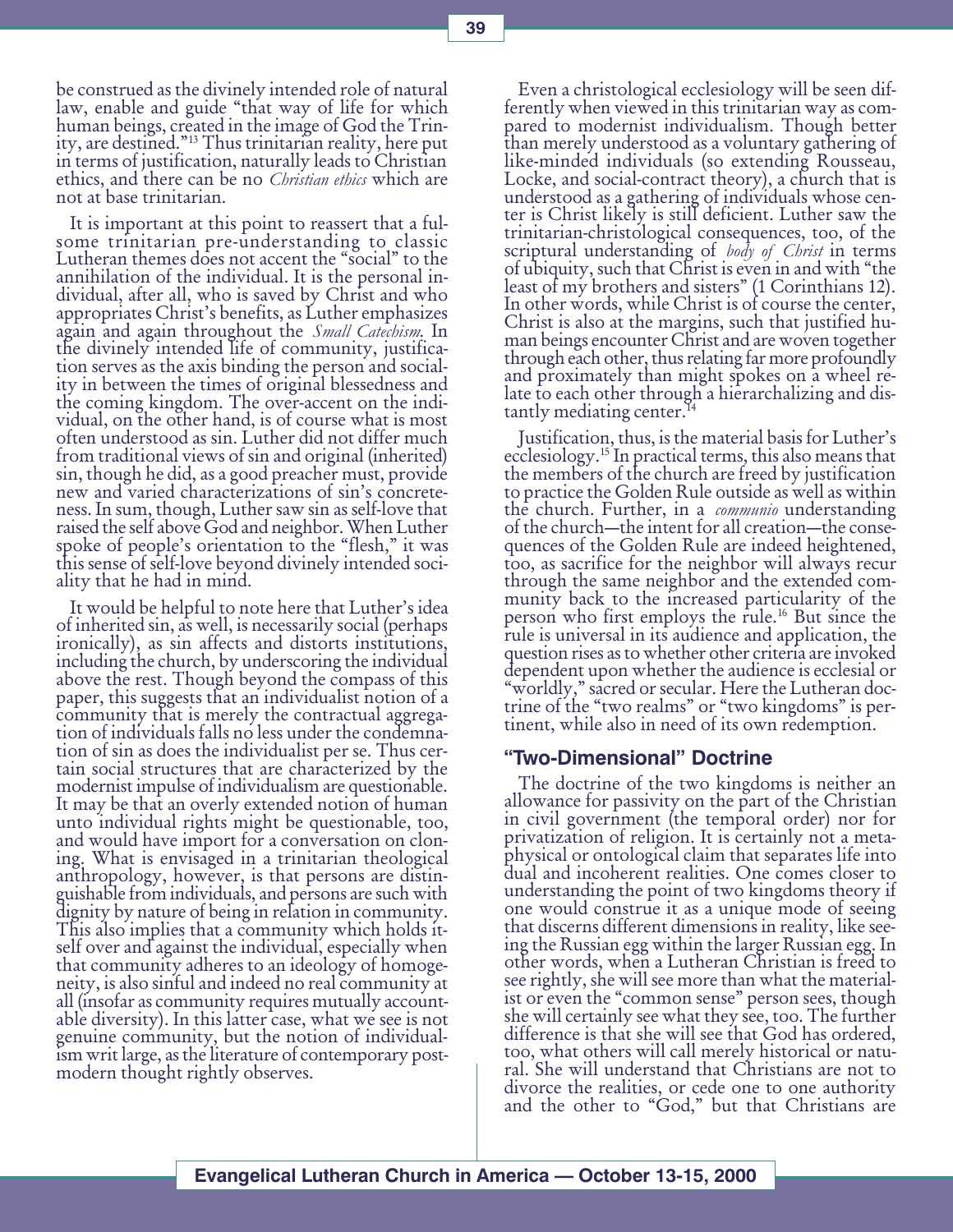simultaneously to live in both the spiritual and temporal estates, both of which are God's.

Thus, justification frees Christians for a right and disciplined use of the mind so to "read rightly" the natural order as also spiritually ordered, recognizing that others may not and do not see in just such a way. Thus, reason must be employed freely to work on reason's terms, within which the Golden Rule plays freely. As Luther makes clear in the Freedom of  $\tilde{a}$  Christian<sup>17</sup>, reason is among the disciplines to be employed in caring for neighbor. As a discipline, as a pro-activity, reasoned ethics then will take on social and institutional forms. Governmental systems that would give the Golden Rule the freest of play will be sought after and supported! As Paul Nelson has noted in a Lutheran World Federation study, two kingdoms thinking requires that Christians be fully committed to the pursuit of democratic justice on reason's (the natural order's) terms, showing how society may be better without becoming a theocracy. In this way only are individuals, Christian or no, accorded the dignity that is proper to all humanity. So Nelson summarizes: Updating Luther's distinction between "the two kingdoms" while preserving its fundamental insight, the [LWF theologians] say that Christians should contribute to the establishment and maintenance of democratic societies . . . [using] their power to organize societies so that they accord as far as possible with the principles of beneficence and equality contained in neighborly love. Together these two principles entail that all human beings are entitled to a just share of the goods at hand, not just to help them in the form of charity. The unity of beneficence and equality entails justice... . On a basis of a vision of the good life, the church must show how society may be better. But it is not for the church to be a legislator for society: that is a task for politicians, for the worldly kingdom not the spiritual one. What is a relevant task for the church is to criticize law and politics.<sup>18</sup>

So far, then, though not a systematic listing, I have suggested the trinitarian communitarian framing for the important Lutheran topics of justification, anthropology, human vocation, ecclesiology, and political theory. An additional unspoken thread throughout has been a doctrine of creation, the communal and creative point of which is evinced in ecclesiology. What can be explicitly stated here, finally, is that the person-communion that humans are called to become is one who necessarily is involved in ongoing stewardship of the creation that God has entrusted to humanity. This job-description belongs to the vocation of all the baptized—and it is a vocation as integral to the natural order as to the spiritual.19

# The Theology of the Cross

At this point, the salient factors in a Lutheran theology that may bear on the ethical question of human cloning may have been adequately rehearsed (though hardly constructively developed). But a meta theological principle, one with reference to theological *method*, has yet to be noted, and so must be noted as a major caveat here. This has to do with the *teologia* crucis, the theology of the cross. Lutheran "natural" law," if there be such, is wholly compromised as a universally necessary ethical principle by the theology of the cross, especially if natural law is understood to be a principle or set of principles ordained by God, but then set apart in such a way that God is removed from them and absent everywhere else. It is just this popular misconception of a quasi-deism that is afoot when created co-creators in communion with God and each other are warned on any ethical issue<br>not to "play God."<sup>20</sup> In this regard, the theology of the cross acts in at least two ways. First, it recognizes that God is where a sinner does not expect God to be, be it on a cross, in the sign contrary to "divinity, in suffering, weakness, and death. God is where God is not expected in order to reveal more clearly the divine will of love that inhuman and impersonal individualism would mask with self-aggrandizing speculation. Secondly, the theology of the cross is a principle of *self-criticism* in any theological—and so, ethical—project. Because of sin, we are blind to our hubris even while confessing it, and this applies even to the most strenuously responsible exercise of theology in service to ethics.

#### **Conclusion**

In the exercise of reason and praxis, in other words, grace abides in suffering and the human striving after utopia is confronted by just such counter-intuitive grace. What is the motivation of our ethical deliberation then? Is it human self-projection on a corporate scale? Is it self-aggrandizement, which includes the seductions of the market? Is it that fear of death which masks the individualist's putting of self before God, rent asunder from community? Or are the ethical conclusions both personal and social in God's<br>intended new simul? Are they attuned to individual dignity that gives and receives according to the whole—*kat-holos*, catholic—in the description here given? Do they increase diversity and honor community? And will the conclusions strive beyond the parochialism of even the terms here tendered so to finally engage and stimulate the free and reasoned reign of love in a larger public?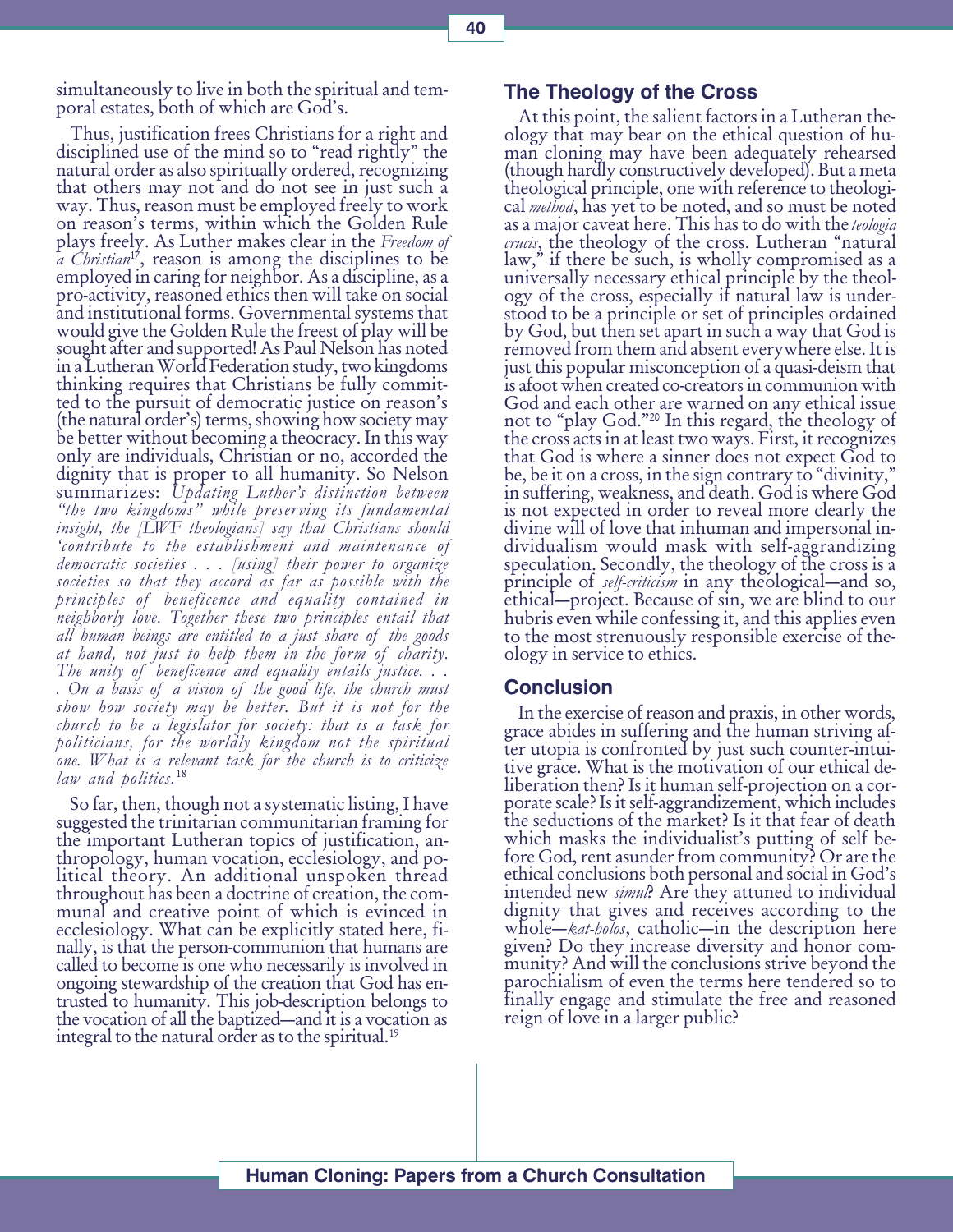# **Endnotes**

1. "Bioethics and the Lutheran Communion," in Bioethics Yearbook, vol. 5, Theological Developments in Bioethics: 1992-1994, ed. B. Andrew Lustig (Dordrecht: Kluwer, 1997). On the American scene, Nelson is the most comprehensive chronicler of global Lutheran bioethics, though the topic of human cloning, of course, is only just beginning and cannot yet receive such coverage. The summaries—and so the unfolding of contemporary evolution-of distinctively Lutheran foundations for bioethical questions are clear, pertinent, and of such volume that they cannot be treated but in an allusive way in this paper, though the paper is in debt to Nelson throughout. His other work includes "Bioethics in the Lutheran Tradition," Bioethics Yearbook, vol. 1, Theological Developments in Bioethics: 1988-1990) ed. Baruch Brody, et al. (Kluwer:1991); Lutheran Perspectives on Bioethics," Bioethics Yearbook, vol. 3 (1993). On the matter of descriptive and prescriptive tasks, this paper, of course, centers on the former, and engages in the latter to the extent that current thinking in trinitarian theology is but just beginning to have an impact on the understanding of "traditional" Lutheran categories.

2. See, e.g., Knud Logstrup, The Ethical Demand, trans. T. Jensen (Phila.: Fortress, 1971); William Lazareth, "Lutheran Ethics," in Childress, ed., The Westminster Dictionary of Christian Eth $i\epsilon s$  (Phil.: Westminster, 1986). Lazareth's thought in this article is more descriptive of the main Lutheran tradition. Hiis own constructive contributions that lead away from the twentieth century existentialist occasionalism of Lutheran thinking may be seen in his essay, Luther on Civil Righteousness and Natural Law," in Ivar Asheim (ed.), The Church, Mysticism, Sanctification and the Natural in Luther's Thought; Lectures Presented to the Third International Congress on Luther Research (Philadelphia: Fortress, 1967). This position resonates with Robert Jenson's contemporary "deontic" position nuanced in his "Death in Vitro," Pro Ecclesia 4 (Winter), 13-15 and clear in his Systematic Theology, vol. 2, (Oxford: Oxford University Press, 1999). On Thielicke, cf. Theological Ethics, vol.1, trans W. Lazareth (Philadelphia: Fortress, 1966).

3. One can even discern this sort of existentialist occasionalism in George Forell's celebrated book Faith Active in Love (Minneapolis: Augsburg, 1954), a classic and compelling argument on the nature of Luther's theological ethics. However, any sheer existential or occasionalist reading of Luther's thought is qualified by Forell's argument on the reality for Luther of the natural orders; cf. the festschrift reprint in  $Word \, \text{c}$ <sup>y</sup> World, William Russell, ed. (Supplement Series 2, September, 1994) of his essay, "Luther's Conception of 'Natural Orders'", 66ff.

4. See Jenson, 1999.

5. Lazareth, op.cit.

6. Bonhoeffer's Life Together and Christ the Center are noteworthy in this regard. His sociological ecclesiology is also particularly pertinent. Cf. Sanctorum Communio, A Theological Study of the Sociology of the Church, translated by Reinhard Krauss and Nancy Lukens, edited by Clifford Green (Minneapolis: Fortress, 1998).

7. On much of the following, see my article on "Trinity" in Gassmann, ed., Historical Dictionary of Lutheranism (Baltimore: Scarecrow, 2001- forthcoming); also Larson, *Times of the Trinity*  (Brussels: Lang, 1995). What here follows is not necessarily a description of a position held by all Lutheran theologians today. It is most certainly my interpretation of a dominant and dynamic trend in Lutheran and ecumenical theology, which I believe is growing impressively, fulfilling the promise of Karl Barth's and Karl Rahner's seminal work early in the twentieth century.

8. Wolfhart Pannenberg, *Systematic Theology*, vol. 1, trans. by G. Bromiley (Grand Rapids, Eerdmans, 1997); also his theological anthropology, Anthropology in Theological Perspective, trans. by Matthew J. O'Connell (Philadelphia: Westminster, 1985). See also Eberhard Jüngel, God As the Mystery of the World, trans. by Darrell Guder (Grand Rapids: Eerdmans, 1983). I am grateful to Richard Perry, also, for his pointing out to me the similarity of my thinking with that of Leonardo Boff, Trinity and Society, translated by Paul Burns (Maryknoll: Orbis, 1988), while it also occurs to me that African influence on my thinking has been influential. Cf. A Okechukwu Ogbonnaya, On Communitarian Divinity, An African Interpretation of the Trinity (New York: Paragon, 1994).

9. Colin Gunton, The One, the Three, and the Many: God, Creation and the Culture of Modernity (Cambridge: Cambridge University Press, 1993).

10. Bernhard Lohse, Martin Luther's Theology, Its Historical and Systematic Development, ed. and trans. Roy A. Harrisville (Minneapolis: Fortress, 1999), 246.

11. Lohse, 247.

12. Luther's Christology as *deeply* relational—here put in trinitarian terms—is very well analyzed by Nils Gregersen in his "Natural Events as Crystals of God—Luther's Eucharistic Theology and the Question of Nature's Sacramentality," in Viggo Mortensen, ed., Tro & Tanke, Svenska Kyrkans Forskningsrad (1995:5). I would also add that what Luther described as the original historical state of life with God, I, with most theologians today, construe as God's eschatological intent for human vocation.

13. Reinhard Hütter, "The Twofold Center of Lutheran Ethics," in Karen Bloomquist and John Stumme, eds., The Promise of Lutheran Ethics (Minneapolis: Fortress, 1998), 43. This essay is the finest and most succinct current treatment of the traditional Lutheran ethical viewpoint.

14. See William T. Cavanaugh, The City, Beyond Secular Parodies," in Radical Orthodoxy, John Milbank, Catherine Pickstock, Graham Ward, eds. (London: Routledge, 1999).

15. Lohse, 278.

16. Luther, Martin, The Freedom of a Christian (1520). In Luther's Works, 31 ed. Harold J. Grimm, 327-77. Trans. from the Latin by W.A. Lambert and rev. by Grimm (Phil.: Muhlenberg Press, 1957).

17. Ibid.

18. Nelson, 1997, 149ff.

19. Hefner, The Human Factor (Fortress: Minneapolis, 1993).

20. See Ted Peters, Playing God, Genetic Determinism and Human Freedom, (New York: Routledge, 1997).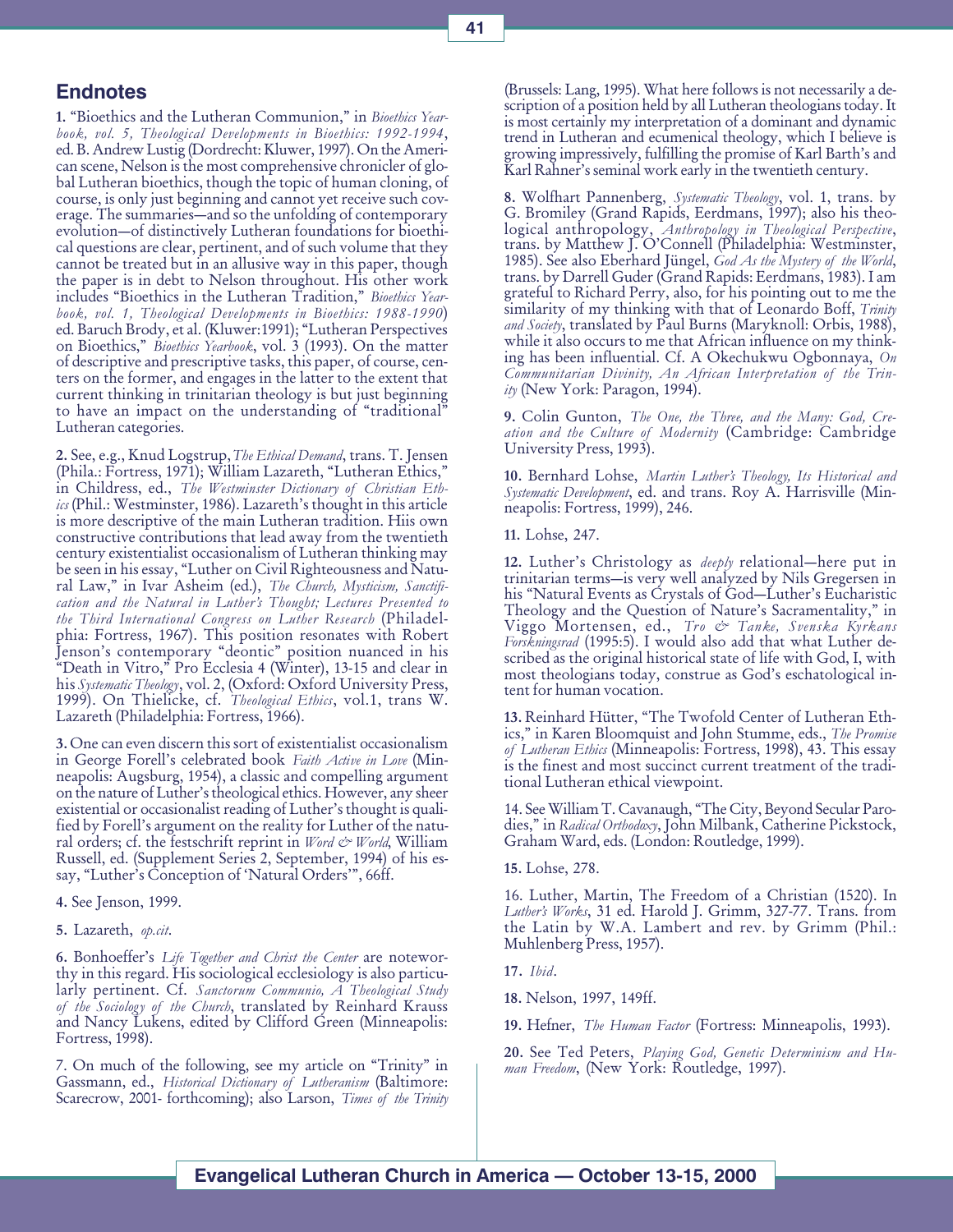# Improving the Species (A Sermon)

George L. Murphy

When people began to multiply on the face of the ground, and daughters were born to them, the sons of God saw that they were fair; and they took wives for themselves of all that they chose. Then the LORD said, "My spirit shall not abide in mortals forever, for they are flesh; their days shall be one hundred twenty years." The Nephilim were on the earth in those days—and also afterward—when the sons of God went in to the daughters of humans, who bore children to them. These were the heroes that were of old, warriors of renown. (Genesis 6:1-4)

Pieces of ancient myth—the gods who lusted after human women, begetting half-divine superheroes. This broken myth is used by the biblical writer to speak about the sin and corruption of humanity, and to oppose the idea that divinity can be propagated biologically. But perhaps we can use it to speak about a modern way of looking at humanity which has been called "the gene myth," the belief that we are completely determined by our genes. Perhaps.

The godlike beings came to earth when humanity was young and new at the business of intelligence and having dominion. The species was still a lot like its primate cousins. And the gods-we would call them aliens or extraterrestrials today—circled the earth in their starship. They sent down "away-teams" and, carefully hidden, observed a species in a state of development much like that of their own race a million years before. The humans were very primitive, just beginning to show real skill in making stone tools. There was plenty of fighting between little isolated groups. But they had started to use their brains, and there were some signs of cooperation among them. The gods were intrigued, for intelligence is rare in the galaxy. They saw the potential that this new species had. And they knew their own potential, their expertise in analyzing and engineering life at the molecular level. It was an ability that they had perfected for millennia and had used to develop new crops and animals on their home planet. They had eliminated defects in their own species and had established genetically clean colonies in several planetary systems. A great deal of good had been accomplished, and now they had a new opportunity.

The gods considered themselves to be a highly moral species. They believed in a Supreme Being who had given them the task of improving the world. So as the captain and the heads of the various scientific departments sat in the captain's ready room and watched the videos of this species that they had found at its dawning, and examined the reports of the away teams, it was quite natural for the chief of molecular biology to say finally, "We can help them."

"What do you propose?" asked the captain. "Give them some of our technology?

"No need for that," answered the scientist. "They'll develop their own technologies. But we can ensure that those technologies will be used for good. We can improve these people themselves. They can be spared the thousands of years of struggle and all the mistakes our ancestors had to make.

When the plan was set out, all the officers were soon in agreement. What better way to help this species than to give them some of the qualities of their own advanced race? If, as they believed, life was determined by genes, then genetic improvement was absolute improvement.

It was a straightforward matter for them to translate their own genetic coding to that of terrestrial species. They secretly abducted a number of the humans (of course, doing them no harm—and it was for a good cause). They altered the DNA in the somatic cells of humans and made use of their well established cloning techniques to impregnate the daughters of humans. After ensuring safe births of healthy offspring, they released mothers and children back into optimum habitats.

The gods secretly observed the growth of their children, for they thought of these beings as if they were their own. They tested them periodically to be certain that the intended physical and mental enhancements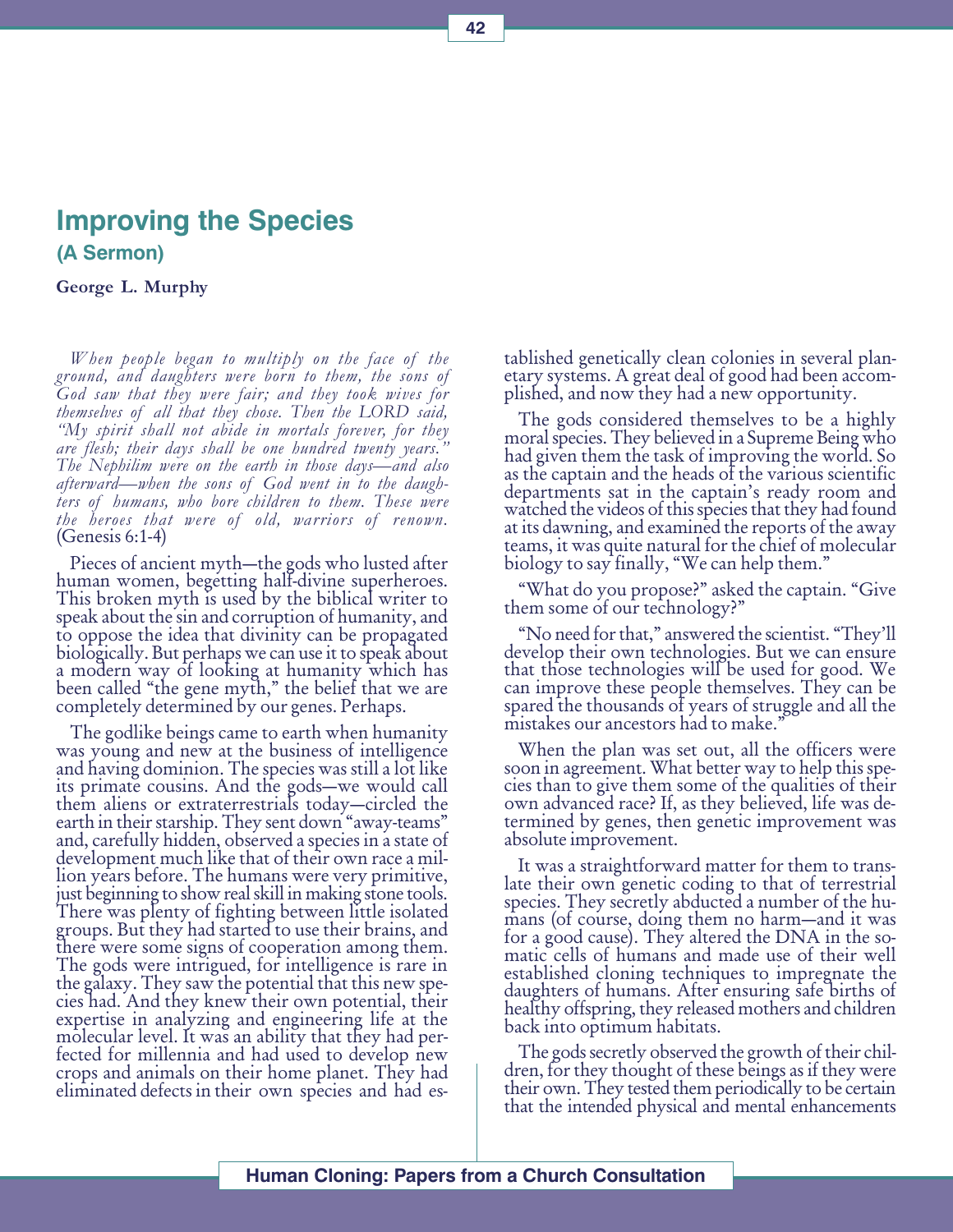had resulted. The children were much more intelligent, quicker, and stronger than unaltered humans. After several years the gods were sure that their offspring would survive and prosper, so their starship left earth orbit to return to their home system.

Three generations passed for the gods. Another starship came into the solar system, and the sons of the gods came back to the earth to view their handiwork. The planet had orbited its sun many times, but on an evolutionary time scale, it had been only a little while since their intervention. They expected, however, to see measurable improvement in the species that they had helped with their advanced molecular technology.

Humanity had indeed changed, and the earth had changed. High resolution scans showed gatherings of dwellings and what might be the beginnings of agriculture. Progress had been made. But when an away-team returned from its mission, the news it brought was unsettling. There is extreme social stratification and excessive violence among these humans," the team leader reported to the assembled officers.

"Of course there's violence and role differentiation," said one of the scientists. "That's part of evolution. Nobody expected that all to be eliminated. But surely the enhanced intelligence of leaders is helping them to overcome those tendencies.

"I'm afraid not," said the team leader. "Now greater intelligence seems to give violence and domination greater scope. They have designed new weapons. Those who already have the necessities of life organize campaigns of conquest against other tribes. They have developed concepts of private property, and the stronger are able to own the weaker."

"But this is impossible," burst out the chief geneticist. Our predecessors knew what they were doing. They didn't design these humans to be vicious slave owners.

Perhaps there were errors in translating the genetic codes," offered a computer scientist.

Some mistakes may have been made. We need to analyze the data again and get it right.

Debate among the scientists went on for several minutes until the captain signaled them to silence. They looked at their commander expectantly.

"Maybe," said the captain, "there is a more fundamental problem. Is it possible that the achievement of a peaceful and just society requires more than genetic health? Perhaps—and I know that this goes against everything we've believed for generations we are not determined entirely by our genetic makeup.

There were gasps from around the room. "But how  $\ldots$  ?" "What else  $\ldots$  ?"

I disagree completely, said an engineer. What we need to do is to figure out the mistakes our predecessors made and go down and correct them. Get these humans developing in the right direction.

"No," said the captain. "The mistake our predecessors made was to overestimate their understanding of themselves and to think that they could apply their limited knowledge to decide the fate of another species. What we did was just a more sophisticated version of what we've seen going on down on this planet—the use of superior knowledge and technology to determine the lives of other intelligent beings. Our predecessors meant well. Let that be their memorial.

But with no further intervention, what will happen to these humans? demanded a sociologist.

They are still intelligent beings, and evolution goes on. The course of their development may change" said the captain, "but we will not intervene further. Any help for them must come from another quarter."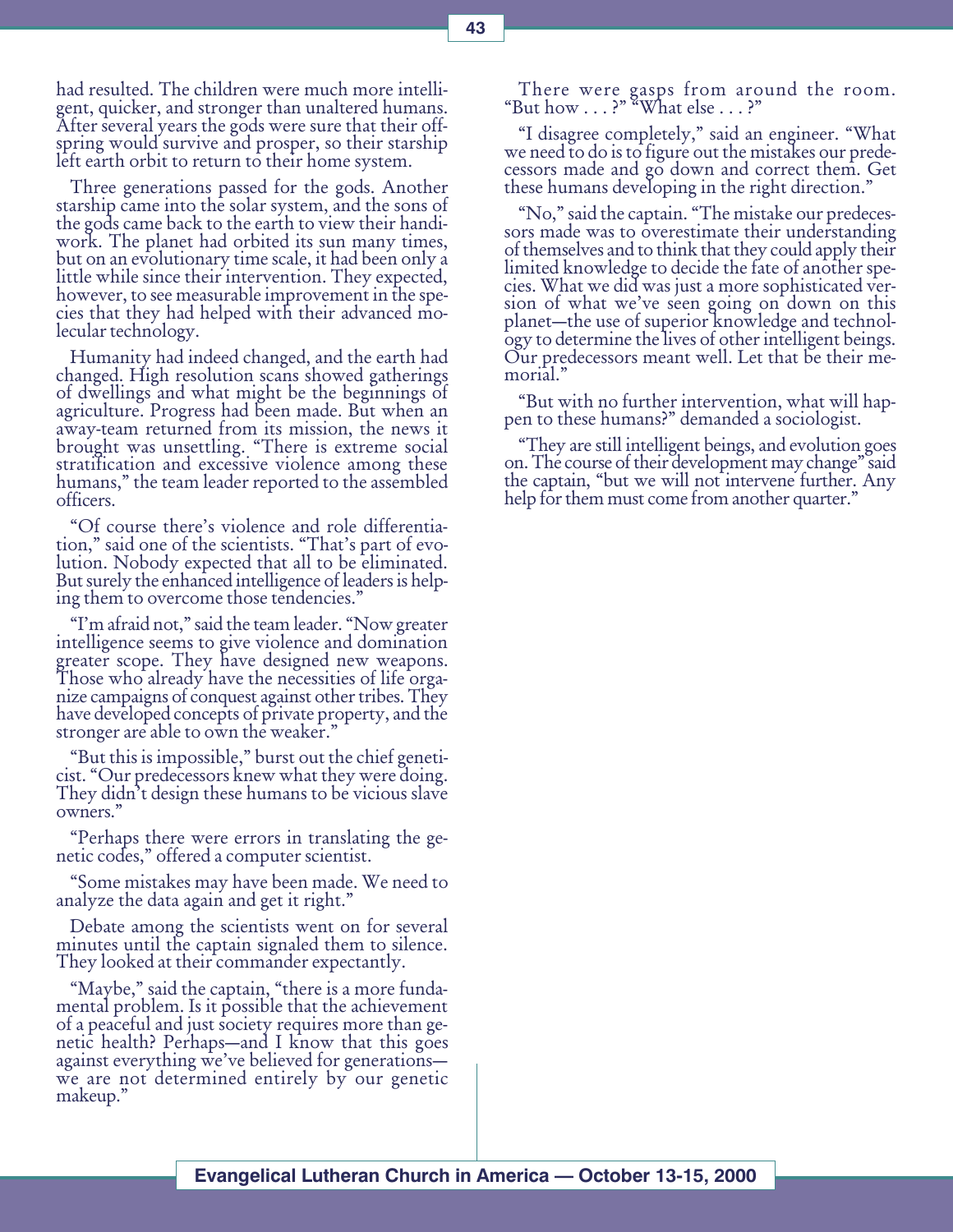

Should We Clone for Specific Purposes?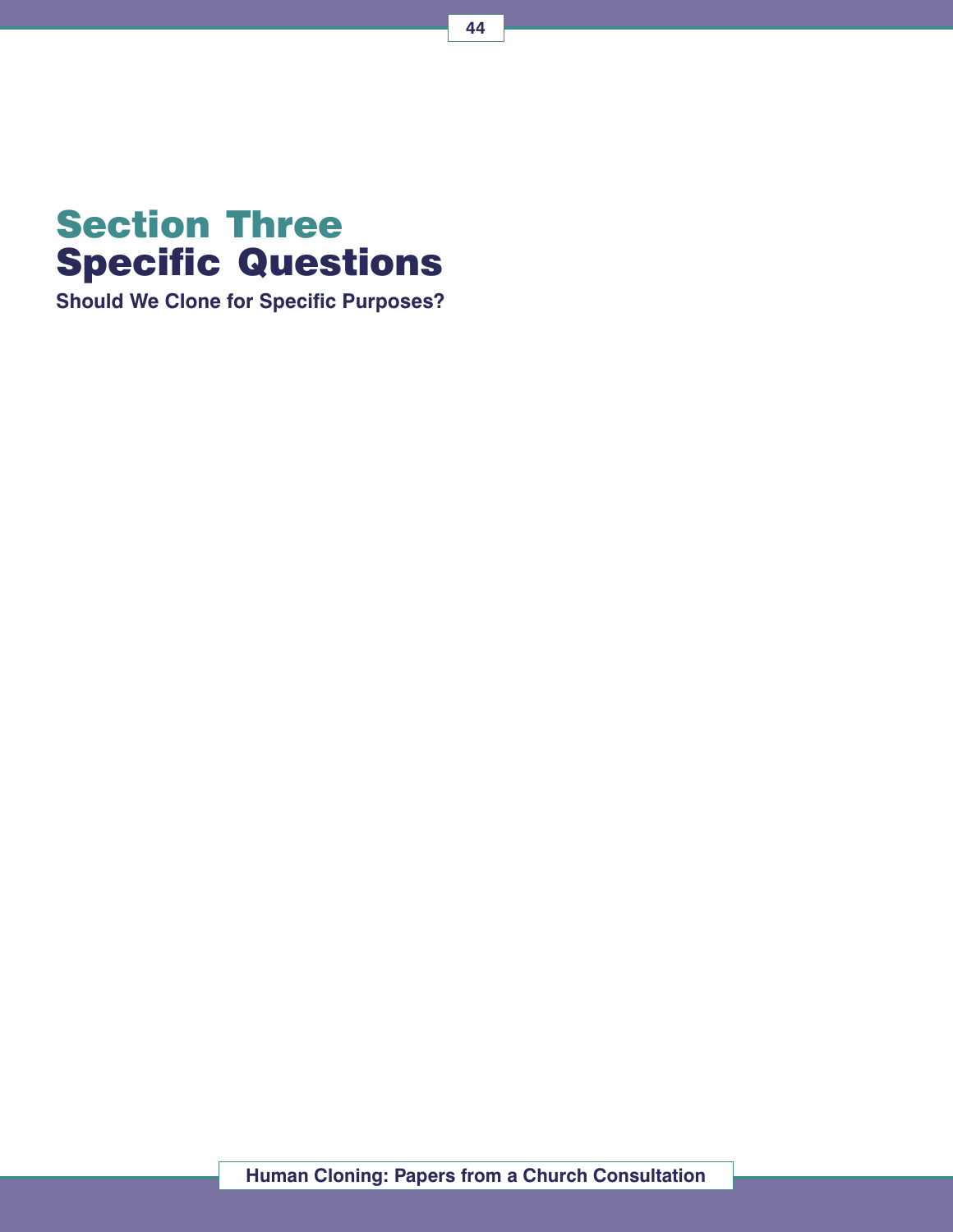# In Our Image: Procreative Cloning and Faith

#### Hans O. Tiefel

## Abstract

This essay seeks to think about human cloning in ways that resonate with our faith. It considers difficulties and problems of human cloning from the perspective of Christian ethics, recommending careful attention to the ways we, as believers, speak here as a precondition for understanding this issue. It seeks bearings from the ways of God, contrasts those ways with cultural assumptions, and searches for resources in central Christian and Lutheran affirmations. The essay analyzes and rejects the appeal to human rights as a way of understanding and resolving the ethics of human cloning. It recommends a communal and biblical approach that relies upon our understanding of the church, of sin, of justification by faith, of love as an essential guide, and of the cloned child's welfare.

#### **Difficulties**

Surely human procreative cloning poses important issues for the church and for our country. We should give it faithful and careful thought for the sake of children so conceived, for the sake of ourselves as Christian citizens, for our fellow citizens, and for the sake of God, who places the creation of human lives into human hands. Yet, understanding this topic proves difficult. As in all applied or practical ethics, one must find and digest the facts. Therefore, these papers from the consultation introduce the facts medical, technological, legal, political. That becomes a challenging task for both authors and readers when biotechnological research, legislative initiatives, and fickle public attitudes change so rapidly. Still, one assumes that if one can learn the facts, then one can also think about them religiously and morally.

The facts themselves, however, never appear in pure or objective form, but have already been selected for relevance, embodied in a particular disciplinary language, and endowed with meaning that can both lead and mislead. The contexts in which facts originate whether in medicine, technology, law, business, or American values—flavor the meaning of the facts. For those who remember "Dragnet," we never have "the facts and nothing but the facts." Using facts about cloning theologically will give them a different flavor

Lutheran in this context—and will call for different ingredients than those chosen by secular chefs. This point does not argue for staying out of the kitchen, but does remind us to insist on a grain of salt. We cannot be sure of how these efforts will turn out, but we hope that the outcome will be something over which we can say grace. Or laugh. Or do both.

A few specific warnings about ingredients: Biological data appear in biological words. Biological words presuppose biological methods. Scientifically, an individual human life is merely of general research or knowledge interest. Here, believers and God, who may want to interject that all human lives are precious, cannot get a word in edgewise. Similarly, if in human cloning we are dealing with "somatic cell nuclear transfer" or "the denucliation of a somatic cell and the insertion of a cell nucleus from a donor," how would that differ from manipulating cells of mice, sheep or cows? How then to express the claim that we are dealing with the very beginning of a human life made in the image of God? In science and medical technology, cloning is a matter of "reproduction." By contrast, "procreation" or "begetting" (user-friendly terms in religious and humanizing contexts), evoke different assumptions and values. What we say is what we get. Or, the same thing, one cannot do ethics or religion in the languages of science, economics, technology, law. If we were to speak any of these specialized languages exclusively or predominantly, we could no longer reason morally. Nor could we then think or reason as believers.

We may not leave this topic to the experts or let them decree our vocabulary. If we seek to understand human cloning in the light of faith, we must draw it into the orbit of our biblical traditions, liturgy and faith. Invoking "the image of God," for example, contrasts religious seeing with scientific observation. To use a musical metaphor, we need to transpose secular songs into hymns in which we can acknowledge, thank and praise God, and honor God's creation. In this task we are at constant risk to see and think as everyone else would when we read the "factual score."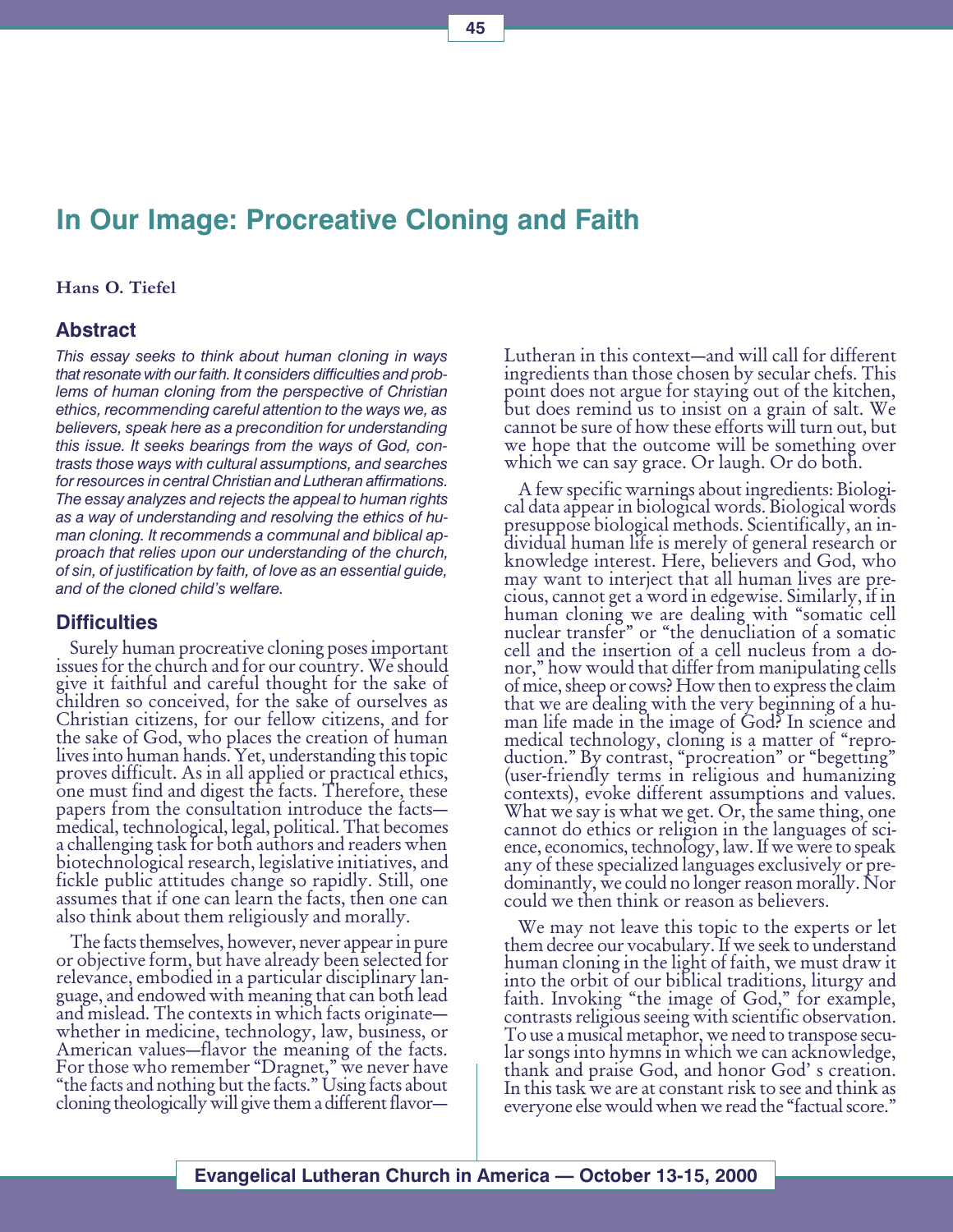Believers who resolve to think about cloning faithfully encounter additional difficulties. No biblical text offers a single biological word. How, then, to draw this topic into the light of faith? What is the right use of Scripture and of our religious traditions, the right hermeneutics? Three options appear, each with a legal parallel. Much as Jews invoking ancient judgments in Scripture and rabbinic traditions, or like lawyers who cite case law, we might survey the Commandments for likely precedents, creatively fitting the new into familiar patterns. Which biblical texts, then? Alternatively, as theologians or as constitutional lawyers, we could resort to such theological themes as creation and sin, a biblical view of human nature, covenant, redemption and grace. Finally, finding neither approach satisfactory, and as lawyers who find that the law does not speak to this, we might leave faith out of it. Our Lutheran banner then would be "freedom of individual conscience." We would deal then with cloning much as we currently treat abortion: saying neither yea nor nay. Just in case there should be something morally wrong with it, we would also add the proviso that we always know where to look for forgiveness.

What might one conclude about these difficulties? Tackling the issue of human cloning requires caution. However we come at it,  $we$  make texts and pre-<br>cedents and even God speak. No matter how transcendent our references, how imposing our theological-ethical responses and how impressive those foreign and technical words, they remain human, all too human. Here writers find encouragement to sin bravely. Readers seem well advised to retain a sense of humor.

#### Bearings

After such warnings, one hesitates to move. Heart in hand and falling back upon basics, just what is the task of Christian ethics? It is to relate everything to God; to integrate our heads, our words and lives with what we believe, confess, and worship. Whatever we say about human cloning or anything else for that matter, it ought to resonate with God's ways. Bible, tradition, and liturgy witness to those ways. What we conclude morally, then, ought to be something we can show to God. And we show it to each other in the name of God. Wrought by us, we may do it badly, but at least God's ways offer a compass heading.

And we have the community of the church to support and correct our search.

#### The Ways of God and Human Cloning

What, then, might be God's ways by which we could find our bearings in uncharted territory? Surely God is for us in giving us life, in calling us children and kin (the abbreviation for "in God's image"), in inviting us into a personal and communal relationship, and in seeking our well-being in all things. Our God is creatively, lovingly and redemptively pro-life. While that seems to be a basic and sound thing to assert by biblical believers, it remains non-controversial only in a vacuum. In a political or public policy context, it becomes incendiary. Nevertheless, unless we remake God in our own image, this is the Lord we acknowledge—in the matter of cloning or anything else.

One immediate implication for the prospect of human cloning would be that if children are brought into the world by this process, surely God will be for them, welcoming them and expecting us, God's kin, to do the same. And if there should be prejudice against cloned children-one reads of doubts about their identity and their very humanity—our responsibility to these children will be all the greater. Our God has a special thing for the more dependent and needy, for those in trouble.

But that ignores the question of whether children should be conceived by cloning in the first place. If God offers us human cloning as a blessing, would we be able to recognize it as such? Initial responses to the possibility of cloning were almost wholly negative. Leon Kass echoed that rejection when he condemned human cloning as "the wisdom of repugnance.1 Gut feelings surely point us in the right di- rection in regard to such abominations as incest, bestiality, cannibalism and bloody murder. Yet, revulsion seems less than a safe moral clue when evoked by particularly gruesome human deformities and diseases. With speed that hints more at hostile reflexes than searching deliberation, several European nations have banned experiments that might lead to human cloning. The U.S. government decided quickly that it will not currently support such research leading to "reproductive" cloning. Yet, initial alarm over human *in vitro* fertilization (IVF) be a precedent, perhaps familiarity will breed contempt. Whether rightly or wrongly, popular anxiety over the birth of Louise Brown conceived through petri dish fertilization has faded into indifference and the practice enjoys widespread acceptance. Clearly, our intentions require testing. Could cloning be one way of obeying God's command to be fruitful? Does it resonate with God's creative ways? Does it express the biblical images of our calling as co-creators? Many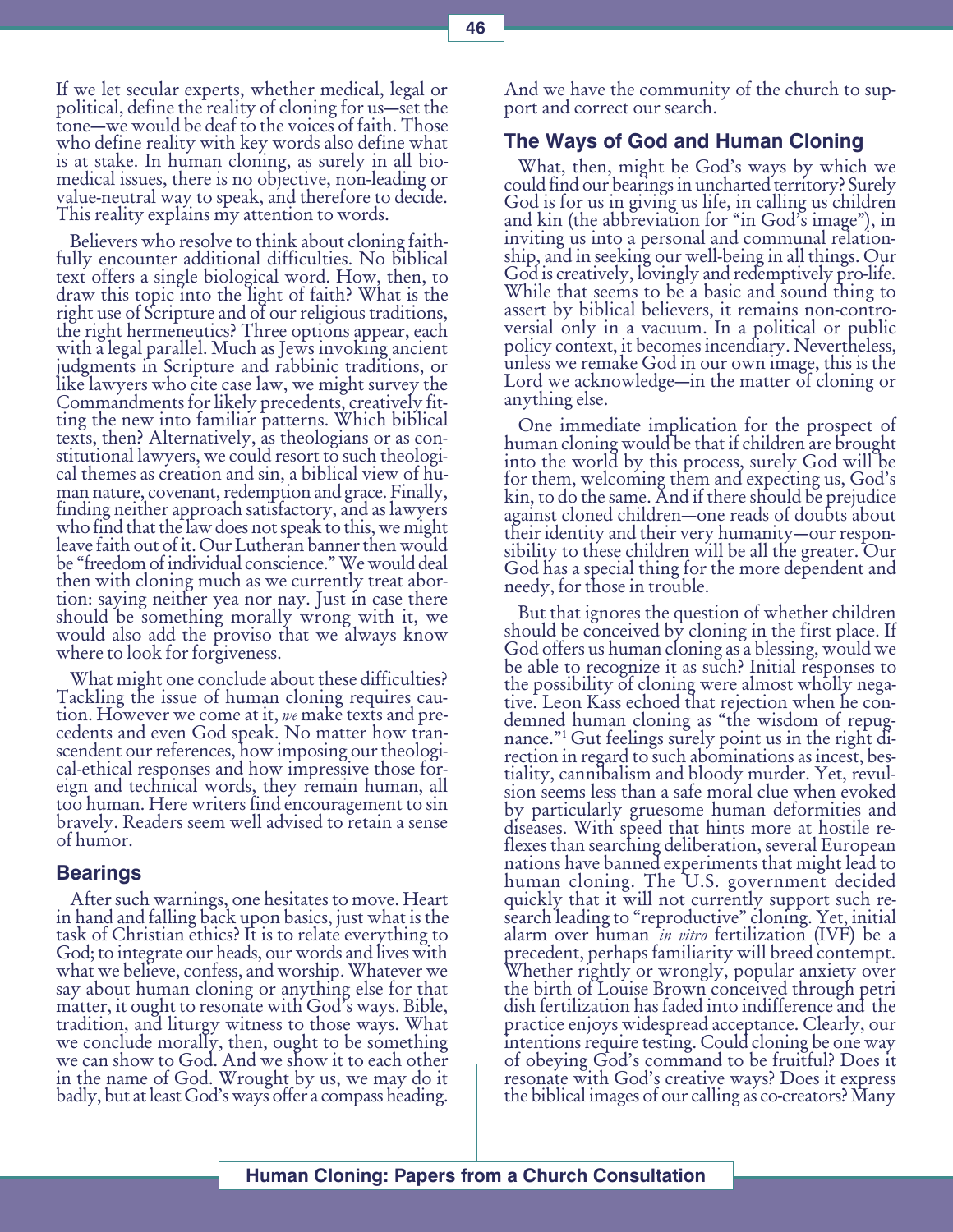Jewish voices, for whom having children remains a divine command and continuation of the People of God is a providential imperative, incline to answer YES. Traditional Roman Catholic answers offer a clear NO! Cloning is asexual. That alone is enough to condemn it as unnatural and dehumanizing. Protestants, by contrast, find themselves at sea. For one, they allow the law of love to suspend the commandment to be fruitful. "Been there. Done that." For another, they prove less bound to the "natural." To be sure, sexual intercourse is natural in that it does not have to be taught; it has always been the way of man and beast, and has tradition on its side. But new occasions teach new duties. If medical technology enables us to become fertile, we welcome it as a blessing. And cloning, while it does not cure infertility, enables some infertile partners to have a child of their own, not in the traditional sense, to be sure, but one will recognize whose child it is. If the wife's enucleated egg cell receives the husband's somatic cell nucleus and the wife brings the resulting new life to birth, it is "their" child, their son, in definite, if novel ways.

A similar argument against cloning as unnatural and therefore defiant of God, is that human cloning dehumanizes by manufacturing ("manu" = hand) children. These would literally be handmade humans. When they are clones of the rich or famous, perhaps even genetically enhanced, they might even be derided as "designer children." Yet, God's ways require human agency. God uses human bodies, human hands, human choices, and surely human ingenuity to bring children into the world. When we cannot conceive, we seek medical and technological help and thank God when it works. Would cloning be all that different from justified medical assistance in procreation? If not, one needs other than anti-natural arguments.

Concepts of human nature are notoriously Janusheaded, showing more than one face. The inventiveness, control and design intrinsic to human cloning, going nature one better, constitute key aspects of human nature. Moreover charges of "Unnatural!" have had such hateful uses in the contexts of homosexuality, racism, and sexism, that one suspects it is a synonym for what is offensively strange rather than what is antithetical to God's ways. Separating sex from procreation surely is the responsible thing to do when we rightly fear the consequences of intercourse. For example, procreation without sex, when doing otherwise might risk a future child's health or when a couple must remain infertile, seems consonant with love and compatible with our understanding of God's ways. To be sure, the more the artificial involvement in this new form of begetting, the more worries about modesty, expense, and complications. But finally, claims about mysterious bonds between sexuality and having children remain mysterious to me.

While it may be rash, other fears among non-specialists seem misconceived. These included the specter of armies of cloned super-soldiers or a ruling elite of superior clones. That ignores the influence of time, place, and context of those genetically identical. Identical twins will look alike and even share character traits, but biological nature, even if it defines much of what we are, is not destiny. Similarly, parents will not clone a child to become an organ donor for a grandparent or another child. Our society protects children from exploitation, even when it is attempted by parents. The genuinely worrisome features lie elsewhere.

#### The Ways of God and American Ways

As members of the Evangelical Lutheran Church in America, we speak and think American. As an immigrant, one who chose United States citizenship, pledged allegiance to it, and served in its armed forces, I remain deeply grateful for what this country at its best is and stands for. I have not suffered discrimination and poverty that marks us at our worst. But American ways, even at their best, are not the ways of God. Individual rights, personal liberty, autonomous choice privacy delineate our cultural ways. Thinking of God and human cloning in cultural conditioned ways, we hear the voice of the times and may mistake it for the voice of God. This phenomenon is ubiquitous and ancient. Biblical insistence on God's holiness warns against an easy reading of God's ways. Paul, cautioning against being conformed to this world, insists on thinking in new and transformed ways to discern the ways and will of God (Romans 12:2).

An American way of seeing and describing human cloning is to place this issue under the rubric of rights—*reproductive rights*. One speaks of individual choice and the negative right against interference in this most private of decisions and actions. Such is the language of liberalism and of the law. If America stands for anything, it guarantees individual rights. Should human cloning be categorized under moral and legal rights?

"Rights" is a modern word and concept originating in 17th-century England and the 18th-century Enlightenment. Human rights were instrumental in establishing the freedom of religion, in ending European wars of religion, in endowing with equality first Jews, then Blacks, and finally, women. Roman Catholic bishops invoke rights on behalf of the poor and economically oppressed. Rights form the banner under which our society seeks to correct injustices and to establish a more perfect union. Rights constitute the indispensable banner under which we, as citizens and as Christians, can side with the neglected and oppressed. Thank God and liberalism for human rights!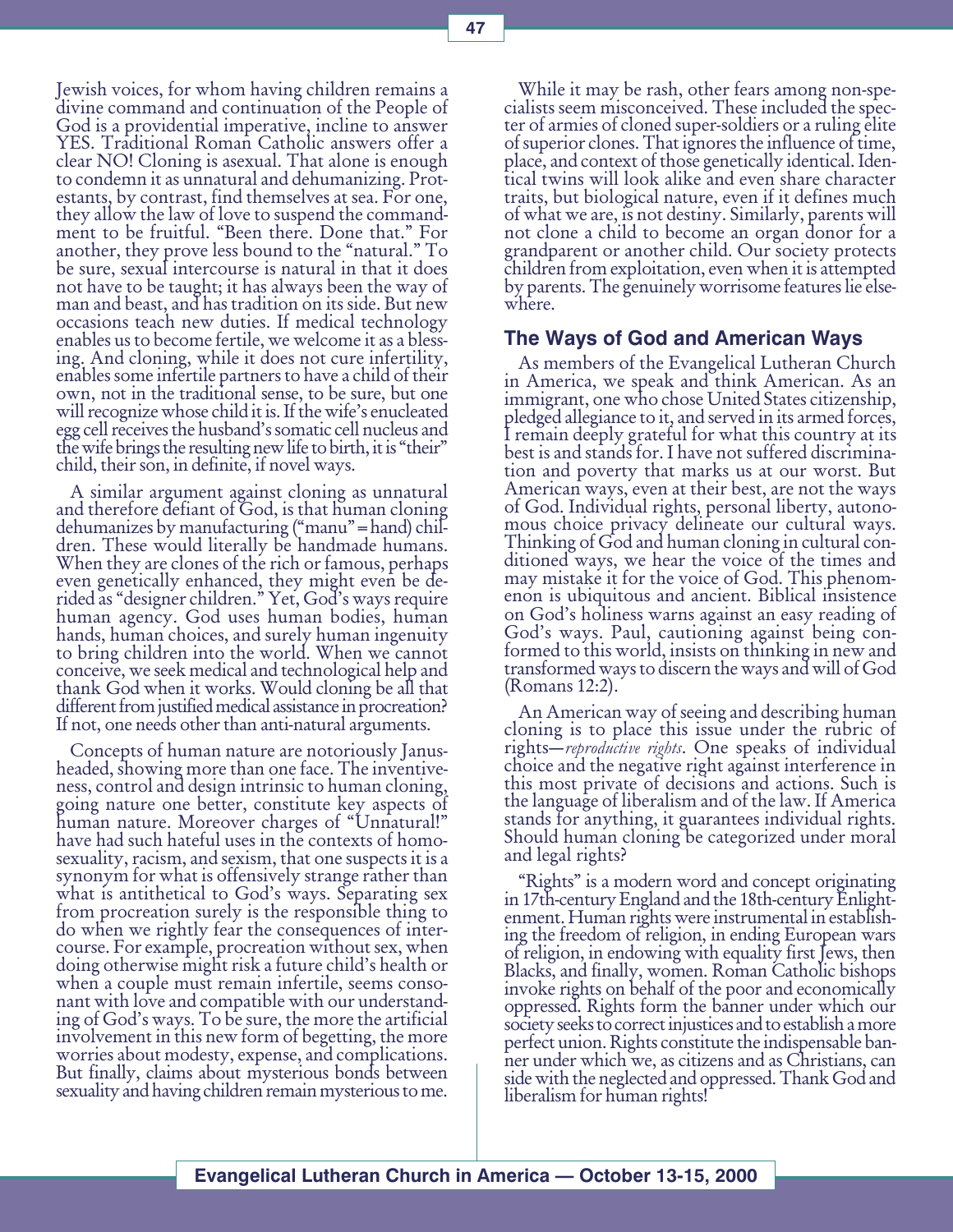Yet the appeal to reproductive rights to justify human cloning creates serious moral problems, especially for biblical believers. Rights are protective devices, fences that prevent hostile incursions or assistance that remedies harmful neglect. As such, they are adversarial, and legal rights is the language of the law. Rights might be likened to safety nets: they keep the worst from happening. But we should normally try to avoid having to make use of them. If we do right by each other, it should never come to invoking rights. We owe each other so much more than that. Again, we absolutely need rights. But our moral language must be so much richer. Therefore, when it comes to the liturgies that enunciate, celebrate, and seal our mutual obligations to spouses, children, and our communities, we promise commitment, care, and love—without ever mentioning rights.

A second problematic feature of rights as the central word for understanding our procreative responsibilities is that rights are individualistic. Rightly so, they protect the one from the many. But invoking such rights as autonomy, freedom and choice for the relationships that sustain and carry our shared lives distorts. Attempting to conceive what we owe each other as husbands and wives, parents and children, brothers, sisters, friends, church members and citizens in terms of rights warps our moral perceptions. Specifics will clarify the point.

In the context of "reproductive rights," no one has been a better advocate of rights than law professor John A. Robertson. Here reproductive liberty is a protected activity for its importance to personal identity and meaning. The focus is on the individual who intends to reproduce, for "reproductive goals should be respected as a central aspect of people's freedom to define themselves through reproduction."<sup>2</sup> When he first addressed the issue of human cloning, Robertson followed the liberal logic that privacy and autonomy remain decisive, and, therefore, one may clone for any reason. More recently, Professor Robertson reaffirmed the presumptive right of infertile individuals and carriers of genetic diseases to clone genetically related offspring.3 That right should be denied . . . only if substantial harm from cloning to have genetically-related children for rearing could be shown.4 Appealing to current social attitudes and values, limiting this reproductive right for now, allows him to draw the line against the narcissistic and eugenic uses of cloning when sexual reproduction is possible. Cloning simply to have the child of one's dream would be excluded. The good of children so begun is assured by the interests that parents ordinarily have in the well-being of their children.<sup>5</sup>

Robertson allows risk of serious harm to future offspring—risk of a fate worse than death—to trump a current right. The problem in the case of cloning, of course, is that we cannot be sure of serious harm unless we try it. And then it will be too late. The cloned child, of course, could sue parents, medical technologists, and all who played a part in his or her origin. But judges have dismissed wrongful life charges by children against their progenitors for the reason Robertson invokes prospectively: "[E]ven if the clone suffers inordinately from her replica status, there is no alternative for her if she is to live at all."<sup>6</sup> The National Advisory Board on Ethics in Reproduction rightly notes that such reasoning allows almost any harm to befall cloned children, since it can always be said that they are better off alive than never having existed.7 Robertson does not take intergenerational responsibilities seriously enough, for prospective parents clearly owe their offspring reasonable care even before conceiving them. When procreative rights trump the risk of harm to the cloned offspring parent-child, solidarity suffers. The prospective child, here to be created by cloning, does not yet exist and thus has no legal rights or moral claims it can raise in its defense. That is the very reason why rights language simply does not work to protect future generations. Here reliance on rights distorts. Rather than insisting on our rights, a childfriendly perspective must make the good of the child its major concern.

#### Christian and Lutheran Ways

#### Admitting sin

By contrast, Lutheran Christian moral bearings focus on the ways of God, and these ways stand in stark contrast to cultural ways. Most striking, as members both of our culture and of our church, we confess a dark or jaundiced assessment of human nature that resists God's ways. We take sin seriously. Selfish, irrational, destructive humankind requires the restraining chains of the law. Therefore, we cannot assume that cloning decisions will be made by objective, rational, and moral persons or non-sinners. One would do well to remember human pride, egoism and self-assertion in terms of the motives, process, and consequences of human cloning.

Motives will not only be mixed, as they might be in much of time-tested begetting, but brand new occasions for pride arise in the perpetuation of a specific human bodily self and in the novel control over the projected life. If pride be the original human sin, one might suspect a yearning for "guaranteed selfreplication"<sup>8</sup> and a fleeing of finitude.<sup>9</sup>

The process will involve great loss of early human lives not only to experimentation, but also to quality control. The language for this process has already been coined as "great respect" for human lives in their earliest forms (blastocyst, zygote, embryo, fetus), a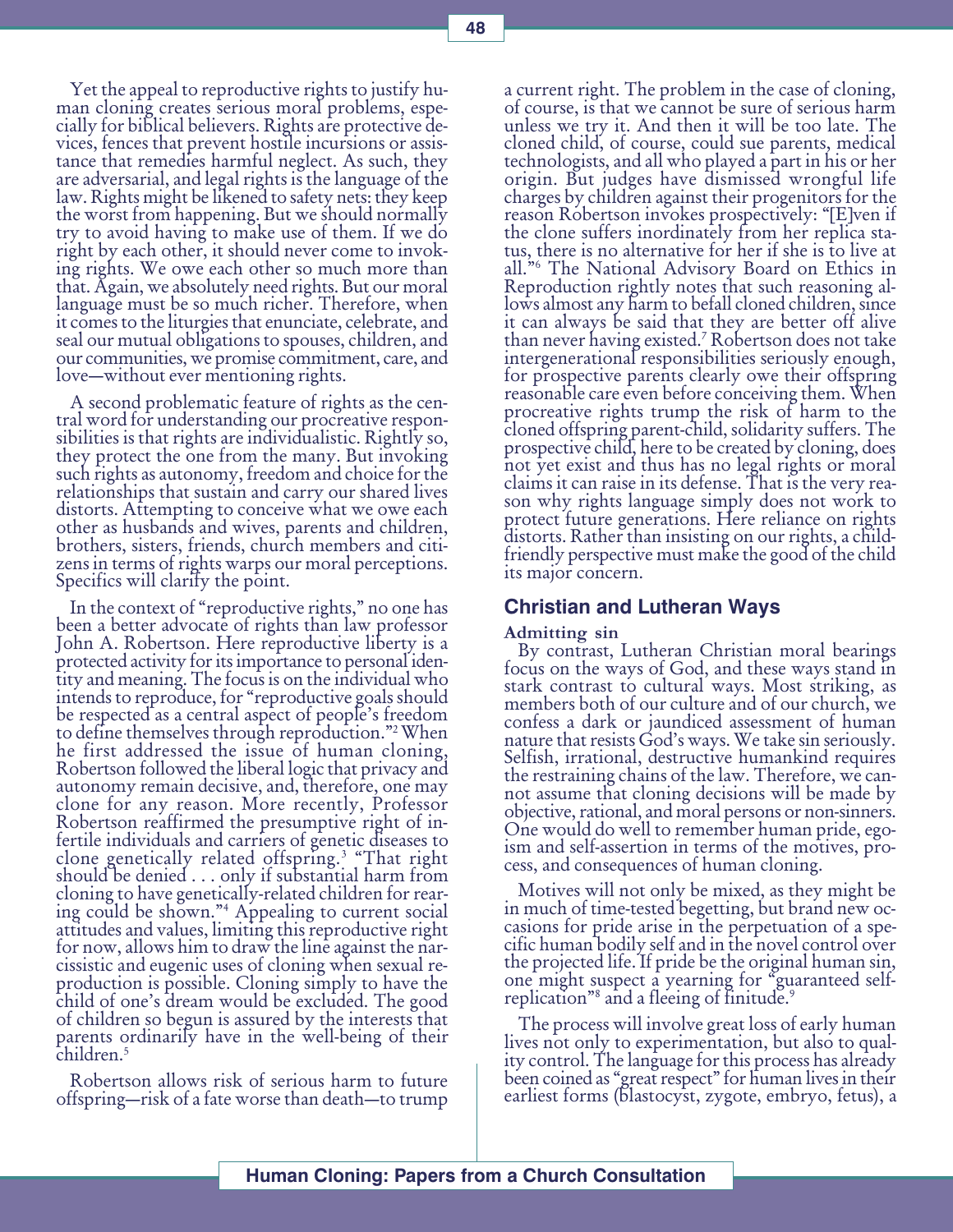now routine verbal curtsy before using such lives and using them up.

The likely consequences of procreative cloning not only include a new mode of conception that overcomes sterility or the barrier of genetic disease, but also promise to become a thriving "reproductive options" enterprise, more like luxury services than basic health care for all. The commodifying and purchasing of these services may not be the same as buying a child, but one suspects that they are in shouting distance of each other.

Such characteristically Lutheran realism seems well remembered in this context of procreative cloning. It need not be the first or last word, but it seems fitting to recall who we are in this as in all contexts. These dark features penetrating human identity should not be obscured by the clinical white of medical technologists or the golden sheen of for-profit reproductive enterprises.

#### Justification by faith

*Justification by faith* stands at the heart of the Protestant Reformation. While it seems to point to a human act, gratefully receiving what God offers us, it actually centers on what God does. God's forgiving love sets us right. This great fulcrum, the heart of Luther's rediscovery of grace, becomes fundamental for ethics. Biblical ethics responds, one might almost say reciprocates, with the double command to love God with all of one's being and strength (Deuteronomy 6:5) and to love the neighbor as oneself (Leviticus 19:18). It turns out to be impossible to separate these two commands in the sense that there can be no love of God without caring for human beings. Such responsive love finds its guide in the ways of God and stands at the center of Christian ethics. Would cloning a human child resonate with such love? A simple enough question, but not at all easy to answer. We, the body of Christ, need to reason together. Given Scripture, tradition, experience, and common sense, where would the creative and redemptive love of God point us when it comes to bringing children into the world as clones? That is poorly phrased, since here their very beginning becomes definitive of who they are. Instead, where would God's love point us about engendering children through cloning? I will try to respond to that question in a moment.

But Lutherans reason morally not only from God's redemptive love, but also seek bearings from what they deem true traditionally about *life in commu*nity. Since we are members of one another, remain dependent and interdependent throughout life, we may not reason in the preferred mode of our own culture—individualistically. Rather, we are communal by nature; We are born into families, we are members of nation states, we are ultimately "connected"

to any human being, especially those exploited and oppressed. We find ourselves so connected and called both because that is the fabric of our lives and because that is where God is and calls us to be and to do. Moreover these relationships are not just added to who we are "contractually," as liberal law and politics would have it. Rather they constitute us. If our relationships to God and others were to be taken away  $\overline{-}$ if we could stand it—we would be peeled layer by layer not to a self-reliant hard core, but to a shriveled, desperate remains curved in on itself. Where our American culture imagines the independent person, toughened by risks of unfettered private freedom and adversarial competition—"what does not kill me makes me stronger"—Christians confess their dependence, interdependence and need wholly devoid of heroic pretensions. We live by the grace of God and of each other. We *are* children, sons, daugh-<br>ters, friends, students, teachers, citizens, and human beings, not in the roles we assume, but in ways that define, construct, and sustain who and what we are.

Consequently, it would be false both to our own identity and our confessions if we were to consider procreative cloning a private affair and a matter of individual right, without regard to others and especially without regard to a child so engendered. It is altogether reasonable that contributing authors to this consultation invoke larger issues such as justice and medical care that at first sight seem wholly irrelevant to cloning.

Such community-grounded moral reflections should always focus on the child. It is first for the sake of children so conceived that the church is called to reflect and to witness what it understands about the love of God. In what follows I offer an initial attempt to take the perspective of the child. Who can anticipate all the questions that might arise?! But here are the sort of reflections that seek to take seriously what love of God and neighbor might mean specifically.

#### Is Cloning the Loving Thing To Do?

God's ways have been described most inclusively as loving. The heart of biblical and Christian, Lutheran ethics, therefore, is the double love commandment that enjoins us to walk in God's ways. Could human cloning express such love?

In the fact that it promises life, yes. But cloning is also very destructive, since it will not become a practice without much experimentation. Dolly was preceded by 276 cloning failures. If human cloning should be even more difficult and complex, the early forms of human lives sacrificed for a cloning achievement will be legion. Moreover, even after the practice has been established, in each specific case medical guardians will insist on the strictest quality control.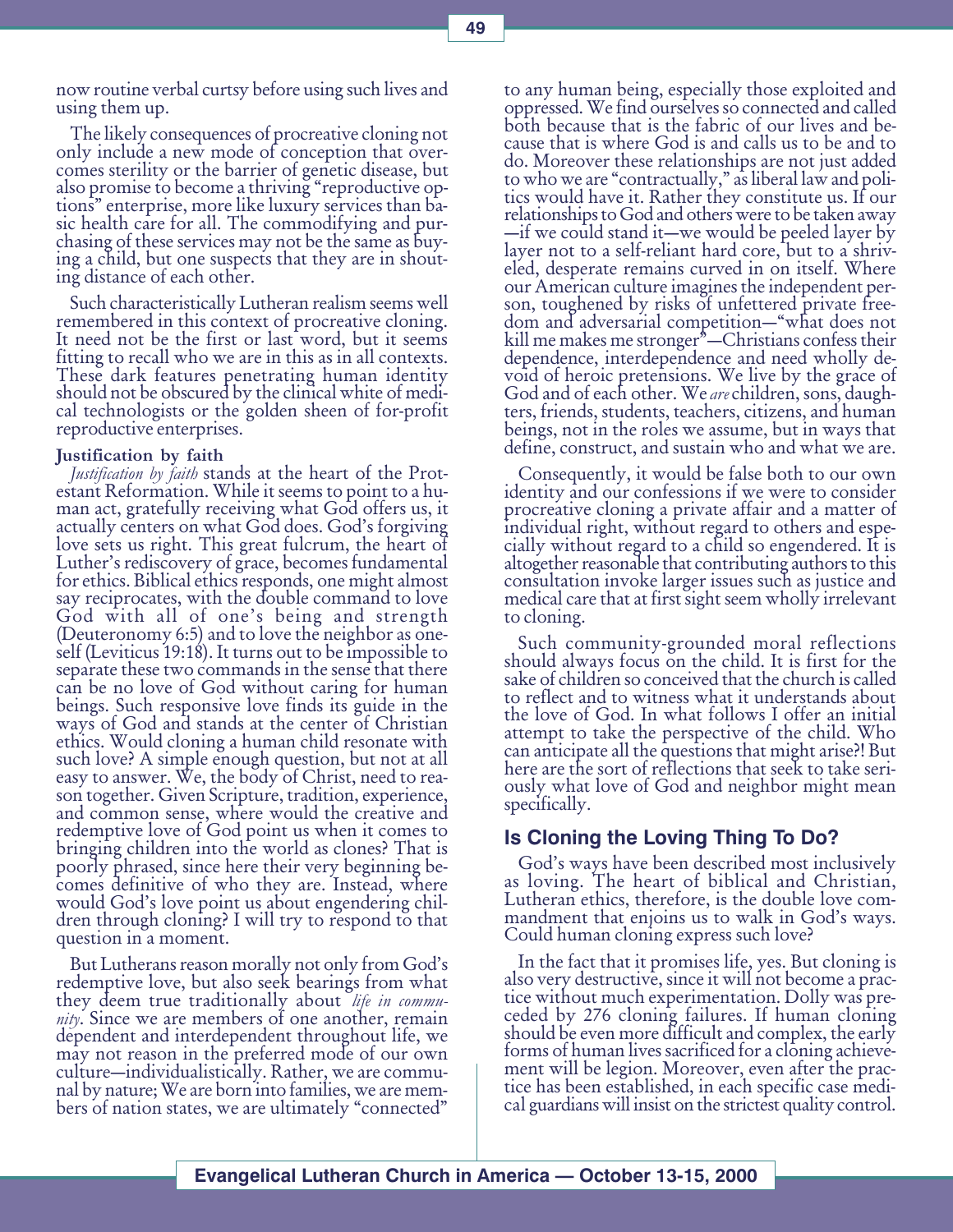If the qualities intended in the clone should be compromised, what would be the point? Medical liability as well insists on strict quality control, much as in IVF. Once medical technology has a hand in this process, it must protect its hand as well as the "patients" or customers it serves. Survivors of this rigorous quality control gauntlet will be lucky. Since they have to measure up to the standards of all who have a hand in this, they are not loved or welcomed unconditionally; they are loved for better only, at least until they are born.

Since knowing what love requires is not always selfevident, the negative version of the Golden Rule offers a guide: "Do not do to others what you don't want done to you". If cloning is good for future children, would I choose it for myself if I could? Would I choose to be the clone of the best human being imaginable? The question is not wholly fair, since answering affirmatively may imply ingratitude for the life one has. Yet, this is a question a future cloned child might ask or has a right to ask of parents, who are obligated to love their child, even prospectively, in the very act of taking steps to bring it to life. Assuming that I would survive the winnowing of the cloning process, would I delight in being the spitting image of the "best" person in the world?

I think not. For while all other children have two genetic parents, I have only one. The woman who brought me into the world may not be my flesh and blood, unless she cloned herself. And then I would be a second genetic rather than her child, as child has always been defined. In both cases she and I know that. The fact that cloning now may multiply my mothers (ovum donor, nucleus donor, womb mother, rearing mother) is not reassuring. For to whom do I really belong? More important to me, who really belongs to me? In case I am boy, my rearing dad may not be the famous person who was chosen as my predecessor. Accompanying such troubling confusions over my immediate parents will be unclarity about all of my kin. They, in turn, will be unsure of their ties to me—ties that have always been relied upon to protect and nurture children. To be sure, for biblical believers, all children count. Love is or should be thicker than blood. But even the faithful understand their obligations to begin with "their own." Their responsibilities to God and to others become clear in ways metaphorical of fathers, mothers, children, brothers and sisters. Ties between parents and children speak a universal loving language that we should not confound.

Would I choose to be cloned or affirm my beginnings as a cloned individual? I am told that I was given a better chance in life than most. My folks did not play genetic roulette with me.10 They did not risk inflicting their genetic abnormalities on me. In

contrast to other couples, they were sure of what they were getting and that such was a good thing, for they gave me what all parents strive to offer their children: the best possible chance in life. Yet, even a grateful child might wonder how to deal with the fact that it is different from all other children. To be sure, our culture prizes the unique. We deem it a virtue "to do one's own thing." My thing, however, already has a model in the person in whose image I was created. Do I as clone and survivor to birth then get the chance to be loved unconditionally? Or will parental acceptance insist that I measure up to my physical predecessor in whose image they charted my life?

Our culture prizes control. Cloning (creating an almost exact physical duplicate of an existing living or even dead being) constitutes an emerging form of control. Such control bestows a new power on those in charge of such multiplication. In regard to animals, we have always insisted on being in powerful control. Whether we bring them life or kill them, animals serve us. Without asking whether that is right, human cloning will let us extend such power to our children. One generation can now do a new thing with those who follow. In deciding to give us life, they can also determine our physical identity. Since the choice of physical identity is never capricious, but is always made for the best of reasons, those reasons now become normative for the cloned child. To be sure, parents always have hopes, plans, and dreams for their offspring, but normally they take potluck. Now progenitors can assure at least the physical form and precondition for what may make those dreams possible. Yet, such begettor dreams may become nightmares for the begotten. Is this a loving gift to one's child? It seems rather "a form of despo $tism$  of the cloners over the cloned" $11$  and an invitation to child abuse.<sup>12</sup>

Human cloning will replicate a specific image. Remarkably, biblical believers have always been committed to the hope and pledge that their children—as well as they!—would grow into and affirm an ancient image. Yet that image, our likeness with God, does not lie within us and is not in our control. Cloning children will not affirm or confirm our identity as children of God. The qualities for which one might choose a clone donor probably do not resemble the ways of the God of Israel or of Christ. Even if they did, cloning a saint would not prove efficacious for the clone unless a cell nucleus contains the miraculous power ascribed to the bones of the saints. As it is, all it takes to claim that ancient image is Baptism, linked with certain communal prayers, promises, and perseverance.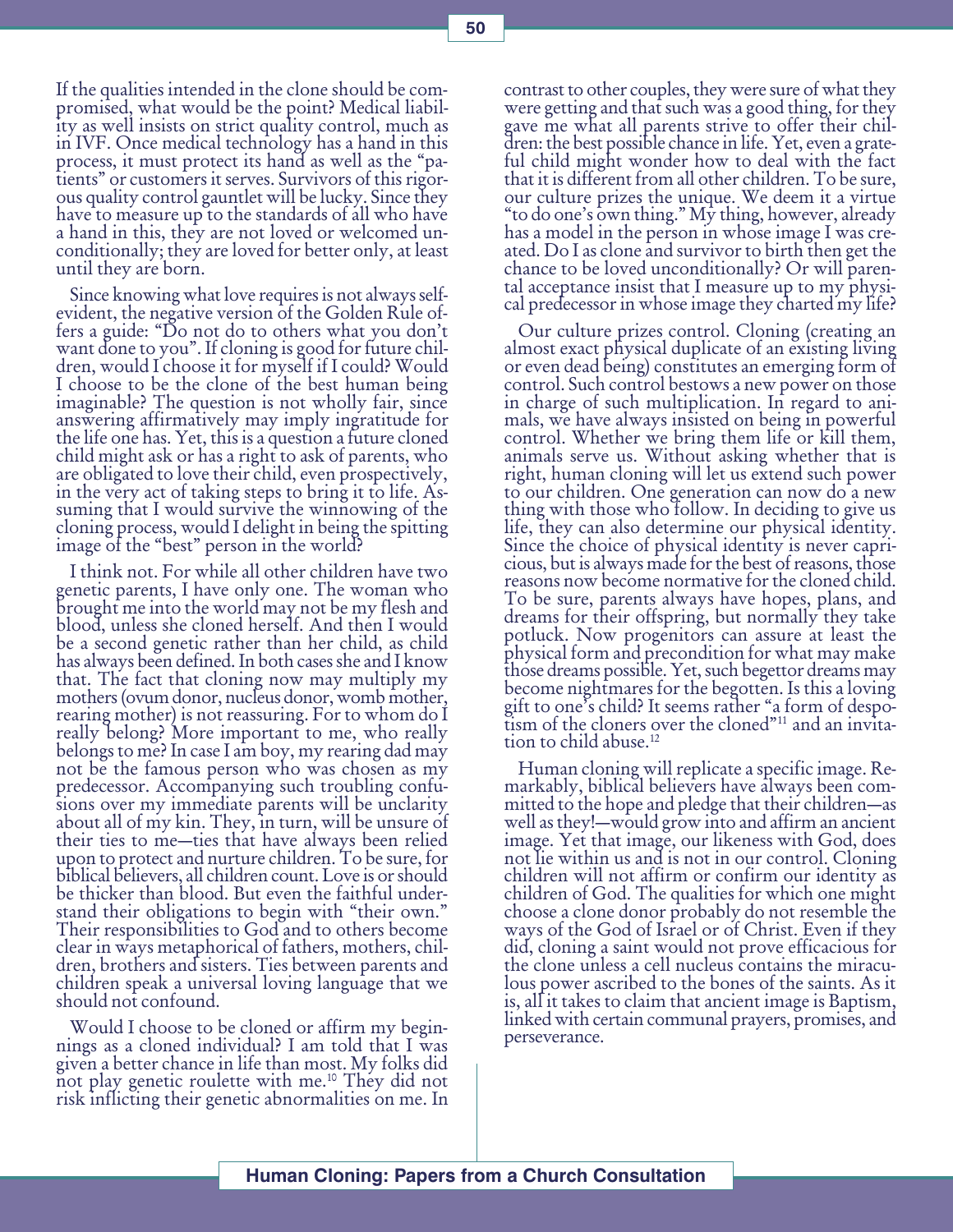## Summary and Conclusion

Faithfully reflecting on procreative cloning is our responsibility as Christian citizens. We owe it to God, to our country, to the church as the body of Christ, and thus to ourselves. And most importantly, we owe it to children so conceived. As a people enmeshed in cultural ways, we also know ourselves to be called to find our bearings from the ways of God. It therefore behooves us to approach this topic cautiously and critically, paying very close attention to the facts, to the words, and to our culture's and God's ways. I have argued that we should not think in individualistic and adversarial terms, that we not speak in terms of rights, but that we affirm relational and communal ways and invoke love. We can be sure that any successful cloning will be heralded under the banner of love. Yet, as Lutherans, we are also realistic enough to know that love can "cover" a multitude of sins, for what love requires when we beget children through cloning is not self-evident. It is a form of begetting and, thus, is life-giving and creative. But would it be judged to be loving by persons so conceived? While the church would welcome such children in the name of God, we must ask before they are conceived: Would such an origin be a blessing or a burden to cloned children?

My conclusion is that we should oppose human cloning on moral grounds. Such begetting gives too much control to begetters over the begotten. Thereby, cloning deprives the child of too much: two parents and two lineages and a unique start in life that is not overshadowed by an existing physical identity carefully chosen and already designated with an identity and human image. Such a lot in life is too heavy, constraining, and cruel for any child. By contrast, the image to which biblical believers testify and to which the child should aspire offers a choice rather than a fate. And while the divine image also imposes a burden, that weight is light, freely borne, and genuinely loving. What, then, should be the witness of our church? Unless human cloning can be shown to be genuinely loving toward children, we should oppose such cloning on moral grounds. Politically, we should support the current ban of federal funding of human cloning projects that was imposed because the process is not safe for children. We should also seek a permanent ban on research leading to "reproductive" cloning even if it becomes "safe," as well as discourage it in private enterprises. We should be clear in  $explaining why we conclude that God's ways are good$ for children, for parents, and for our country but are incompatible with this mighty technology that promises us children in our own image.

#### **Endnotes**

1. Leon R. Kass and James Q. Wilson, The Ethics of Human Cloning (Washington, D.C.: The AEI Press, 1998), pp. 3-59. Kass' essay, "The Wisdom of Repugnance," appeared first in The New Republic, June 2, 1997.

2. John A. Robertson, Children of Choice: Freedom and the New Reproductive Technologies (Princeton, N.J.: Princeton University Press, 1994), 18.

3. John A. Robertson, "Two Models of Human Cloning," Hofstra Law Review, Vol. 27, No. 3 (Spring 1999), 609-638.

4. Ibid., 619.

5. Ibid., 638.

6. Robertson, Children of Choice, 169.

7. "It presupposes that children born of cloning are waiting in the void of nonexistence to be summoned into existence and that if they do not receive the call to life, they are harmed. National Advisory Board on Ethics in Reproduction, "Report on Human Cloning through Embryo Splitting: An Amber Light," Kennedy Institute of Ethics Journal, vol 4, no. 3 (September 1994), 258. While here cloning refers to embryo splitting, the point applies to cloning defined as nuclear transplantation as well.

8. Jean Bethke Elshtain, Who Are We? Critical Reflections and Hopeful Possibilities (Grand Rapids, Mich.: William B. Eerdmans Publishing Company, 2000), p. 103.

9. Ibid., p. 121.

10. Joseph Fletcher, The Ethics of Genetic Control: Ending Reproductive Roulette (Garden City, N.Y.: Anchor Press/ Doubleday, 1974).

11. Leon R. Kass, The Ethics of Human Cloning, 27.

12. Ibid., 78.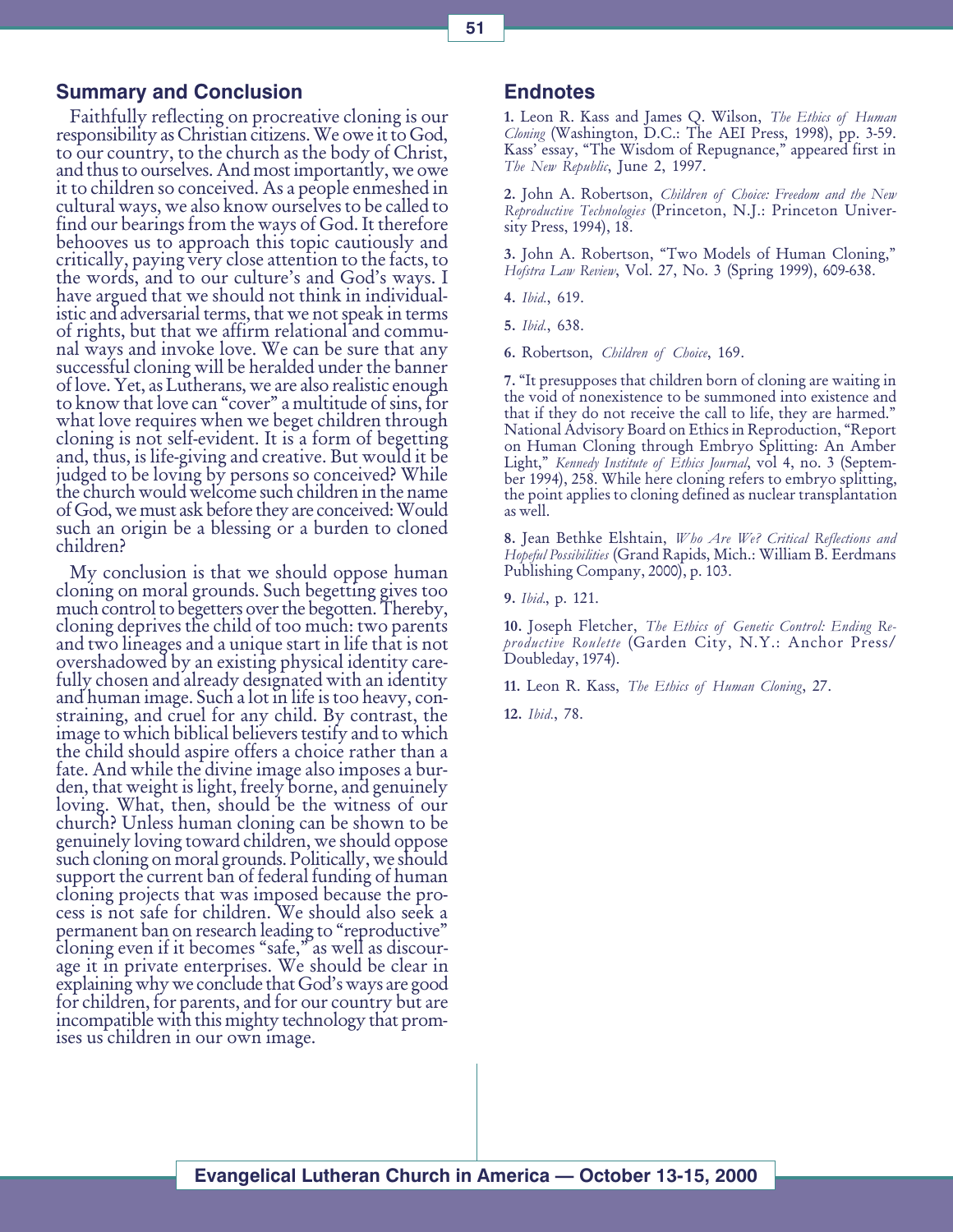# Let the Church First Be the Church: Thinking Theologically and Speaking Clearly about Reproductive Cloning (A Response to Hans Tiefel)

#### Thomas D. Kennedy

This is what we have come to expect from religious authorities: dogmatic pronouncements without any support external to a particular religious tradition, self-justifying appeals to a sect's teachings, and metaphor masquerading as reasoned argument. And, of course, the interpreters of God's will invariably fail to agree among themselves as to precisely what actions God would approve.

Ronald Lindsay, Taboos without a Clue: Sizing up Religious Objections to Cloning" $1$ 

Let us try to be candid and clear at the outset. If the church has any particular word to say on the issue of cloning (or, for that matter, any other issue of medicine and morals), it will be because of who the church is and what has been entrusted to the church, not because of some general surfeit of moral wisdom in churchfolk. There is little reason to think that we will find in the church large numbers of those who are markedly superior, morally speaking, to those outside the church. We've no reason to think that those churchfolk who are moral saints, who are people of uncommon moral goodness, will be able to articulate, in a language accessible to all comers, their moral judgments, the reasoning that has led them to the conclusions they've reached on any particular issue. In short, the gifts to the church are not necessarily those demanded by Mr. Lindsay. The church *qua* church may have no great insight into the best arguments that come from outside the tradition. That is nothing for which the church owes an apology to Ronald Lindsay or anyone else. If the church will address the issue of cloning, it should do so with those gifts, with that wisdom, that is uniquely the church's. Having thought through the issue,  $q_{\mu a}$ church, we may then attempt to translate our understanding into the language demanded by Lindsay. But that project must always await an assessment of the immediate cultural context and the church's peculiar calling in that context. The church must first be the church, must first know, speak to one another, and live the truth entrusted to it if there is to be a healing for the nations.

Hans Tiefel's counsel that we not leave the topic of cloning "to the experts and their use of words," rather, that we "seek to understand human cloning in the light of faith," is, thus, welcome, implicitly acknowledging the only expertise the church can claim to have, the expertise of faith in response to God's disclosure. The task of Christian ethics is to relate everything to God," Tiefel says and, therefore, "whatever we say about human cloning . . . ought to resonate with God's ways" as witnessed to by Bible, tradition and liturgy. Helpful words, to be sure, and especially relevant to our thinking about cloning for reproductive purposes. Following a brief summary of Tiefel's paper, I will articulate several theological concerns that go beyond those provided by Tiefel and which should be prominent in the church's thought and speech about reproductive cloning.

Briefly, Tiefel first approaches a cluster of arguments that reproductive cloning is morally problematic because it is asexual reproduction and, as such, unnatural. Tiefel finds wanting the "unnaturalness" objection to cloning. First, new technologies require successor generations to rethink what is natural; that is to say, nature is not fixed, static for all time. Cloning is novel, to be sure, but unnatural? Secondly, cloning can be understood as just a further, apparently extreme, stage of technological reproduction and so but another of God's ways requiring human agency; cloning need be no more dehumanizing and unnatural than any other means of reproduction requiring assistance. Thirdly, charges that something is "unnatural" are themselves often morally repugnant, expressing a contempt for what is good but strange, rather than what is genuinely hostile to the ways of God. Finally, worries about separating sex and procreation are, at best, shrouded in mystery. Lutherans worry little about decoupling sex and procreation when the aim is not to procreate, Tiefel argues. Likewise, when the aim is to have a child, reproduction without sex (e.g., for the infertile or the genetically maleficent) may appear to be the blessing of God. Thus, unnaturalness objections fail, according to Tiefel.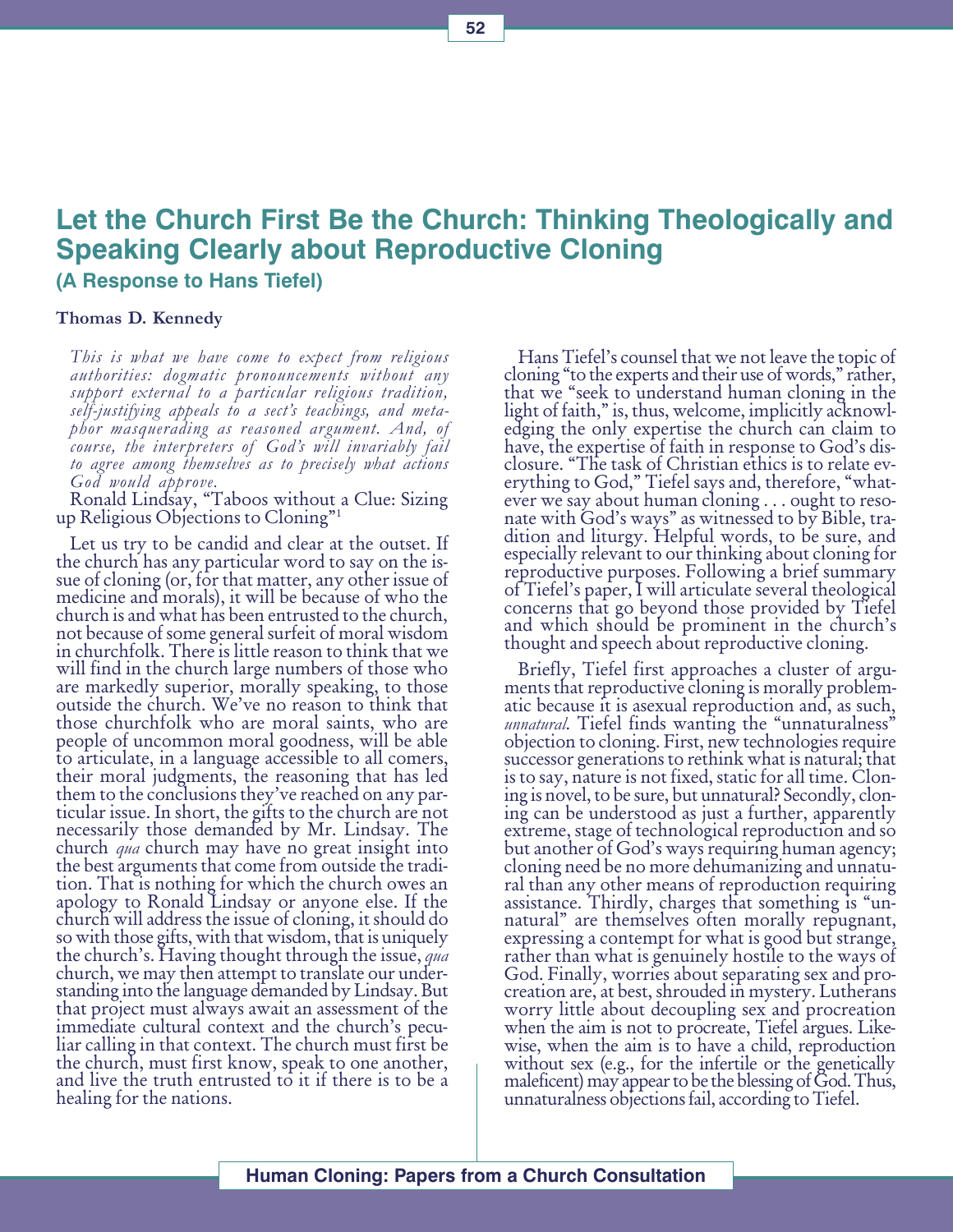If we Lutherans ought not to confuse ourselves with Roman Catholics (for whom an appeal to nature carries much weight), neither should we be content to be only Americans, Tiefel continues. He deftly discusses the proliferation of rights and rights talk in American society, as represented by the legal theorist John A. Robertson. For Robertson and for American individualism, reproductive rights (one's entitlements not only not to be interfered with, but an equal access to resources necessary to make possible the desired reproductive activity) trump all other concerns including the well-being of would-be children. As Tiefel notes, the language and the commitments of American individualism are a great deal less than conducive to the expression and development of robust Christian identities.

Having reminded us of the Lutheran themes of sinful human nature and our essentially social character and the realism about corruption that flows from the former, and the reminder of the immediate social context that follows from the latter, Tiefel concludes by raising the question, "Could human cloning express a love like God's love?" His answer is a qualified "No." Qualified in that God is "pro-life," so that the promise of life is expressive of love. But, finally, "No, the practice of cloning does not comport well with the love of God." Cloning will require a quality control of that which is created that is incompatible with the unconditional love of God and that conditional love of her genetic parents is likely to follow the clone throughout her life. Furthermore, the clone is likely to be confused about her identity, her parents and her kin and, thus, unable to delight in her life. Finally, the control that is expressed in cloning is likely to be experienced by the clone as "despotism' and domination." Better, Tiefel concludes, not to clone.

# Speaking Theologically about Cloning and Reproduction

Although I find Tiefel's discussion most helpful, I believe there are additional theological resources we do well to draw upon in discussing reproductive cloning. His rejection of the "unnaturalness" objections to cloning, his rejection of the reproductive rights arguments for cloning, and his rejection of cloning are, finally, I think, rejections based upon a respect for persons (parents, would-be parents, children, and would-be children) a respect not obviously incompatible with the God who is revealed in Jesus Christ. But to say what is not obviously incompatible with faith and faith's God is not the same as integrating our heads, our words and lives with what we believe, confess and worship." His objections to reproductive cloning appear most frequently in a language closer to that of Lindsay than of Luther, or so it seems to this reader more accustomed to what Lindsay requires.

How might a theologically richer discussion of cloning go? Christians had better be able to say something clearer on the nature of nature and what that means for us than Tiefel here delivers. "I believe in one God . . . the Creator of heaven and earth," we confess. Why do we sometimes speak the language of "peace, justice, and the *integrity of creation*?" What does it mean for cloning to confess the God revealed to us in Christ Jesus as both creator and redeemer of fallen creation? This confession requires us, first of all, to take seriously our status as embodied creatures, as bodies, but not only bodies. We recognize human life as good and the human body as essential to our identities as persons. Medicine, as considered by Christians, must be to serve this good of bodily life. As Michael Banner has suggested, medicine fails in its calling both by "withdrawing altogether from the service of the body" and "by converting service [to the body] into manipulation."2

The problem with the mere manipulation of human bodies is the failure to recognize the created order as having a form, a meaning, independent of our own projects. To confess God as creator is to recognize natural limits (limits entailed by the meaning of natural objects as created by God), to what we should do. Such limits, Oliver O'Donovan rightly points out, will not be taught us by compassion, but only by the understanding of what God has made, and by a discovery that it is complete, whole and satisfying."3 Believing in God's creation as having form and meaning independent of our projects does not prohibit the expansion of technology. It does require us to ask of each new technological innovation, does this respect the meaning of God's created order or does it manipulate it to achieve our purposes?

Having thought theologically about the nature of creation, having more deeply plumbed the confession that God is maker of heaven and earth, we ought to find the 'unnaturalness' objections to reproductive cloning a great deal more central and a good deal less mysterious than does Tiefel. To engage in a repro- duction that so radically unyokes what God has yoked together in creation is to manipulate human bodies, rather than to serve them in their pursuit of creaturely ends and to violate the integrity of creation.

## From Creation to the Family

If the prospects of cloning require us to think more deeply and speak more clearly about the goodness of creation, they likewise require us to develop our understanding of the divine mandates or "orders of creation," the family in particular. The chief attraction of reproductive cloning is that it offers the potential for an infertile couple to have a child genetically or biologically related to at least one of the rearing parents. A second use of reproductive cloning would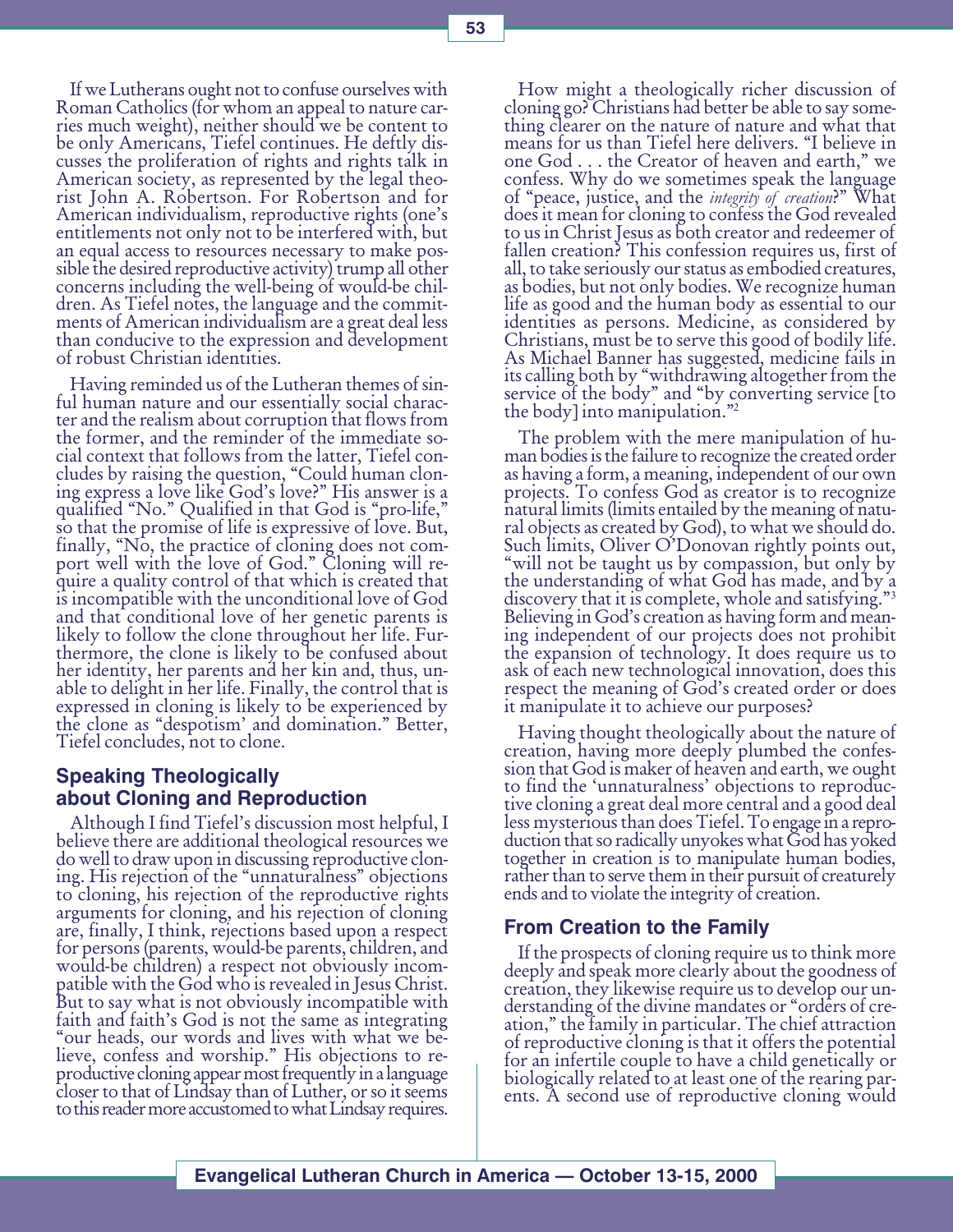enable an individual or couple for whom sexual reproduction is possible to have a child without sexual reproduction.<sup>4</sup>

Both Tiefel's embrace of the modern tradition of human rights and his worries about American individualism are well-founded. He is right to remind us how much richer is our theological and liturgical vocabulary than the rights language of law. But until the church speaks a clear theological word on the family, its nature and its relation to the social order, the language of churchfolk will default to the language of legal rights. If families are but the voluntary associations of (at least) two individuals who have consented to a relationship recognized by law, the rights language of American individualism will do perfectly well. If, by contrast, a family has its origin in the fellowship of two who are different, yet called into unity by God, then we require a vocabulary of faith, not merely the vocabulary of rights. What does the church, today, know about the family? What is the church willing to say about family at this time and in this place?

It is not only those who would consider reproductive cloning who await this word from the church. It is a word awaited, as well, by infertile individuals and couples who wish to become parents, those who may be excused for thinking of technological reproduction solely in the language of the marketplace and American law, deafened as they are by our many and conflicting voices on the importance of genetic relationships in a family, the status of "spare" embryos conceived *in vitro*, the costs of technological reproduction, and our obligations as stewards in a world of haves and have-nots. *Reproductive* cloning presents a challenge for the church not first and foremost because it is cloning, but because it is possibly a new and exorbitantly expensive—in terms of the cost to embryotic life as well as financially—means of technological reproduction. Speaking clearly about reproductive cloning requires us first to speak clearly about technological reproduction.

#### In Sum

- The church's first task is to be the church, a community of those faithful to the Creator God who reveals himself in Christ Jesus.
- Faithfulness to God will require us to read God's creation rightly in Jesus Christ, discovering in creation a form and meaning perhaps not apparent to all.
- The practice of reproductive cloning does not comport well with the meaning of humans as creatures of God and with the integrity of creation.
- Christians must also reflect upon cloning in light of a theology of family and the divine orders.

#### Endnotes

1. Ronald Lindsay, Taboos without a Clue: Sizing up Religious Objections to Cloning," in Glenn McGee, The Human Cloning Debate, (Berkeley: 1998).

2. Michael Banner, Christian Ethics and Contemporary Problems (Cambridge, 1999), 60.

3. Oliver O'Donovan, Begotten or Made? (Oxford, 1984), 12.

4. These distinctions are from John A. Robertson's "Two Models of Human Cloning," in Hofstra Law Review, Vol. 27, No. 3 (Spring 1999), 609-638.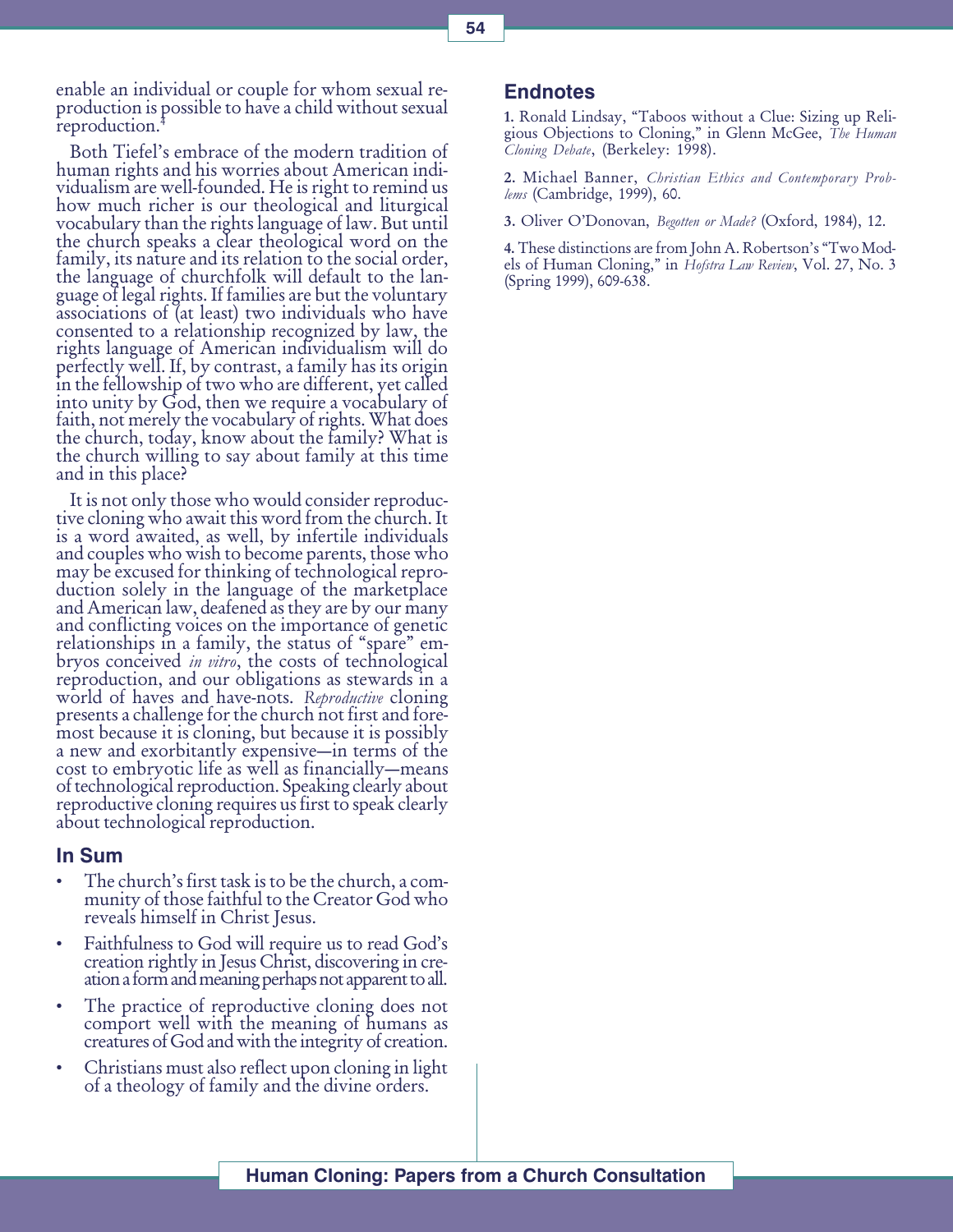# Reproductive Cloning

(A Response to Hans Tiefel)

Robert Roger Lebel

Prayerful posture and thoughtful analysis characterize the writings of Hans Tiefel. Reading his work is both an intellectual treat and an invitation to gospel fidelity. His concern for language and its ownership, its role in communication and its control of the issues is well placed. My life as a Christian geneticist is made complex and sometimes frustrating when scientific colleagues consider me lightweight because of my faith, while fellow believers suspect me of consorting with the enemy—technology run wild pursuing unholy goals. On my better days, I discover my role as a helper in translating the languages, bridging the divides; then my vocation is clarified.

So the effort to transpose talk of cloning into images of faith becomes a battle for the high ground of vocabulary; the king of the hill controls the conversation. Of course, it is always more pleasant when the protagonists elect to join in a common effort to advance human thinking, rather than perceive themselves as rivals, one of whom must prevail while the other retreats in defeat.

Comparison to the events which surrounded introduction of *in vitro* fertilization is apt. I recall a prominent practitioner of IVF, after publicly announcing his disinterest in participating in reproductive cloning. I congratulated him on his stance; he said glibly that this problem would resolve in the same way that IVF did, and that "soon we'll all be cloning in our kitchens." If the inevitable intransigent advance of medical technology is hampered by controversy due to transient protest by conservatives, only to be followed by the triumph of the elite innovative vanguard, then this attitude is justified. With Tiefel, I would hope for better from myself and my fellow humans. But that is because we resist temptations to cynicism and opt rather for gospel commitments and the promise of grace.

I would not exercise myself about questions of acceptance for the resulting child of reproductive cloning. Just as there are families prepared to adopt handicapped children today, providing for them loving and nurturing homes, there should be no need to doubt that such acceptance will be ready for these children. Nor should it take long for classmates and others to overcome superstitious anxieties about their full humanness. And after all, nurturing (mothering and fathering) has long been blurred across the lines of genetic relatedness, both for good and for ill, in a wide variety of historical settings. Who is that boy's mother? Why, the woman who raises him, of course. That was already well established long before fancy new reproductive technologies were introduced. As for concerns about animation, the inviolability and uniqueness of the soul of a cloned person should be no more difficult to defend than that of a monozygous twin derived from a single zygote, or of a chimaera composed of two fused pre-embryos.

Persons who seek to avoid genetic disease in their children by employing "donor" eggs or sperm hope and presume that he or she does not have high risk of carrying mutations which are known to exist in the people seeking a child. For years, we have warned that the "donors" are not necessarily free of genetic disorders of other kinds, unanticipated and potentially just as worrisome as the one being avoided. The great advantage of reproductive cloning is supposed to be that it sidesteps that concern by showing that the "donor" is already a successful, perhaps even superior adult. Or, if self-cloning is the goal, then the parent is known or presumed to lack any important genetic defects. So Tiefel imagines the child reflecting with pleasure on the parents' not having "played roulette" but electing a sure route to eugenic bliss.

That is precisely where the point is lost if one understands genetics. On genetic grounds, we may embrace John Robertson's willingness to reject cloning if it will entail significant risk of harm to the product child, and then confront him with some facts to which I have not found much attention being given. The problem is somatic mutation; it presents us with a compelling reason for caution/concern about potential harm from reproductive cloning.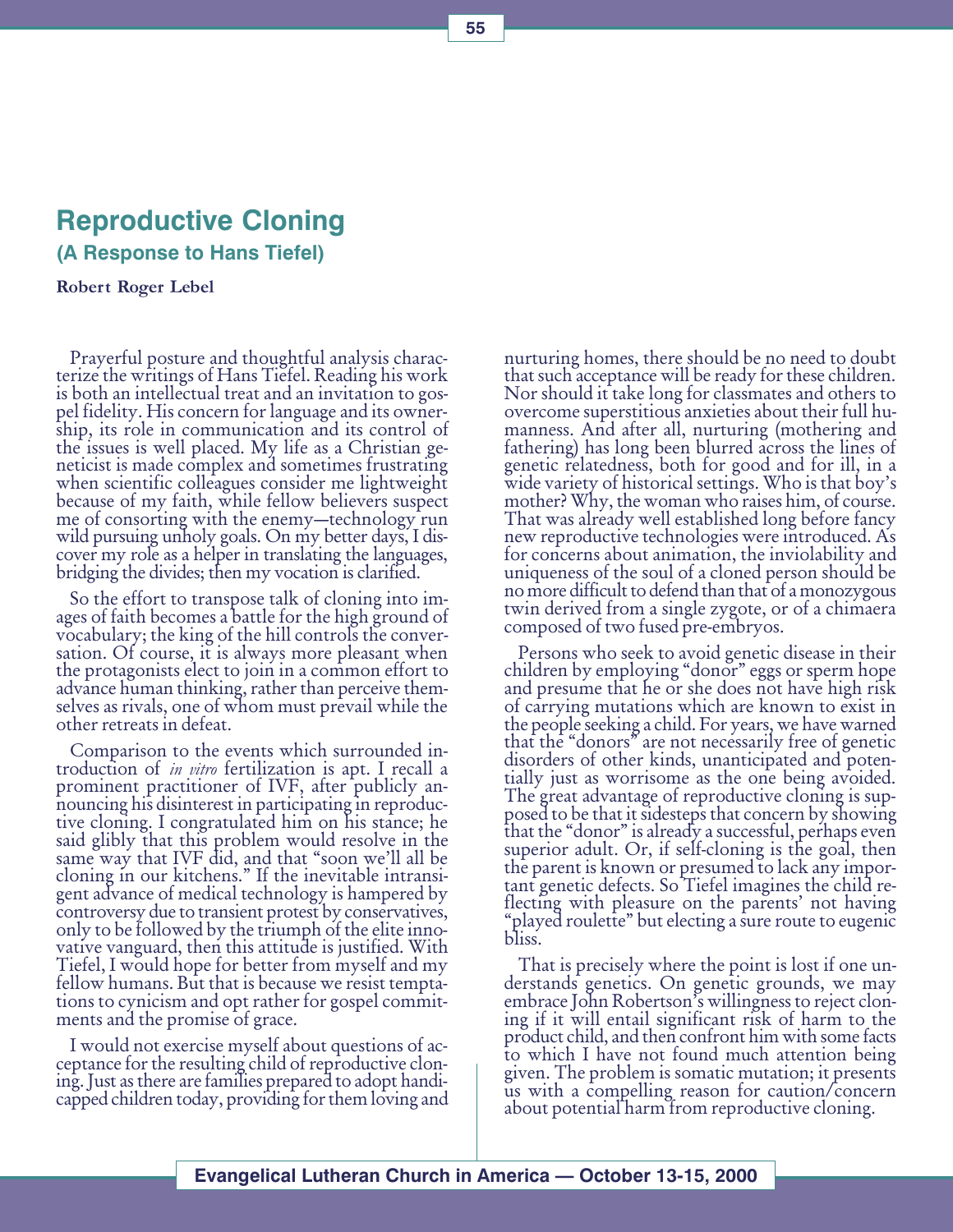The fertilized egg (zygote) is a single cell with a complete set of human genetic material encompassing all the information needed for all the functions of a complete human body. That entails approximately 3 billion base pairs of DNA. Translation of that potential into a final product requires cell divisions to accumulate 100 trillion cells in an adult. Every day of routine living calls for some 100 billion cell divisions to replace cells being lost by normal wear and tear. It is inevitable that mutations take place; most are inconsequential, but occasionally one brings about a change in cell behavior, and some such changes lead to development of tumors.

Every day geneticists consult with persons seeking information about increased familial risk for cancer. We explain the above process to them, including a description of how a person inherits two copies each of genes which protect cells from derangement into tumor; cancer occurs only after a sequential cascade of mutation events, disabling the genes which maintain the cells' normal specialized functions. Some persons begin life with one copy of a protective gene already disabled by mutation, but most individuals who develop cancer had all their genetic protection intact at the time of fertilization, losing crucial elements of that system over the years.

If this is true (and we have every reason to believe it is), then on what basis am I confident that the nucleus chosen to produce a cloned offspring for me lacks important accumulated somatic mutations, placing that child at high risk of genetic disease which was not present in me (or my chosen hero "donor") or in our families? Mutations are going on all the time, and many a family is tripped up by a severe one (e.g. Huntington disease), or surprised by a trivial one (heterochromia - different colored eyes). So the child may have my facial conformation and mid-life balding pattern, but also be affected by a genetic disease of which I never thought. I find this daunting, and am surprised not to find it in prominent places of the discussion about cloning. This might be a transient problem, if technology allows for screening of thousands of potential mutations in a pre-embryo, but such an optimism demands considerable progress before it can be fulfilled.

If we are to take some enlightenment from the trinitarian doctrine of relational existence within God and within human community, then we can accept joyfully the notion that love should be the criterion for all ethical debate and scientific decisions. If the cloned child cannot be brought to fullness of life safely in someone else's image, then the process should be rejected. We are far from being able to assure such safety in the production of a cloned individual, and so should not attempt the task.

Humility is just as important as courage in the effort to be a created co-creator, to act decisively and constructively as an agent in the great scheme of evolutionary progress. An example of the limits of our vision haunts my mind. In the 1630s, Jesuit missionaries accompanied the explorers to New France. They were captured and tortured by the native Americans. A layman assistant named Guillaume Couture was later offered an opportunity to join the priesthood, but elected rather to serve as an ambassador between the new settlers and the natives (whose language he had learned, and whose respect he had gained by his courage). His former companions were later martyred. He married, raised a family, and died in bed at age 84. His grandson's great-grandson had a daughter, whose granddaughter's granddaughter came to be my mother.

If Couture could have seen my existence, which is one of the consequences of his decision to marry rather than become a priest, how would it have changed his decision process? The question is meaningless, unanswerable. None of us can know or even imagine the remote events that follow from our actions. But every reproductive choice made by every person has consequences 300 years later in the human community. The fact that those consequences are also mediated through numerous decisions made by others in the meantime does not diminish the mystery of my contribution to the process. Thus, we should make our choices carefully and with well informed consciences (so, have courage!), but also recognize the limits of our vision (so, have humility!).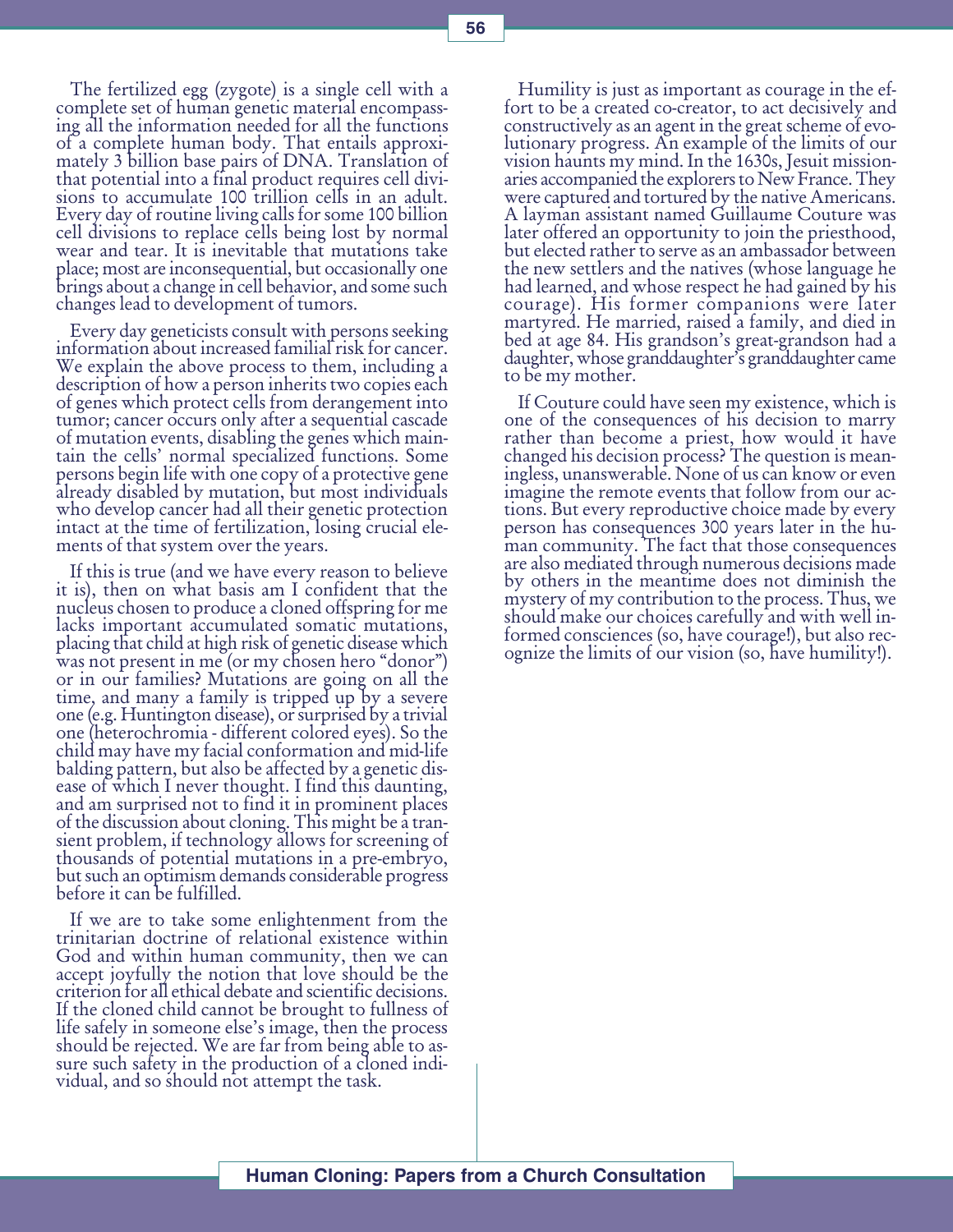# Section Three Specific Questions

Should We Clone for Therapeutic Purposes?

Evangelical Lutheran Church in America - October 13-15, 2000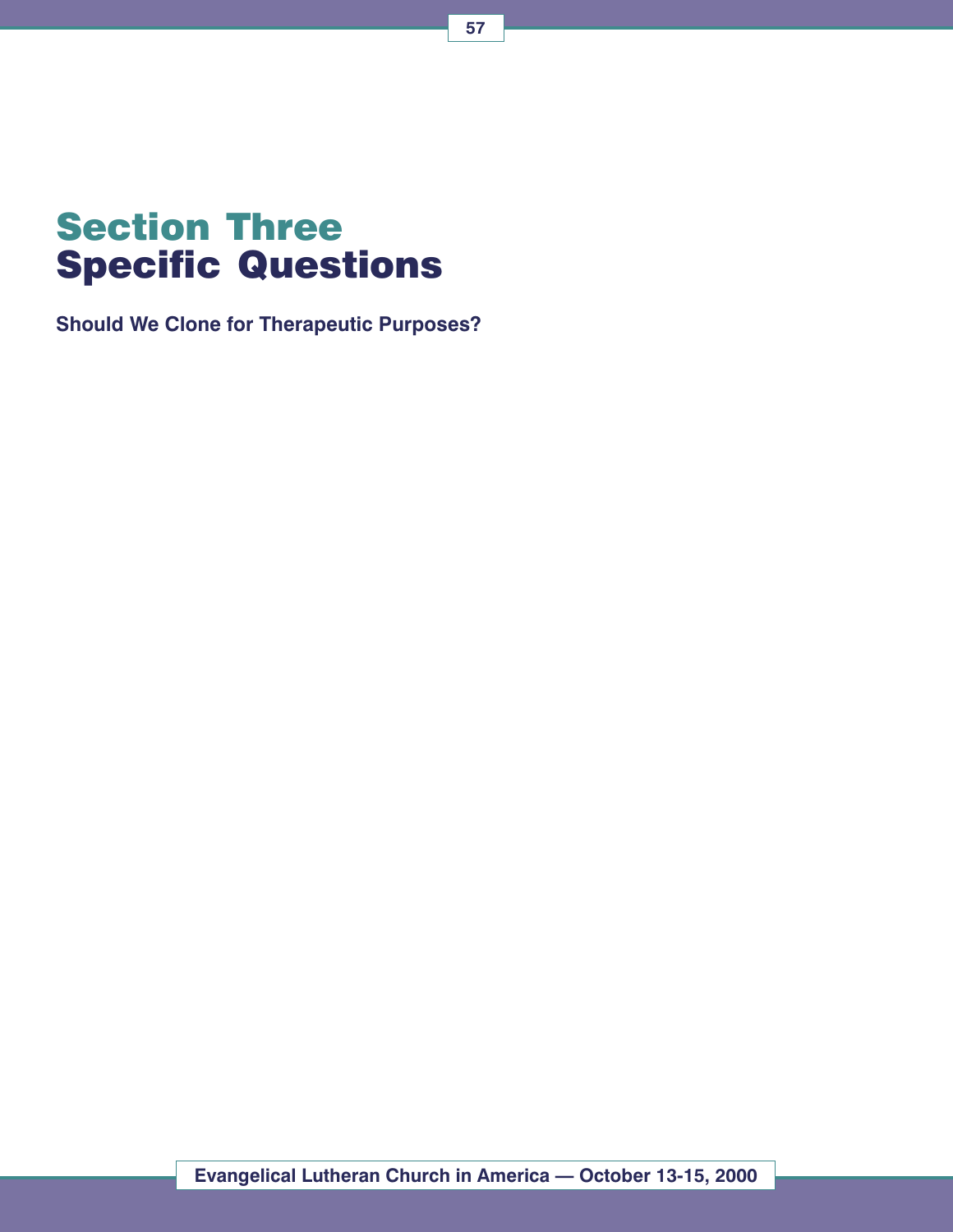# Cloning for Therapeutic Purposes: Ethical and Religious Considerations

#### Mark J. Hanson

# Abstract

This essay reviews how cloning techniques may be used for therapeutic purposes, analyzes ethical and religious implications, and makes recommendations for the ELCA. Although cloning may bring many potential benefits, they remain uncertain. Furthermore, human embryo research is morally troubling. At this time, thererfore, alternatives to human cloning for therapeutic aims should be sought. In public discourse, the ELCA should emphasize the value of the human embryo, the relativity of health, the principle of justice, and its commitment to truthfulness to its own tradition. The church should support the laudable mission of medical research, while speaking to the moral concerns often sacrificed in the name of scientific progress.

The birth of a lamb and a subsequent firestorm of worldwide controversy and debate marked the first successful cloning of an adult mammal from a somatic cell. Much of this debate has focused on the justifiability of human cloning for reproductive purposes. But the advent of cloning technologies has brought with it not only the potential for biomedicine to provide a new means of assisted reproduction, but also novel avenues in research and therapeutic application. A distinction can therefore be made between reproductive cloning and therapeutic<br>cloning. The latter refers to techniques in which cells are cloned and developed to the blastocyst stage with no intent to transfer the resulting blastocyst to the uterus for reproduction, but rather, with the intention of research and application for therapeutic purposes.<sup>1</sup>

The range of research and therapy options occasioned by cloning through somatic cell nuclear transfer techniques is wide and even potentially revolutionary for biomedicine. Yet many of these possibilities—such as those deriving stem cells from human cloned human embryos—implicate moral controversies that are as likely to be as controversial as reproductive cloning. This essay will review these research avenues and potential applications, analyze the ethical and religious considerations they raise, and provide normative recommendations regarding how these techniques might be considered and applied.

## Possible Cloning Research and Therapeutic Application

Cloning by somatic cell nuclear transfer was long considered by scientists to be merely a subject of science fiction. Thus, when an adult sheep was successfully cloned in 1997, many assumptions about cell behavior and embryogenesis had to be rethought, and new possible applications came into consideration. The first set of research issues facilitated by cloning includes a variety of basic research questions related to cellular behavior. For example, because the nucleus of the cells of a newborn clone is from cells of an adult, there is speculation that genetic material of the offspring will actually be aged, leading to premature decline and death. Thus, research on populations of cloned animals may yield insights on certain mechanics of the aging process.2 Genetic mutations and the genetic bases of cancer may also be studied by examining the cells of subsequent generations of cloned offspring. In addition, cloning facilitates the a nucleus from an adult cell is transferred to an enucleated egg and redirected to function as an embryo.<sup>3</sup>

A second, more problematic area of study and potential application stems from the fact that nuclear transfer is the only technique for "gene targeting" in livestock. Selective manipulation or "knocking out" of genes in animals may allow for development of animal models to study diseases in human beings (such as for cystic fibrosis) or creation of animals whose organs would not as easily be rejected when transplanted into human beings (xenotransplantation), or to inactivate genes related to disease (such as "mad cow disease"), thereby negating the risk of transfer to human beings. Herein lie many potential benefits to humans and even to animals. Even genes can be manipulated more effectively. Of course, genetic manipulation of any kind is also controversial.

Third, and less controversial, would be the use of cloning to produce genetically identical animals that possess certain desirable qualities, either for agricultural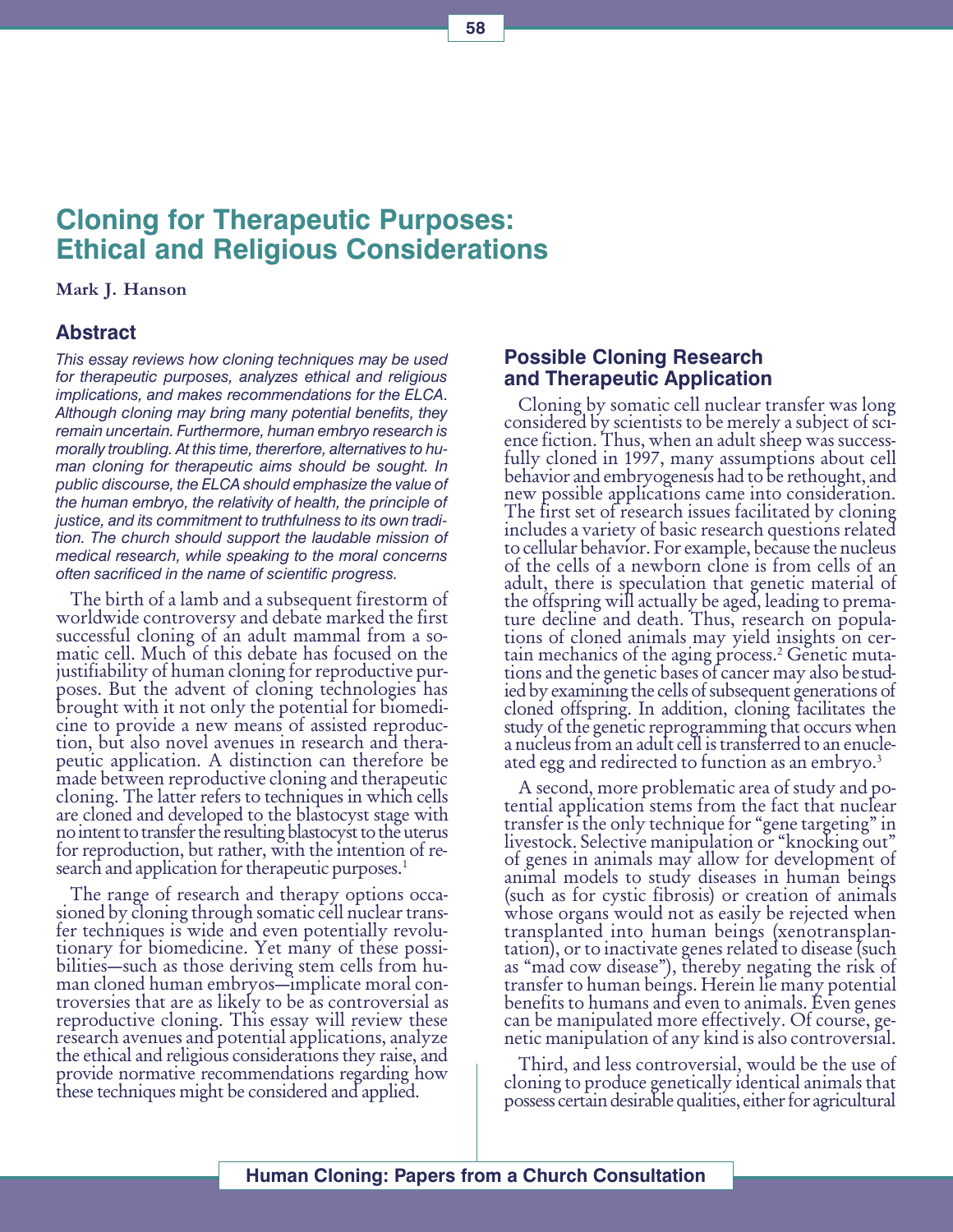or other uses. A mammal that has been genetically engineered to produce a certain beneficial protein in its milk, for example, could be an efficient and costeffective means of producing medications for human beings. Cloning that animal would also be the most efficient means of producing a genetically identical animal to continue that process, with a therapeutic benefit for human beings.

Perhaps the most controversial and revolutionary aspect of cloning research relates to the effectiveness of cloning to generate not only embryonic stem (ES) cells, but especially, ES cells that would be genetically compatible with the donor of the adult cells cloned to produce them. An embryonic stem cell is the most basic type of stem cell, and it is found in the inner cell mass of the early stage embryo (or blastocyst). These cells have the remarkable properties of being virtually immortal and undifferentiated; that is, capable of developing into any kind of differentiated human cell found in the body. The promise of these cells is that they could be used eventually to generate tissues and even whole organs for transplantation into human beings. Several thousand people in the United States alone die waiting for organ transplants. And cellular or tissue transplants hold the promise of treating a range of conditions such as diabetes, blood disorders, cancer, bone and cartilage conditions (such as arthritis), Parkinson's disease and spinal cord injuries. Research on stem cells also offers promise in the study of beneficial and toxic effects of drugs and other chemicals on human beings.4

Stem cells come in different varieties, of which the embryonic stem cell is perhaps the most basic and potentially useful form. Furthermore, they can be derived from various sources: 1) embryos created by *in vitro* fertilization (IVF) for infertility treatment that were not implanted because they were no longer needed, 2) embryos created by IVF expressly for research purposes, and 3) embryos resulting from somatic cell nuclear transfer (SCNT) or other cloning techniques.5

Embryonic stem cells might even be produced through the production of hybrid embryos, using nuclear transfer. In fact, scientists have already attempted to place the nucleus of an adult human cell into an enucleated cow egg to produce a hybrid from which stem cells can be derived. The tremendous medical advantage of ES cells derived from cloning is that they can be derived from the differentiated cells of a donor who needs a transplant of tissues or an organ for medical treatment. Tissues derived in this manner would be genetically compatible with the patient, and thus, tissue rejection problems would be eliminated. Without genetic compatibility, tissues produced from ES cells from another source would be rejected by the recipient's immune system, or the recipient would need to take medications to minimize

rejection. In short, ES cells derived from cloning would be highly medically beneficial and efficient. Relative to other sources, they would also likely be cost-effective. As with all research with embryos, however, ES cell research is morally problematic, especially because stem cell derivation results in the death of the embryo.

In addition, ES cells can also be genetically manipulated with *relative* ease.<sup>6</sup> This means that ES cells provide a powerful and tempting means by which genetic alterations can be performed, along with assisted reproductive techniques, to create a genetically altered individual, including a human being. In doing so, however, the germ-line of the individual would also be altered, meaning that all subsequent generations would also carry the genetic change occasioned by the intervention in the stem cell used to create the embryo. In animals, such techniques might lead to treatment models for human beings. In human beings, however, the issue of germ-line intervention is very ethically controversial.

In sum, cloning (SCNT) technology provides many powerful avenues for research and therapeutic application. This is especially so when considered in combination with other techniques facilitated by cloning, such as ES cell derivation and genetic manipulation. It is the potential usage of these techniques in combination that has recently prompted ethicists to question the value of examining the ethical implications of the various technologies in isolation.<sup>7</sup> Truly, the ethical questions of several spheres of biotechnology are increasingly complex and inextricably intertwined.

## Ethical and Theological Considerations

Clearly, the potential benefits of cloning research present us with possibilities to benefit human health and well-being. All else being equal, we would be obligated to pursue these benefits. But, to varying degrees, avenues of cloning research and application implicate the morally questionable practices of embryo research and, when combined with genetic manipulation, new powers for human beings to assume control over the genetic heritage of humans and nonhuman animals. When stem cells are extracted and human embryos are destroyed, an impingement of important moral values has occurred to some extent. Thus, cloning research creates moral dilemmas that are not easy to understand or resolve with straightforward justification.

Cloning results in a cell that soon becomes an embryo (or, what some would call a pre-embryo or blastocyst). Ethical deliberation must begin with this entity in itself, the embryo.8 Experience from a long history of debate over the issue of abortion reminds us that this issue is highly controversial and divisive.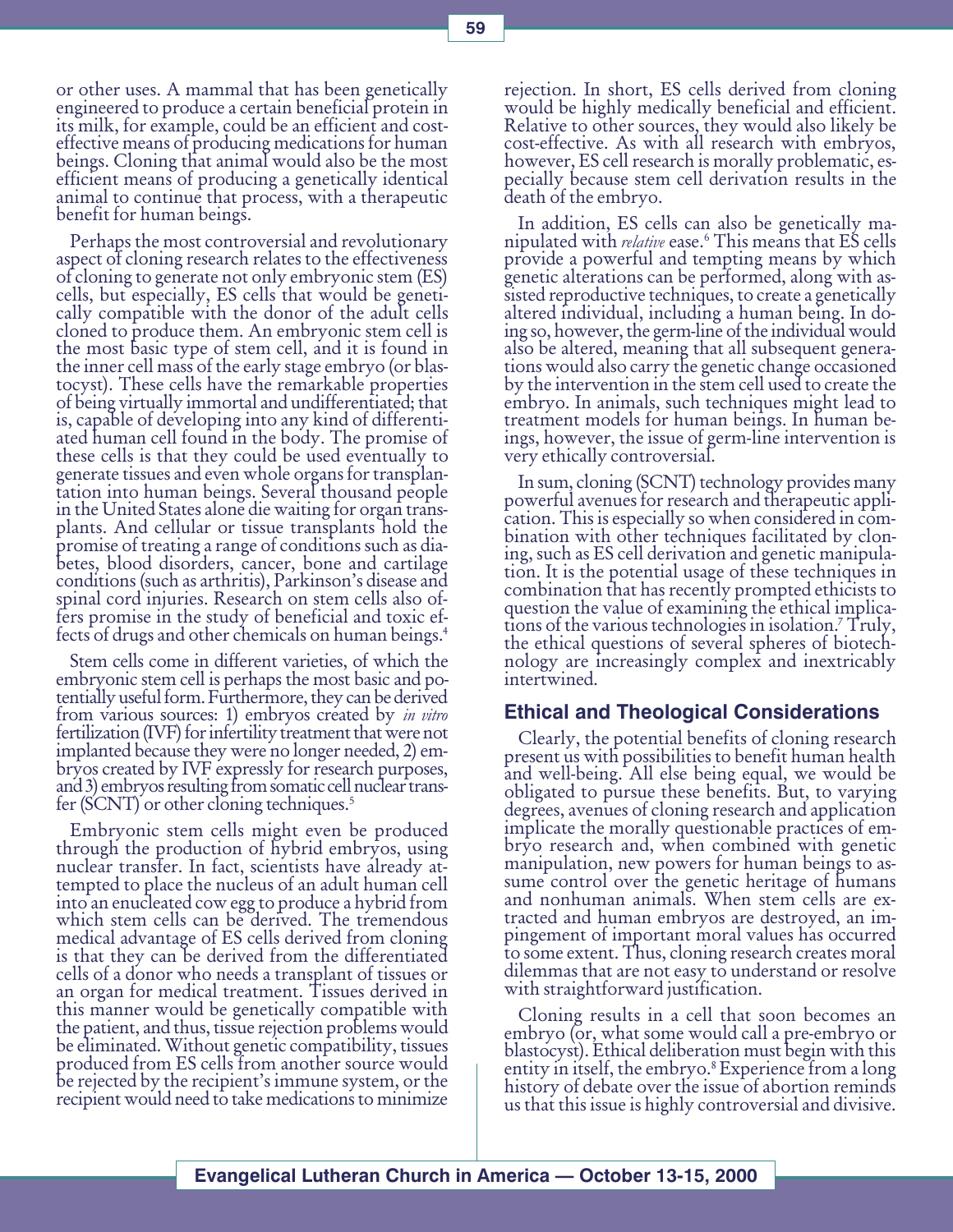It is not an issue that can be settled by science. And even within many religious and philosophical traditions, a range of positions exists. The best that traditions can do is to promote ongoing reflection on the issue, utilizing the best theological and non-theological resources available. Ultimately, however, it is an issue destined to remain rooted in mystery. This entails that any ethical argument that rests on assumptions regarding the status of the embryo will be contested and uncertain.

This controversial question cannot be resolved here, obviously, nor can even all the relevant arguments be rehearsed. Cloning technologies will press the Christian church to continue to grapple with the question of whether the human embryo created by cloning is to be regarded as the "weakest and least advantaged" among us and therefore deserving of special respect, or whether it warrants respect, but in a way that can be balanced against other competing goods, such as the potential benefits promised by cloning research.<sup>9</sup>

In its social statement on abortion, the Evangelical Lutheran Church in America (ELCA) has stated that Human life in all phases of its development is Godgiven and, therefore, has intrinsic value, worth, and dignity."<sup>10</sup> The statement also implies, however, that moral concern and respect for the developing embryo increases with progressive development of the embryo and subsequent fetus. Despite controversy about this issue, the view that the embryo warrants more moral respect than mere tissue and that this respect ought to increase with embryonic development, is rather widely held. Even so, if one does not grant the embryo in all stages of development the full moral respect one would accord an adult human person, but rather holds a view of incremental respect for developing human life, therapeutic cloning and research test the degree to which the embryo in its earliest form is valued.

The position of the ELCA on abortion recognizes the tragic choices that must be made, sometimes resulting in the death of an embryo.<sup>11</sup> Although still tragic, destruction of an embryo may be justified to save the life of the mother, for example. On such matters, the Lutheran church has promoted pastoral support for such decisions, but, for good theological reasons, left the issue to individuals to decide according to their own consciences. The question raised by therapeutic cloning, however, is whether consistency may require that embryo destruction also be similarly justified when the benefits from those therapies result in lives saved, or at least saved from longterm chronic and debilitating conditions. Such may be the promise of technologies resulting from the extraction of ES cells from cloned embryos. A moral or policy judgment on which research is justifiable

will have to rest on an argument that balances the destruction of embryos against the therapeutic benefits resulting from that destruction. I will put forward a recommendation on this issue after a wider consideration of related questions.

A second major set of ethical considerations regarding cloning involves the issues surrounding embryo research and the creation of a cloned embryo for purposes other than reproduction. Within Roman Catholic moral theology, creation of embryos through assisted reproductive technologies is, in itself, already immoral because the unitive and procreative aspects of procreation have been severed. Within other religious and moral traditions, the creation of an embryo using technology has largely not, in itself, been considered immoral within the context of assisted reproduction. Of course, cloning as a unique, asexual means of assisted reproduction is morally problematic for its own distinctive reasons. But in the context of research and therapeutic application, at least the problem of creating an embryo that lacks a unique genome is not as significant because the embryo will not be transferred to a uterus and brought to term.

Embryo research remains controversial. Currently, with the exception of a few state statutes, there is no regulatory system to govern human embryo research in the United States. Private research may take place virtually without restriction. Federal funding is more restricted, disallowing "1) the creation of a human embryo or embryos for research purposes; or 2) research in which a human embryo or embryos are destroyed, discarded, or knowingly subjected to risk of injury or death greater than that allowed for research on fetuses in utero."<sup>12</sup>

Many thinkers, as well as past and present national ethics commissions, have argued that when human embryo research promises considerable scientific and therapeutic value, it is morally preferable to use embryos that were created for, but are no longer needed for, reproductive purposes, such as surplus embryos created for *in vitro* fertilization (IVF) that would other-<br>wise be discarded. Because cloning involves the deliberate creation of an embryo, research that would result in its destruction is considered to be more morally problematic. In fact, in its report on ethical issues in human stem cell research, the National Bioethics Advisory Commission (NBAC) states that despite uncertainty regarding whether human cells created by cloning have the full potential to produce a human child, success with animal cloning suggests that they might. Since embryonic stem cells from other sources allow for science to continue research, that research should continue using those (for them, acceptable) sources (i.e., cadaveric fetal tissue for embryonic germ cells and leftover embryos from infertility treatments).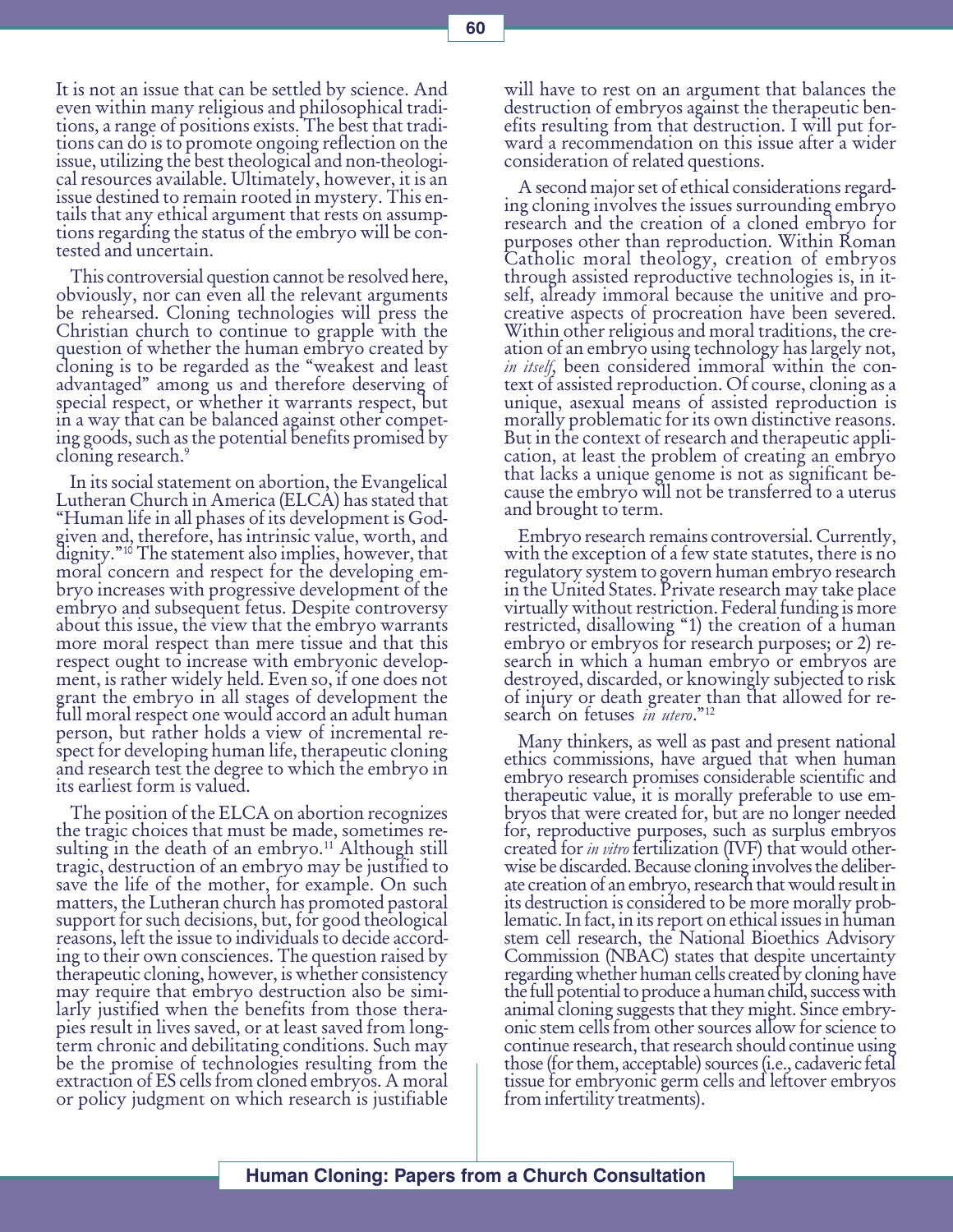Furthermore, because many people would find the practice morally repugnant, the commission recommends that "Federal agencies should not fund research involving the derivation or use of human ES cells from embryos made using SCNT [cloning] into oocytes.13 The implication here is that embryo research using cloning to derive human ES cells is less acceptable than research using ES cells from other sources of embryos. The caveat to this recommendation, however, is that, "Nevertheless, the medical utility and scientific progress of this line of research should be monitored closely."<sup>14</sup> In fact, the commission implies that if the therapeutic potential of cloning as a source of ES cells begins to be born out by ongoing research, the balance of the moral concern over the creation of an embryo versus the value to society of the SCNT embryo will have to be re-evaluated.<sup>15</sup>

Scholars have debated whether it is morally preferable—or, less objectionable—to use embryos already created for reproductive purposes rather than creating embryos solely for research. This debate need not be fully rehearsed here. It is relevant in that it highlights the morally problematic nature of creating embryos solely for research purposes, as well as the ethical preferability of seeking alternatives to that practice, such as using embryos created with reproductive intent, since they were not created *merely* as a means for research ends. But again, the NBAC report reinforces the conclusion that if a great therapeutic potential from deriving ES cells from cloning seems realizable, the practice might be justifiable in the future, even though the creation and destruction of embryos for research and therapeutic purposes results.

The morally problematic nature of embryo research entails, therefore, an ethical obligation to seek less morally problematic alternatives to achieve the same benefits. Because research in this area is at a relatively early phase, much can still be learned from animal studies, especially regarding such issues as cellular aging, embryogenesis, and the potential benefits of ES cells. In addition, research is being conducted on varieties of stem cells derived from types of adult cells which may yield the same benefits of ES cells without implicating the same ethical problems raised by use of ES cells. Similarly, research into processes in which adult cells could be "de-differentiated" and "redifferentiated" to be used in cellular therapies is another avenue to pursue. Other possibilities exist as well. The NBAC report acknowledges, for example, that "perhaps  $\dots$  it will be possible to use SCNT without the creation of an embryo."<sup>16</sup>

Another possible source of stem cells may come from transferring the nucleus of human cells to an enucleated cow egg. The result is a "hybrid embryo" that would not be a viable human embryo, but which

*may* produce viable stem cells, genetically compat-<br>ible with the donor of the human somatic cell nucleus. The idea of mixing species, especially human and non-human species, is repugnant to many, apart from the scientific concern about mixing the mitochondrial DNA from the enucleated cow egg with the DNA from the human cell nucleus. If the resulting cell is non-viable, however, the concerns about creating a "chimera"-an organism with DNA from two species-are considerably diminished. At present, human and animal genes are exchanged selectively to produce a product like insulin, or eventually, animal organs compatible with human physiology.

The problems of organ and tissue donation might also be resolved in other ways. Genetic manipulation of cell lines to solve tissue rejection problems may be possible. Xenotransplantation (i.e., cross-species transplantation) is also proposed as a new source. Such a "solution" might raise the remarkable choice of whether we would want to use animals genetically engineered with human genes to have compatible organs and risk transmission of AIDS-like diseases from animal to human populations, or destroy human embryos to obtain stem cells. At present, both potential solutions are still hypothetical, but both are being aggressively pursued by biotechnology companies. And research on human ES cells can still proceed, using cells from leftover IVF embryos, or with similar embryonic germ cells from cadaveric fetal tissue.

Some believe, however, that failure to do research directly with ES cells derived from cloning will result in delays that will have a human cost in lives and prolonged suffering. Others debate this. In short, there are viable alternatives to exploring the potential medical benefits that cloning, especially as a source of ES cells, may offer. They may also bear significant moral costs. But that, too, is uncertain.

To summarize my analysis to this point, it would seem that there is very little firm ethical ground on which to stand. The benefits of cloning technologies and the need for ES cells derived from cloning seem substantial, but are still quite speculative. If one's moral stance regarding the status of an embryo and embryo research is such that no research would be allowed, therapeutic cloning research and application would be rendered morally illicit. But a stance that is anything less than that requires a process of moral deliberation and judgment that must always be tenuous. In other words, a view that affirms incremental respect for developing embryos and that allows for embryonic life to be taken to save other lives seems to leave some moral room for research that would result in the destruction of embryos, but only if the benefits of that research were weighty enough to warrant that conclusion. At present, deriving ES cells from cloning has not been established clearly as the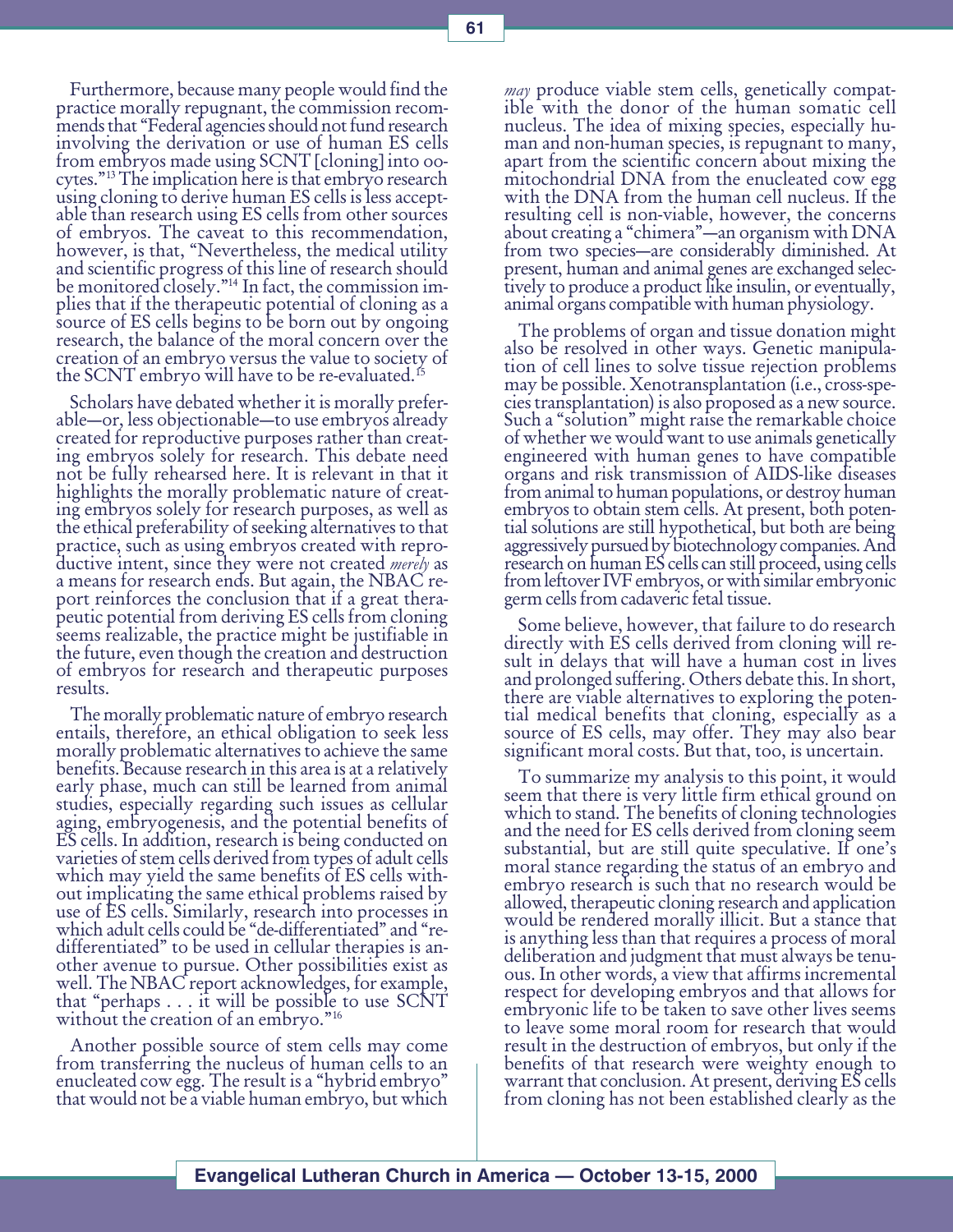only means to such benefits. But this may change. The morally problematic nature of therapeutic cloning research obligates us to search for alternatives whether alternative sources of ES cells or alternative therapies for conditions that ES cell technology could address that would be morally preferable—but they are also dubious and uncertain.

At this point, the other major issue raised regarding therapeutic cloning arises from the relative ease in which techniques of genetic manipulation can be utilized with cloning to create genetically engineered and identical animals for pharmaceutical or agricultural purposes or to introduce germ-line interventions into human populations to ensure that genetic defects are not only remedied in the immediate offspring, but in all subsequent generations as well. The issues surrounding genetic manipulation of animals are mentioned here because of the potential to benefit human beings, but lie beyond the scope of this paper. The potential to use cloning to intervene in the human germ-line, however, is a serious moral issue more directly related to human benefit.

Because germ-line intervention is a separate technology from cloning itself, I will not review in detail the ethical problems it raises. In brief, it may offer a cure for many diseases—in some cases, the most effective or only means of cure-and it is efficient because it prevents genetic defects in future offspring. It also offers possibilities to enhance human traits. Negatively, there are the uncertainties regarding the long-term genetic effects of such engineering on future generations, the impossibility of obtaining their consent, and fears of enhancement employed for eugenic purposes.17 A separate debate will need to be conducted on these weighty issues. The connection with cloning as a "partner technology" that facilitates germ-line interventions, however, raises the issue of so-called "slippery slope" arguments; namely, that development of therapeutic cloning technologies present the temptation to couple with other technologies and proceed down paths that are fraught with ethical troubles in themselves. While accepting therapeutic cloning research does not logically entail such paths, they ought to demand our attention in this context.

## Other Theological and Prophetic Considerations

Much of the preceding discussion has outlined ethical and policy considerations that accompany exceedingly complex issues. I have also alluded to the central issues regarding the status of the embryo that the ELCA has spoken to in a limited way and to which the church must continue to speak. My discussion has presented the terms of the ethics and policy discourse, but has suggested little in the way

of the prophetic discourse that the church may be best situated to lead.18 While this prophetic voice is not easily accommodated to the ethical and policy discussions of our contemporary pluralistic public discourse, it remains a voice that believers and nonbelievers alike can still find not only intelligible, but provocative and informative for their ethical reflection. What, then, can the church add in this prophetic voice? I suggest three theologically informed  $\text{ }$  themes: 1) the value of the human embryo as formed in the image of God,  $\tilde{2}$ ) the relativity of the good of human health and evil of human death and suffering,<br>and 3) justice in resource allocation. In addition, one might accompany these substantive themes with the concern to speak truthfully about its tradition.

First, as I have suggested, the question of the status of the embryo will remain a mysterious and unanswerable question in some sense. Yet, unanswerable questions are not alien to Christians, especially Lutherans, whose theology is driven by the acceptance of paradox and a dialectical methodology. Furthermore, Lutherans of good conscience disagree on this matter. The problem is, however, that individual decisions and social policies must be made, and leaving matters solely to individual conscience does not offer guidance.

The church is in line with the moral intuitions of many people when it recognizes that the embryo, from whatever means of its creation, has an intrinsic value that is worthy of respect. I believe this view is derived from the recognition that the embryo is human—it is derived from human life and contains a human genome—and will likely develop biologically as all human beings develop from conception to grave. This view also recognizes that what is made human is made in the image of God, and therefore possesses an intrinsic value that is independent of any particular version of the human form in its unique human physiology or capacities. Ethically, this position implies, first of all, that an embryo should not merely be created and disposed of at will and for any purpose. Its value entails some obligations toward how it is treated. But what are they?

The ethical difficulties are heightened by an "incrementalist view" of the respect owed to the embryo, as suggested in Lutheran church social statements. This sets up a terrible tension in understanding an entity to possess intrinsic worth, and yet in some way possess it incrementally. How can the measure of that worth be known at any point in development? And at what point can it be compromised to the extent of death? Any view that compromises treatment of the embryo as a full member of the human community is open to the balancing act of moral judgment that must weigh such issues as potential cures for diabetes and Parkinson's disease against the moral value of embryos.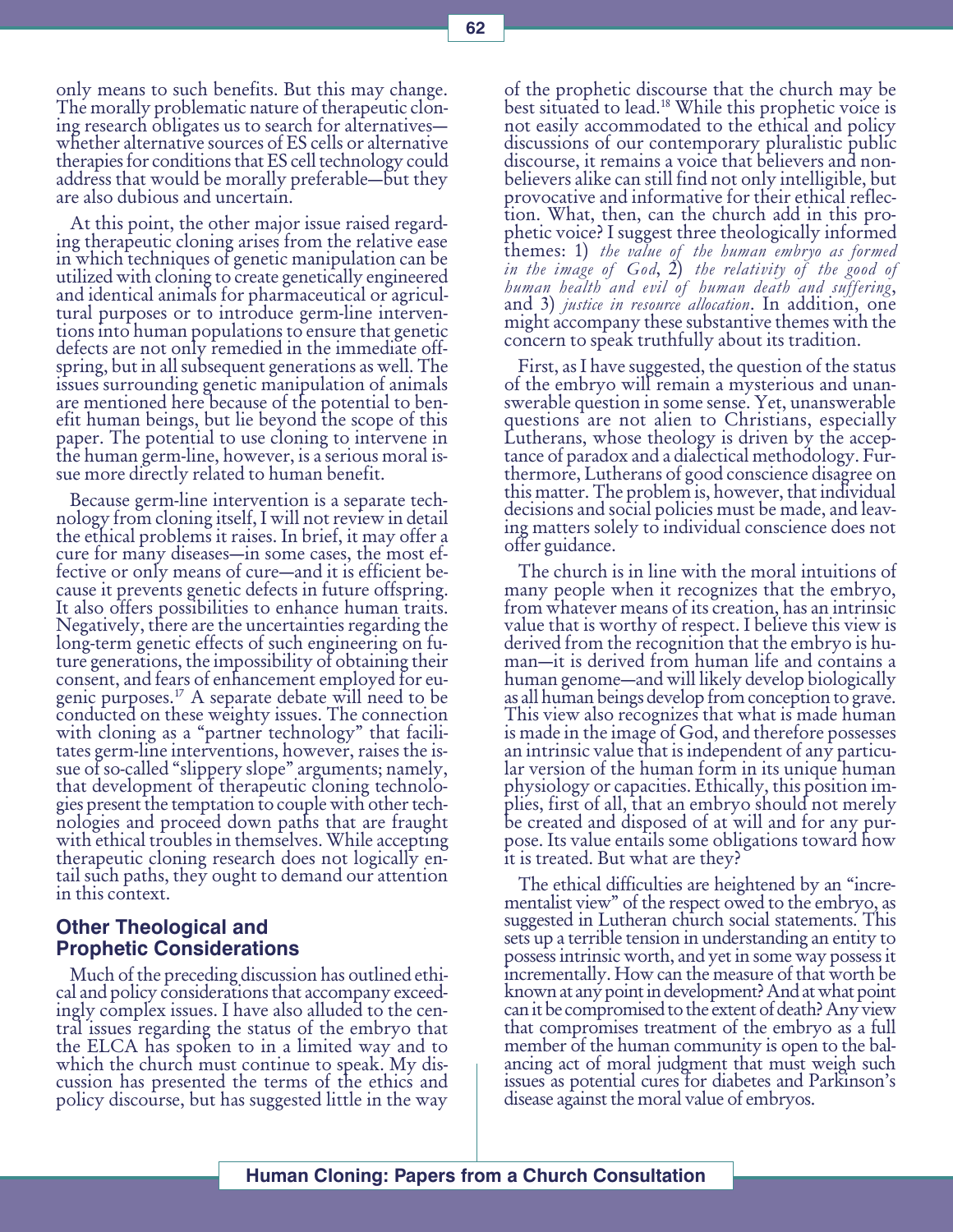At present, direct research on cloned embryos to derive ES cells represents a very tempting route for research. But it is not one that should be pursued too quickly. Lutheran theological ethicist Gilbert Meilaender echoes an important reminder that the church should repeat; namely, that "we may sometimes need to deny ourselves the handiest means to an undeniably good end."<sup>19</sup> The church loses any<br>small prophetic edge it may have in such matters if it abandons the kinds of concerns it has for who is included in the community and the worth that embryos might very easily lose in the minds of people who grow accustomed to creating and destroying them, even for laudable ends. The church's voice may be one of resistance, and even of obstruction to many, but if the church is to be truthful in its message, it should err on the side of the first tenet of its view on the human embryo—intrinsic value—when in tension with the second—incremental respect. Technology and its promises are dangerously seductive. Technology is dangerous because its heralded benefits may come at costs difficult to articulate and slippery to grasp. The results of that seduction may be great benefits, but even so, the church should be a voice in society that provides "meaningful resistance" whenever important issues of meaning are at stake.<sup>20</sup> And little is more meaningful than membership in the human community.

Morally, this position entails objecting to the creation of human embryos, through cloning or any other means, for the purposes of research. As far as regards cloning as a source of embryos, this view is also in harmony with the NBAC recommendation, which advocates for pursuing research by other means until more can be learned. But I believe the church should go beyond that and object to all forms of embryo research in which, as stated in current law, a human embryo or embryos are destroyed, discarded, or knowingly subjected to risk of injury or death greater than that allowed for research on fetuses in utero."21

Second, in voicing a message of protection for embryos, the church should also emphasize a conviction that the good of human health and the evil of human suffering and even death are relative, rather than absolute. It is clear that human health is good, and that pursuing it is a service of love to the neighbor and a Christian vocation for many. But health is not the greatest good, even if almost universally desired. The good of health is not a utilitarian good to be maximized without regard to means or other intrinsic values. The drive to eliminate all forms of suffering, together with the seduction to utilize a vast and fantastic array of biomedical technologies, is resulting in an assumption of increasingly greater powers of human beings over themselves and even their

own human nature (as variously as that might be interpreted). That death has been overcome by the cross and that health is an instrumental good to be used in service to God are messages that still need to be heard among the headlines of biotechnology's latest sensational achievements. The moral implication is not that health care technologies should not be pursued, but that they should be pursued in the context of the other truths that the church should proclaim, and constrained by the values those truths represent.

Third, the church is always required to resist injustice, which is a manifestation of sin in this world. With each new technology, the church should continue to press questions of how resources are being invested and how the benefits and burdens are being distributed. Given the gamut of global medical needs, there is reason to doubt the justice of greater investment into new infertility treatments. Cloning for therapeutic purposes is still too uncertain to know of its cost-effectiveness, although history has almost always given us reason to doubt it. $^{22}$  In addition to providing guidance on technologies as they emerge, the prophetic voice of the church should continually press on issues of access to health care for all persons. It should also provide critique of the social conditions that contribute to the health conditions for which society seeks technological solutions, such as poverty, racism, addictive behaviors, unhealthy environments, unjust distributions of health care and other social goods that contribute to good health.

Finally, the church should, above all, strive to speak truthfully about the tradition it represents, and to seek moral discernment, drawing on the distinctive resources of its tradition, not only the judgments of scientists and philosophers.<sup>23</sup> By preaching that the Word, salvation, and the communion of believers are central to the very condition of health itself, the church reinforces the notion that healing and saving are notions that are rooted in the same divine reality.24 The church can then speak more fully about what health, illness, and therapy actually mean in terms much richer than the narrow terms of technological applications of innovative therapies. A commitment to truthfulness will not allow the church and its followers to forget its central messages and be seduced by technological promises that come with significant moral prices to pay.

#### Recommendations

In light of the preceding considerations, I summarize and propose the following recommendations for church policy regarding therapeutic cloning.

1. Recognizing the intrinsic value of human life, regardless of its stage of development, the ELCA should oppose at present (given the current state of the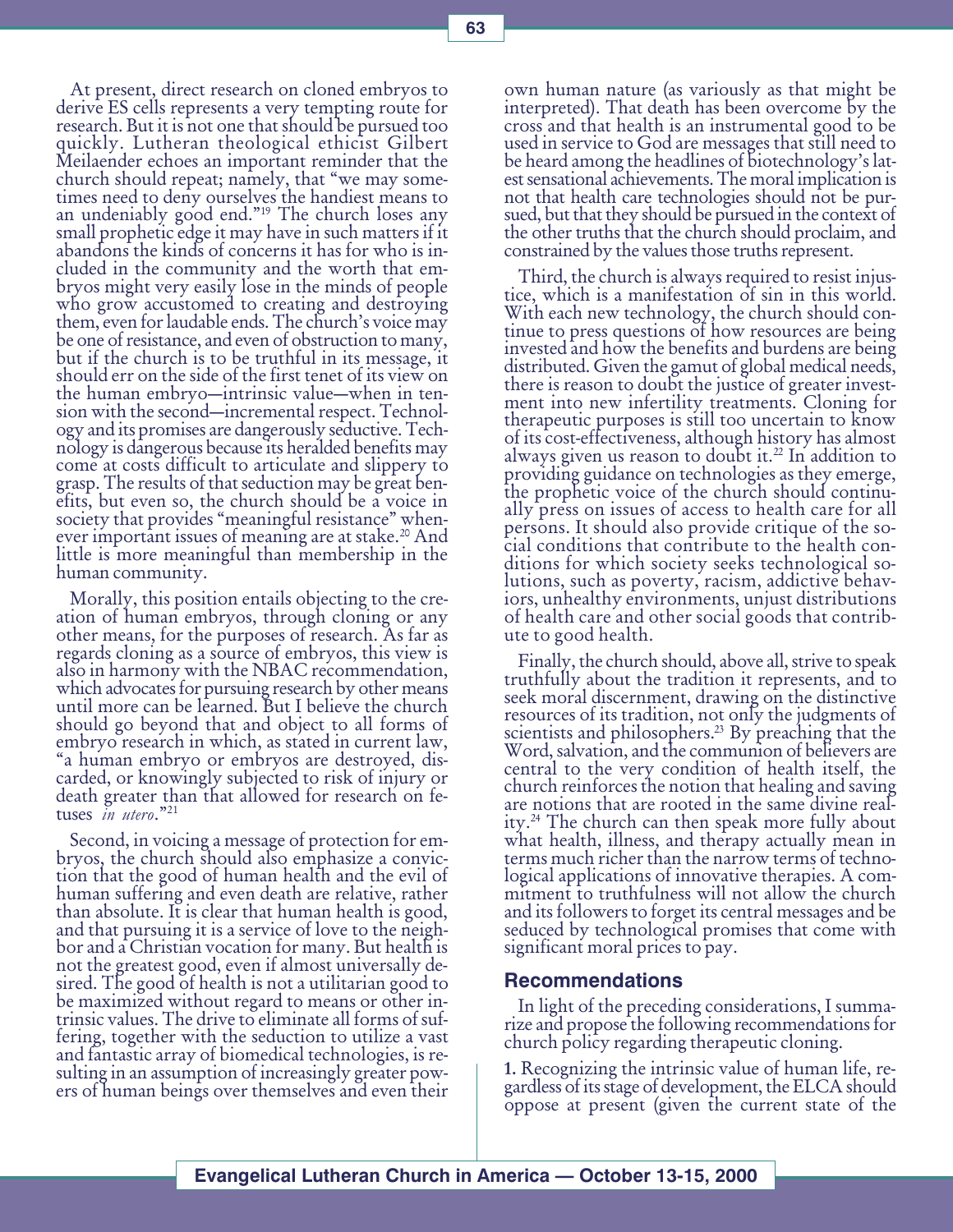technology) the deliberate creation of embryos by cloning or any other means merely for research.

2. Furthermore, on the same grounds, the ELCA should at present also object to all forms of embryo research in which, as stated in current law, "a human embryo or embryos are destroyed, discarded, or knowingly subjected to risk of injury or death greater than that allowed for research on fetuses in utero."<sup>25</sup>

3. Recognizing the tremendous potential benefits to human health and well-being, the ELCA should endorse the pursuit of biomedical science and the value of the service rendered by those called to it.

4. Given the uncertainties of the current potential for embryonic stem cells derived from human cloning to be the sole or medically best source of cells for transplantable human tissues and organs, the ELCA should encourage exploration of means other than human cloning and embryo research to learn more about options and alternatives to meet those important medical needs, especially without the destruction of human embryos. Those means include study of stem cells from adult tissue and human mesenchymal stem cells and germ cells, and animal studies with stem cells of all kinds. The ELCA should also promote other means for meeting or preventing current medical needs, such as organ donation and healthier living conditions.

5. The ELCA should support study of other possible benefits from cloning research, such as studies of cellular aging, embryogenesis, and cancer, on cells of nonhuman origin.

6. The ELCA should convene consultations to develop ethical guidance on issues of germ-line intervention and other techniques of genetic manipulation that are further facilitated by cloning.

7. The ELCA should revisit the possible justification of human cloning as a source of ES cells if and when the technology advances to a point at which it is firmly established by a strong consensus of the scientific community that ES cells produced in this manner will be the *only* source of genetically compatible tissues and organs that will result in saving human lives that would otherwise be lost. Furthermore, it is morally preferable if the source of this were cells produced from cloning that were not capable of developing into viable human life. Only if life might be saved might the moral case be compelling enough to warrant embryo research on cells derived from human cloning.

# Concluding Thoughts

Too many uncertainties—scientific, ethical, and theological—plague therapeutic cloning research and application for there to be too many firm and timeless conclusions at this time. Nevertheless, precisely because of these uncertainties, the church should cling to the resources of its tradition so that its ongoing processes of moral discernment may remain as true and distinctive as is possible in the radically changing circumstances in which it must offer guidance. I do not want to make too much of the dangerous kind of seduction that possible technological fixes may offer us. But I believe that the larger context of the erosion of values, moral pitfalls and moral opportunities is too often neglected in the narrow ethical and policy considerations that accompany each new technology as it seemingly springs upon us. The church remains a voice for those concerns, and ethical and policy discourses can only be enriched by it. It can only be hoped that the medical goals sought through those wishing to use cloning techniques can be achieved in ways that avoid or minimize the moral costs and tragic choices that these techniques lay upon us. If nothing else, the church should seek to ensure that the tragic nature of those costs and choices are not forgotten.

# Endnotes

1. Although this distinction is made elsewhere, I rely here on John A. Robertson, "Two Models of Human Cloning," Hofstra Law Review 27, no. 3 (spring 1999): 609-638, at 611. It is important to note that while the term "therapeutic cloning" has become common in discourse on the topic, this form of cloning is not typically therapeutic for the cloned embryo itself. Rather, cloning is performed for purposes that may have therapeutic medical applications for other persons.

2. Alan Colman, "Somatic Cell Nuclear Transfer in Mammals: Progress and Applications," Cloning 1, no. 4 (1999/2000): 185-200, at 190-93.

3. J. B. Gurdon and Alan Colman, "The Future of Cloning," Nature 402 (1999): 743-46.

4. National Bioethics Advisory Commission, Ethical Issues in Human Stem Cell Research, vol. 1 (Rockville, Md.: National Bioethics Advisory Commission, 1999), 20-23.

5. Ibid., 9-10.

6. Erik Parens, What Has the President Asked of NBAC? On the Ethics and Politics of Embryonic Stem Cell Research, vol. 2, commissioned papers (Rockville, Md.: National Bioethics Advisory Commission, 1999), I-4.

7. Erik Parens, Hybrid Embryos, ES Cells, and the Bigger Picture," testimony before the National Bioethics Advisory Commission, January 19, 1999.

8. To maintain some consistency with the literature on this topic and for the sake of stylistic simplicity, I will use the term embryo to refer to the result of SCNT, which is at least theoretically capable of being transferred to a uterus and developing into a viable offspring.

9. Gilbert Meilaender, testimony before the National Bioethics Advisory Commission, May 7, 1999.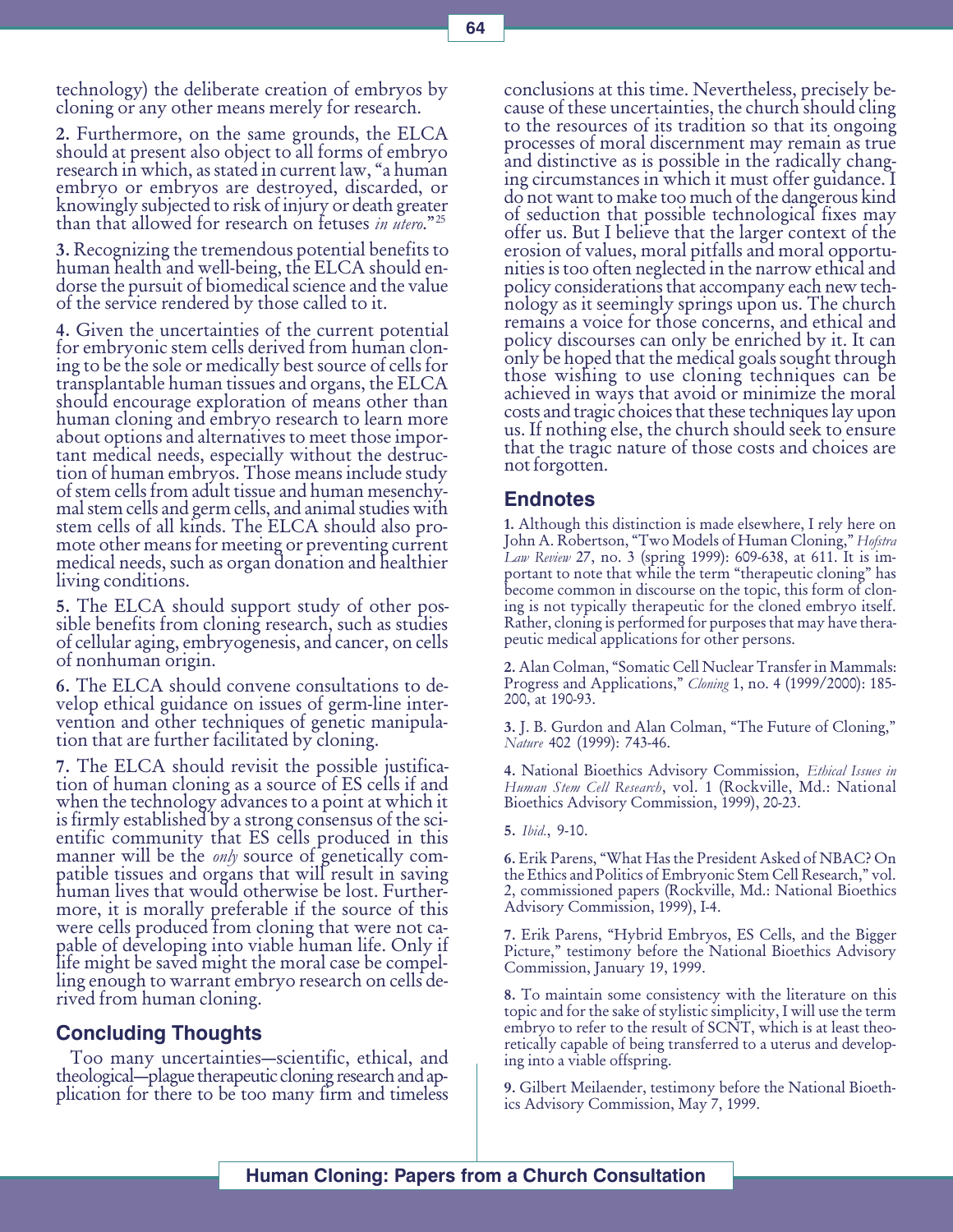10. Evangelical Lutheran Church in America, A Social Statement on Abortion September 1991, 2.

11. These choices are tragic in the sense that even though a choice may be justified, it, nevertheless, results in an impingement of an important moral value.

12. Public Law No. 104-99, Title I, §128, 110 Stat. 26, 34 (1996).

13. National Bioethics Advisory Commission, Ethical Issues in Human Stem Cell Research, p. 72.

14. Ibid.

15. Ibid., p. 56.

16. Ibid.

17. For a fuller discussion, see Ted Peters, Playing God? Genetic Determinism and Human Freedom (New York: Routledge, 1997), 143-56.

18. James M. Gustafson, Moral Discourse about Medicine: A Variety of Forms," Journal of Medicine and Philosophy 15 (1990); 125-42.

19. Gilbert Meilaender, testimony before the National Bioethics Advisory Commission, May 7, 1999.

20. Courtney Campbell, "Meaningful Resistance: Religion and Biotechnology," in God- and Human-Made: Religion and Biotechnology Policy, ed. Mark J. Hanson (Washington, D.C.: Georgetown University Press, 2001) (in press).

21. Public Law No. 104-99, Title I, §128, 110 Stat. 26, 34 (1996).

22. Mason and M. Drummond, "Biotechnology: A Special Case for Health Technology Assessment?" Health Policy 41 (1997): 73-81.

23. I am reminded of the importance of this theme by Gilbert Meilaender, (testimony before the National Bioethics Advisory Commission, May 7, 1999) and in the writings of Stanley Hauerwas.

24. See my "Defining Health and Health-Related Concepts: Conceptual and Theological Considerations," Word & World: Theology for Christian Ministry 21, no. 1 (summer 2001) (in press).

25. Public Law No. 104-99, Title I, §128, 110 Stat. 26, 34 (1996).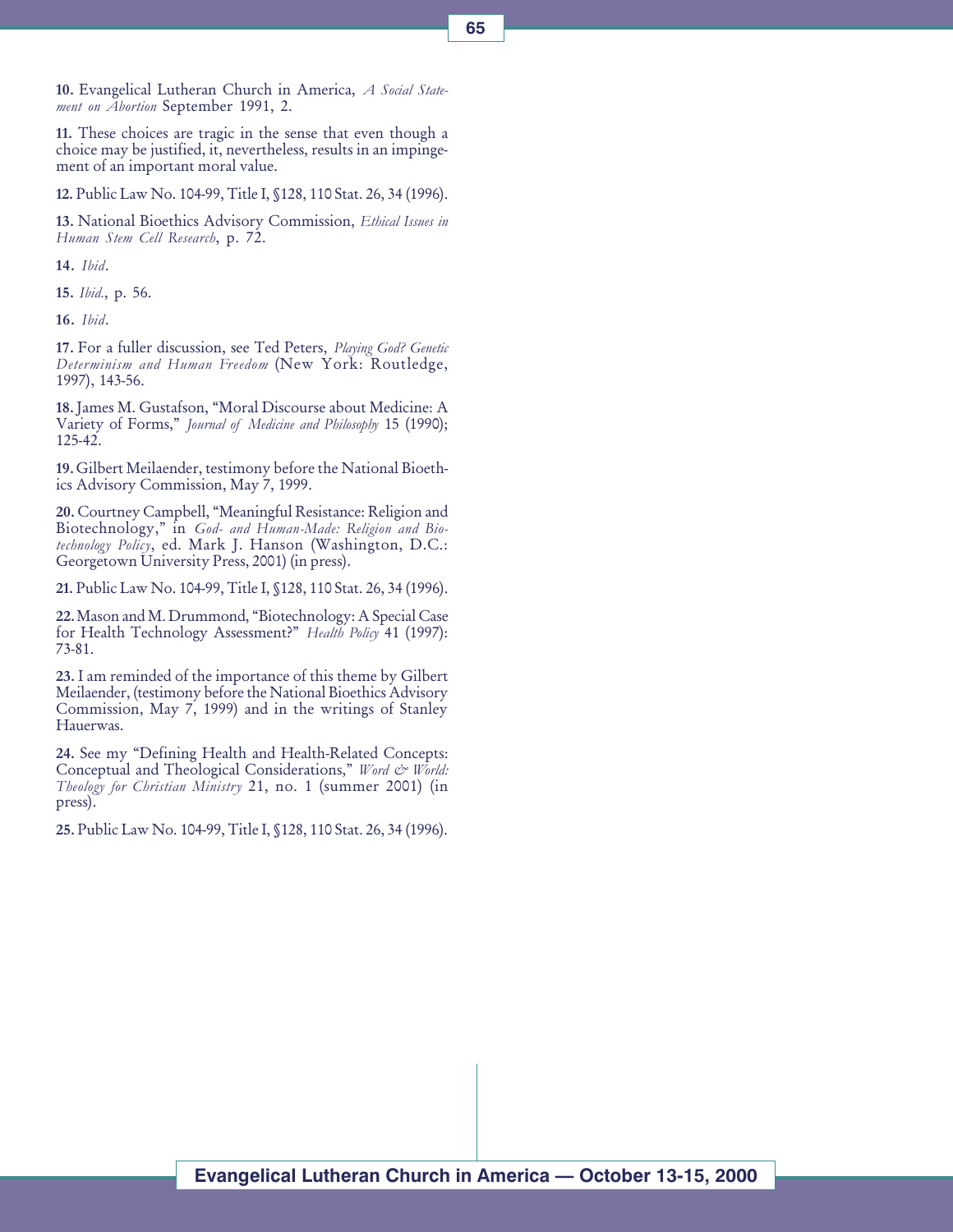# Ethical Questions about the Uses of Embryos and Women in Therapeutic Cloning

## (A Response to Mark Hanson)

#### Cynthia B. Cohen

I come to you from within the Anglican tradition, which has embraced a wide range of thinkers on the uses of biotechnology. These include C.S. Lewis, who warned that when we reduce our human species to the level of mere Nature, the being who stands to gain and the being who has been sacrificed are one and the same."<sup>1</sup> They also encompass Joseph Fletcher,<br>who claimed, contrary to Lewis, that our mastery over nature, including our ability to manipulate gametes and embryos, displays that which is quintessentially and radically human.2

Various bodies within the Anglican Communion have commented on matters related to embryos in differing voices. Thus, the General Convention of the Episcopal Church resolved in 1994 that "All human life is sacred. Hence, it is sacred from its inception until death."<sup>3</sup> It went on to acknowledge that abortion is appropriate in some situations. This led David Scott, an Episcopal moral theologian, to wonder how, if all human life is sacred, abortions can be justified at all.4 Meanwhile, another branch of the Anglican Communion, the Church in Wales, concluded that although it is not appropriate to create embryos for research purposes, it is ethically acceptable to experiment with "spare" frozen embryos remaining after the completion of *in vitro* fertilization procedures.5 This leads the reader to ask why is it acceptable to use already created embryos in research, but not to create them for such research in the first place. Each group took a somewhat different view about what should and should not be done with human embryos, and each could be queried about internal and external consistency.

The Anglican Communion is not a confessional religious tradition. That is, it has no defining statements out of an Augsburg or a Westminster and no single founder from whose declarations a line of normative positions can be derived. Instead, the Anglican tradition is grounded in Scripture as celebrated in worship, found primarily in the Book of Common Prayer. It expresses its faith as a way of life that is not only sacramental, but also evangelical,

theocentric, incarnational, and corporate.<sup>6</sup>I had sup-<br>posed that because the Anglican tradition is composed of these various strands, thinkers within it felt encouraged to adopt diverse ethical approaches to biotechnology and the use of embryos. I also thought that this variety of approaches would not have sprung up were it a confessional tradition. Yet I find within the Lutheran tradition, too, that divergent voices speak out about our relation to nature and our role as co-creators. Here, too, we hear varying statements about the intrinsic value of human life at various phases of its development. This variety of approaches within the Evangelical Lutheran Church in America (ELCA) makes me feel very much at home and may lead me to abandon my supposition that a confessional church will necessarily be monolithic in its thinking.

My Anglican background explains why Mark  $\rm{Hanson}$ 's paper on therapeutic cloning<sup>7</sup> stirs a sense of familiarity and admiration in me. It is not only well designed and carried out, but it also takes account of the need to bring together diverse viewpoints within the ELCA. Hanson pursues a deep, perceptive analysis of the moral issues entailed by proposed techniques of therapeutic cloning and their possible applications. His paper, however, raises a basic question about the moral status of the human embryo in Lutheran thought that I will explore. I will also consider a related area of ethical concern not mentioned in his paper: the impact of therapeutic cloning on those women who provide embryos needed for this procedure.

Hanson addresses the morally problematic practice of cloning embryos for use in stem cell research. Because embryos bear the "image of God," he holds, they have intrinsic value, regardless of their stage of development. He goes on to conclude that "the ELCA should oppose at present the deliberate creation of embryos by cloning or any other means merely for research." In addition, he maintains that the ELCA should object to all forms of embryo research in which embryos are "destroyed, discarded, or knowingly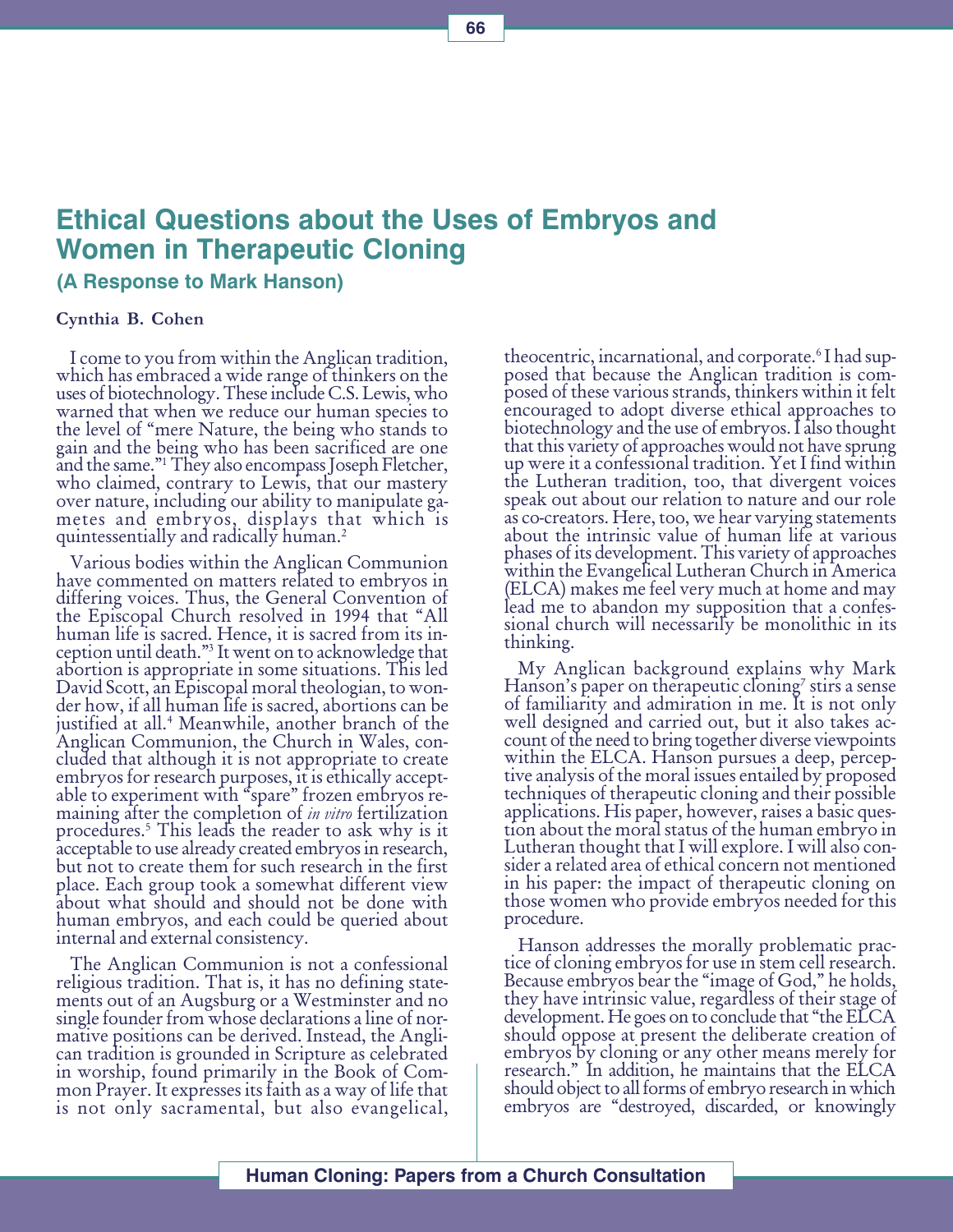subjected to risk of injury or death greater than that allowed for research on fetuses in utero." [See page 60]

These strongly stated conclusions come as a surprise because Hanson acknowledges earlier in his paper that "any ethical argument that rests on assumptions regarding the status of the embryo will be contested and uncertain," and that the ELCA position on the moral status of embryos does not grant the embryo in all stages of development the full moral respect one would accord an adult human person." [See page 60] These observations would not lead the reader to suspect him to conclude that all research on embryos that is not therapeutic for those embryos is wrong. Yet Hanson appears to maintain to a certainty that embryos, being made in the "image of God," are owed protection from conception onward from destruction, discard, or serious risk of injury or death. This, in turn, makes it puzzling that he rejects the creation of embryos by cloning or any other means for research only at the present time. Since the embryos at issue will be destroyed in research, his position would seem to require him to reject such research in the future as well.

The concept of *imago dei* on which Hanson depends is not much explored in the standard reference works within the Christian tradition.<sup>8</sup> This suggests that there is no general understanding of what this concept means and that it, therefore, cannot be invoked as a warrant for a position without defending one's particular interpretation of it. Perhaps the most adequate of the few resources in the literature on the "image of God" claims that it has to do with physical likeness, the ordering of faculties, and particular attributes (soul or mind and, in recent literature, with specific attributes of male and female, with relationality, etc.).<sup>9</sup> If so, those who bear the "image" of God" have certain characteristics that embryos do<br>not and the concept of *imago dei* would not provide grounds for claiming that they are owed protection from destruction during research.

A similar problem arises in the work of Bouma, et.al., from within the Reformed tradition, who are among the few in bioethics who address the concept<br>of the "image of God."<sup>10</sup> They maintain that in order to care for the earth, as required in Genesis 1:26 and Psalm 8:5-6, we must exercise capacities such as those to reason, reflect, make moral judgments, and love. We are not just conscious, but self-conscious, so that our imaging of God involves being able to think, choose and act, and to do so in ways that are needed in order to exercise stewardship of creation.

This account, too, appears to exclude embryos as bearers of the "image of God," for they are not selfreflective choosers and actors. Indeed, if we take any particular aspect or capacity of a human being to be that wherein he or she bears the *imago dei*—such as

rationality, self-consciousness, ability to relate to others—many people will not qualify as imagers of God, including the severely mentally ill, the profoundly retarded, the senile, the unconscious, and all newborns. Bouma, *et.al.*, respond by holding that "hu-<br>man zygotes are not beings that already have human capacities (waiting to be actualized), but they are the kind of beings that will acquire these capacities in the normal course of their development."<sup>11</sup> They go on to argue against fixing on a particular stage in human development at which human personhood decisively begins and, instead, adopt a potentiality position, maintaining that "if, in the normal course of its development, a being will become an imager of God, then by virtue of this potential it already deserves some of the reverence due imagers of God."<sup>12</sup> However, they also suggest that the early embryo is owed not just "some," but a high degree of reverence, for they accede to abortion only in unusual instances.13 This seems inconsistent with their view that the embryo at it early stages is not fully an imager of God. Their view needs further explanation if it is to avoid this puzzling result.

Perhaps Scripture can assist us to understand the degree of respect owed to the embryo. In Genesis, when humans are said to have been made in the "image of God," those humans referred to are already born, not embryos. Other texts, however, declare that God knew us before we existed in the womb and that God continues to know us as we develop within it (Jeremiah 1:5, Psalm 139:15-16). These passages might be taken to show that God considers every embryo to bear the "image of God" and, therefore, to be owed a high degree of protection. Such texts, however, seem to celebrate God's call to us as God's children, rather than to establish a point at which human beings acquire *imago dei*. Were we to claim that they indicate that the embryo bears the image of God before or at conception, we would also have to claim that biblical texts prophesying that certain persons will be conceived and born in the future mean that the sperm and egg from which they will develop also bear the image of God. This, however, seems far-fetched. Such texts, it would appear, cannot be taken as precise statements about when developing human beings become bearers of the "image" of God. When we add to these observations the recognition that a surprisingly large proportion of embryos (in the range of 75 percent)<sup>14</sup> is aborted sponta-<br>neously early in pregnancy, it is difficult to make a case that we are called to bring every embryo to term out of respect for them as full-fledged persons and imagers of God.

Embryos are human beings in process. While they do not yet exhibit any capacities by which human beings might be said to reflect the "image of God,"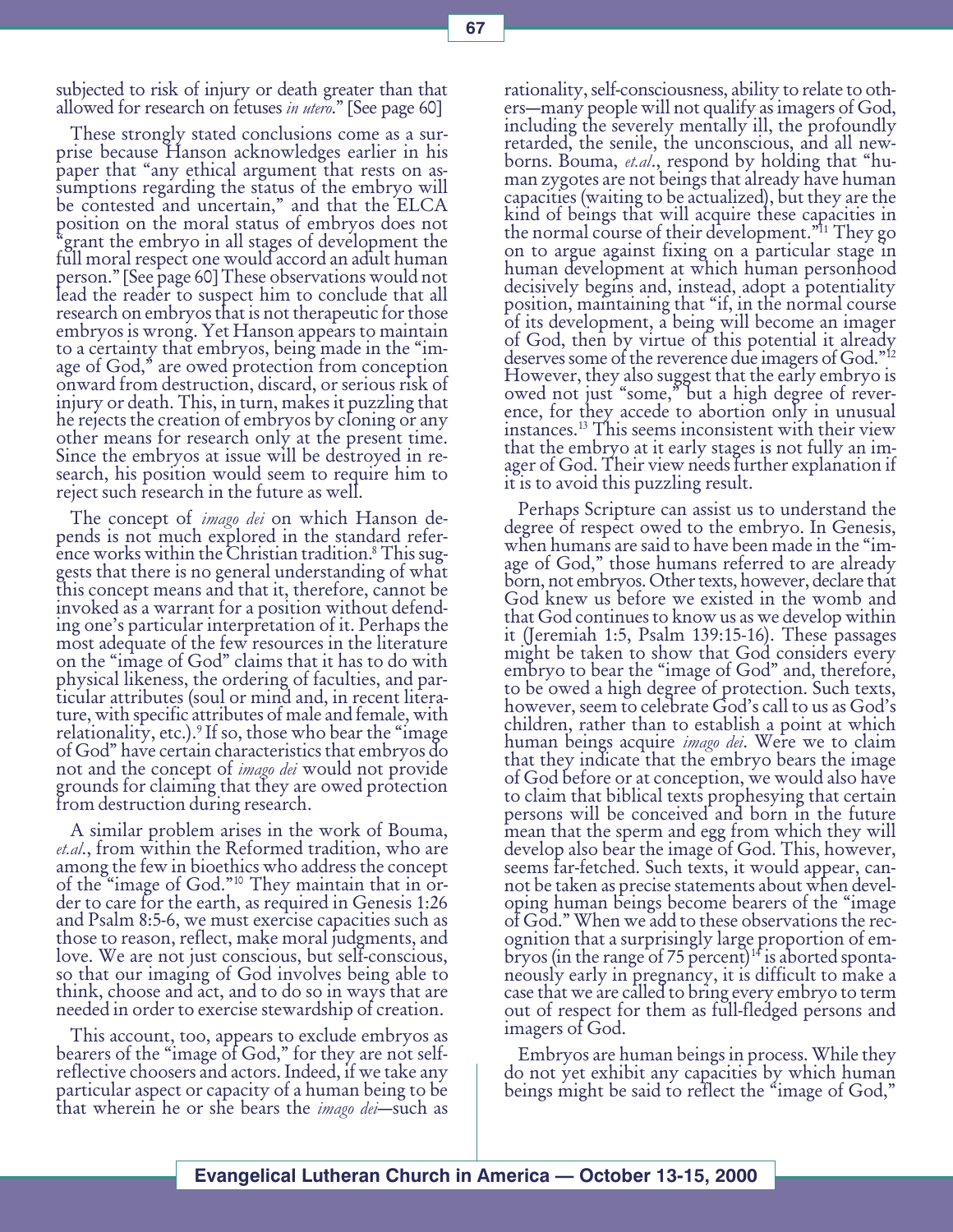they have the potential to do so. As they move toward full development, they come ever closer to resembling the image of God. The incremental view cited by Hanson, as adopted by the ELCA, maintains something like this without picking out a specific potential capacity that indicates the presence of imago dei. Moreover, this incremental view suggests that in their earliest stages, embryos are not owed the same protection as born human beings. It does not, however, give us a firm grasp of just how much moral weight early embryos bear and, consequently, whether it is right to clone them for stem cell research, knowing that this will result in their destruction.

Discerning the moral status of early embryos and of the practice of deriving stem cells from them is termed by David H. Smith to be an issue of "perplexity," rather than "error."<sup>15</sup> He explains that<br>"sometimes it is mistaken to characterize a disagreement as one in which someone must be in error." It is more accurate, he believes, to describe our uncertainty, in some cases, as involving a situation of doubt. This is true of the question of our duties to embryos and stem cells. "The fact is that we really don't know what they are, and our obligations are indeterminate. We are in a new territory, collectively feeling our way." In this, he seems to me to hit the mark. Given our uncertainties, it seems appropriate, on an incremental view, to try to work out morally acceptable uses of early embryos for stem cell research in fear and trembling, rather than to dismiss their use on the basis of an undefined concept of the degree to which they bear the "image of God."

Another significant ethical issue that does not surface in Hanson's paper has to do with the impact of embryonic stem cell research on women. The process of cloning an embryo requires the use of human eggs. These necessarily come from women. Since many<br>new uses of stem cells derived from cloned embryos will undoubtedly be developed in the future, there will be an increased demand for eggs. Women, consequently, will experience increased pressure to donate their eggs for this research. Should they succumb to the pressure to do so, both their well-being and freedom of choice will be put in jeopardy.16

The production and extraction of eggs from women puts their well-being at risk, not only because medications used to induce ovulation can cause ovarian hyperstimulation and, according to some studies, ovarian cancer, but also because the retrieval procedure bears risks of physical injury and pain.<sup>17, 18</sup> Moreover, women would receive no benefit from going through this potentially harmful procedure for the purpose of producing eggs for research that might benefit others. They would not benefit personally, nor would they be able to benefit family members in need by designating them recipients of the stem

cells derived from embryos cloned from their eggs. Given the potential harms to them and the lack of benefit, why would women consent to donate their eggs for therapeutic cloning? Doing so would require a high, and perhaps ethically unjustifiable, degree of altruism.

It takes little imagination to foresee that the primary means for getting women to provide eggs for purposes of therapeutic cloning will have to involve coercion of those in the process of attempting to have children by means of the new reproductive technologies. They will be thrust into a morally intolerable scenario in which their well-being and freedom of choice will be severely diminished. Although these women would receive no financial reward for providing eggs for therapeutic cloning, corporate investors and the investigators whom they support would gain huge profits, were therapeutic cloning successful.19 While market investment and entrepreneurial biomedical research and treatment are not per se unethical, the lure of monetary gain for those who invest in such research needs to be balanced by stringent regulatory limits to safeguard the well-being and freedom of choice of the women providing the early embryos essential to the success of this research.

#### Endnotes

1. C.S. Lewis, The Abolition of Man (New York: Macmillan, 1947), 82-84. 2. Joseph Fletcher, Morals and Medicine. (Boston: Beacon Press) 211-13, 218.

2. Joseph Fletcher, Morals and Medicine. (Boston: Beacon Press) 211-13, 218.

3. General Convention, Journal of the General Convention of the Protestant Episcopal Church in the United States of America Otherwise Known as the Episcopal Church, 1994 (New York: General Convention, 1995) 663.

4. David A. Scott, "Changing Teachings on Abortion," The Crisis in Moral Teaching in the Episcopal Church, ed. Timothy Sedgwick and Philip Turner (Harrisburg, Penn.: Morehouse Publishing, 1992) 56-73.

5. Church in Wales Board of Mission, Division for Social Responsibility, Human Infertility Services and Embryology: Some Ethical Issues, A Report to the Governing Body of the Church in Wales (Penarth: Church in Wales Publication, 1989).

6. Cynthia B. Cohen, Jan C. Heller, Bruce Jennings, E.F. Michael Morgan, David A. Scott, Timothy F. Sedgwick, David H. Smith, Faithful Living, Faithful Dying: Anglican Reflections on End of Life Care (Harrisburg, Penn.: Morehouse Publishing, 2000) 19-28.

7. Mark Hanson, Therapeutic Cloning: Moral and Religious Considerations."

8. I am indebted to Timothy Sedgwick, Professor of Christian ethics at Virginia Theological Seminary, for his suggestions about resources and extremely helpful comments about those available.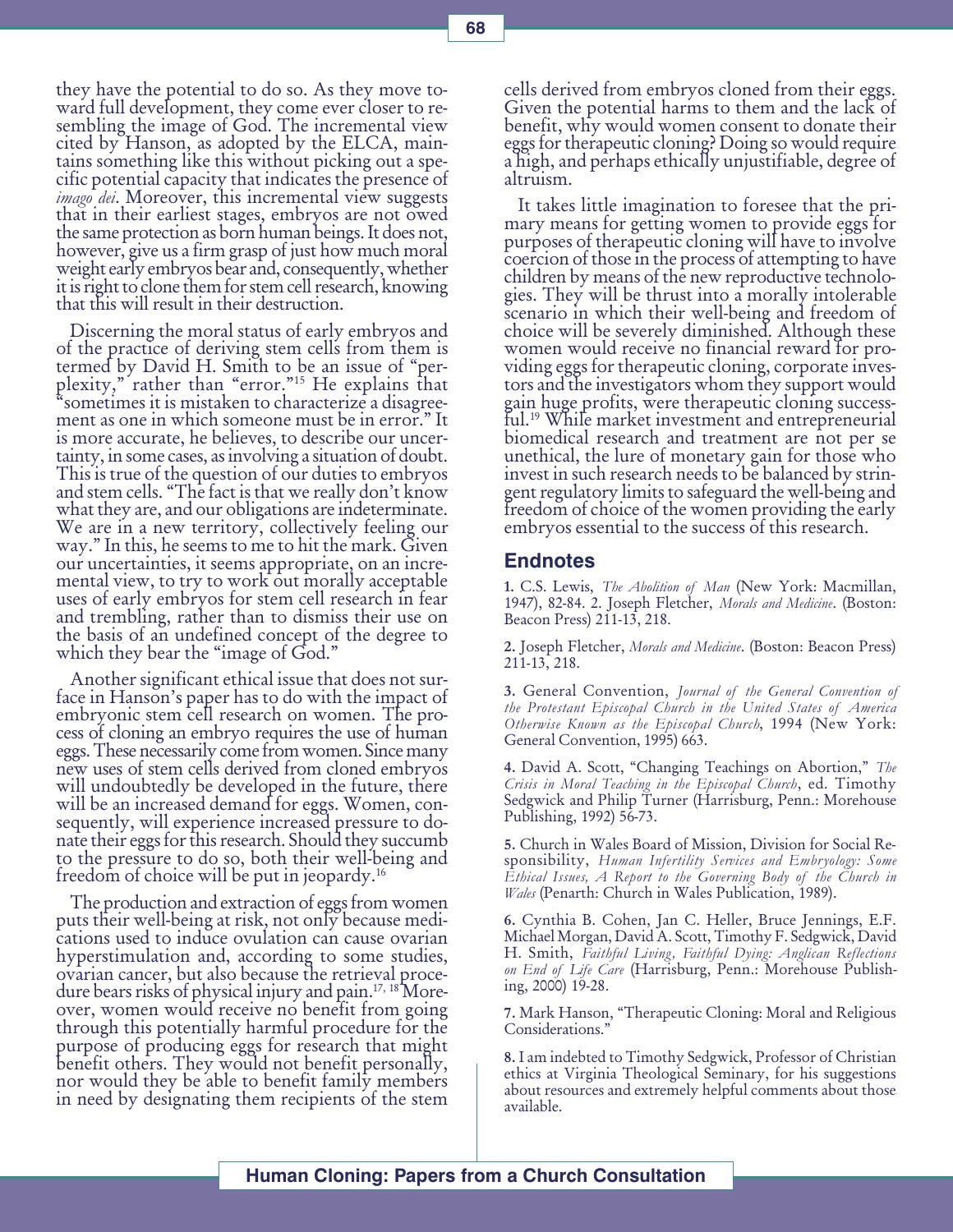-9. "Image of God," Cyclopedia of Biblical Theological and Ecclesiastical Literature, Vol. IV, 499-501.

10. Hessel Bouma III, Douglas Diekema, Edward Langerak, Theodore Rottman, Allen Verhey, Christian Faith, Health, and Medical Practice (Grand Rapids, Mich.: Eerdmans Publishing, 1989) 27-49.

11. Ibid., 39.

12. Ibid., 45.

13. Ibid., 226-28.

14. Clifford Grobstein, "External Human Fertilization," Scientific American 240, no. 6 (1979): 57-67.

15. David H. Smith, "Creation, Preservation, and All the Blessings . . .," Anglican Theological Review, 81, no. 4 (Fall, 1999): 567-588 at 584-85.

16. Cynthia B. Cohen, "Use of 'Excess' Human Embryos for Stem Cell Research: Protecting Women's Rights and Health," Women's Health Issues 10, No. 1 (May/June 2000): 121-126.

17. Cynthia B. Cohen, "Parents Anonymous," in New Ways of Making Babies: The Case of Egg Donation, ed. Cynthia B. Cohen (Bloomington, IN: Indiana University Press, 1996): 88-105.

18. Francois Bayles, "Our Cells/Ourselves: Creating Human Embryos for Stem Cell Research," Women's Health Issues 10, No. 1 (May/June 2000): 140-145.

19. Lisa Sowle Cahill, "Social Ethics of Embryo and Stem Cell research," Women's Health Issues 10, No. 1 (May/June 2000): 131-135.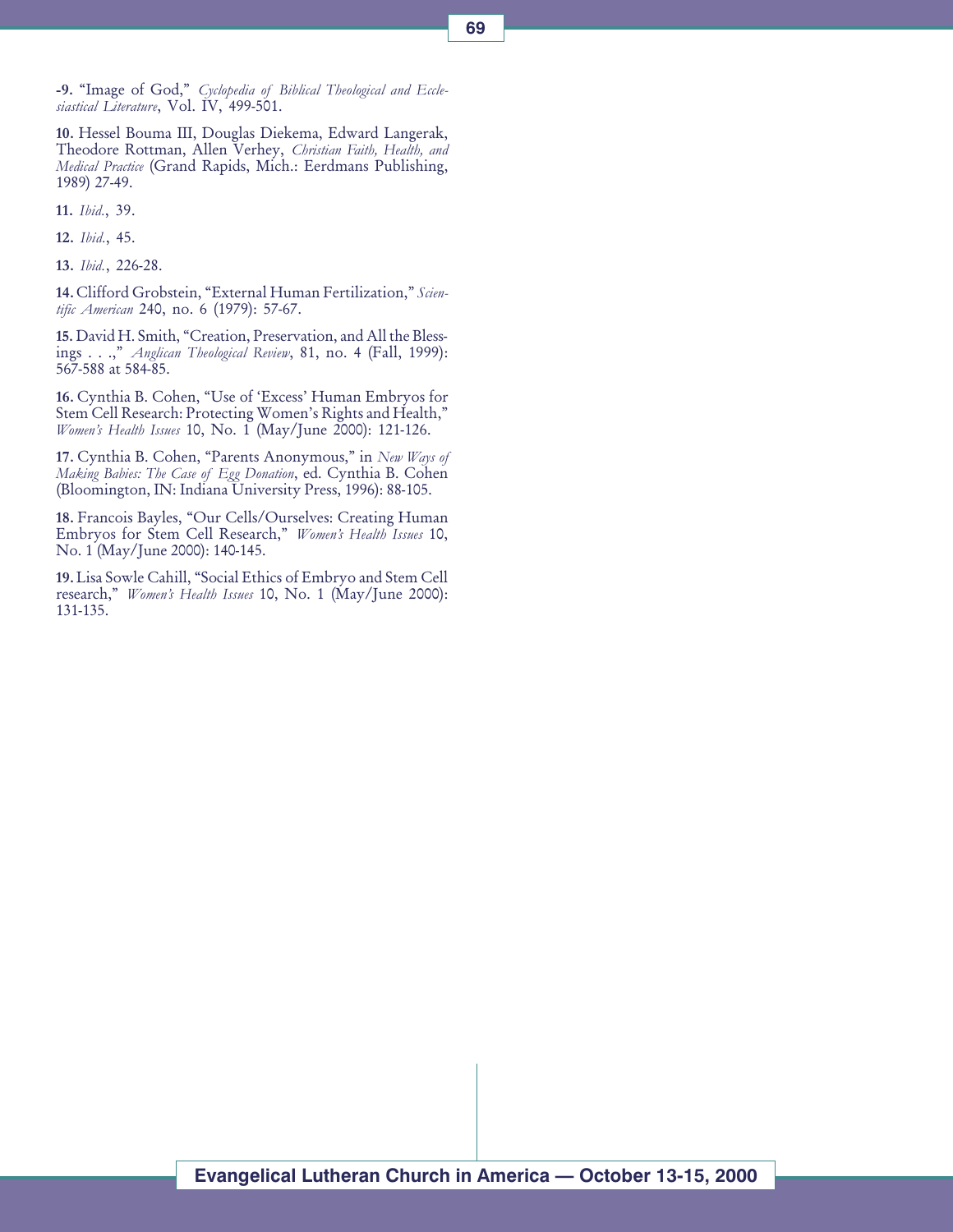# Reflections from the Lab on Cloning for Therapeutic Purposes (A Response to Mark Hanson)

#### Nancy L. Reinsmoen

I would like to respond briefly to Mark Hanson's paper on therapeutic cloning. I very much appreciated his thorough explanation of cloning and stem cell research, together with the ethical and theological issues that must be considered. In general, I agree with his recommendations and would like to address them individually. However, I would suggest putting a slightly different emphasis on the priorities he has outlined.

The Evangelical Lutheran Church in America (ELCA) has a distinctive opportunity and responsibility to address the issues surrounding therapeutic cloning. The scientific possibilities and applicability of this emerging technology are beyond our comprehension. Rather than trying to address each issue as we see it or even imagine it today, I would think a prudent approach would be to provide a foundational statement about the preservation of the dignity of humankind and promotion of service to human life. New scientific developments and techniques should be viewed in light of these basic fundamentals.

#### Use of Embryos in Scientific Research

It is important to understand where the scientific community stands at this time on the issues of therapeutic and reproductive cloning as well as the use of human embryos in research. Recently, guidelines for research involving human pluripotent stem cells (hPSC) were published in the Federal Register. These are the guidelines investigators must follow in order to be considered for federal funding from the National Institutes of Health (NIH). These guidelines were established after input by an advisory working group including scientists, patients, patient advocates, ethicists, clinicians and lawyers. The guidelines went out for public comments, and responses were received from members of Congress, patient advocacy groups, scientific societies, religious organizations and private citizens. After careful consideration, the guidelines were presented and now apply to the use of NIH funds for research, using hPSCs derived from human embryos or human fetal tissue. Studies utilizing hPSC

derived from human embryos may be conducted only if the cells were derived from human embryos that were created for the purposes of fertility treatment and were in excess of the clinical need of the individuals seeking such treatment".<sup>1</sup> There are clear conditions for informed consent, for assurances that the embryos were not generated for research purposes, that there is no financial incentive, and that donation was made without restrictions. This type of research can provide valuable information regarding the differentiating potential and capacity of multiplying adult stem cells as compared to that of hPSCs derived from embryos.

The guidelines also clearly state studies that are not eligible for funding. These include: 1) the derivation of pluripotent stem cells from human embryos, 2) research in which human pluripotent stem cells are utilized to create or contribute to a human embryo; research in which hPSCs were derived using somatic cell nuclear transfer, i.e., the transfer of a human somatic cell nucleus into a human or animal egg, 3) research utilizing human pluripotent stem cells that were derived using somatic cell nuclear transfer, 4) research in which human pluripotent stem cells are combined with an animal embryo, and 5) research in which human pluipotent stem cells are used in combination with somatic cell nuclear transfer for the purposes of reproductive cloning of a human. It was the general consensus that at this time studies such as these have not received adequate discussion and consideration by the public. These guidelines outline the current consensus of the mainstream scientists after careful consideration from a number of different disciplines. Thus, many of the cloning scenarios being discussed at this consultation, including human reproductive cloning, are not even being considered for investigation by mainstream scientists.

Mark Hanson proposes that the ELCA at present should oppose "the deliberate creation of embryos" by cloning or any other means merely for research."<br>He quoted *Public Law* 104-99 in his proposal that the ELCA should object to all forms of research in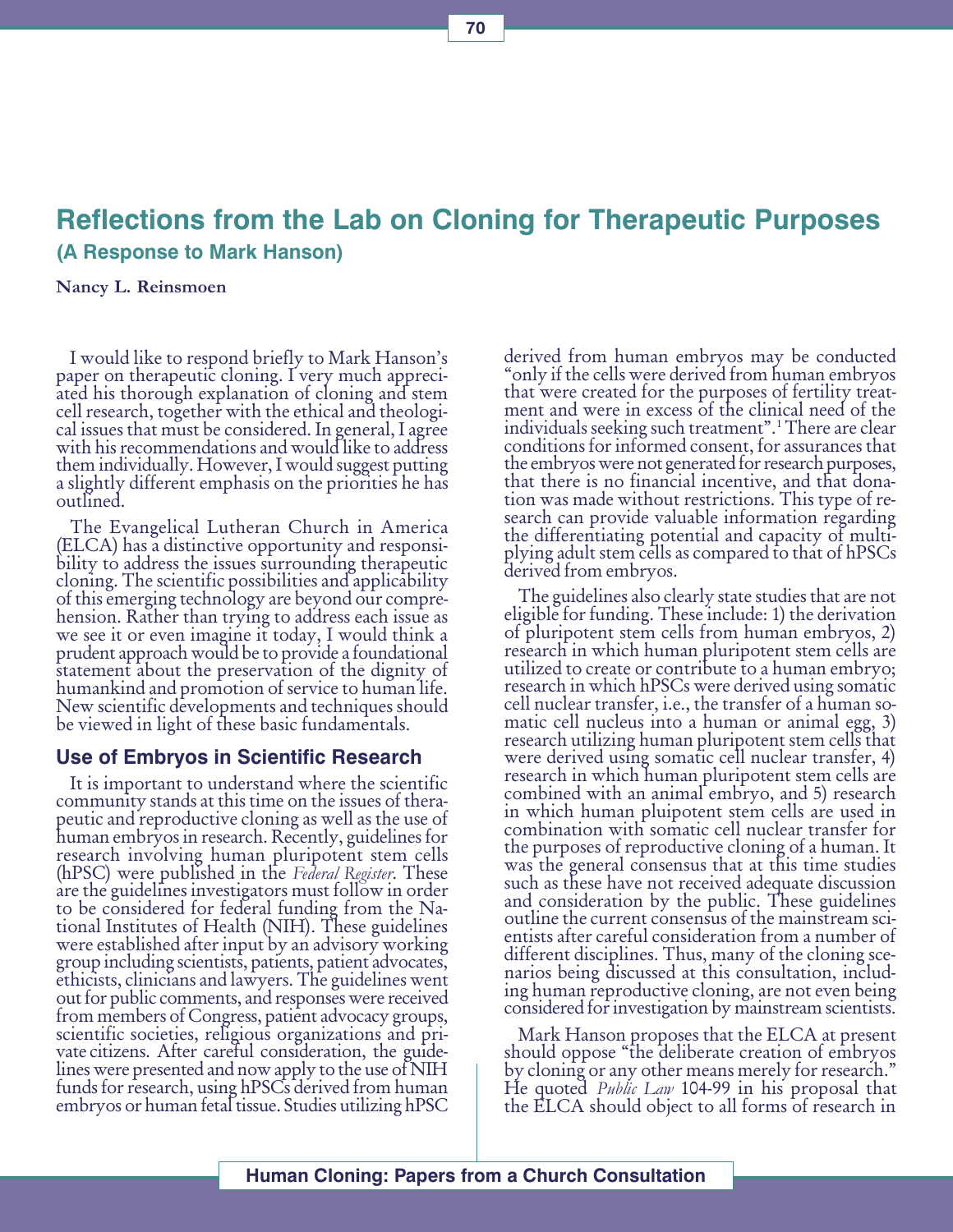To categorically not support research involving human embryos is short sighted and would rob the scientific community of an enormous wealth of information that may be of great potential benefit to humankind. The current federal regulations should be considered adequate, since these regulations are very specific and were developed after much deliberation and contributions from the general public and individuals from various related disciplines. I would hope the ELCA would adapt a moderate view that incorporates the more recent regulations. The conclusion of the Church of Wales [see Cynthia Cohen's paper, page 66] illustrates my hope. It holds that experiments on "spare" embryos are permissible under certain conditions, but that no embryos may be created for these experiments.

# Endorse the Pursuit of Biomedical Science

Hanson calls for the endorsement of the pursuit of biomedical science and the value of the service rendered by those called to it. In these discussions, one often loses sight of the fact that many scientists are, in fact, very religious people. In many ways, God is working through these scientists to achieve the tremendous benefits to human health. Scientific endeavors at the cutting edge of the field, such as those discussed and the scientists involved, should be endorsed by the ELCA.

# Explore Alternative Means to Meet Medical and Research Needs

Hanson has made several laudable recommendations regarding the encouragement of research that does not involve human cloning or research on embryos. Indeed, valuable research is currently being conducted in these areas with encouraging and scientifically valuable results. This work should be endorsed by the ELCA. He also recommends that the ELCA should promote means for meeting or preventing current medical needs by promoting healthier living conditions and styles, and also by endorsing organ donation. I heartily agree!

Toward that end, I would like to see the ELCA renew its commitment to organ donation by issuing a strong statement in favor of organ, marrow and cord blood donation. Today, there are over 72,000 patients in the United States waiting for a solid organ transplant. Last year, organs were recovered from less than 6,000 cadaveric donors. In addition, kidney allografts were donated by about 5,000 living donors. Thus, a

total of about 21,700 transplants were performed in the United States last year. The shortage of organs is profoundly evident. Many patients die waiting for an organ transplant. The donation of organs is truly a genuine act of love for a fellow human being. Issues such as informed consent and definition of brain death are well described by the transplantation community. A major point of discussion and ethical significance is that of organ allocation. Great efforts are made, based on establishment of the waiting lists and the assignment of priorities to allocate these precious gifts fairly. Thus, the donation of organs, a true act of love and gift of health and life, should be strongly supported by the ELCA.

The ELCA should also endorse the marrow and cord blood programs which have provided donors for thousands of patients who do not have compatible related donors. The National Marrow Donor Program (NMDP) has a registry of over 4 million potential donors. As of August 2000, the NMDP has facilitated over 11,100 unrelated stem cell transplants. More recently, cord blood banks have been established, and, to date, have facilitated over 1,000 unrelated cord blood transplants worldwide. Participation in these programs and the support of scientists and physicians working in these areas should also be supported and encouraged.

In spite of efforts to promote organ donation, the donor resources are not and may never be sufficient to meet the medical needs. Thus, alternative solutions are being explored, including xenotransplantation (the transfer of organs across species). A significant amount of research and discussion has centered around identification of the best animal organ donor from a medical and ethical standpoint. Most investigators agree that swine are potential organ donors for humans. In an effort to avoid hyperacute and accelerated acute rejection of these organs, genetically engineered animals are being developed to "trick" the human immune system into not recognizing the transplanted organ as being foreign. This type of investigation does employ gene cloning and transfer; however, the studies are carefully conducted with considerable oversight. Again, this type of scientific investigation involving genetic manipulation should be supported.

# Future Consultations and Continuing Dialogue

Just as NIH has stated that some of these types of scientific studies have not received adequate review from the scientific community and from the general public, I think the ELCA should also consider some of this discussion premature. Consultations such as this in which we are engaged, should be considered a continuing dialogue. These discussions will need to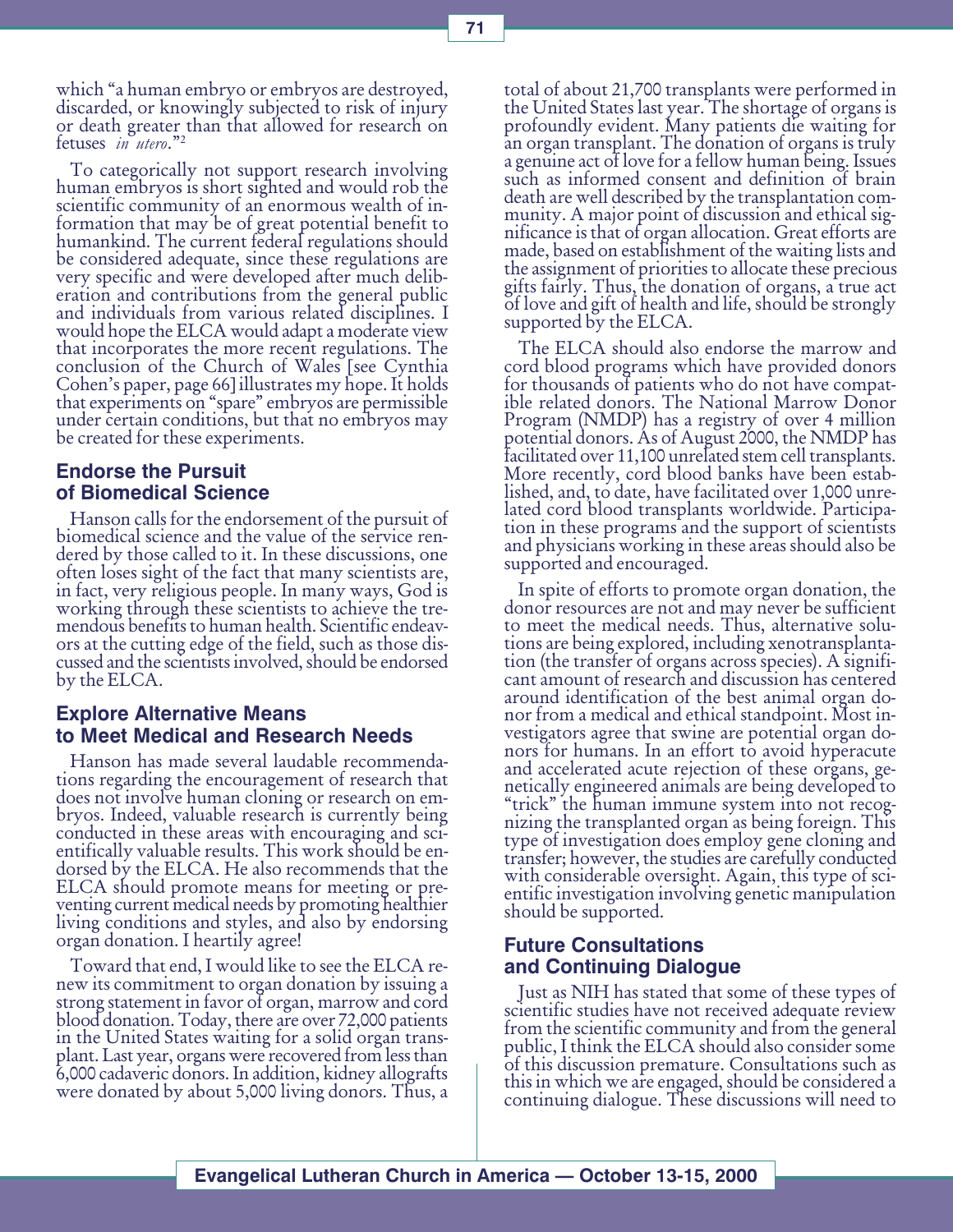be revisited as the field and technology progresses. I agree that there are many uncertainties concerning the cloning research and application. The ELCA needs to formulate a fundamental statement based on its traditional values to offer strength, leadership, and guidance. The ELCA should focus on current issues and support ongoing relevant work, and not try to anticipate every possible scenario or uncertainty these techniques may bring. The ELCA should continue to press issues regarding how resources are being invested and how the benefits of these technologies are being distributed. A major focus should also be the issue of equal access to health care for all persons. By promoting healthy living styles and sharing the gift of life through organ and marrow donation, the ELCA has the opportunity to provide leadership to those within and to those outside of the ELCA.

### **Endnotes**

1. Federal Register, August 25,2000, National Institutes of Health Guidelines for Research using Human Pluripotent Stem Cells and Notification of Request for Emergency Clearance; Modification of OMB No. 0925-0001/Exp. 2/01, PHS 398 Research and Research Training Grant Applications and Related Forms.

2. Public Law No. 104-99, Title I, §128, 110 Stat, 26,34 (1996).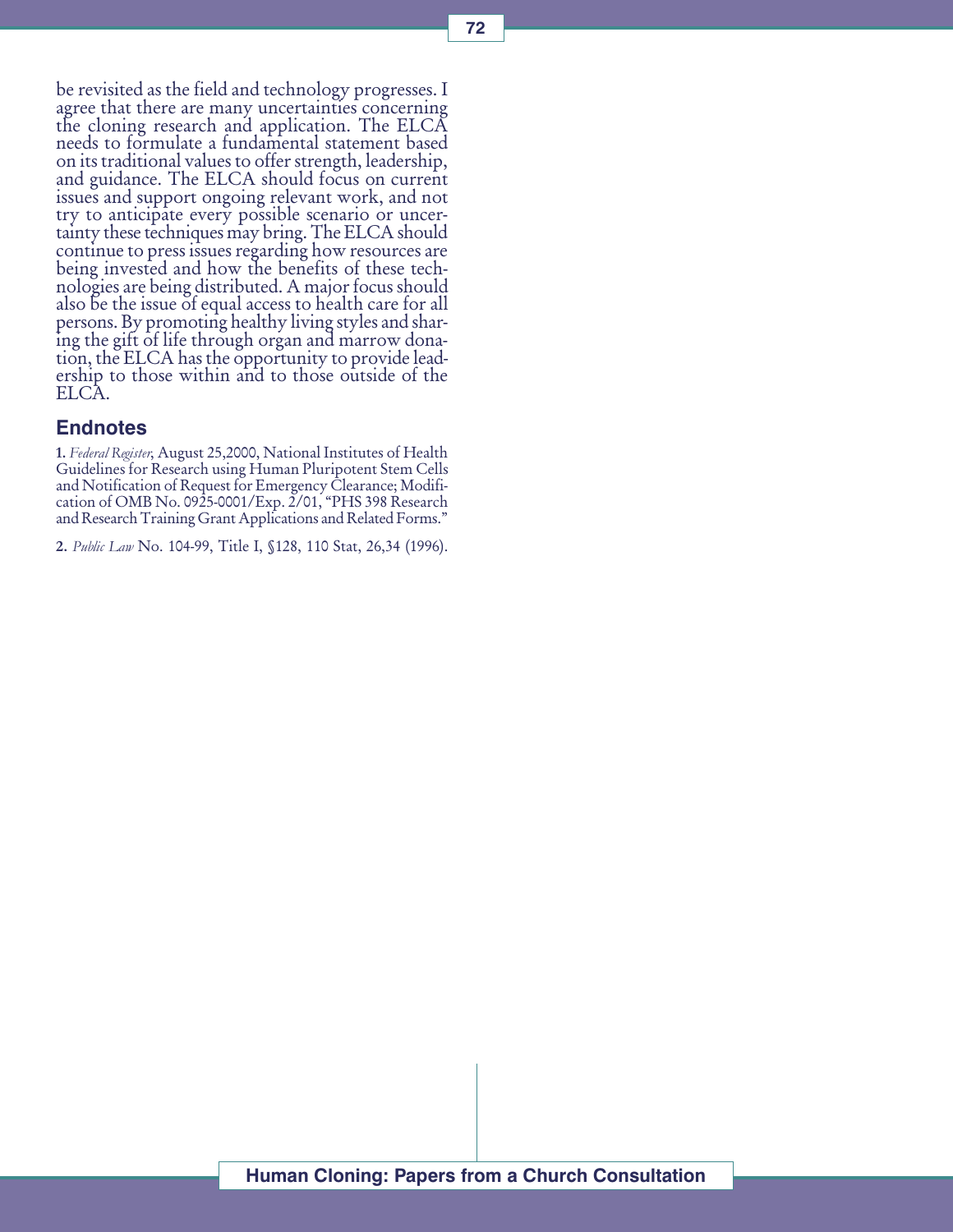

What Are the Legal Implications?

73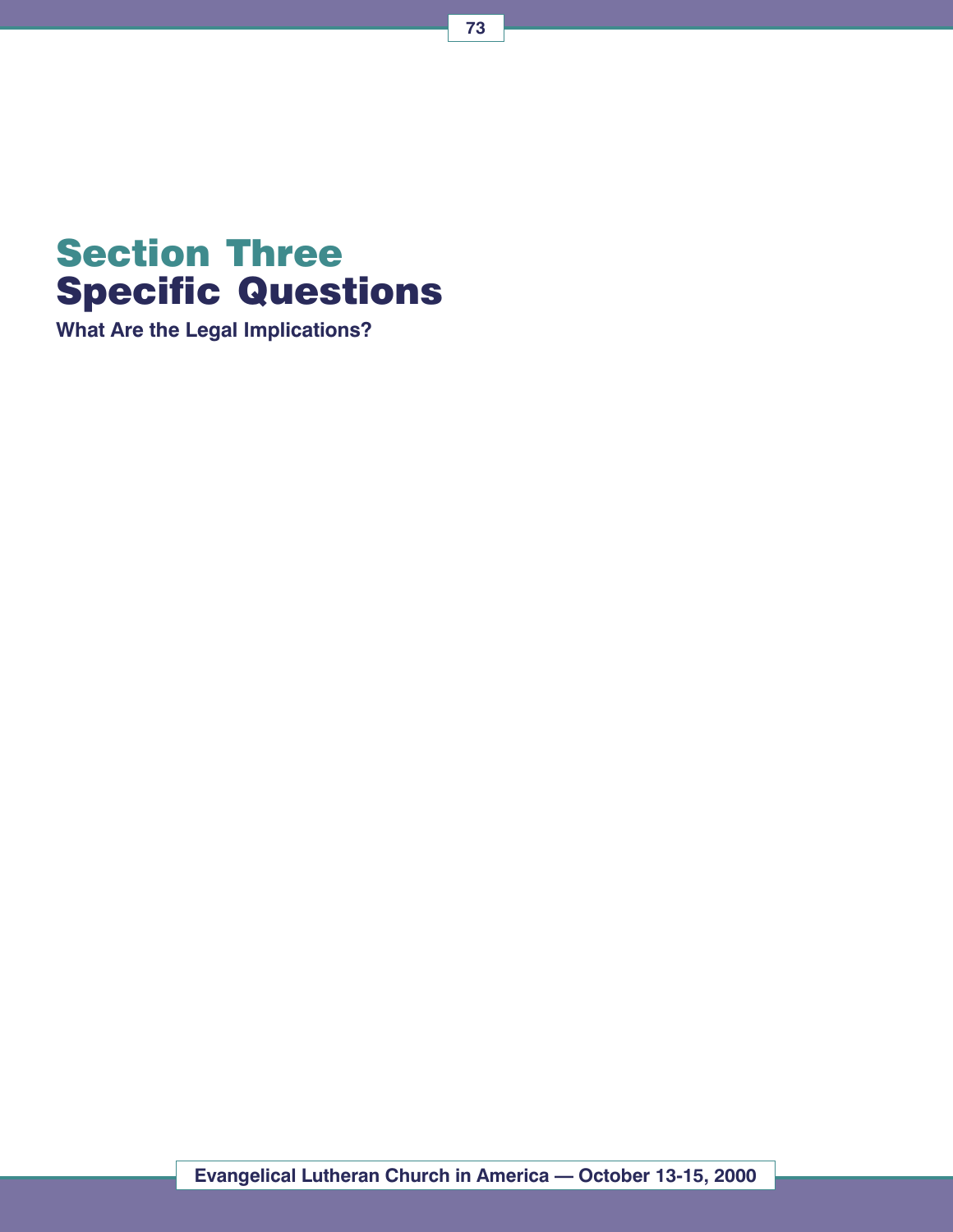# Human Cloning: Law and Ethics

#### Susan R. Martyn

### Abstract

Law embodies the moral judgments of a society. In the past, law has been used to encourage, leave alone, regulate, or ban new or emerging scientific potential. The novel legal issues that will be raised, if human cloning becomes a reality, lead to several tentative conclusions. First, we should not encourage human cloning, Second, laissez faire attitudes are too dangerous to tolerate. Third, extensive regulation will be necessary to protect both clone-donors and cloned individuals. Fourth, cloning should be allowed only by not-for-profit organizations. Overall, we should put the burden to demonstrate both benefits and safety on those who wish to use human cloning. Even then, concerns about who will benefit and at what cost to others should inform our public policy. We should not lose sight of the fact that those religious groups who represent the most exploited groups in our society uniformly favor a legal red light on human cloning because they worry about discrimination and the need for more basic human services. In considering our moral and legal response to human cloning, we need to be vigilant about the risk of human fallibility and misplaced self-confidence.

#### The Role of Law

My comments here are intended to address the legal issues that we will face should human cloning become a reality. The question today is not what law can do, but how we want it to address these issues and what we want it to do to produce justice.

Law embodies the moral judgments of a society. Once the people decide which of many, often-competing moral views they desire, law can provide a tool to create the desired outcome. Law can punish the transgression of important social norms and it can compensate if injury is caused. Law also can serve to deter conduct deemed morally wrongful by setting out penalties when lines are crossed. In the same way, law serves an educational function. Those unaware of the need for or the importance of a social norm can be put on notice once law intervenes Lawyers and judges are prone to thinking by analogy, that is, we look for principles or precedents contained in

prior law that concerned a similar situation when considering how to confront a legal question "of first" impression." With that in mind, I offer four legal analogues that may assist us in facing the uncertain future of human cloning, ethics and the law.

### Four Legal Responses to New Scientific Breakthroughs

In the past, citizens have used law to signal four different attitudes toward new or emerging scientific potential. The most recent response has been to encourage the activity. Legal tools that encourage the development of scientific potential include governmental funding and patent protection. The industrial revolution of the nineteenth century offered a second legal response that mirrored the laissez faire economics of the time. Leave science alone and see what happens. Of course, the industrial revolution that gave us a railroad to connect the country also necessitated a Sherman Antitrust Law in 1890 to counter the excesses of the robber barons. Similarly, the unparalleled economic expansion of the Nineteenth Century came to a literal crash in the Great Depression. As a result, a third legal option has emerged: control or discourage an activity or part of an activity, usually by heavy regulation. The fourth option, and the one with the longest historic pedigree, has occasionally followed heavy regulation: ban the idea or the breakthrough, or create a moratorium for a specified or indefinite period of time.

Assuming those of you reading this essay were empowered to vote in a legislative session faced with these four alternatives, how would you envision your vote with respect to human cloning? I recently asked a typical Evangelical Lutheran Church in America pastor<sup>1</sup> this question and got the immediate reply:<br>"Regulate it."

"Why?" I asked.

He responded: "Although I perceive some real danger in the experiment, cloning could be an extension of God's creative intent. We do not yet know how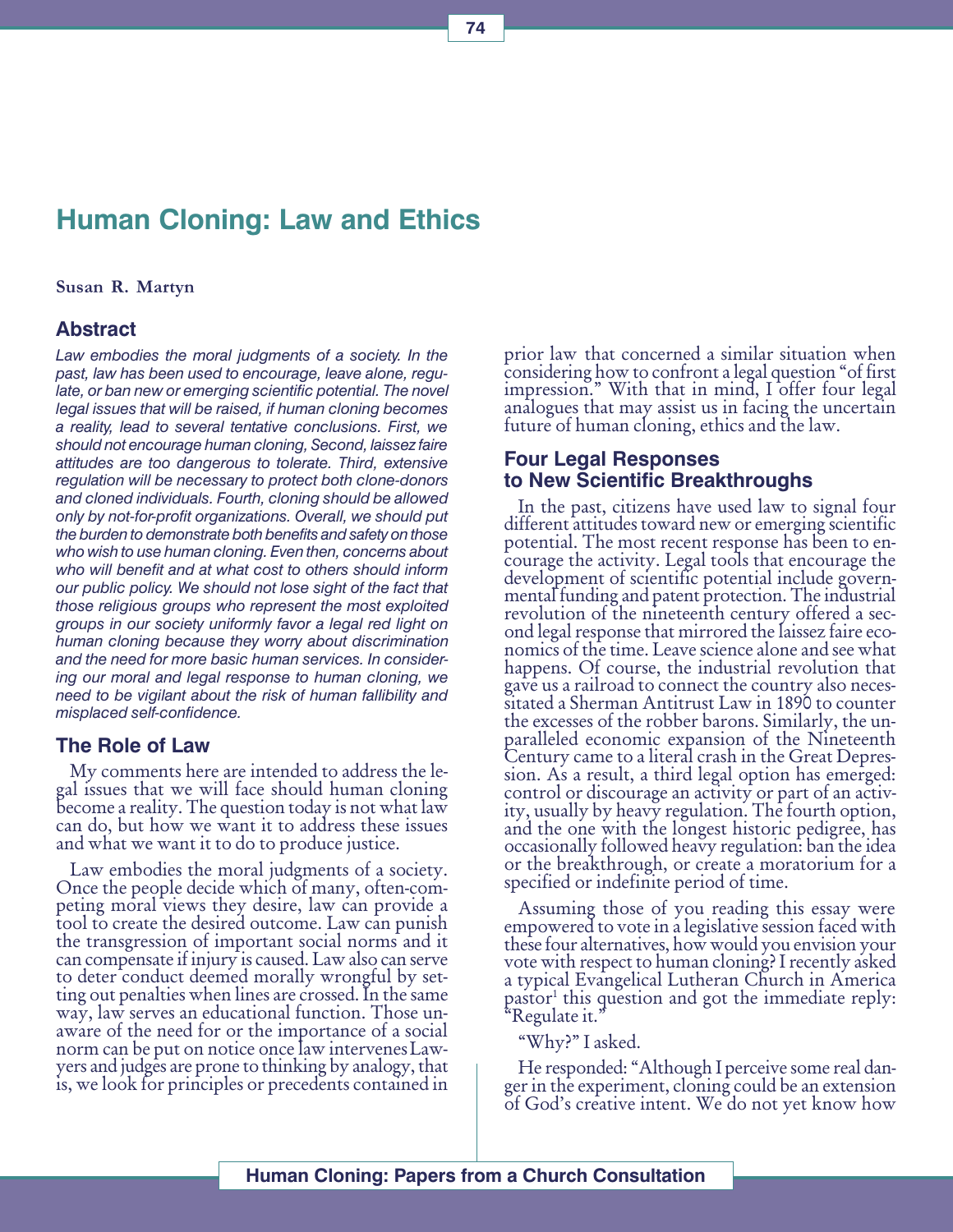much benevolent power God has given to humanity in terms of the creative forces of human life. Maybe this is the manner in which God continues to express His creative potential. The remainder of this paper examines this belief. If my anecdotal resource is typical, should we change his viewpoint?

### The Power of Encouragement

Twentieth Century societies often have actively encouraged scientific exploration by funding its development. Examples abound. President Nixon sparked the war on cancer, and The National Institutes of Health funding of general medical research has benefitted us all in the past half-decade. Nuclear power may never have been harnessed, and certainly not developed when it was, were it not for massive governmental spending. And, of course, the human genome probably would remain a mystery for years and years in the future without governmental commitment to the project, both in the form of funding and encouragement to patent new genetically engineered life forms.2

### The Need for Regulation

In many situations, governmental funding has been followed by extensive governmental regulation. The Atomic Energy Commission, a captive of the industry, was replaced with the Nuclear Regulatory Commission, a watchdog that prevents most but not all trouble. The bottom line: We have more than occasionally come to regret our encouragement of science. We split the atom before we learned how to prevent harming people with radiation or polluting the planet, and we now stand on the threshold of uncovering the secrets of our genetic legacy before we have learned what to do with the information and other risks of genetic engineering.

One notorious example: at the same time American judges were condemning the Nazi Doctors, the United States Government was funding the Tuskegee Experiment, which required physicians to lie to African-Americans in order to secure their "permission" to remain untreated for syphilis.<sup>3</sup> Similarly, as we re-<br>turned to post war rebuilding in the 1950s, several branches of the Federal Government tested radiation exposure<sup>4</sup> and powerful drugs like LSD<sup>5</sup> on totally<br>unknowing human subjects, many of whom died as a result.

By 1964, a prestigious Harvard physician named Henry Beecher concluded that ethical violations in non-therapeutic research on humans were widespread and documented the "existence of a serious situation." He acknowledged that attention to ethics was viewed in "sophisticated circles" as blocking progress, but quoted Pope Pius XII: "science is not the highest value to which all other orders of values should be subordinated.<sup>76</sup>

Beecher's expose necessitated extensive federal regulation of research involving human subjects, which remains necessary but still inadequate in some situations today.<sup>7</sup>

### The Laissez Faire Alternative

The enlightenment of the Eighteenth Century ushered in renewed faith in the power of human reason. Laissez faire economic and social policies of the Nine-<br>teenth Century grew out of that optimism. Faith in intelligence meant that we should leave the creative entrepreneur alone. We would all benefit if we simply looked the other way while those with brains and curiosity (prodded by the profit motive) were left alone to innovate.

The only trouble with *laissez faire* policy is the problem and power of original sin. In legal terms, the problems of bad motivations, conflicts of interest and the risks of unforeseeable harm can lurk even in the most well-intentioned endeavors. In the realm of science in this century, research involving human subjects was legally unregulated until after World War II. That *laissez faire* attitude led to the forced use of human beings as guinea pigs by the Nazi, Japanese and American Governments to foster the war effort. Of course, the victors imposed criminal penalties through the Nuremberg Code in 1947. American judges in Nuremberg concluded that Nazi defendants had committed crimes against humanity by forcing prisoners and concentration camp victims to serve as "volunteers" in their medical research.

And so the *laissez faire* alternative, like the encouragement option, often has led to legal regulation of scientific enterprise. Even then, however, abuses have not been prevented. The bottom line: Left alone, scientific curiosity may produce valuable insight, but, especially when combined with a profit motive, may produce human misery and death as well. Scientists often pursue worthy goals, but may lack the incentive or the wisdom to grasp the human or environmental harm that can follow. Even when regulated, the seduction of discovery intensified by the power of profit has led to human tragedy.

### The Promises and Pitfalls of Banning

Identifying behavior as "illegal" has several virtues. First, such a label clearly identifies an activity as morally wrong. Second, creating a category of illegality can express a deeply held and fundamental moral belief, often buttressed by religious faith. Examples involving science include legislative prohibitions of abortion until 1973 and current bans on assisted suicide in most states. Occasionally, we ban only after we learn lessons about the dangers of a scientific discovery. The current prohibition on human experimentation with the artificial heart is one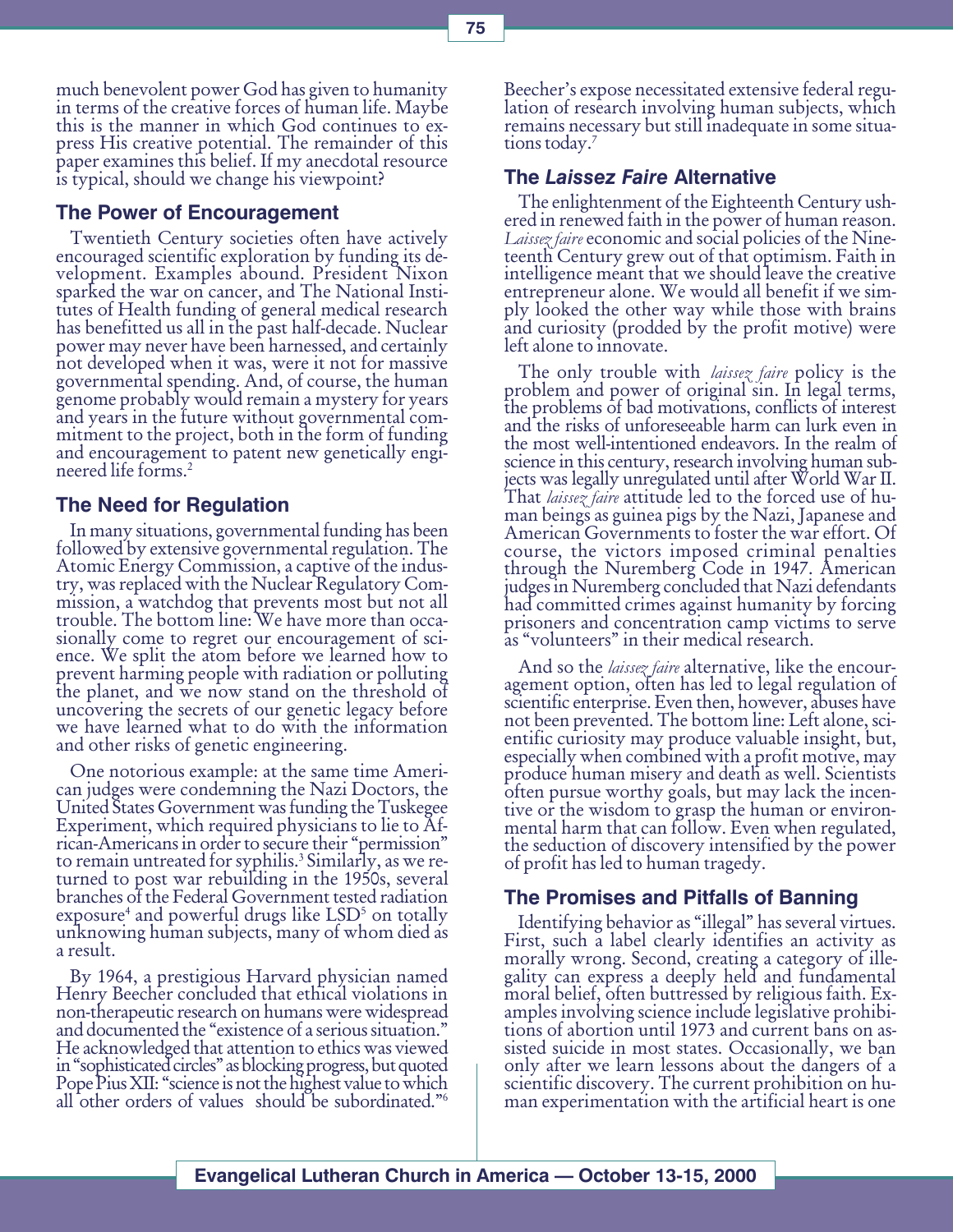recent example. Cross-species organ donation from animals to humans is another.

On the other hand, history is full of examples of scientific breakthroughs initially banned by religious or secular authorities that were eventually forced to give way to the relentless accuracy of the discovery. Consider Galileo, who believed that the sun, not the earth was the center of the universe. He reminded the church to interpret scripture allegorically when it conflicted with scientific truth. He went on to warn of a terrible detriment to souls if people found themselves convinced by proof of something that it was made then a sin to believe."<sup>8</sup> Even after it became clear he was right, the Roman Catholic Church took over 300 years to apologize for condemning his work. Or, consider Darwin, another scientist whose evolutionary theories threatened the religious and some of the secular authorities of his day (and ours?).

The bottom line is this: We can use law to express deeply held beliefs, but we also have learned that such bans eventually may embarrass us. For this reason, a legal prohibition will be only as effective as the reasons for outlawing the behavior in the first place. Those vested with the authority to enforce the law ultimately must believe that the legal standard makes moral sense. Otherwise, prosecutors, judges and juries are likely to excuse the behavior, either by ignoring it or refusing to enforce laws that prohibit it.

### Our Response to Cloning

To date, our response to human cloning has used all four of these legal signals. We have encouraged the related, but distinct human genome project with both government funding and the promise of profit through the granting of patents. We have adopted a laissez faire attitude toward animal cloning. At the same time, we continue to regulate research involving human subjects extensively. And we have banned federal funding of human cloning, but only for a while. Have these legal responses been just? Let us examine these alternatives in light of the legal issues that are likely to arise should human cloning occur.

#### Encouragement?

One can imagine a headline similar to the one in September 2000 on the front page of the New York Times about our new trade with China policy: "New<br>Realism Wins the Day: Huge Market's Lure Becomes Irresistible."° Should we adopt a similar realism and<br>embrace cloning even if it means ignoring human rights?

#### Funding

We are not likely to halt funding of the human genome project. If human cloning becomes a reality, some are certain to cite this precedent as an argument in favor of funding cloning as well. Funding

has the virtue of making a scientific discovery available to more people. But it also accelerates the implementation of a scientific development, making it harder for law to keep up with appropriate regulation. In short, the genie may be out of the bottle before we can manage it.

#### Family Matters

Those who encourage the development of human cloning point to the need to provide another treat-<br>ment for infertility.<sup>10</sup> They argue that cloning is just ment for infertility.<sup>10</sup> They argue that cloning is just<br>the next step after *in vitro* fertilization, which is largely unregulated in this country. Should human cloning become possible, several novel legal issues will arise. First, can a person who fails at reproduction demand cloning because he or she has a constitutional right to it? (Put the other way, would a ban on human cloning be unconstitutional?)<sup>11</sup>

Cass Sunstein at the University of Chicago has written two potential Supreme Court opinions of<br>the future addressing this issue.<sup>12</sup> Both opinions acknowledge a constitutional right "to some form of individual control over decisions involving reproduction," based on Roe v. Wade<sup>13</sup> (the abortion decision).<br>Both opinions also cite *Washington v. Glucksberg*<sup>14</sup> (the assisted suicide case) for the proposition that there is no general right against government interference with important private choices." The first opinion points out that "cloning produces a life where abortion destroys it" and concludes that "if there is a right to abort fetal life, there must be a parallel right to create life."<sup>15</sup> The second opinion finds the nature of a constitutional right to reproduce "bounded" by "a specific judgment about reproduction, understood by our traditions as a distinctive human interest with a distinctive human meaning."<sup>16</sup> It then identifies cloning as *replication*, a completely different moral and legal category that is entitled to no constitutional protection.

Regardless of the outcome of this constitutional matter, several other issues of family law will doubtless arise if human cloning occurs. First, who are the parents of the clone?<sup>17</sup> The Baby M. case, concerning a surrogate mother who claimed rights to a child not genetically related to her, would hold that the genetically related person is a parent, but a surrogate mother is not.18 State family law statutes would add that the person giving birth to the child, if married to the cloned person (the "clone-donor"?) would also be a parent. What about the parents of the clonedonor? Are they grandparents of the clone, even though each gave one half of their genes to that person? What about the donor of the enucleated egg who contributes a bit of mitochondrial DNA? What about the parents who rear the child if neither are genetically related to the clone? Will they have to adopt her before they are legally recognized as "parents"?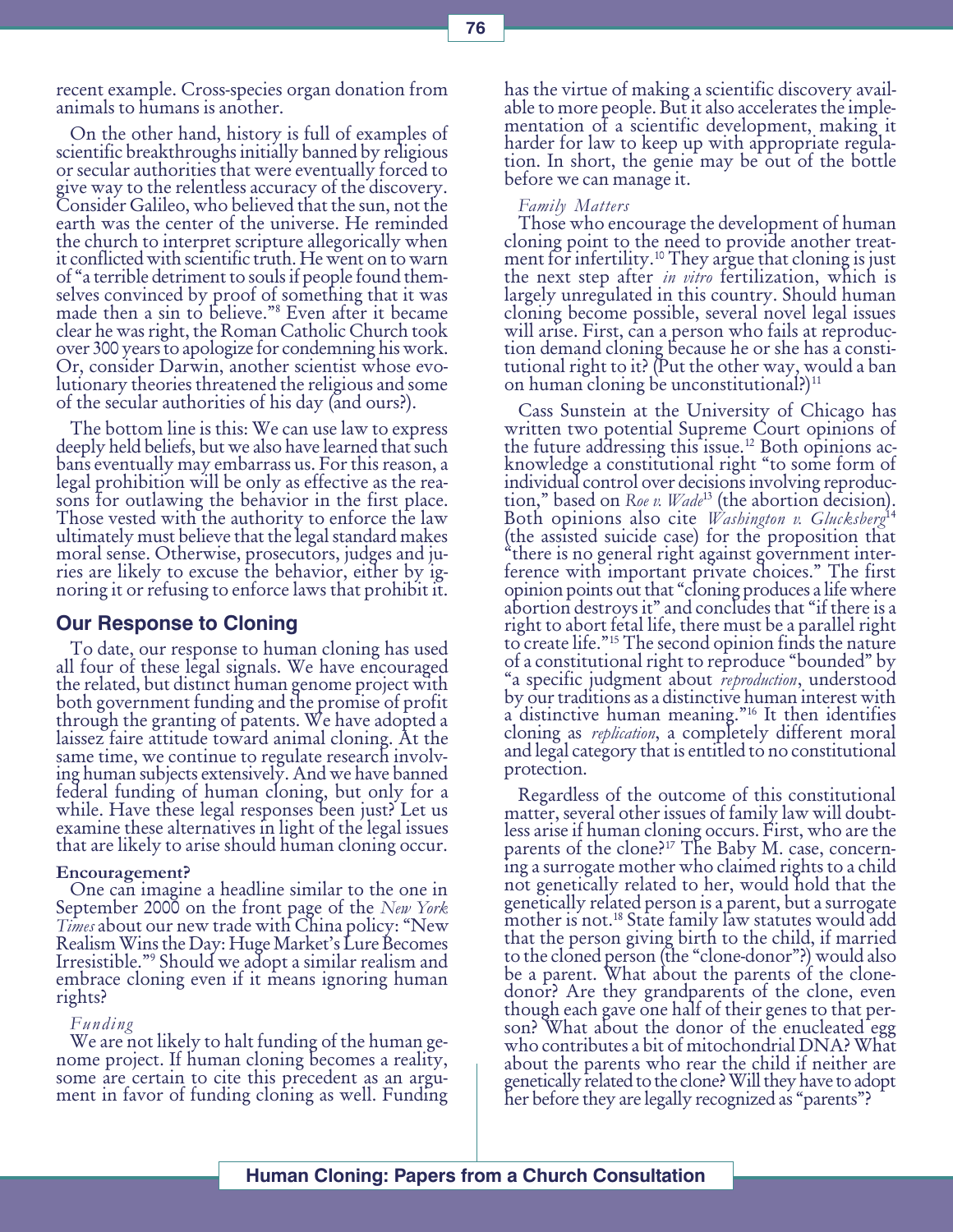These issues become extremely complicated when we think about divorce. Will the genetically unrelated parent have diminished or no custody rights to the child? Would a court want to give custody to a parent of a child who is a genetic copy of the very person the parent wishes to divorce? Does this mean that the genetically related parent will have presumed custody rights?19 Or should a court bow to the wishes of a cloned child who wants to avoid scrutiny by or comparison to the clone-donor and, therefore, seeks the custody of the non-genetically related parent?

#### Patents

Equally interesting is the potential for patenting a human clone. Article I, Section 8, Clause 8 of the United States Constitution grants Congress the power to legislate "to promote the Progress of Science and useful Arts, by securing for limited Times to Authors and Inventors the exclusive Right to their respective Writings and Discoveries." Thomas Jefferson, who believed that "ingenuity should receive a liberal encouragement,"<sup>20</sup> authored the first patent act of 1793, all the while worrying about the monopoly power he participated in creating.21 Today, that law grants a patent (the right to exclude others from making, using or selling) to "whoever invents or discovers any new and useful . . . composition of matter, or any new and useful improvement thereof...." $^{22}$  In 1980, the United States Supreme Court ruled, in a five to four decision, that a genetically engineered bacteria qualified as patentable subject matter, because it was "nonnaturally occurring."<sup>23</sup> The court said that only<br>"the laws of nature, physical phenomena and abstract "the laws of nature, physical phenomena and abstract ideas have been held not patentable." $^{24}$ 

Thus, a human clone would be viewed as nonpatentable if it were characterized as "created by nature unassisted by man," and patentable if its "cultivation is unique  $\dots$  and not repeated by nature."<sup>25</sup> Since clones of already living persons are not created by nature, but unique cultivations by humans, it may be arguable that current law would allow a patent on a human clone. This means that we would have to amend the patent act if we wish to produce a different result.

On the other hand, to the extent such a property right limits the free will of the cloned individual and subjugates that person to the control of another,<sup>26</sup> such a determination of patentability would probably violate the Thirteenth Amendment's prohibition of slavery and involuntary servitude.<sup>27</sup> A court also might find that such a patent contravenes public morality.<sup>28</sup>

#### Laissez Faire?

We currently allow a private market in sperm and ova donation and in vitro fertilization. Some argue that no scientist and no parent would seek to clone another human unless such a procedure was safe.<sup>29</sup> They point to the self-regulation of *in vitro* fertilization clinics as

proof. It also is possible that some existing state laws<br>governing research on embryos or *in vitro* fertilization might reach human cloning.30

But the National Bioethics Advisory Committee found all of this law completely inadequate to regulate what it viewed as the one issue it reached consensus on: the significant risks of physical harm to cloned offspring. This consensus reflects the fact that 276 failed attempts preceded the cloning of  $Dolly.<sup>31</sup>$ Producing a human clone is likely to require even more trial and error. These risks mean that current legal rules governing human experimentation might prohibit us from ever cloning a human being. On the other hand, similar safety arguments were made<br>about in vitro fertilization before Baby Louise's birth proved them wrong.<sup>32</sup> One thing is clear: We have learned that research involving human subjects requires extensive regulation, because market incentives alone invite neglect and abuse of human beings who participate in research.33

#### Regulation?

Nearly everyone who discusses the subject of cloning favors some kind of regulation if human cloning is developed. For example, the British Medical Association suggests "a strong and effective regulatory mechanism" and recommends amending their Human Fertilization and Embryology Act to require that a governmental license be required before anyone could clone a human.34

#### Research

Any cloning of a human being would require research involving at least two human beings—the clone-donor and the cloned. Some recommend a legal analogy to the current regulation of genetic engineering research involving human subjects. They advocate regulation by a federal agency with an advisory body that provides for oversight of cloning and other novel reproductive technologies. And they propose extending regulation to private clinics as well as those that receive federal funds.<sup>35</sup> In fact, the Food and Drug Administration asserted the power to regulate human cloning nearly three years ago.<sup>36</sup>

Just this past year, however, and despite extensive current federal regulation, we have witnessed the death of eighteen-year-old Jesse Gelsinger, who was enrolled as a research subject in a gene-transfer trial at the University of Pennsylvania. It now appears that he was welcomed as a research subject in an experiment far too risky for his degree of illness. Subsequent investigation has uncovered hundreds of other instances of failure to report serious adverse consequences suffered by human subjects during research trials involving genetically engineered treatments. Why? Because scientists and institutions feared that report of injuries to human subjects would slow or curtail their profit-motivated research.<sup>37</sup>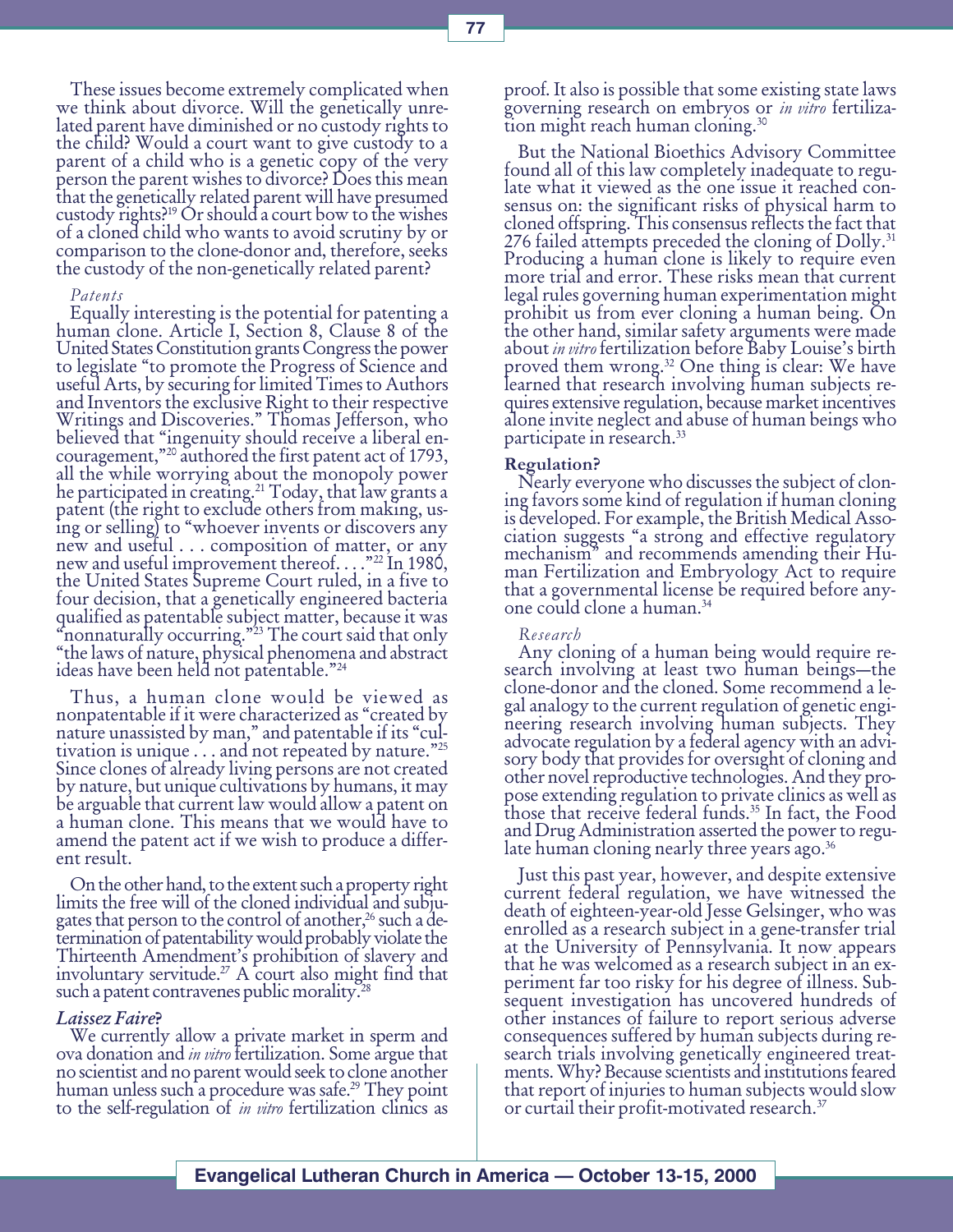One way of circumventing these abuses might be to avoid the market that encourages such behavior. We have chosen this path in regulating organ donation. The National Organ Transplantation Act prohibits the sale of organs, but allows their donation.<sup>38</sup> The common law offers another legal analogy. Not too long ago, the California Supreme Court faced a case where a cancer patient sued his physician for using his cells in potentially lucrative research without his permission."<sup>39</sup> The physician had patented a cell line developed from the patient's spleen after it was removed as a cancer treatment. The court refused to grant the patient a property right in his spleen, thereby preventing a profit-share in the dividends for the patent. It did recognize, however, a dignity interest by requiring informed consent whenever a researcher has an economic interest that may conflict with patient care. This precedent certainly would require a physician who clones to obtain the informed consent of the person cloned. It would also require disclosure of potential profits the physician might obtain.

But even if these regulatory analogies are followed, difficult and unique questions will arise. For example, whose consent is necessary to clone? Is the consent of the clone-donor enough or will the donor of the egg used to replicate the cells also need to consent? Does the consent need to specify a number of potential clones to be valid? Can the cloned individual carry on the family tradition by consenting to be cloned after his or her genetically identical parent has died? Should it matter whether the clone-donor only consented to be cloned once?

Further, the problem of informed consent involved in the Gelsinger and Moore cases raises impossible questions when applied to human cloning. Would the informed consent of the clone-donor ever be sufficient to authorize risks of harm to the cloned person? These risks may include genetically deformed, diseased, or abnormally large newborns, as well as unforeseeable abnormalities that develop after birth due to genetic mutation.40

And if a cloned individual is produced, how will we regulate research designed to observe that person's psychological and physical development?41 You might recall research observation of an abused and neglected "wild child" in California some years ago. Researchers at prestigious universities "adopted" the child for the purpose of studying her development, but dropped the "adoption" once research funds dried up. A civil lawsuit claiming lack of appropriate consent followed, which the universities quickly settled.

#### Privacy

We are in the process of learning that genetic information is private and that new medical privacy laws are needed to protect the misuse of this information

by insurers, employers or health care providers. Many states have passed laws that protect genetic information. Many more have yet to act and in 2000 President Clinton issued an executive order that prohibited discrimination in federal employment, based on protected genetic information.<sup>42</sup> The concept of a<br>DNA data bank may not be far away.<sup>43</sup> Cloning adds<br>another dimension to these issues. Who controls the another dimension to these issues. Who controls the genetic information of the cloned person? Can that person consent to disclose her own genetic information even if her genetically identical parent or clonedonor objects? Cathleen Kaveny points out that these questions reveal an atomistic individualism that flaws our existing thinking about privacy. We should consider whether we need to rethink privacy in relational terms, including whether those genetically related to us have some legally protected interest in the information.44

#### Ban?

#### Commodification

The Council of Europe has prohibited "any intervention seeking to create a human being genetically identical to another human being, whether living or dead." In addition to "serious difficulties of a medical, psychological and social nature" that such a practice might imply, the Council also warned of commodification or "the instrumentalization of human beings." They saw such a development as "contrary to human dignity" and characterized it as constituting "a misuse of biology and medicine."<sup>45</sup>

Some American commentators agree.<sup>46</sup> Others pre-<br>fer regulation, but because they see no "fail-safe restraint on undesirable cloning,<sup>"47</sup> they recommend a ban as the next best alternative.<sup>48</sup> One thing seems certain: The purely instrumental use of cloning (for example, to create spare parts for the clone-donor) would violate the Thirteenth Amendment's prohibition of slavery and involuntary servitude.<sup>49</sup>

### Justice

Bans on human cloning also may be motivated by the kinds of justice concerns Margaret McLean calls to our attention. On the one hand, cloning probably will be available only to the very rich. Those already in power will be able to create more of themselves, while others struggle just to exist. Asking or demanding the service of cloning seems profligate in a world where many individuals still need basic human services. On the other hand, we could make cloning available to a much larger number by subsidizing its development. That might ease some justice concerns within this country, but would not address the global needs of others. It also would exacerbate another problem. To the extent cloning becomes widespread, genetic diversity, our hedge against an uncertain future, may be put at risk.<sup>50</sup> Charles Darwin was the first to observe that sexual reproduction produces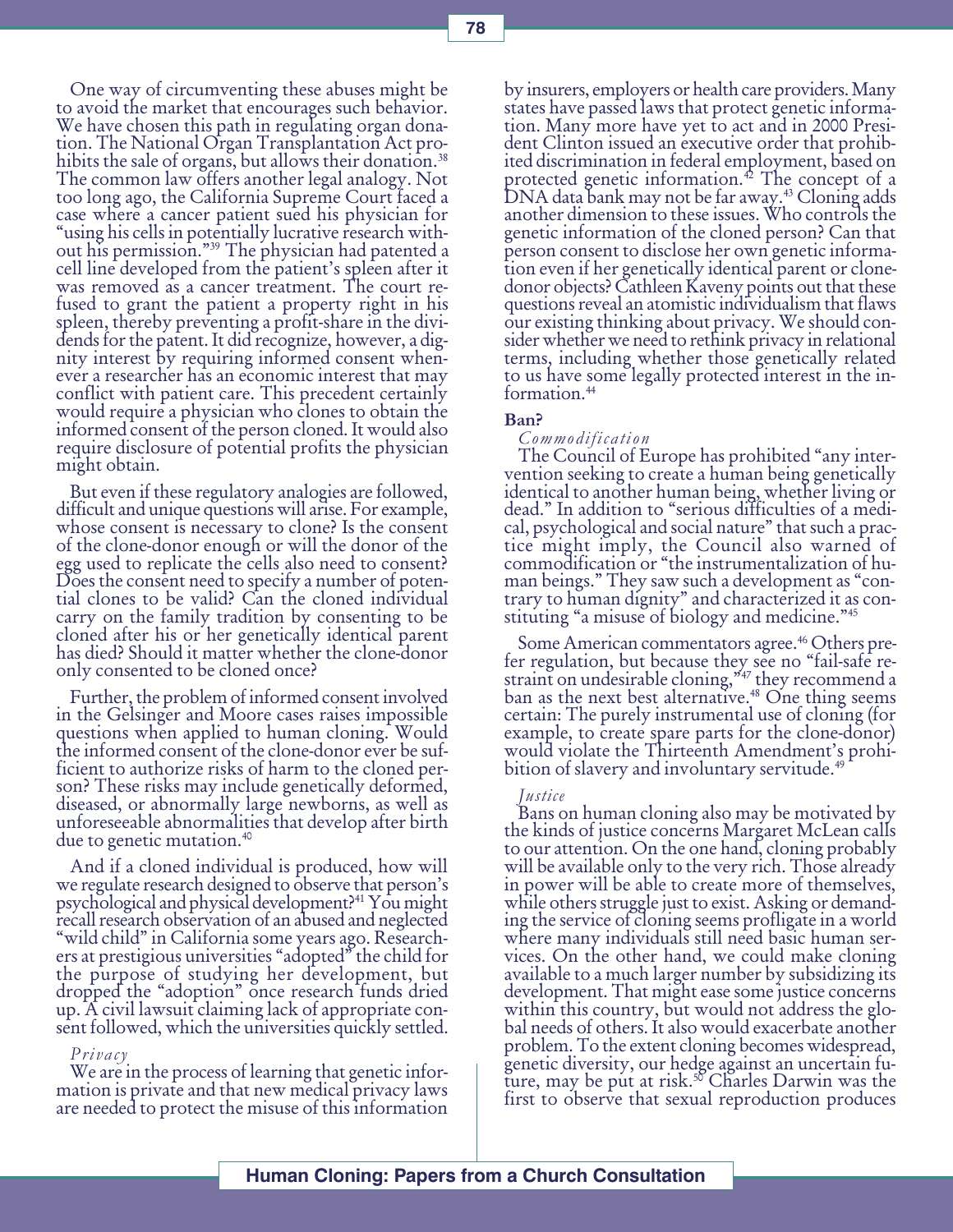healthier offspring that better adapt to their environment. We now know that this is true of both plants and animals.<sup>51</sup>

Eric and Richard Posner have taken on the challenge of imagining what changes might be made in the human population, should human cloning become a readily available option. They created an economic model that forecasts the future demand for cloning. Their estimations, based on freely available cloning, indicate that the number of infertile individuals will increase dramatically, as will those who chose cloning for other reasons, such as homosexuality, narcissism, or other personality disorders.<sup>52</sup> The Posners worry that concerns about clones carrying these kinds of "defective" genes might then lead to calls for governmental control over who can clone "thus raising the spectre of eugenic regulation."<sup>53</sup> They conclude "Cloning may also aggravate inequalities in genetic endowment and in wealth, undermine the already imperiled institution of marriage, alter the sex ratio, and create irresistible pressure for eugenic regulation."<sup>54</sup> While the Posners acknowledge that there may be simply too many variables to estimate, (including too heavy an emphasis on the power of nature as opposed to nurture), they conclude that their analysis . . . does provide a rational basis for the widespread disquiet that the prospect of human cloning has aroused."<sup>55</sup>

### **Conclusion**

Examining these legal issues and their current legal analogies leads me to the following tentative conclusions:

First, we should not encourage human cloning. This means that we should not fund its development and we should not allow patents on human clones or on the process of developing them.

Second, laissez faire is too dangerous to tolerate. The physical dangers of human cloning alone convinced the NBAC that extensive regulation is wise. The justice issues raised throughout this consultation admonishes us to consider also call for much more than benign neglect.

Third, if we are to allow some forms of cloning, extensive regulation will become essential. This means that current legal structures, which govern research involving human subjects, are not enough and that at the very least, a national advisory panel must be established.

Fourth, to put the utility of cloning to its test, profit should be banned in a manner similar to organ donation. If no one will offer human cloning except for profit, we will have learned a lot. If they will, we will have learned that those who see the value in this technology may have something important to offer.

In short, I believe that when addressing the potential of human cloning, at the very least, we should put the burden on those who wish to use it. If they demonstrate its safety and benefits, that cloning would encourage the development of noble human qualities,<sup>55</sup> then perhaps we should proceed, but only with legal regulation designed to address the issues I have outlined. This means that we cannot remain silent. We will have to act to reverse the usual legal presumption in United States jurisprudence: "everything is allowed unless it is specifically prohibited."56 Even then I remain concerned about trusting my duly elected representatives with the power to decide which noble human qualities to foster. Do we really want a governmental agency to decide if the Raelians have good reasons for cloning?<sup>57</sup>

Finally, even if I could be convinced that the benefits of cloning outweigh its risks to those immediately affected, I continue to worry about justice on a broader scale—who will benefit and at what short and long term cost to others? I am comforted that those who most understand human exploitation share my worry. Interestingly, one NBAC report indicates that both the African American churches and Native American culture favor a legal red light on cloning because they worry about discrimination and diverting attention away from basic care.<sup>58</sup> Of course, Roman Catholics also condemn cloning as a "violation of the dignity of the human embryo and the intrinsic goods of human sexuality."<sup>59</sup> Some mainline Protestant denominations, emphasizing their permission to "sin bravely" (not what Luther had in mind, unless I am greatly mistaken) in the pursuit of progress, apparently are willing to allow both research and cloning if it presents a reasonable expectation of benefit. I tend to agree with those who stress human fallibility, misplaced self-confidence, and the risks of arrogance.<sup>60</sup> For me, the jury is still out. Until I see the benefits to more than a few, I prefer a moratorium on human cloning.

### **Endnotes**

1. Peter R. Martyn (D. Min. Ashland Theological Seminary 1999; M. Div. Lutheran School of Theology at Chicago, 1971)

2. Francis S. Collins, "Shattuck Lecture-Medical and Societal Consequences of the Human Genome Project", 341 New England Journal of Medicine 28 (1999).

3. Final Report of the Tuskegee Syphilis Study Ad Hoc Panel to the Department of Health, Education and Welfare" (1973); Allan M. Brandt, "Racism and Research: The Case of the Tuskegee Syphilis Study", Hastings Center Report, (Dec. 1978) 21.

4. See, e.g., In re Cincinnati Radiation Litigation, 847 F. Supp. 796 (S.D. Ohio 1995); Advisory Committee on Human Radiation Experiments, Final Report (1995).

5. See, e.g., United States v. Stanley, 483 U.S. 669 (1987).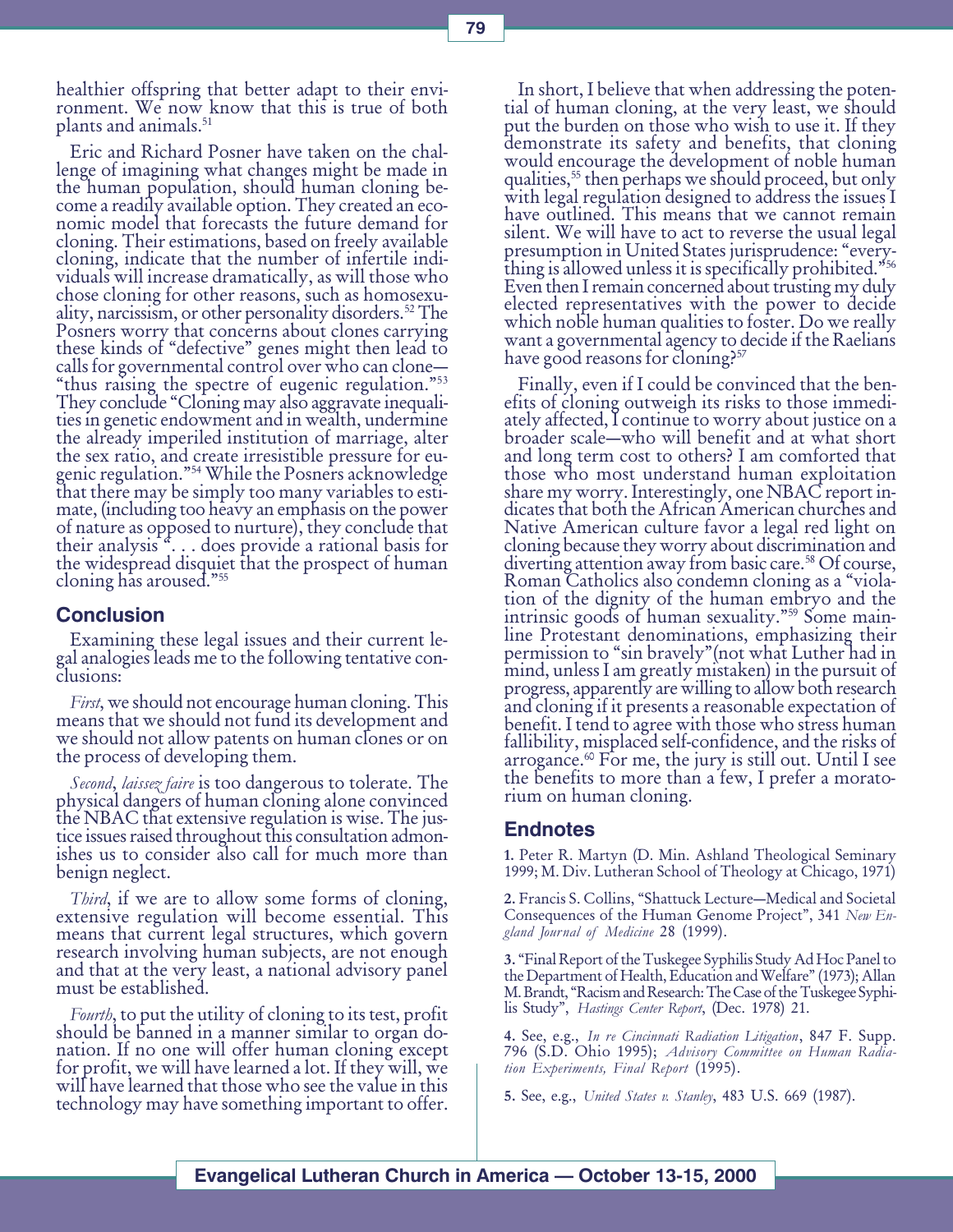6. Henry Beecher, "Ethics and Clinical Research", New England Journal of Medicine 1354 (1966) 274.

7. Donna Shalala, "Protecting Research Subjects-What Must be Done", 343 New England Journal of Medicine 808 (2000).

8. Encyclopedia Britannica, Volume 19 "Galileo" at 639 (1998).

9. New York Times, Wednesday September 20, 2000 p. 1 Col.4.

10. See, e.g. David Orentlicher, Cloning and the Preservation of Family Integrity", 59 Louisiana Law Review (1999) 1019; John A. Robertson, "Two Models of Human Cloning", Hofstra Law Review 609 (1999) 27.

11. Lori B. Andrews, "Is There A Right to Clone? Constitutional Challenges to Bans on Human Cloning", 11 Harvard Journal of Law and Technology, (1998) 643; Maura A. Ryan, Religious, "Philosophical, and Ethical Perspectives on Cloning: Cloning, Genetic Engineering, and the Limits of Procreative Liberty", 32 Valparaiso University Law Review (1998), 753.

12. Cass R. Sunstein, "The Constitution and the Clone", in Clones and Clones: Facts and Frantasies About Human Cloning, Martha R. Nussbaum and Cass R. Sunstein, eds (2000), 201.

13. 410 U.S. 113 (1973).

14. 510 U.S. 2021 (1997).

15. Sunstein, supra note 12, 211.

16. Ibid., 216.

17. Nanette Elster, "Who Is the Parent in Cloning?" 27 Hofstra Law Review (1999), 533.

18. In re Baby M, 537 A. 2d 1227 (N. J. 1988).

19. See Melinda A. Roberts, Child Versus Childmaker: Future Person and Present Duties" in Ethics and the Law, (1998), 179-216.

20. Diamond v. Chakrabarty, 447 U.S. 303, 309 (1980).

21. Donald S. Chisum, Craig Allen Nard, Herbert F. Schwartz, Pauline Newman and F. Scott Kieff, "Principles of Patent Law", 18 (1998).

22. 35 U.S.C. Section 101 (2000).

23. Diamond v. Chakrabarty, 447 U.S. 303, 309 (1980).

24. Ibid.

25. Ibid., 313.

26. An anti-subjugation principle stands at the core of the post Civil War amendments. See Lawrence H. Tribe, American Constitutional Law at 1516 (2d Ed. 1988).

27. The Patent and Trademark Office has ruled that the Thirteenth Amendment prohibits the granting of a patent to a transgenic human person. (A human who contains genes transferred from another species). See M. Cathleen Kaveny, Jurisprudence and Genetics," 60 Theological Studies 135, 144-146 (1999).

28. The Patent and Trademark office has refused to consider an application for a patent on a human-animal chimera because the invention violated public policy and morals, an additional

condition of the patent law first suggested by Justice Story in Lowell v. Lewis, 15 F. Cas. 1018 (C.C.D.Mass. 1817). Japanese patent law is more explicit about this limitation. See, Craig M. Borowski, Human Cloning Research in Japan: A Study in Science, Culture, Morality and Patent Law", 9 Indiana International & Comparative Law Review 505 (1999).

29. See. e.g., John A. Robertson, Wrongful Life, Federalism, and Procreative Liberty: A Critique of the NBAC Cloning Report", 38 Jurimetrics Journal 69 (1998).

30. Lori B. Andrews, The Current and Future Legal Status of Cloning", in Report and Recommendations of the National Bioethics Advisory Commission, Cloning Human Beings, Vol. II at F-18-23 (1997).

31. National Bioethics Advisory Commission Cloning Human Beings: Report and Recommendations of the National Bioethics Advisory Commission at iv (1997).

32. George J Annas, "Commentaries: Human Cloning: A Choice or An Echo?" 23 Dayton Law Review 247, 267-268 (1998).

33. James F. Childress, The Challenges of Public Ethics: Reflections on NBAC's Report", 27 Hastings Center Report 9 (1997).

34. British Medical Association, "Human Genetics: Choice and Responsibility" (1998) at 202.

35. Susan Wolf, "Ban Cloning? Why NBAC is Wrong", 27 Hastings Center Report 12 (1997).

36. Gregory J Rokosz, Human Cloning: Is the Reach of the FDA Authority Too Far A Stretch?" 30 Seton Hall Law Review 464, 468 (2000).

37. Donna Shalala, "Protecting Research Subjects-What Must be Done", 343 New England Journal of Medicine 808 (2000).

38. 42 U.S.C. Sections 273-274 (2000).

39. Moore v. Regents of the University of California, 793 P.2d 479 (Cal 1990).

40. Lori B. Andrews, "Is There A Right to Clone? Constitutional Challenges to Bans on Human Cloning", 11 Harvard Journal of Law & Technology 643, 650-52 (1998).

41. Lori B. Andrews, The Current and Future Legal Status of Cloning", in Report and Recommendations of the National Bioethics Advisory Commission, Cloning Human Beings, Vol. II at F-50-53 (1997).

42. Executive Order 13145, 65 Federal Register 6877 (Feb. 10, 2000).

43. George J. Annas, Some Choice: Law, Medicine and the Mar $ket, 97-111 (1998).$ 

44. M. Cathleen Kaveny, "Jurisprudence and Genetics", 60 Theological Studies 135, 140-144 (1999).

45. Additional Protocol to the Convention for the Protection of Human Rights with regard to the Application of Biology, "Prohibition of Cloning Human Beings" (Paris, 12.1.1998).

46. See e.g., Leon R. Kass, The Wisdom of Repugnance: Why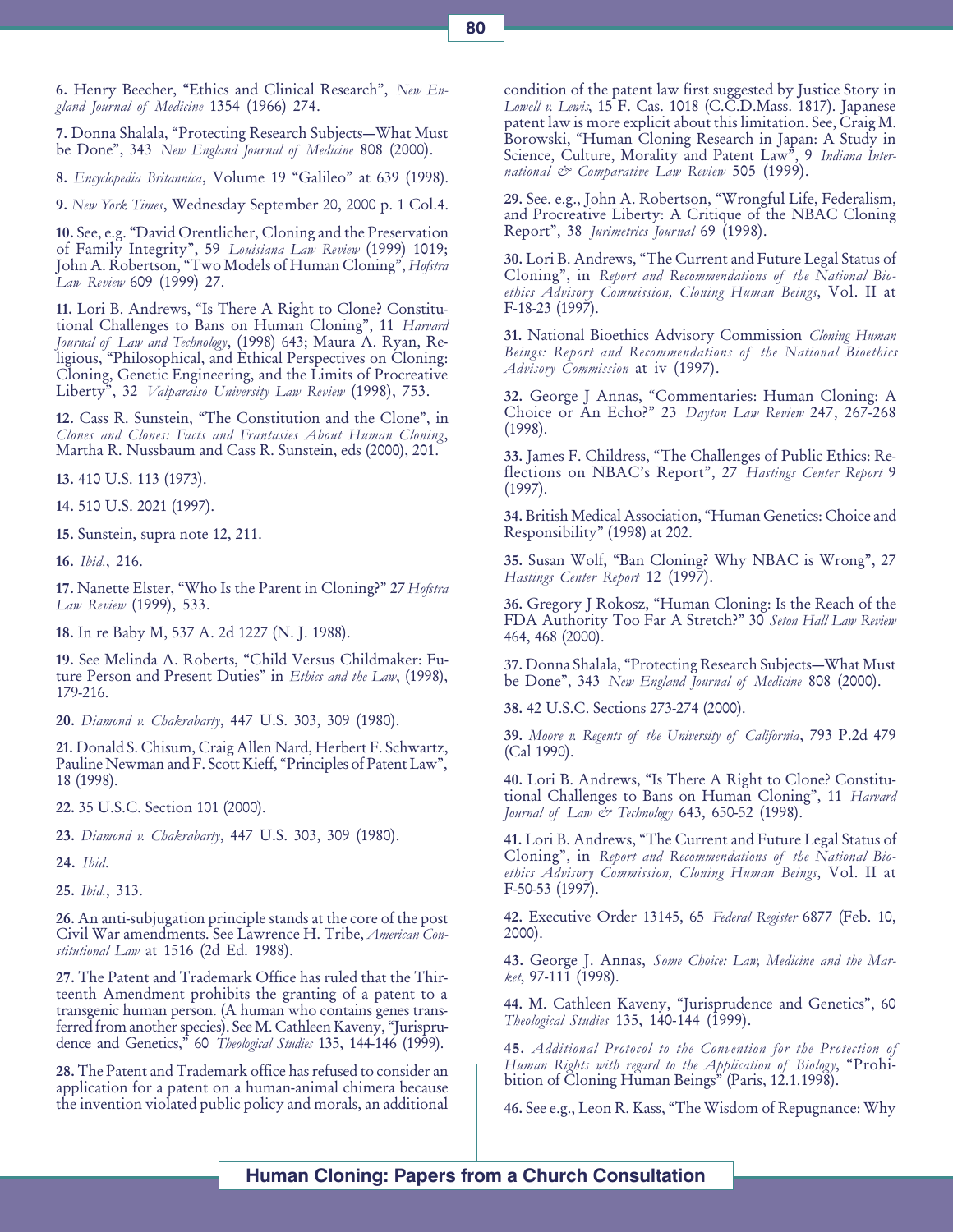We Should Ban the Cloning of Humans", 32 *Valparaiso Uni*versity Law Review, 679 (1998).

47. See James Q. Wilson, "The Paradox of Cloning", in Leon R. Kass and James Q. Wilson, *The Ethics of Human Cloning*, (1998) 73.

48. Robert Mullan Cook-Deegan, "Cloning Human Beings: Do Research Moratoria Work?" in Report and Recommendations of the National Bioethics Advisory Commission, Cloning Human Beings, Vol. II at H-19 (1997).

49. This argument relies on a concept of "genetic bondage" that equates with the Supreme Court's construct of the badges or incidents of slavery prohibited by the Thirteenth Amendment. It was first articulated by Francis C. Pizzulli in "Asexual Reproduction and Genetic Engineering: A Constitutional Assessment of the Technology of Cloning", 47 Southern California Law Review 477, 516-528 (1974). See, Lori B. Andrews, "The Current and Future Legal Status of Cloning", in Report and Recommendations of the National Bioethics Advisory Commission, Cloning Human Beings, Vol. II at F-6 (1997).

50. Leon Eisenberg, Would Cloned Humans Really Be Like Sheep?" 340 New England Journal of Medicine 471-475 (1999).

51. Neil A. Campbell, Jane B. Reece and Lawrence G. Mitchell, Biology 913 (5th ed. 1997).

52. Eric A. Posner and Richard A. Posner, The Demand for Human Cloning", in Martha C. Nussbaum and Cass R. Sunstein, eds., Clones and Clones: Facts and Fantasies About Human Cloning, (1998) 233-256.

53. Ibid., 258.

54. Ibid., 257.

55. This is Willard Gaylin's guideline. He lists the following as his "valued set of certain special human attributes: a life of imagination, esthetics, and hope; autonomy and freedom; a range of feeling that includes joy and pride, but also guilt and shame; a romantic sexuality; a joy in work (as distinguished from labor); a developed conscience; and that line of traits that leads from identification to friendship and love." Willard Gaylin, "Fooling with Mother Nature", 20 Hastings Center Report, Jan.-Feb. 1990, 17-21.

56. R. Alto Charo, "Cloning: Ethics and Public Policy", 27 Hofstra Law Review 503 (1999).

57. Recently, a religious group called the Raelians, who follow a former sportswriter who calls himself Rael, announced that they believe that human cloning is the key to eternal life. Their scientific director indicated that they have procured the funding to produce and implant cloned embryos in 50 surrogate mothers who have already consented. The clone-donor is a ten-month-old girl who recently died following a medical accident. See Rick Weiss, "Human Cloning's 'Numbers Game'; Technology Puts Breakthrough Within the Reach of Sheer Persistence", *Washington Post*, October 10, 2000.

58. Courtney S. Campbell, "Religious Perspectives on Human Cloning", in Report and Recommendations of the National Bioethics Advisory Commission, Cloning Human Beings, Vol. II at D-21-22; D 31-32(1997).

59. Ibid., D-38.

60. For example, The President's Commission for the Study of Ethical Problems in Medicine and Biomedical and Behavioral Research, *Book 2 Splicing Life at 59* (1983).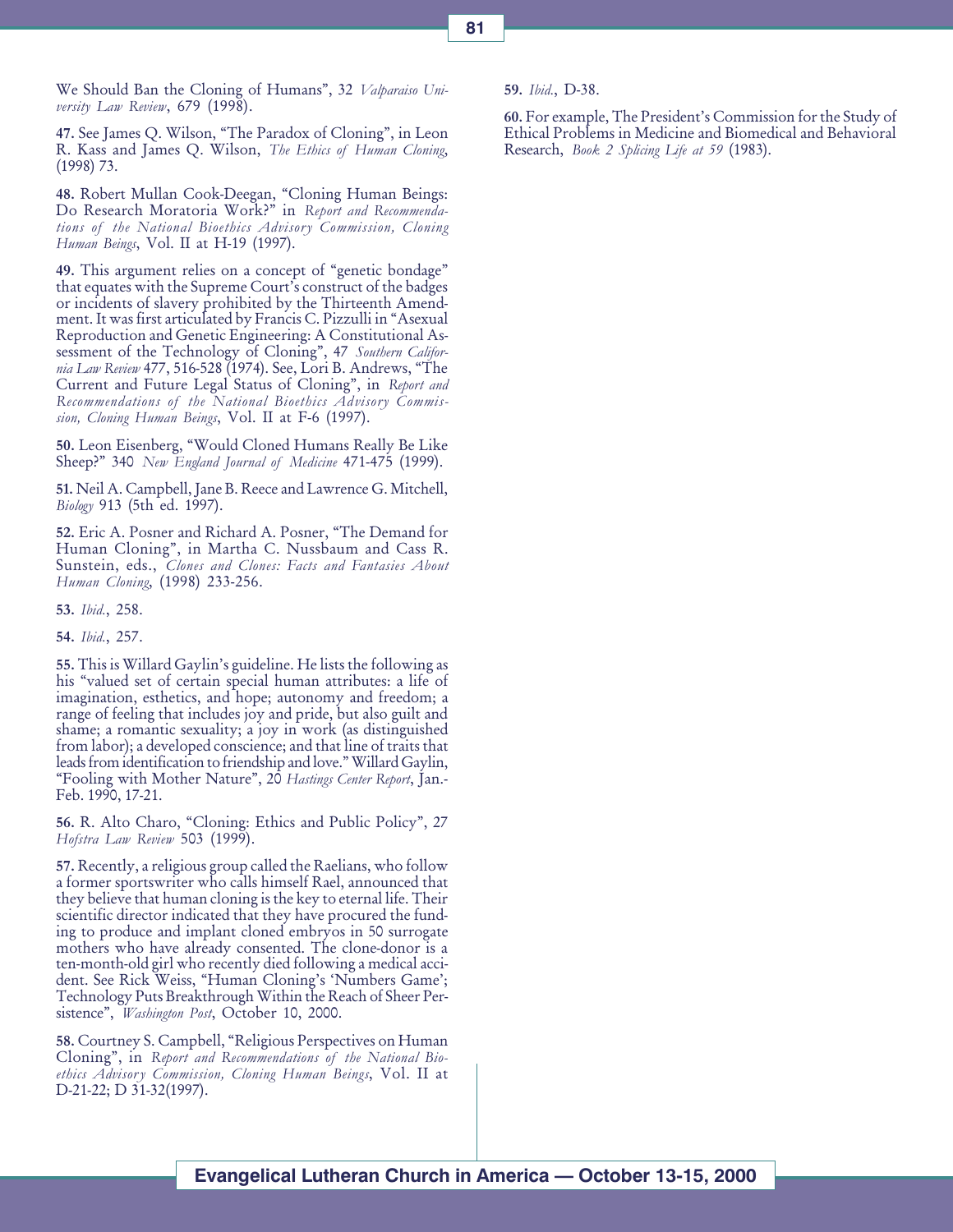

82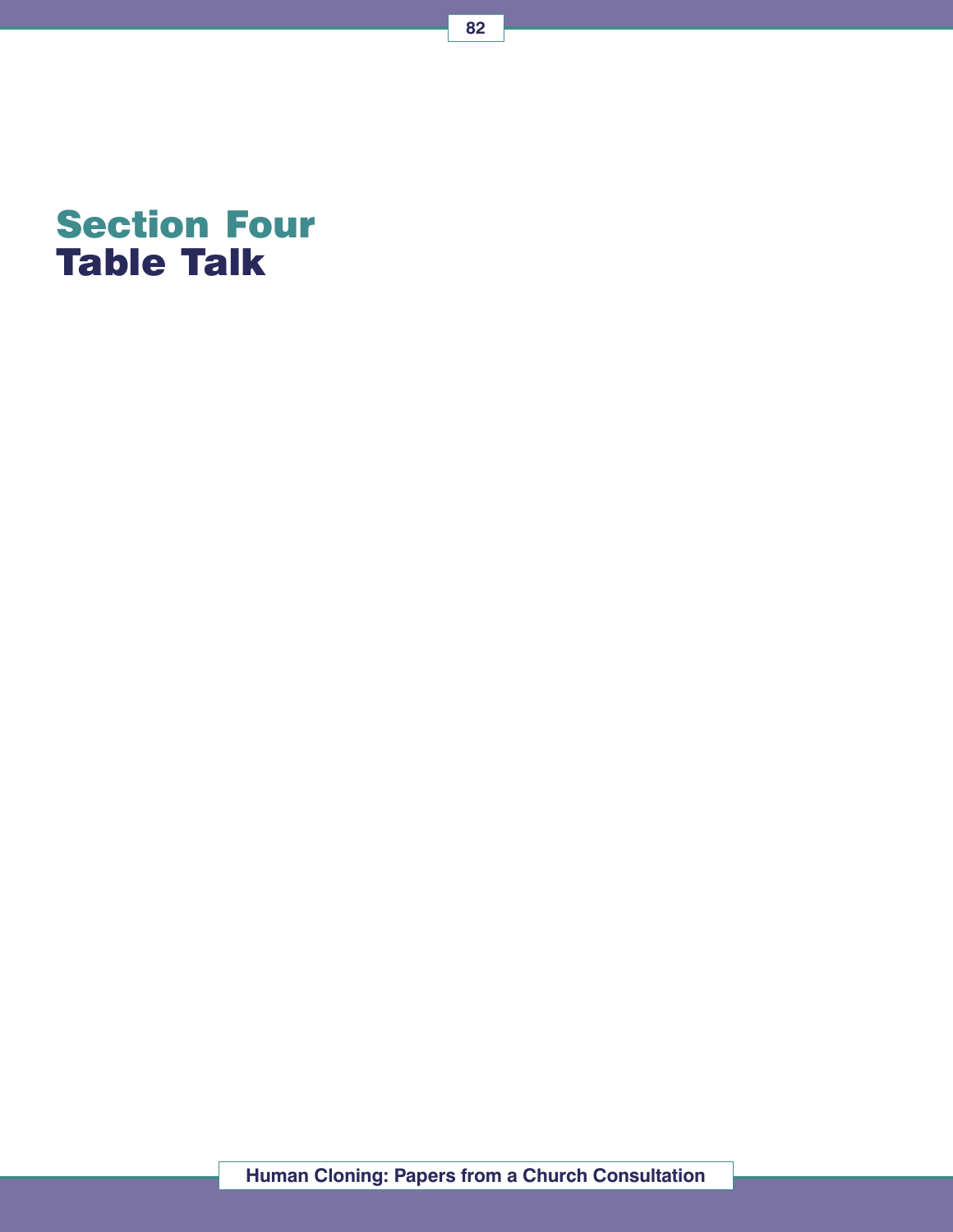# Threads from the Conversation

### Roger A. Willer

The dialog that followed each presentation at this consultation served to advance understanding of the issues and perspectives. In order to capture some sense of that important conversation, I have culled this set of observations from the weekend. The fact that discussion developed along the threads highlighted below suggests their merit for attention in further deliberation. (Some items have been moved from their original context or collated for the sake of good order.) Some of the material below offers additional insights raised in discussion. Some suggest areas of contention or points where further dialog is clearly needed. Finally, some of these points warrant what I have called "agreement" because the comments around the table seemed to tend toward a common, if general, understanding. These items I have indicated by the notation "Agreement..." and placed in italics. Yet, the words are mine and the consultation included no organized attempt to hammer-out assent. This effort does not represent a comprehensive report, nor do the paragraphs incorporate every aspect of any specific conversation. I do hope, though, that the notions expressed below are relatively faithful "pointings" to the lively conversation among participants and that identifying them will help sharpen the deliberation this consultation intends to foster.

As noted at the consultation, the participants shared "sufficient agreement" to make a consultation possible and "ample diversity" to make it both necessary and lively.<sup>1</sup> The first set of observations, then, are several convictions about cloning that I believe created the common framework for such a conversation. These may well stand in contrast to convictions sometimes present in other discussions of human cloning in church and society.

#### Common Convictions

#### The possibility

Members of this consultation believed they worked within a social environment in which human cloning, including procreative, is a contemporary possibility.

About genetic science

Participants affirmed, in principle, the work of genetic science as a realm of knowledge with potential for healing, societal improvement, and the care of creation. It represents one gift of God's loving intention for the human enterprise.

#### Sin

Participants lifted up with equal conviction a steady reminder that all human action is permeated by sin. The dangers wrought by human arrogance will be great in genetic science primarily because it unleashes immense new powers.

The technological imperative

The conviction surfaced, at various points, that the technological imperative (we will, or should, do what we can do) must be challenged. Clear disagreement remains about where to draw appropriate lines, but this disagreement simply warrants ongoing dialog to determine those boundaries.

The church and the need for public debate

Participants shared a robust conviction that the church needs to confront explicitly this cluster of issues. They also shared the related conviction that the church has a distinctive contribution to make to any public debate. The church should help press the case for a genuine and broad public dialog about human cloning.

Hermeneutical humility

Finally, participants noted repeatedly that all human activity requires a hermeneutic (an interpretative exercise) that struggles with seeking out what is the true, the good, and the beautiful. In this vein participants expressed a desire to learn and listen to one another, especially across discipline lines.

#### The Science

Rapid development

Scientific knowledge and technological ability related to cloning is expanding rapidly. Some advancements,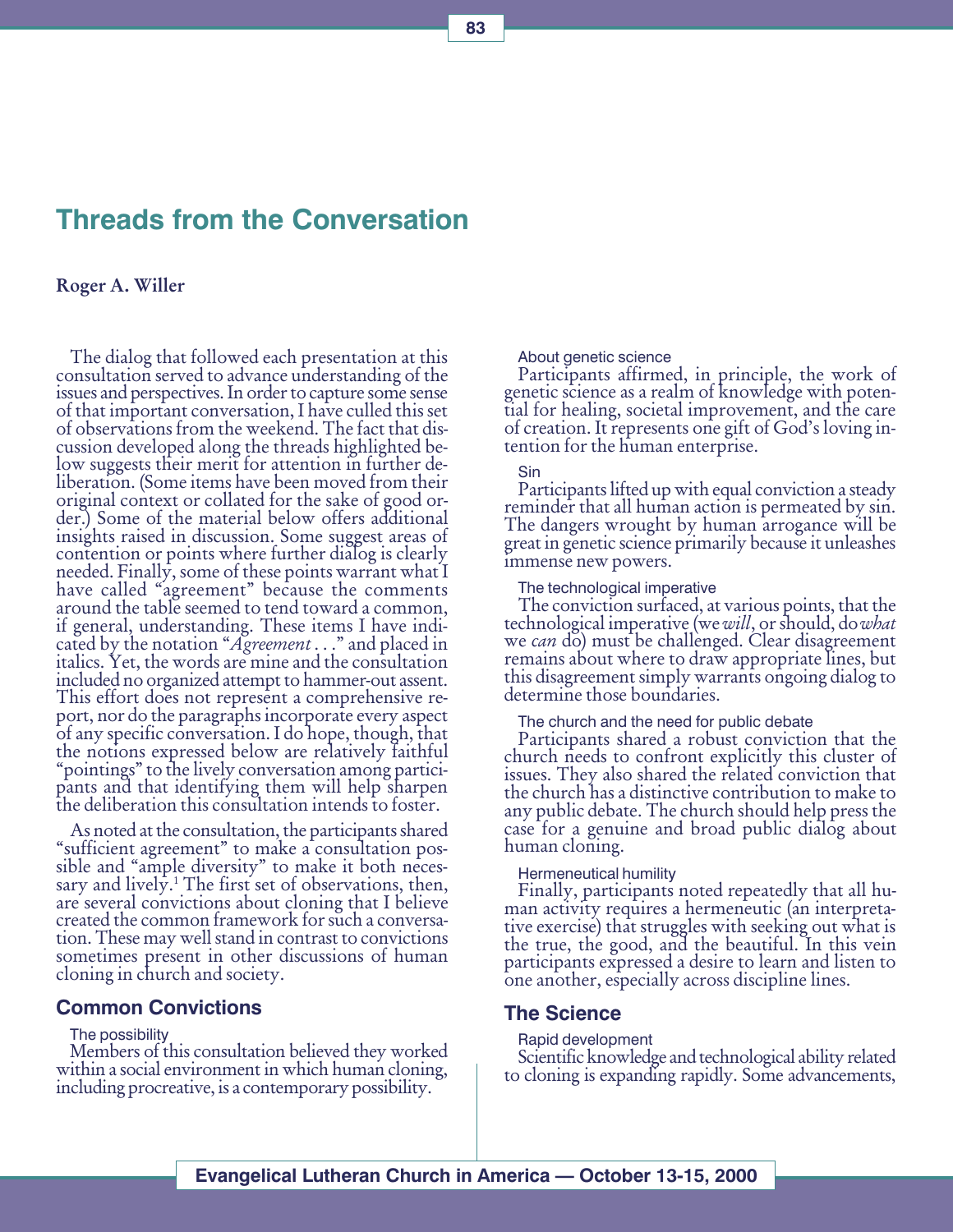such as the developing knowledge of imprinting (the biological phenomenon that determines, for certain genes, whether the father's or the mother's alleles will be active in the individual), suggest that reproductive mechanisms are more complicated than anticipated even a couple of years ago. However, the initial obstacles to reproductive cloning (its safety and efficiency) have been rapidly reduced. A recent cloning of pigs achieved a success rate of one in seven.

#### Sooner rather than later

Some experts are predicting that the cloning of a human adult is now possible and, in fact, might occur within a year or two.

#### Viral hitchhikers

Cloning's promise to enable widespread harvesting of immune compatible animal organs remains significantly hindered at the present time by viral hitchhikers that might harm the human recipient, even though harmless in the donor animal.

#### More than science

Conversation about human cloning must be placed within a larger one involving questions about scientific protocol, social implications, and the question What is the greater good?

#### The Social Context

#### Quiet but not gone

The issue of cloning has disappeared from prime media attention but the public situation remains one of both concern and lack of understanding. In so many words many in the public are saying, "Somebody has to give us guidance soon." If a vigorous social debate does not occur, the market will determine the outcome.

#### The church's potential role

The church could play a critical role in fostering social debate. It remains a question whether it will do so. Its potential contributions include: activating congregations as communities of moral deliberation; bringing together diverse parties for conversation within a framework of faith commitment; raising a strong voice about justice questions; articulating its vision of the good, especially of the common good.

#### Cloning and race and poverty

Agreement: We must make explicit the questions of race and poverty in any discussion of biotechnology. These concerns must be factored into decisions about whether human cloning should proceed.

#### Cloning on the farm

Several participants raised concern about the impact that widespread animal cloning might have on sectors of the economy, especially the farming community, as well as upon the environment. They point out that credible voices have detailed the unintended but negative impact of previous biotechnologies.

These voices claim (from current evidence as well as from the Green Revolution) that:

1. Capital-intensive technology exacerbates exist- ing social and economic inequalities. The horizontal and vertical consolidation of corporations has created dependency and a sense of powerlessness among farmers, both in developed and in developing countries;

2. Current biotech agriculture has done little but remove farmers and others from an intimate connection with the rest of creation, thereby degrading human relationships with nature and with each other. Agreement: The church must raise questions about these issues and also ask the overlooked questions about who is benefitting and who is deciding. Special attention needs to be given to marginalized voices in this debate and the church could also take a leading role in this.

#### Cloning and globalization

Human cloning is not just a concern in the United States, but a global one. For example, biotechnology is not as regulated in Canada as it is even in the United States; this entices biotechnology corporations to headquarter there. This concern may be generalized to other nations. Any successful attempt to regulate human cloning must be global in nature.

#### Healthcare and cloning

Agreement: Cloning must be considered within the context of health care and access issues as well as with questions of social priorities and systemic injustice.

#### Theological Resources

#### What is the human place in nature?

Cloning (like much genetic engineering) spotlights the recognition that humans are now able to do to humankind what we have been doing to the rest of the *ecosphere* for decades—manipulating it to our own<br>purposes. This ability to control human development urgently raises questions about the place of humankind in nature. The line between natural and artificial is no longer clear. May we conclude God has created humans as beings who can correct nature at a fundamental level? Are there boundaries of natural law that we transgress at our dire risk? What are they? Agreement: These questions are critical, if difficult, and require rethinking on the part of the Christian tradition.

#### Created co-creator versus stewardship

Are human beings created co-creators (suggesting a genuinely novel role and registering a more optimistic view of human creativity) or are we fundamentally stewards of God's creation (suggesting a conserving role and management of the processes of creation)? A commitment to either position tends to shape one's initial response to cloning. Adherents of the created co-creator idea tend to see cloning as an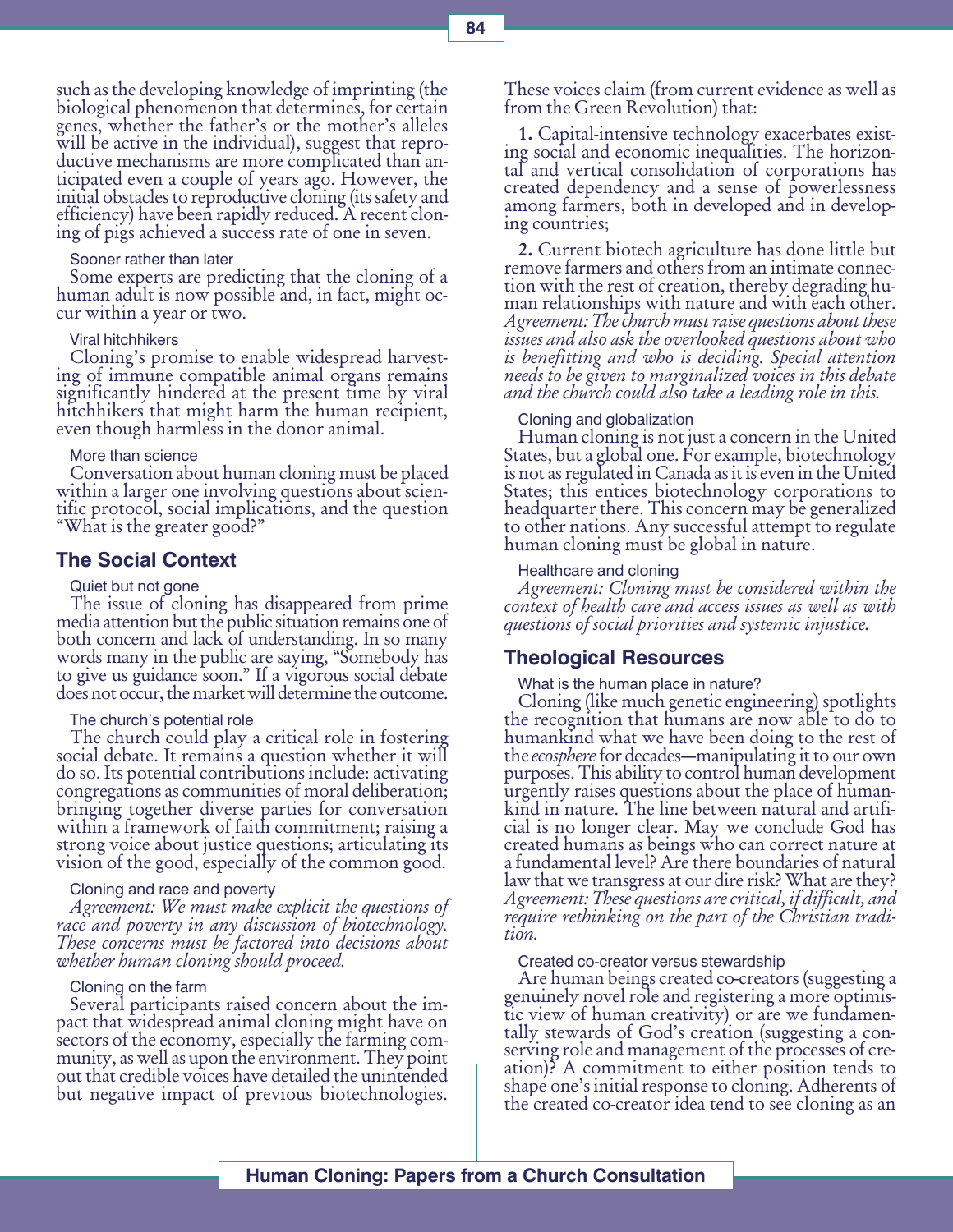expression of the essence of humanity while adherents of the traditional stewardship model tend to question whether the practice of human cloning irresponsibly breaches divine boundaries.

The centrality of relation and communality

The motifs of relationality and communality often surfaced throughout the consultation. Examples include the proposal to rethink relevant Lutheran ethical themes in light of trinitarian relationality, the insistence on a moral assessment that moves beyond sheer individual rights, and the inclusion of participatory justice in any calculation of whether to pro-<br>ceed with cloning. Agreement: The relational and embodied character of life must become the fundamental lens through which we understand the nature of life and personhood. In fact, part of the church's contribution to the cloning debate is its commitment to a communal and relational view of at least: 1) the nature of the created order; 2) of what it means to be a human person (this view of a person as individual-in-community contradicts any sheer individualism); 3) the interplay of genes and environment that guards against genetic determinism; and 4) the centrality of the common good. Many of these are shared by those outside our tradition.

### Should Humans Practice Procreative Cloning?

Individuality, dignity, and a cloned genome

Some have argued against cloning on the basis (a false one) that individuality depends upon having a unique genome. Agreement: Human dignity is a gift unique genome. Agreement: Human dignity is a gift<br>granted by a relation to God as the source of all value. Human individuality is a gift of God's work carried out through a matrix of biological, social, and environmental factors. Any child brought into the world via cloning technology is as much a child of God as any other. Procreative cloning poses no threat to religious convictions about the human soul or spirit.

The theological criterion

The issue of procreative cloning is not a question that may initially be answered with a simple yes or no, or a right or wrong. The Christian question, rather, is whether it could be the loving thing to do, in the proper sense of that phrase. Agreement: Chris- tian discussion of procreative cloning must ask questions and factor ingredients beyond those of individual rights (the terms upon which much cloning debate proceeds). Procreative cloning cannot be considered in isolation from justice issues and other pressing societal concerns. The question of the loving thing to do is not an individualistic question. These concerns include questions about the nature of family and good reasons for having children.

Rights versus love

The insistence on factoring ingredients beyond individual rights is an attack on the adequacy of the rights tradition deeply ingrained in the American psyche and could be seen as a disparaging it. Religious thinkers must be careful to affirm rights thinking appropriately. While rights language may have limitations, it is critical in any discussion of law or justice and should be given its appropriate due. Consultation participants would, though, weight its use differently.

#### What kind of right?

A key argument for procreative cloning is that of reproductive rights. Some participants pointed out that reproductive rights are often argued as if they were a right of access (to all reproductive technologies), when, in fact, the right protected by law is the right from interference with choices. The change is subtle but significant and bears on cloning questions.

#### Scientific versus Christian language

Some participants questioned the legitimacy of accepting scientific or "neutral" language in theological and moral debates. For example, reproductive and therapeutic cloning are standard terms in the litera-<br>ture but contain unacceptable bias. Alternative terms<br>would be *procreative cloning* and *cloning for thera*peutic purposes. [Both sets have been used interchange-<br>ably throughout this publication.] Others disagreed because such language can be useful and is appropriate for the sake of clarity or is the common language of the debate. Participants acknowledged that this discussion is not a matter of word games since language does shape debate and attitudes.

#### A patented person?

The legal possibility exists that the genome of a cloned human being could be patented (because the process would have involved human ingenuity). This is troubling. Although laws might be rewritten to address this problem, its existence points to significant questions about the current adequacy of the law to handle the challenges before us. It may not be possible to regulate procreative cloning at all. For instance, how would a law be written so as to permit cloning for one set of motivations but not another?

#### A moratorium is warranted

A general conviction seemed to be coalescing around the need for a stronger moratorium on procreative cloning. This position would support a moratorium, not a ban, on all research or efforts intended for procreative cloning. This represents a stronger position than currently exists under the National Bioethics Advisory Commission (NBAC) guidelines of 1997, while it leaves open possibilities for revisiting the issue. The rationale does not depend on a single reason alone but rather upon the combined weight of theological, moral, and scientific factors that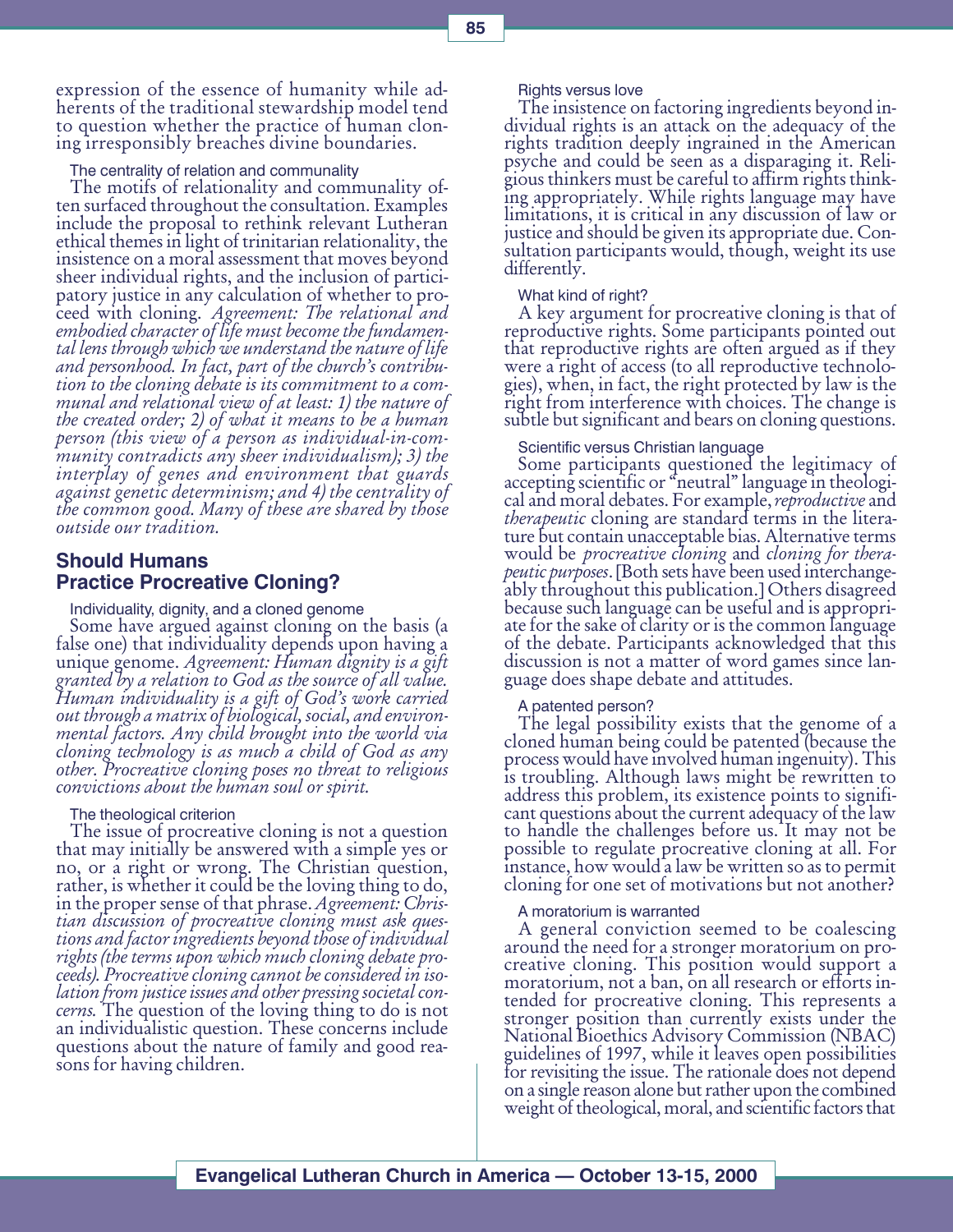surfaced in the papers and conversations. In short, so many unanswered questions exist that the exercise of moral responsibility would deem a moratorium necessary. These topics include but are not limited to questions about: the safety of somatic cell nuclear transfer cloning (SCNT) for procreative purposes, the Christian understanding of procreation and family as a divine order, possible instrumentalization of children, justice concerns, appropriate social priorities, and regulative workability. This position would reverse the current jurisprudential axiom, meaning that the burden of persuasion and proof should fall upon those who propose projects in this disputed area.

### Should Humans Clone for Therapeutic Purposes?

Stem cell research

Other concerns about cloning for research must not be overlooked, but clearly the most controversial issue involves the use of embryonic stem cells. This issue entailed obvious differences, perhaps the most significant of the consultation, as represented by points of difference in the papers.

The primary moral question of stem cell research is the moral status of the pre-implantation embryo

Is it simply human tissue? Is it a person? What are the duties and rights it warrants? Against most answers to these questions must be weighed the possible, though yet undemonstrated, health benefits of research involving embryonic cells.

A Christian assessment of pre-implantation embryos often invokes the intrinsic value of human life

On this question the ELCA statement on abortion seems to provide ambiguous guidance or, according to some, inconsistent claims. It seems to make an absolute claim that human life at every stage has inherent value.<sup>2</sup> However, the statement's acceptance herent value.<sup>2</sup> However, the statement's acceptance<br>of abortion, even as a tragic option, suggests that "inherent value" is not intended as an absolute claim, but rather implies gradations of value. Clearly, the statement does not address the nuances that are now being debated around these questions. The statement can be of help but much additional discernment will be necessary.

The Christian claim of *imago dei* (image of God) is often utilized in this discussion but suffers ambiguities of its own

The Christian tradition has offered several explanations as to what exactly constitutes the *imago dei.*<br>There is not a clear tradition as to whether or when it applies to pre-birth human beings. On this point some participants suggested that the biblical notion is applied principally to humankind, and only derivately to individuals per se. Its normative use is appropriate but difficult. Resources exist for reflection and clarification, but attention to these is needed.

Alternatives to stem cell embryos

Agreement: Research cloning for therapeutic purposes is a profoundly serious moral issue because it uses human embryos and therefore alternatives to the use of these stem cells should be fully pursued. This conviction was true of participants regardless of their position on embryonic stem cell research.

### Post Script

Further conversation

Agreement: This consultation should not be the end of conversation in this church but a beginning. The time is short.

### **Endnotes**

1. An observation by John Stumme, director of the Department for Studies of the Division for Church in Society, ELCA.

2. A Social Statement on Abortion, Evangelical Lutheran Church in America (1991), 2.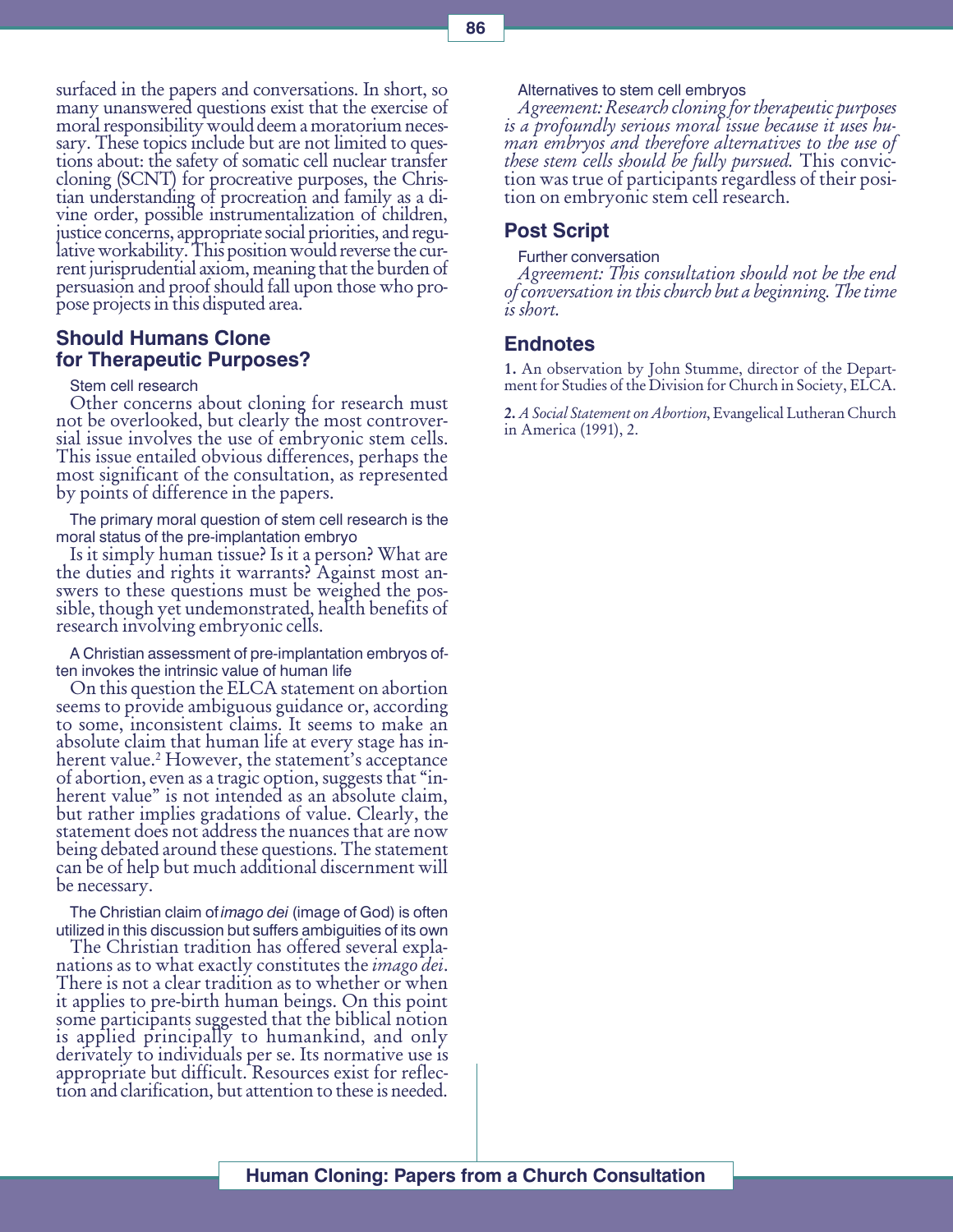# Participants of the ELCA Consultation on Human Cloning

October 13-15, 2000, Chicago, Illinois (All participants are ELCA members unless otherwise noted.)

#### Lans Alexis

Pastor St. John's Lutheran Church, Baltimore, Maryland James Childs Professor of Theology and Ethics Trinity Lutheran Seminary

Cynthia Cohen Senior Research Fellow Kennedy Institute of Ethics (Episcopal Church, U.S.A.)

Richard Crossman President-Dean Waterloo Lutheran Seminary (Evangelical Lutheran Church in Canada)

Kevin Fitzgerald Assistant Professor of Medicine Loyola University Medical Center, Chicago (Roman Catholic)

Mark Hanson Executive Director Missoula Demonstration Project, Montana

Philip Hefner Professor of Systematic Theology Lutheran School of Theology at Chicago

Mary Hendrickson Co-director, Food Circles Networking University of Missouri

Tom Kennedy Professor of Philosophy Valparaiso University

Tony Kerlavage Senior Director, Product Strategy Celera Genomics, Inc.

Duane Larson President Wartburg Theological Seminary

Robert Lebel Medical Geneticist Genetic Services, Glen Ellyn, Illinois Charles Maahs Bishop Central States Synod, ELCA Susan Martyn

Professor of Law University of Toledo

Margaret McLean Director, Biotechnology and Healthcare Markkula Center for Applied Ethics, California

Mario Miranda ELCA Church Council Pastor and Physician Bayamon, Puerto Rico

George Murphy Pastoral Associate St. Paul's Episcopal Church, Akron, Ohio

Paul Nelson Professor of Ethics Wittenberg University

Richard Perry Professor of Church and Society Lutheran School of Theology at Chicago

Kevin Powell Pediatrician and Bioethicist Carle Clinic and Univ. of Illinois College of Medicine

Nancy Reinsmoen Clinical Transplantation Immunology Lab. Director Duke University

John Stumme Director for Studies, Division for Church in Society Evangelical Lutheran Church in America

Hans Tiefel Professor of Ethics College of William and Mary

Roger Willer Associate for Studies, Division for Church in Society Evangelical Lutheran Church in America (Consultation Convener)

Janet Williams Genetic Counselor Lacrosse Regional Genetics Services, LaCrosse, Wisconsin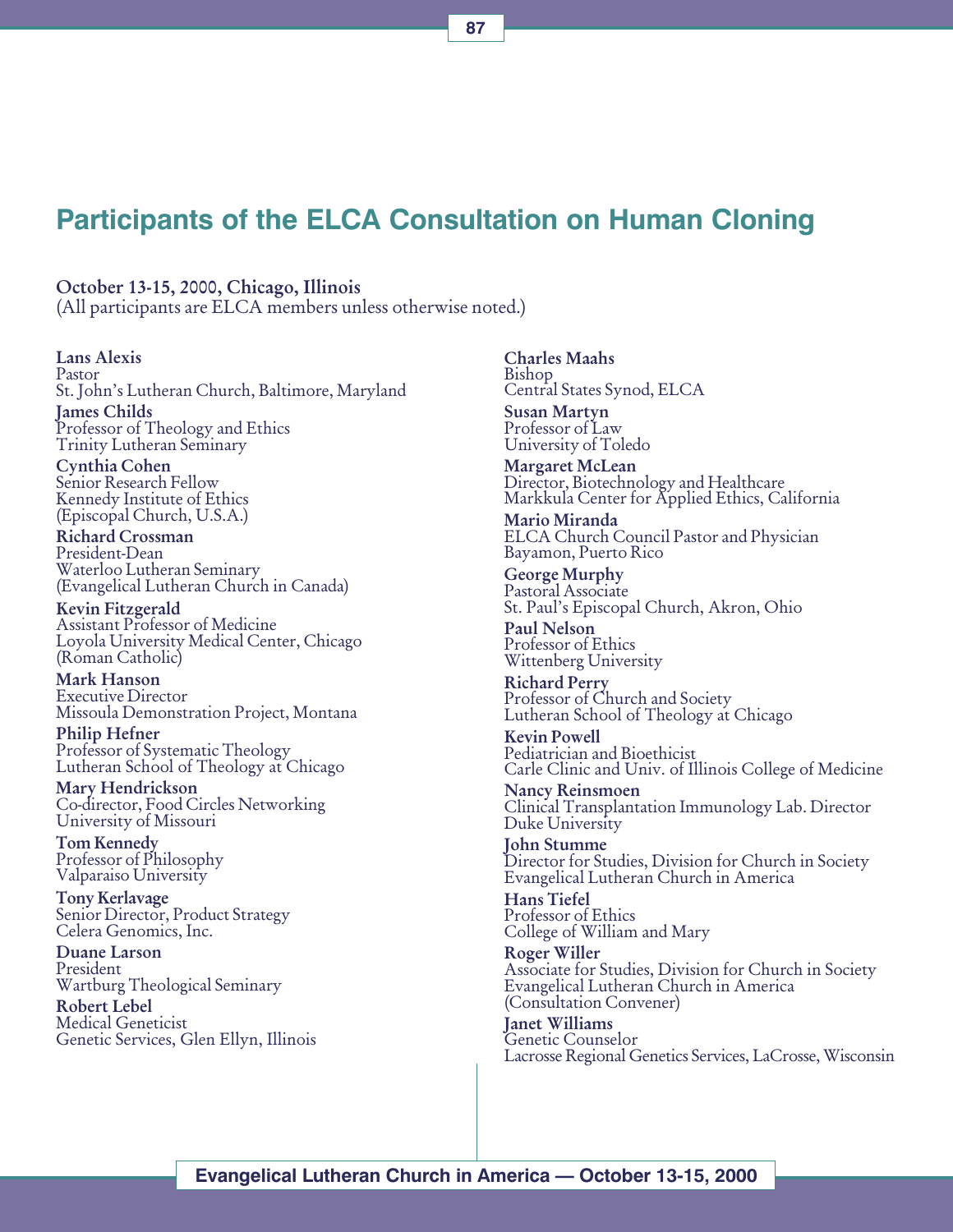# Index

### A

Abortion ELCA statement, 60 and embryo destruction, 59 60 Roe v. Wade decision, 76 Advanced Cell Technologies, 21 African American churches, 79 African American Diversity Project, 23 African Americans, 23 24 Agriculture, 84 Alzheimer's disease, 11 Andrews, Lori B., 20 Anglican Communion, 66 Animal organ donors, 71 Animal organs, 84 Animals, 27 28 cloning, 32, 84 genetically identical, 58 59 genetic manipulation, 62 and human cloning, 34 Atomic energy, 34 Atomic Energy Commission, 75

### B

Baby Louise, 77 Baby M. case, 76 Banner, Michael, 53 Banning option, 78 79 profit from cloning, 79 Beecher, Henry, 75 Berrigan, Philip, 30 31 Bioethics, Lutheran, 41 Biological control, 5 Biomedical science, 71 Biotechnology, 20 in agriculture, 84 definition, 20 justice issue, 24 lack of public deliberation on, 21 race factor in, 23 24 Blastocyst, 59 Body of Christ, 39 Boisselier, Brigitte, 8 Bonhoeffer, Dietrich, 36 Book of Common Prayer, 66 Bouma, Hessel, III, 67 Brown, Louise, 46 Burtness, James H., 21

## C

California Advisory Committee on Human Cloning, 14, 15, 16 California Supreme Court, 78 Campbell, Keith, 14 Canadian Royal Commission on New Reproductive Technologies, 22 Carnegie, Dale, 29 Cells dedifferentiation, 9 10 differentiation, 9 mitochondria, 10 Children, cloned, 48, 55 Christian ethics/theology and cloning admission of sin, 48 49 justification by faith, 49 cloning and task of, 46 and embryo research, 59 63 and human cloning, 53 human cloning in context of, 29 31 image of God concept, 32, 50, 67 68, 86 on women and embryo research, 66 68 Church(es) difficulty of agreement, 52 54 Luther on, 39 need for public debate, 83 response to embryo research, 62 64 role in fostering debate, 84 Clinton, Bill, 23, 78 Clonaid, 8, 12 Clone age, 14, 20 Clone-donors, 78 Cloning; *see also* Animal cloning; Human cloning;<br>Reproductive cloning;<br>Therapeutic cloning breakthrough with Dolly, 8 compared to germ-line intervention, 62 definition, 5 and differentiation process, 9 10 difficulties in defining, 15 economic model for demand, 79 effect of Dolly on, 16 17 fundamental issue, 27 genetically identical animals, 58 59 and genetics, 55 56 and globalization, 84 and health care, 84 for immune and compatible organs, 84 mixing species, 61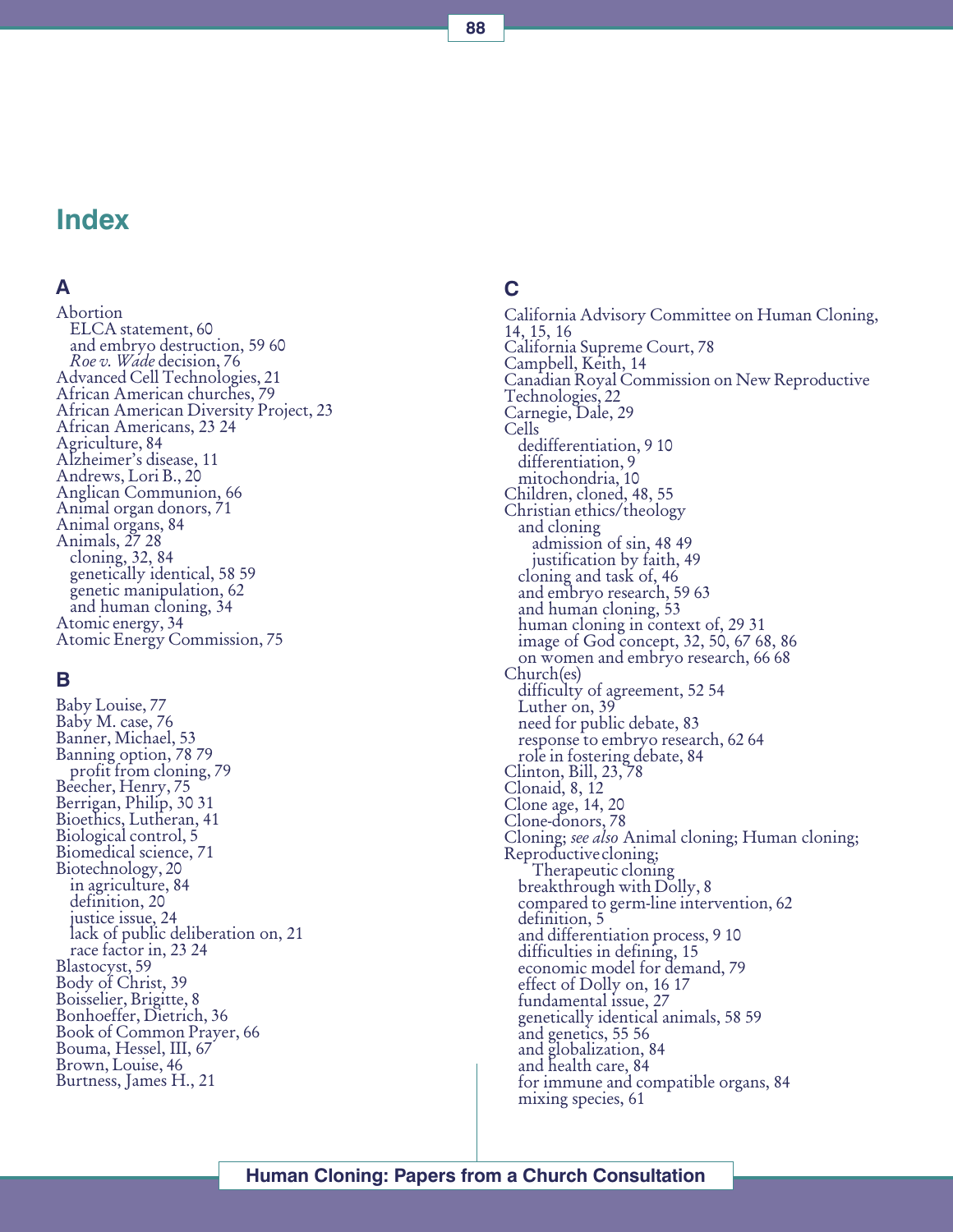moratorium on, 85 86 negative results, 79 for organ transplants, 33 proposed benefits of, 8 as public policy issue, 14 religious views on, 15 16 as replication, 76 research issues facilitated by, 58 subsidizing, 78 theology and ethics of, 36 38 variety of ELCA views, 66 67 Co-creativity, 32, 84 85 boundaries on, 34 Cohen, Cynthia, 16 Cole-Turner, Ronald, 16 Commodification problem, 78 Communality, 85 Community, 49 Control, in American culture, 50 Council of Europe, 78 Couture, Guillaume, 56 Covenant concept, 20 Creation theology, 20 30, 53

### D

Darwin, Charles, 76, 78 79 Dedifferentiation, 9 10 Delaware-Maryland Synod, 5 Differentiation, cell, 9 10 Disease; see also Mitochondrial disease prevention of transmission, 10 11 risk of transmission to humans, 61 Divorce, 77 DNA, 56 in mammalian development, 8 9 virus-like segments, 11 DNA data bank, 78 Dolly the sheep, 5, 28, 49, 77 birth of, 20 as cloning breakthrough, 8 cloning process, 10 effect on cloning discourse, 16 17 as news event, 14 success in creating, 58 Drug regulation, 75

### E

Ecclesiology, 39 Egg DNA, 9 Embryo development normal, 9 with SCNT, 9 10 Embryonic stem cells alternatives to, 86 British ruling on research, 21 from hybrid embryos, 59 as only source of tissues and organs, 64 research on, 11 12, 61 Embryo research, 58 64 conclusions of dialog on, 86 controversy over, 20

current uncertainties about, 64 ELCA position, 71 72 ethical/theological considerations, 59 63 and health care technology, 63 impact on women, 68 lack of state laws, 60 medical benefits, 59 for other than reproductive purposes, 60 policy recommendations, 63 64 research guidelines, 70 71 response of churches to, 62 64 restrictions on Federal funding, 60 results of failure to support, 71 view of NBAC, 60 61 Embryo(s) created solely for research, 61 human-cow, 21 and image of God concept, 67 68 incrementalist view of, 60, 62, 67 68 required destruction of, 12 Encouragement option, 76 77, 79 Enlightenment, 37 Enucleated cow egg, 61 Eschatology, 31 Ethics, 17; see also Christian ethics from Christian perspective, 35 36 on women and embryo research, 66 68 Evangelical Lutheran Church in America abortion statement, 60 on embryo research, 71 72 recommendations on therapeutic cloning, 63 64 views on cloning, 66 67 Existentialist occasionalism, 41

### F

Faith Active in Love (Forell), 41 Family, 53 54 and cloning, 76 77 and surrogate mothers, 76 Federal Register, 70 Federal regulations, 70 71 Fletcher, Joseph, 66 Food and Drug Administration, 77 Forell, George, 41 *Freedom of a Christian (*Luther), 40<br>Free-market entrepreneurialism, 28 globalization of, 33 34 Funding issue, 76

### G

Galileo, 76 Gaylin, Willard, 81 Gelsinger, Jesse, 77, 78 Gene myth, 42 43 General Convention of the Episcopal Church, 66 Gene targeting, 58 Genetically identical animals, 58 59 Genetically modified foods, 33 Genetic alterations, 59 Genetic bondage concept, 81 Genetic compatibility, 59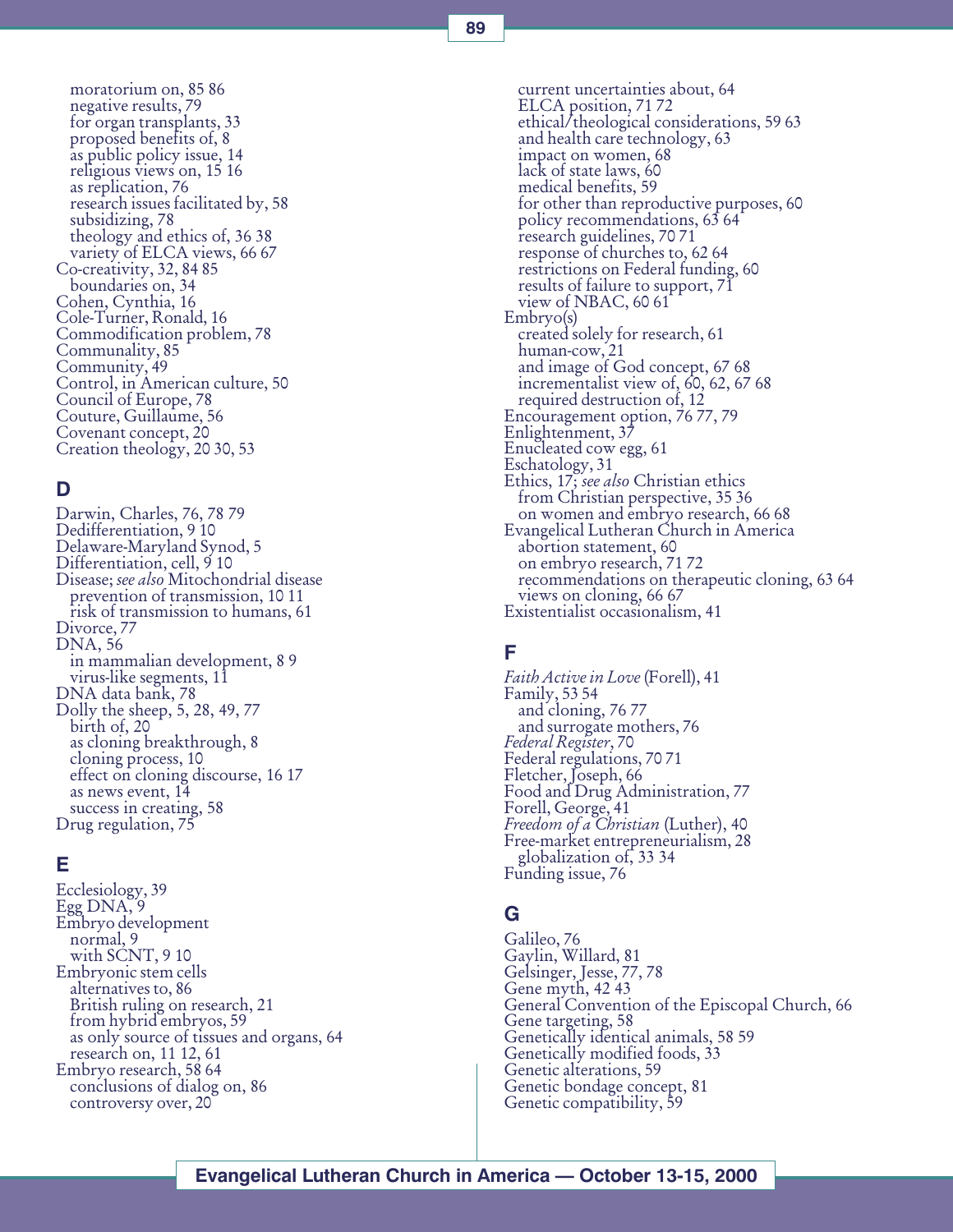90

Genetic disease, 55 56 Genetic engineering, 28 myths of,  $42,43$ Genetic information, privacy of, 78 Genetic manipulation of animals, 62 Genetics, 55 56 Genetic science, 83 Gene-transfer trial, 77 Germ-line intervention, 59, 62 Geron Corporation, 20, 21 Global economy, 33 34 Globalization, 84 God American ways and ways of, 47 48 and Trinitarian doctrine, 37 Gods of ancient myth, 42 43 Golden Rule, 39 Gunton, Colin, 38

### H

Hanson, Mark J., 66 68, 70 71 Health care, 84 Health care technology, 63 Hefner, Philip, 32 34 HIV, 11 Howard University, 23 Human attributes, 81 Human beings co-creators or stewards, 84 85 in light of Trinity, 38 39 place in nature, 84 potential, 85 scientific view of, 45 Human cloning; *see also* Reproductive cloning; Thera-<br>peutic cloning approved on moral grounds, 51 and changes in human populations, 79 in Christian/Lutheran context admission of sin, 48 49 justification by faith, 49 Clonaid proposal, 8 commodification problem, 78 conclusions of dialog on, 83 86 in context of culture, 28 29 in context of faith and theology basic challenges, 29 creation theology, 29 30 eschatology, 31 image of God concept, 30 mission of Christ, 30 31 definition, 5 ethics and public policy, 17 family issues, 76 77 fundamental issue, 27 funding issue, 76 and future of public policy, 19 20 in global markets, 33 34 goals of, 5 and ideas about human nature, 28 and image of God concept, 50 justice/injustice issues, 19, 78 79 lack of biblical texts, 46

legal options banning, 78 79 encouragement, 76 77<br>laissez-faire policy, 77 recommendations, 79 regulation, 77 78 Lutheran point of view, 17 19 medical versus ethical difficulties, 49 50 and moral obligations, 12 13<br>and *Multiplicity* myth, 17 and other animal species, 27 28 patents on, 77 points of conflict on, 18 possible uses disease prevention, 10 11 organ transplants, 11 stem cell transplants, 11 potential obstacles to, 11 12 principle of precaution, 33 race factor in, 23 24 relation of correction and error, 28 relation to other species, 34 religious versus scientific views, 45 46 and reproductive rights, 47 48 role of law, 74 social context, 84 and task of Christian ethics, 46 theological discussion of, 53 theological resources, 84 85 and ways of God, 46 47 Human Cloning: Religious Responses, 16 Human community, vocation of, 38 39 Human-cow embryos, 21 Human eggs, problem of removing, 11 12 Human embryos, required destruction of, 12 Human genome, and virus-like DNA segments, 11 Human Genome Project, 23, 75 Human nature boundaries on co-creativity, 34 co-creativity by, 32 in creation theology, 29 30 ideas about, 28 image of God concept, 30, 32, 50, 67 68, 86 in myth, 42 43 Human pluripotent stem cells, 70 Human reproduction; *see also* Reproductive cloning<br>normal process, 8 10 with SCNT, 9 10 Human rights, 47 48, 54 versus love, 85 Huxley, Aldous, 15 Hybrid embryo, 61

### I

Illegality, 75 76 Image of God concept, 30, 32, 50, 67 68, 86 Individual identity, 50 Individualism, 54 versus community, 49 Infertility treatments, 76 Informed consent, 78 Injustice, 19, 63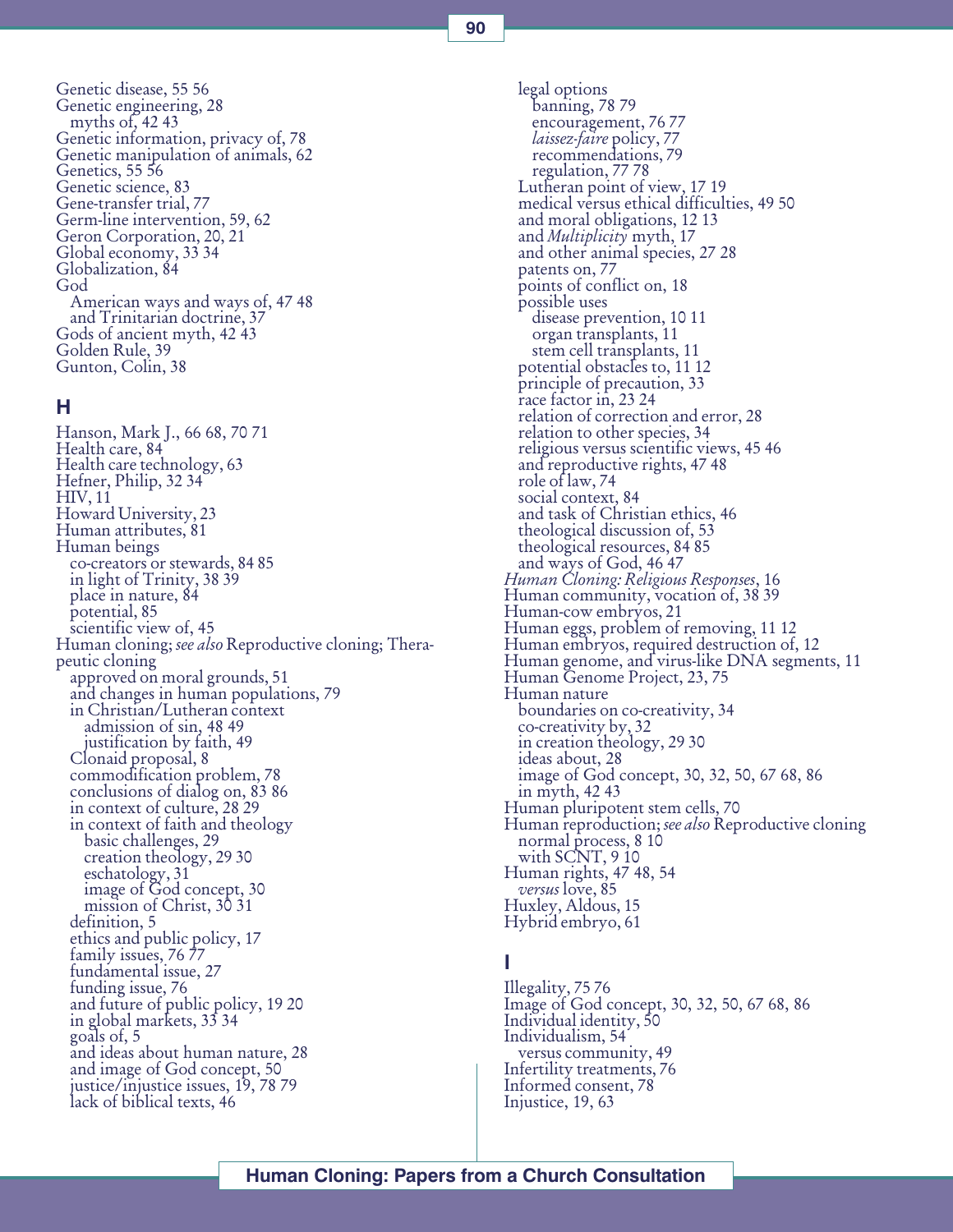In vitro fertilization, 46, 55, 76, 77 source for embryos, 59, 60 IVF; see In vitro fertilization

### J

Jefferson, Thomas, 77 Jenson, Robert, 36 Jesus Christ, mission and work, 30 31 Jüngel, Eberhard, 37 Justice, 19, 24, 78 79 Justification, 30, 36, 38 basis for ecclesiology, 39 Justification by faith, 49

### K

Kant, Immanuel, 28 Kass, Leon, 46 Kaveny, Catherine, 78 Kolata, Gina, 14

### L

Laissez faire policy, 75, 77 dangers of, 79 Language use, 85 Law encouragement option, 75 federal funding of embryo research, 60 federal regulations, 70 71<br>*laissez faire* policy, 75 regulation option, 75 responses to cloning banning option, 78 79 encouragement option, 76 77<br>laissez-faire policy, 77 recommendations, 79 regulation option, 77 78 responses to scientific breakthroughs, 74 75 role in society, 74 Lazareth, William, 35, 36, 41 Lewis, C. S., 66 Liberal rationalism, 37 Life in community, 49 Lindsay, Ronald, 52, 53 Living the Faith, 18 19 Locke, John, 39 Logstrup, Knud, 36 Lohse, Bernhard, 38 Luther, Martin, 18, 35, 53, 79 on biblical revelation, 36 Christology, 41 on doctrine of church, 39 on Genesis 2, 38 on justification, 38 on reason, 40 on sin, 39 on Trinity, 37 Lutheran bioethics, 41 Lutheran ethics/theology, 17 19 admission of sin, 48 49 challenge to formulating, 35

and ethics of cloning, 36 38 justification by faith, 49 on questions of biomedical ethics, 41 statements on medical research, 21 theology of the Cross, 40 Trinitarian doctrine, 37 38 two-kingdoms doctrine, 39 40

### M

Mammalian genome development of, 8 9 with SCNT, 910 Marrow and cord blood programs, 71 McLean, Margaret, 23, 24, 78 Medical privacy laws, 78 Medical research, alternative ways to meet needs of, 71 Medicine, 53 Meilander, Gilbert, 63 Mitochondrial disease, 10 11 preventive intervention, 20 Moral discernment, 18<br>Multiplicity myth, 17 Murphy, Nancy, 17 Mutations, 55 56

### N

National Advisory Board on Ethics in Reproduction, 48 National Bioethics Advisory Commission, 16, 60 61, 63, 77, 79, 85 86 National Institutes of Health, 70, 75 lifts ban on stem cell research, 21 National Marrow Donor Program, 71 National Organ Transplant Act, 78 Native Americans, 79 Natural law, 36 and theology of the Cross, 40 Nature, 14 Nature Genetics, 8 Nazi war crimes, 75 NBAC; see National Bioethics Advisory Commission Nelson, Paul, 35, 40, 41 New York Times, 76 Nixon, Richard M., 75 Non-embryonic stem cells, 12 North American Free Trade Agreement, 33 34 Nuclear Regulatory Commission, 75 Nuclear transfer, 9 Nuremburg Code, 75

### O

Observer, The (London), 14<br>O'Donovan, Oliver, 53 Orders of creation, 38, 53 54 Organ donation, 71, 78 Organ transplants, 11 current needs, 71 demand for, 33 from embryonic stem cell research, 59 Ova donation, 77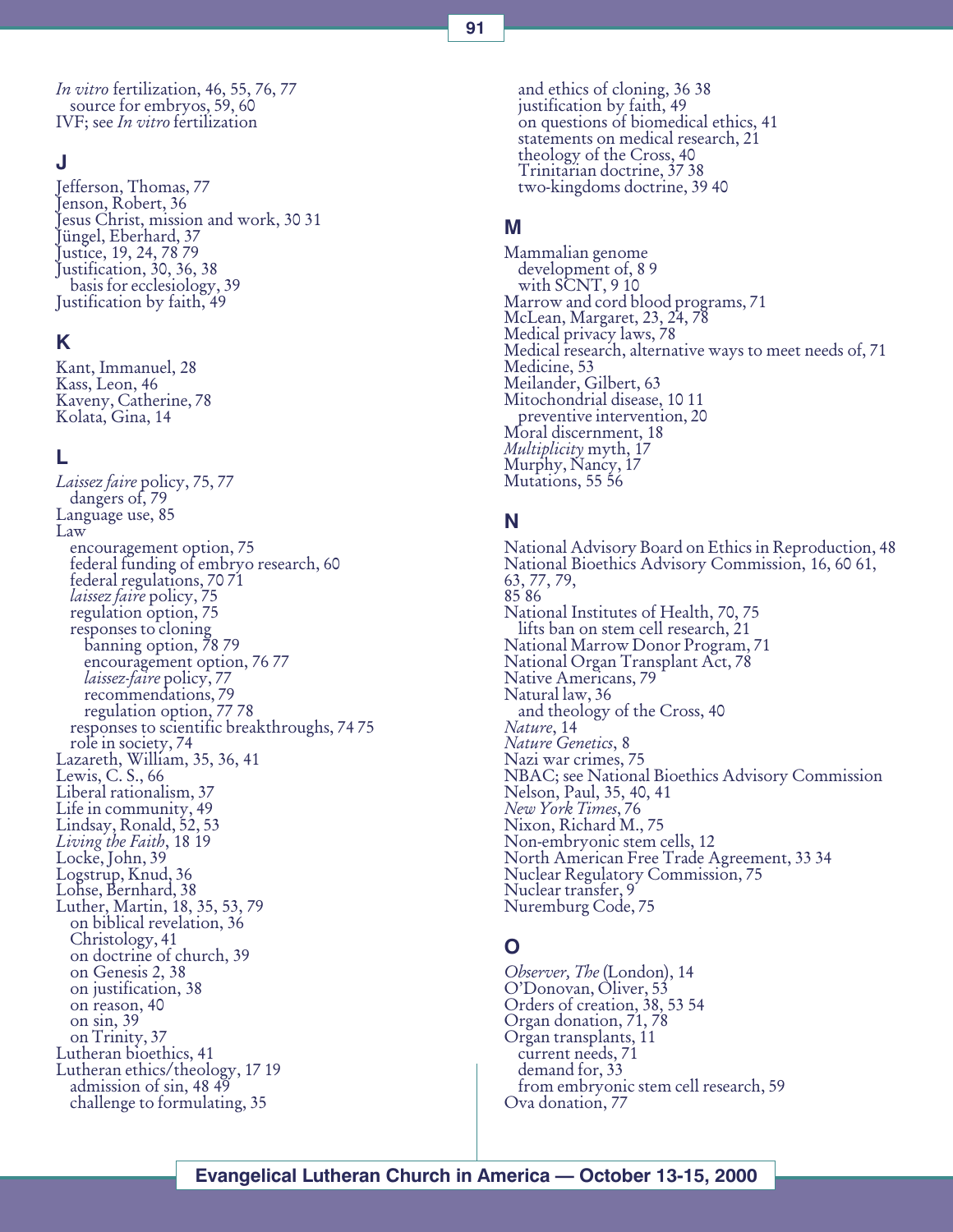### P

Pannenberg, Wolfhart, 37 Parental rights, 76 Parkinson's disease, 11 Patent and Trademark Office, 79 Patents on human cloning, 77 on life forms, 33 Petri dish fertilization, 46 Physical identity, 50 Pig organ transplants, 33 Pius XII, Pope, 75 Posner, Eric, 79 Posner, Richard, 79 Potential human being, 85 Poverty, 84 Privacy issue, 78 Procreation ethics, 21 without sex, 47 Protestant denominations, positive attitude toward cloning, 79 Public Law 104-99, 70 Public policy, 17; see also Law challenges, 14

### R

Race factor, 23 24, 84 Raelians, 79, 81 Reformed tradition, 37, 67 Regulation, 74 need for, 79 option for cloning, 77 78 Relationality, 85 Religion in the public square, 20 Religious views, 15 16 Reproductive cloning, 12, 15, 20, 55 56 attractions of, 53 54 compared to therapeutic cloning, 20, 58 conclusions of dialog on, 85 86 description of, 9 10 difficulty of church agreement, 52 54 genetic diseases and mutations, 55 56 goals, 5 lack of vision, 56 obstacles to, 12 reduced obstacles to, 84 and technological reproduction, 54 Reproductive rights, 47 48, 76 defense of, 53 and individualism, 48 and theology, 53 Research adverse consequences, 77 privacy issue, 78 regulation of, 77 78 Revelation, 36<br>Rights; *see* Human rights Robertson, John A., 48, 53, 55 56 Roe v. Wade decision, 76 Roman Catholicism

on cloning, 47 condemnation of cloning, 79 on embryo creation, 60 and Galileo, 76 Rousseau, Jean Jacques, 39

### S

**Science** compared to biotechnology, 20 compared to technology, 20 language use, 85 and questions of ethics, 20 and race theories, 23 Science education, 17 Scientific breakthroughs encouraged by law, 75<br>laissez-faire policy, 75 legal responses to, 74 75 promises and pitfalls of banning, 75 76 regulation option, 75 Scientific knowledge, rapid growth of, 84 SCNT; see Somatic cell nuclear transfer Scott, David, 66 Scriptural authority, 36 Seed, Richard, 8 Self-criticism, 40 Self-help culture, 28 29 Sex, procreation without, 47 Shaw, Herman, 23 Shelley, Mary W., 15 Sherman Antitrust Act, 74 Sickle cell anemia, 23 Sin, 30, 83 admission of, 48 49 Luther on, 39 Situation ethics, 35 Small Catechism (Luther), 39<br>Smith, David H., 68 Social context, 84 Socio-economic differences, 19 Somatic cell nuclear transfer current status, 10 embryos resulting from, 59 first success in, 58 for gene targeting, 58 and moral obligations, 12 13 nature of, 8 10 possible uses, 10 11 potential obstacles to, 11 12 procedure, 9 10 Somatic cells, 9 Somatic mutation, 55 56 Sperm DNA, 9 Sperm donation, 77 Stem cell embryos, alternatives to, 86 Stem cell research, 5 ban lifted on, 21 British ruling, 21 conclusions of dialog on, 86 controversy over, 20 Stem cells, 20 partial differentiation, 11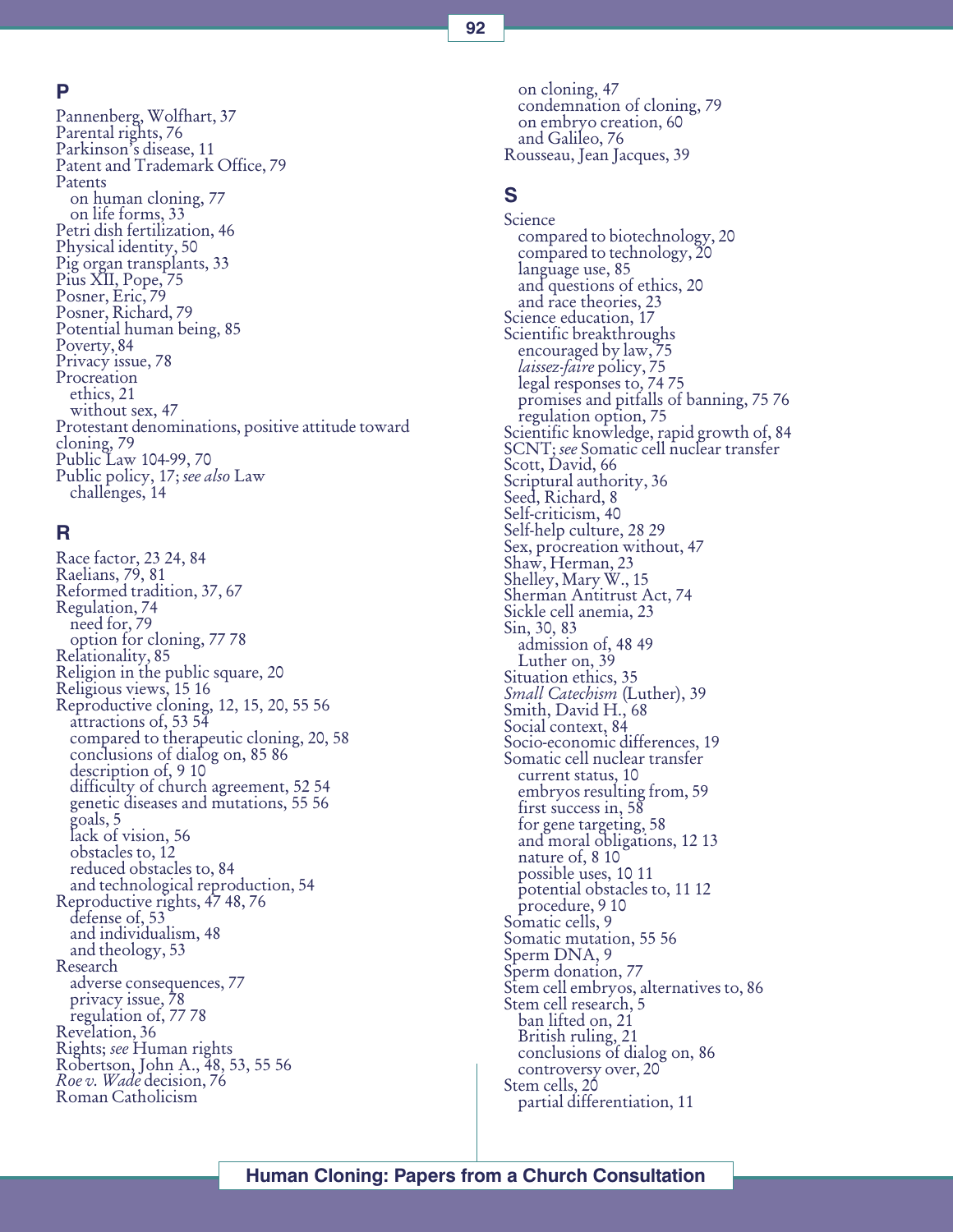sources of, 61 varieties and sources of, 59 Stem cell technology, 15 Stem cell transplants, 11, 71 Stewardship model, 84 85 Subsidies,  $\frac{1}{2}$ 8 Sunday Times (London), 14 Sunstein, Cass, 76 Surrogate mothers, 76

### T

Technological imperatives, 83 Technological reproduction, 54 Technology to combat injustice, 63 compared to science, 20 Theological ethics challenge to formulating, 35 on cloning, 36 38 Theology of the Cross, 40 Therapeutic cloning, 15, 20, 58 64 compared to reproductive cloning, 20, 58 conclusions of dialog on, 86 current uncertainties about, 64 and ease of genetic manipulation, 62 embryo destruction, 60 62 goals, 5 and injustice issue, 63 National Institutes of Health guidelines, 21 obstacles to, 11 12 policy recommendations, 63 64 research guidelines, 70 71 and women, 67 Thielicke, Helmut, 35, 36 Third use of the Law, 36 Thirteenth Amendment, 79, 81 Tiefel, Hans, 52 54, 55 56 Tissue regeneration, 11 Tissue rejection problem, 61 Toronto Star, 32 Totipotency, 9 Trinitarian doctrine, 36, 37 38 and human community, 36 37 as metaphysical principle, 38 in Roman Catholic/Reformed traditions, 37 and vocation of human community, 38 39 Tuskegee Experiment, 23, 75 Two-kingdoms doctrine, 39 40

### U

United Nations Conference on Environment and Development, 33 United States, and God's ways, 47 48 United States Constitution, 77 United States Supreme Court, 76

93

Virus-like DNA, 11 Vocation, 36 37, 38 39

### W

V

Washington, Harriet A., 25 Washington v. Glucksberg, 76 Ways of God and American ways, 47 48 and human cloning, 46 47 Whitehead, Alfred North, 28 Wilmut, Ian, 14 Wingspread Conference, 33 Women, and embryo research, 67

### X-Z

Xenotransplantation, 61, 71 Yeago, David, 38 Zygote, 56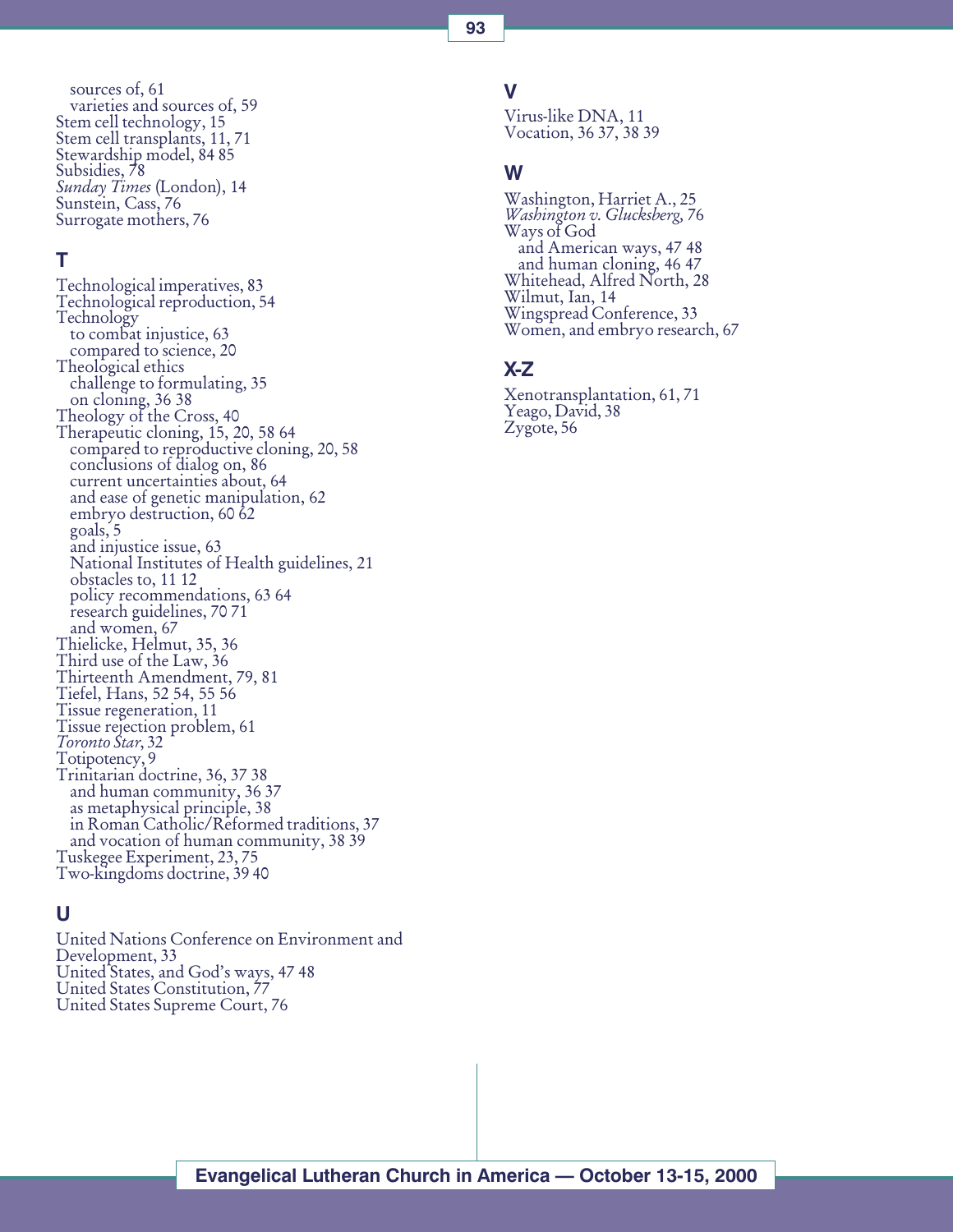# Additional Resources and Ordering Information

### Genetics! Where Do We Stand as Christians?

A resource designed for use in adult study groups and also as an entry point on genetics for individuals. (Evangelical Lutheran Church in America, 2001)

### Genetic Testing & Screening: Critical Engagement at the Intersection of Faith and Science

A multi-authored volume on the issues surrounding genetics from a Christian perspective edited by Roger A. Willer (Kirk House Publishers, Minneapolis, 1998). ISBN 1-886513-11-2, \$10.00.

#### A Social Statement on Abortion

The ELCA's policy statement on abortion (1991). Item number 69-0062, 15¢.

#### Artificial Insemination

Part of the "Procreation Ethics Series" of the American Lutheran Church and Lutheran Church in America (ELCA, 1986). Item number 67-1093, free.

### Ethics of Prenatal Diagnosis

Part of the "Procreation Ethics Series" of the American Lutheran Church and Lutheran Church in America (ELCA, 1986). Item number 67-1105, free.

### Genetic Manipulation

Part of the "Procreation Ethics Series" of the American Lutheran Church and Lutheran Church in America (ELCA, 1986). Item number 67-1109, free.

### Genetic Screening and Counseling

Part of the "Procreation Ethics Series" of the American Lutheran Church and Lutheran Church in America (ELCA, 1986). Item number 67-1110, free.

### In Vitro Fertilization

Part of the "Procreation Ethics Series" of the American Lutheran Church and Lutheran Church in America (ELCA, 1986). Item number 67-1116, free.

These resources may be ordered from Augsburg Fortress, Publishers by calling 800-328-4648. Single, complimentary copies (except for *Genetic Testing & Screening*) may be obtained by phoning 800-638-3522 ext. 2996.

Many of these resources and more may be found online at  $\langle www.e|ca.org/dcs/studies.html\rangle$ .

This document may be found online in its entirety at  $\langle www.$ elca.org/dcs/humancloning.html $\rangle$ .